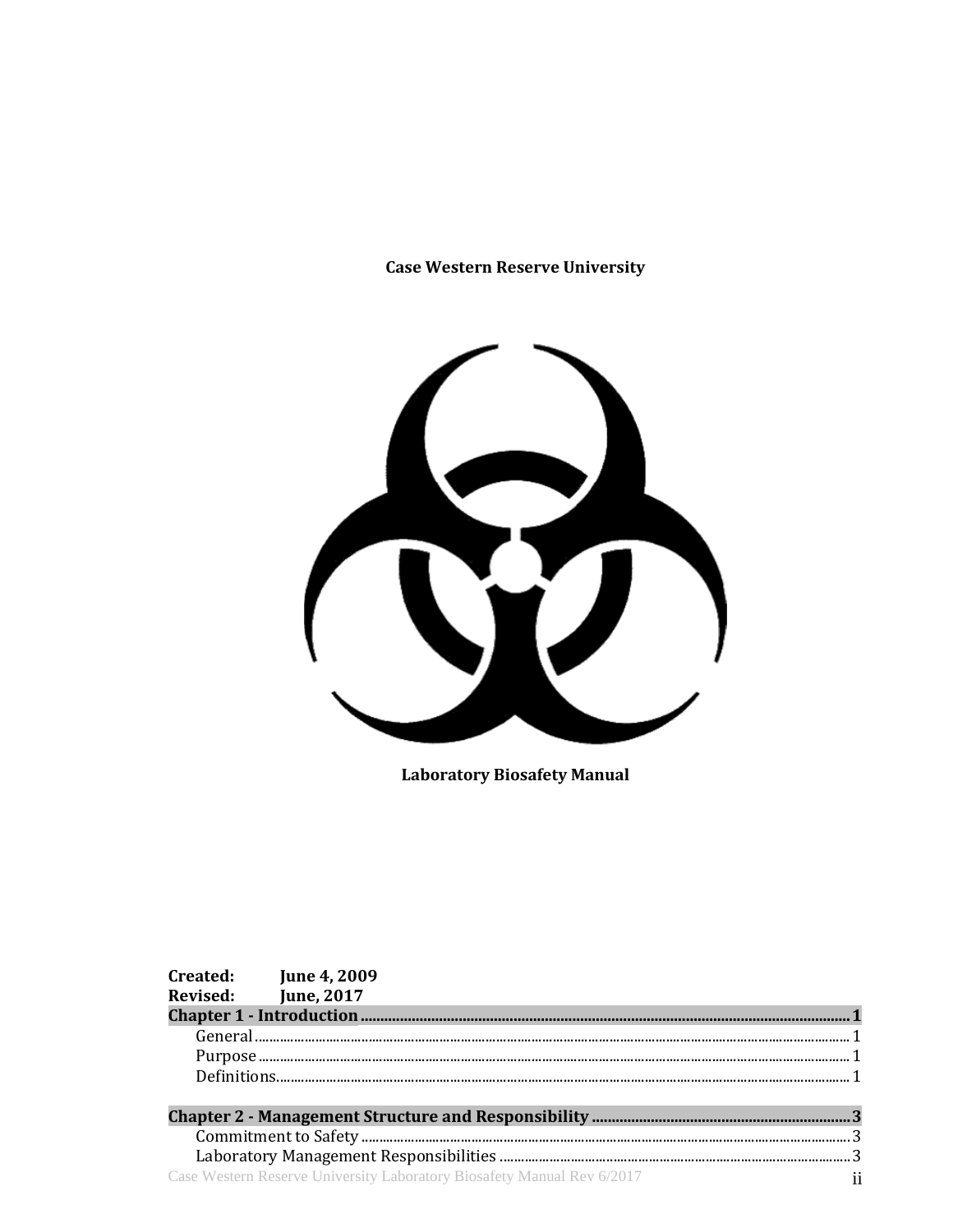Case Western Reserve University Laboratory Biosafety Manual Rev 6/2017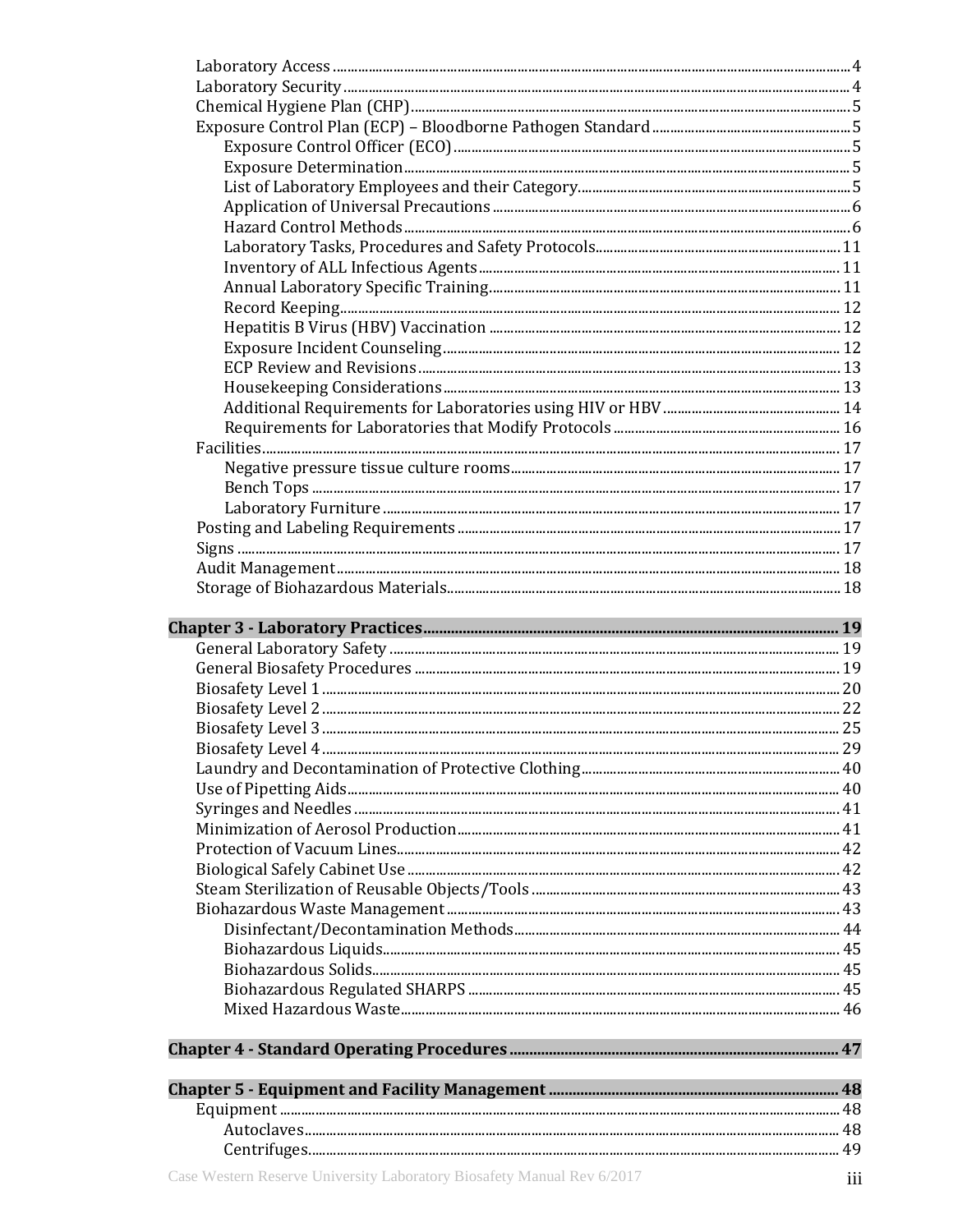| Chapter 9 - Special considerations for recombinant and synthetic nucleic acids 72 |    |
|-----------------------------------------------------------------------------------|----|
|                                                                                   |    |
|                                                                                   | 77 |
|                                                                                   | 77 |
| <b>Hepatitis B Vaccination Declination</b>                                        | 78 |
| <b>Inspection Checklist BSL2</b>                                                  | 79 |
| <b>Inspection Checklist BSL3</b>                                                  | 88 |
|                                                                                   |    |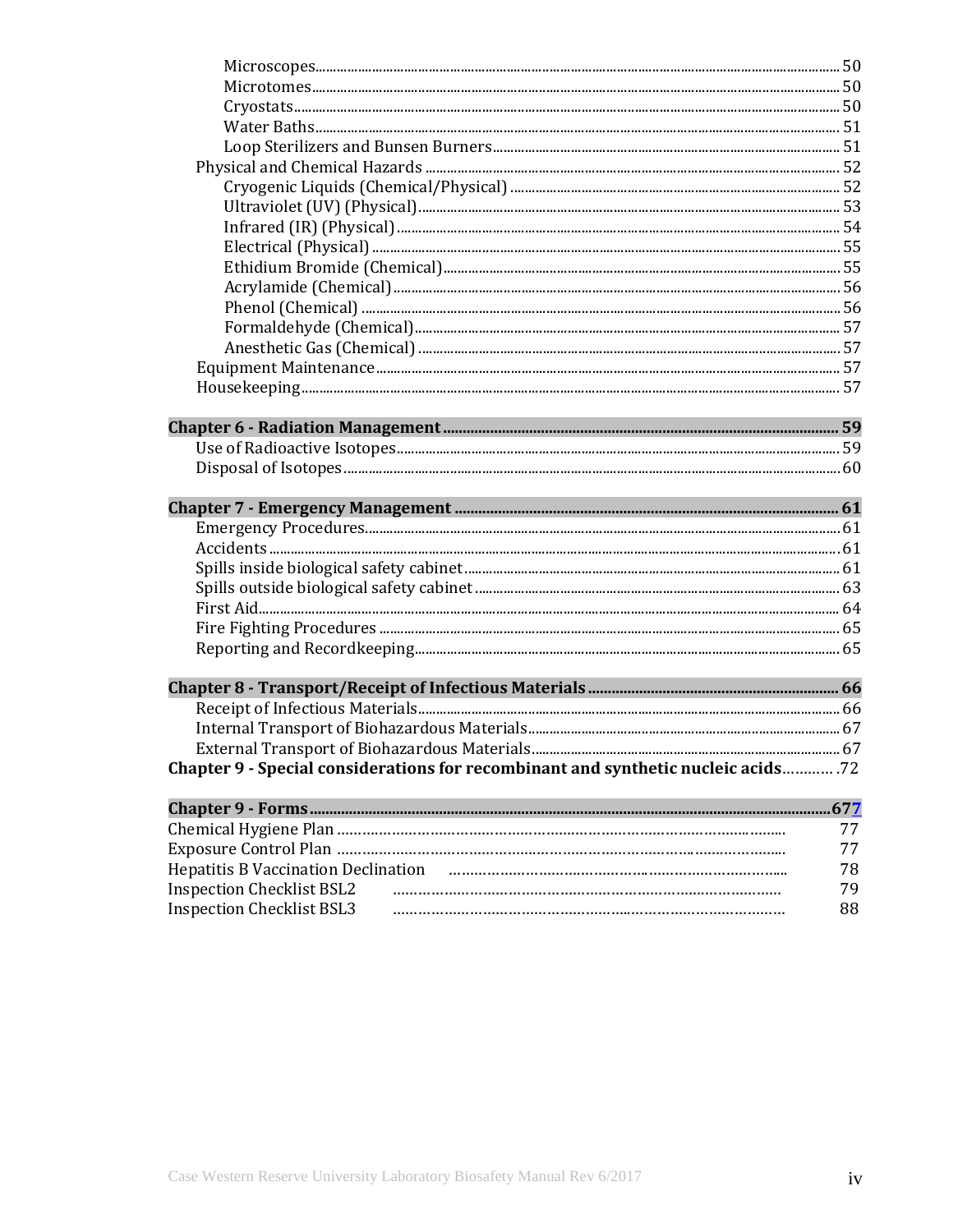### <span id="page-3-0"></span>**Chapter 1 - Introduction**

### <span id="page-3-1"></span>**General**

This biosafety manual is a result of a compilation of material shared by other universities and government regulating entities. This manual does not cover every aspect of biosafety. Important procedures, safety precautions and general rules are covered. The application of Good Laboratory Practices (GLP) and appropriate experimental design, coupled with common sense, should reduce or eliminate potential problems while working in a University laboratory environment.

It is vital that all laboratory personnel maintain sensible laboratory work practices and follow all safety precautions. Knowledge and understanding of the potential dangers of pathogens and other biohazardous materials should always be recognized. Extensive guidelines to biosafety and biological agent information can be found in the CDCs *[Biosafety in Microbiological and](http://www.cdc.gov/OD/OHS/biosfty/bmbl5/bmbl5toc.htm)  [Biomedical Laboratories](http://www.cdc.gov/OD/OHS/biosfty/bmbl5/bmbl5toc.htm) (BMBL)*. These guidelines must be read and understood by all laboratory personnel before any biological work in the laboratory is started. Additionally, all laboratory workers must also be familiar with general laboratory standard practices.

### <span id="page-3-2"></span>**Purpose**

This Biosafety Manual covers essential procedures, safety precautions and guidelines for handling biological agents. University laboratories using these agents must follow the procedures in this manual. Some of the material is reiterated throughout this manual, as to be as detailed as possible when referring to a specific topic or issue. The University Biosafety Officer, in Environmental Health and Safety, can be contacted if there are any concerns on categorizing, handling, storing, treating or discarding any biohazardous material**.**

## <span id="page-3-3"></span>**Definitions**

**Biohazardous Material** – any etiological agent derived from living organisms that pose a risk to the health of other living organisms. This includes, but is not limited to:

- 1. Pathogens such as parasites, fungi, mycoplasma, bacteria, rickettsia, and viruses, and any of their attendant toxins
- 2. Certain experiments using recombinant or synthetic nucleic acids
- 3. Materials of human origin including blood, cell lines (primary or established), tissue, organs, etc.
- 4. Subviral particles such as prions and viroids

**Biosafety** – the practice of proper safety management that eliminates or minimizes the risk of exposure when working with biohazardous agents. Biosafety practices include risk assessment, work area monitoring, proper implementation of engineering and administrative controls and proper use of personal protective equipment.

**Bloodborne Pathogen** - any pathological microorganism that is present in human blood and can cause disease in humans. These include, but are not limited to:

1. HIV- containing cell or tissue cultures, organ cultures, and HIV or HBV containing culture medium or other solutions; and blood, organs, or other tissues from experimental animals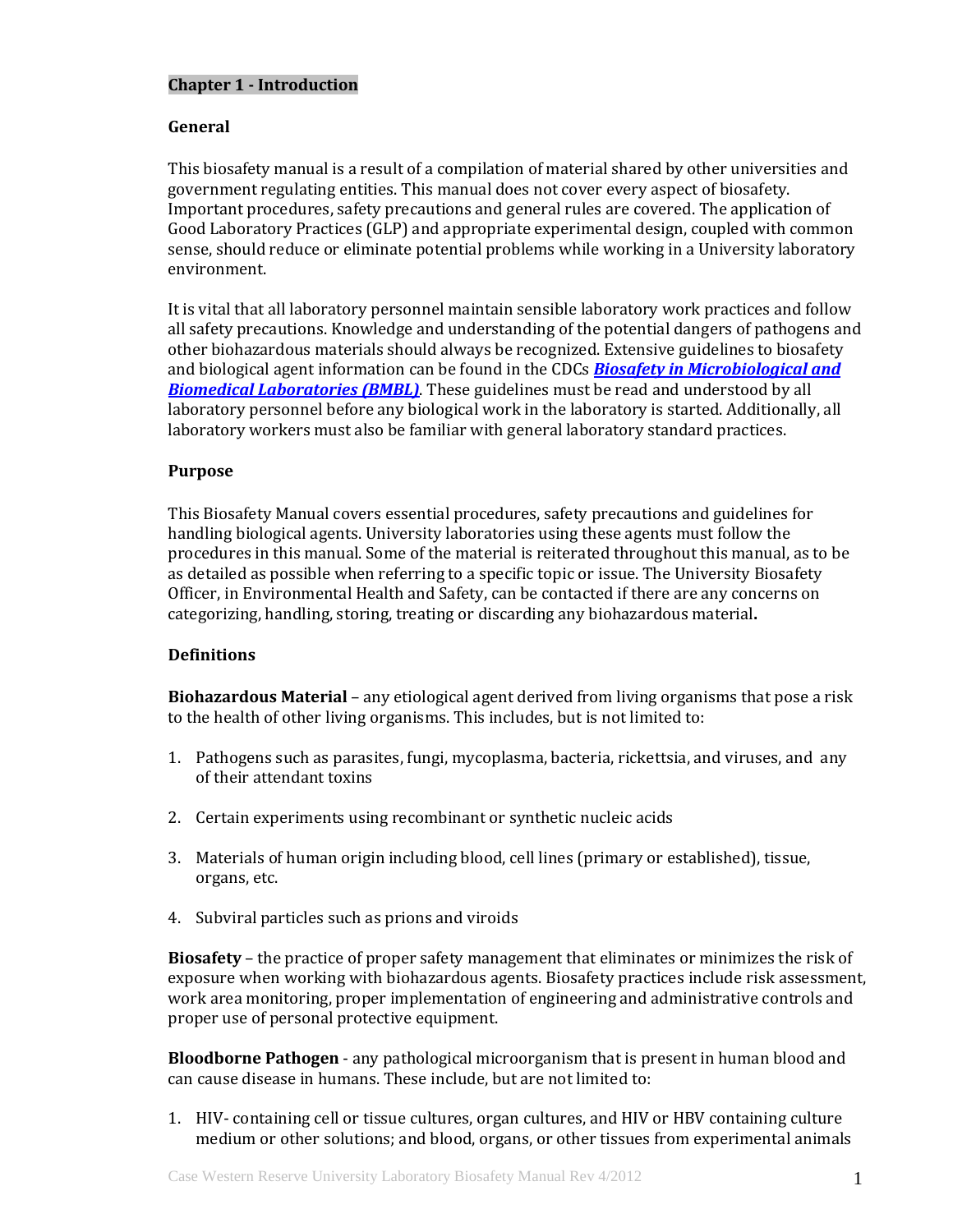infected with HIV or HBV, as well as other materials known to be contaminated with HIV or HBV.

- 2. Any perceived or contaminated "SHARPS", including needles, syringes, scalpel blades and razor blades, even if they have never been in contact with bloodborne pathogens.
- 3. Other Potentially Infectious Materials (OPIM, see in definitions section).

**BSC** – Biological Safety Cabinet – an engineering control used when working with biohazardous agents, particularly bloodborne pathogens.

**CDC** – *Center for Disease [Control and Prevention](http://www.cdc.gov/)* - one of the major operating components of the United States Department of Health and Human Services.

**CHO** – Chemical Hygiene Officer – the assigned individual of a laboratory, working with chemicals, who is responsible for writing and implementing the Chemical Hygiene Plan.

**CHP** – Chemical Hygiene Plan – a written program, prescribed in *29 [CFR part 1910.1450 \(e\)](http://www.osha.gov/pls/oshaweb/owadisp.show_document?p_table=standards&p_id=10106)*, developed and implemented by the employer which sets forth procedures, equipment, personal protective equipment and work practices that are capable of protecting employees from the health hazards presented by hazardous chemicals used in that particular workplace.

**EHS** – *[Environmental Health and Safety](http://does.case.edu/)* of Case Western Reserve University.

**ECO** – Exposure Control Officer – the individual in a laboratory working with bloodborne pathogens, who is assigned responsibility for writing and implementing the Exposure Control Plan.

**ECP** – Exposure Control Plan – a written program, developed and implemented by the employer, as prescribed in *[29 CFR part 1910.1030 \(c\)\(1\)\(i\)](http://www.osha.gov/pls/oshaweb/owadisp.show_document?p_table=STANDARDS&p_id=10051)*, which sets forth procedures, equipment, personal protective equipment and work practices that are capable of protecting employees from the health hazards presented by bloodborne pathogens used in that particular workplace.

**IBC** – Institutional Biosafety Committee - Institutional Biosafety Committees (IBCs) were established under the *NIH Guidelines for Research Involving Recombinant* or Synthetic Nucleic Acidsto provide local review and oversight of nearly all forms of research utilizing recombinant materials.

**Infectious Substance** - a viable micro-organism, or its toxin, which causes or may cause disease in humans or animals. These substances include agents listed in *[42 CFR 72.3](http://frwebgate.access.gpo.gov/cgi-bin/get-cfr.cgi?TITLE=42&PART=72&SECTION=3&TYPE=TEXT)* , and any other agents that cause or may cause severe, disabling, or fatal disease.

**Occupational Exposure** – reasonably anticipated skin, eye, mucous membrane, or parenteral contact with blood or other potentially infectious materials that may result from the performance of an employee's duties.

**OSHA** – The Occupational Safety and health Administration, which is a branch of the United States Department of Labor. This is the governing body that regulates and interprets all aspects of worker safety, including the Hazard Communications Standard and the Bloodborne Pathogen Standard.

**Other Potentially Infectious Material (OPIM)** – include the following:

- Semen
- Vaginal secretions
- Cerebral spinal fluid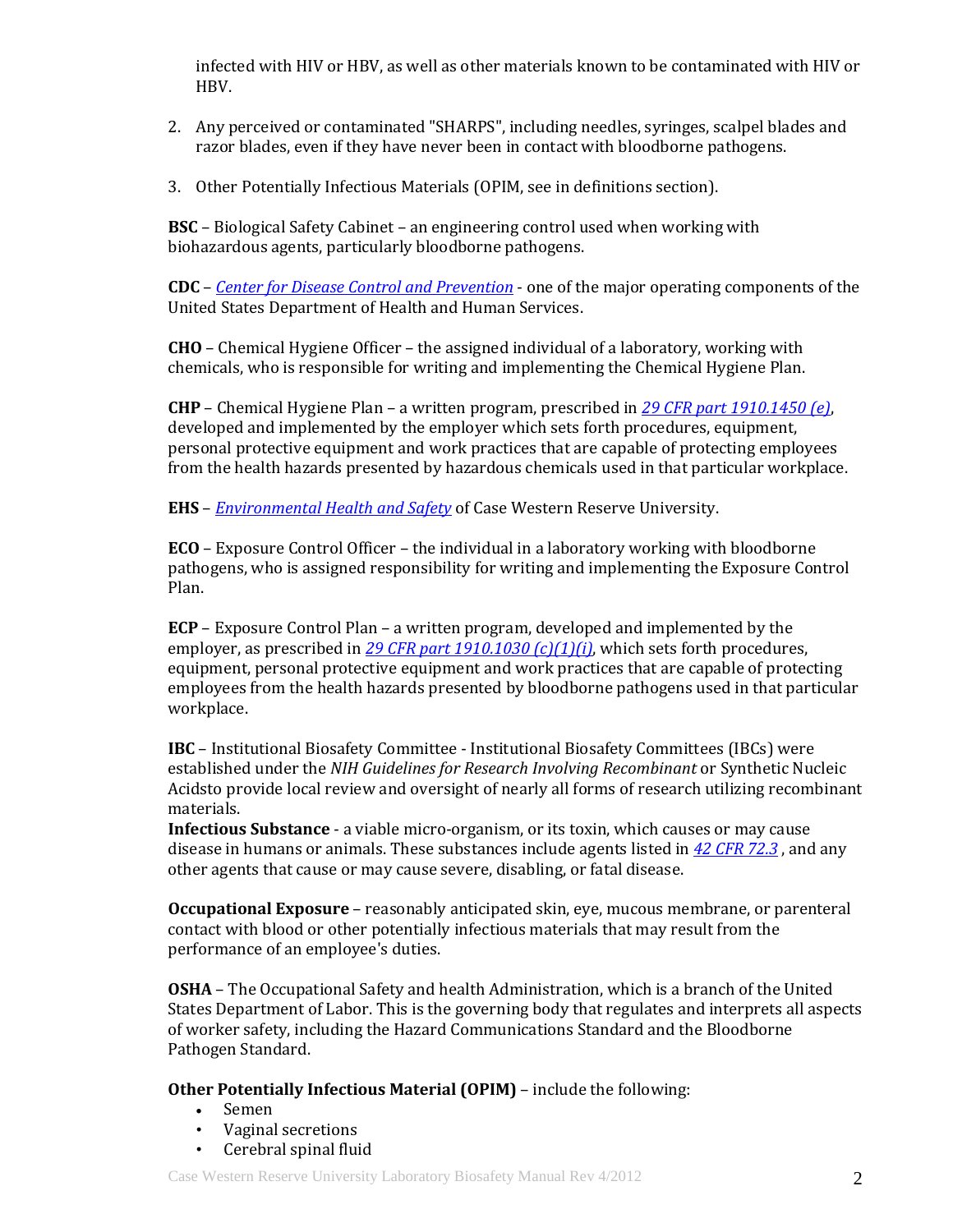- Synovial fluid<br>• Pleural fluid
- Pleural fluid<br>• Pericardial fl
- Pericardial fluid<br>• Peritoneal fluid
- Peritoneal fluid<br>• Amniotic fluid
- Amniotic fluid<br>• Saliva (in denta
- Saliva (in dental procedures)<br>• Any human hody fluid that is
- Any human body fluid that is visibly contaminated with blood<br>• All human body fluids in situations where it is difficult or impo
- All human body fluids in situations where it is difficult or impossible to differentiate between human body fluids
- Any unfixed human cells, tissue or organs from a human being, living or dead<br>• Any animal, animal tissue or animal bedding that is contaminated or infected v
- Any animal, animal tissue or animal bedding that is contaminated or infected with any HUMAN pathogen such as HIV or HBV or has been inoculated with cells of human origin.

**Parenteral** – piercing of mucous membranes or the skin barrier through such events as needlesticks, human or animals bites, cuts, and abrasions.

**PPE** – Personal protective equipment, specially designed clothing and equipment that is worn by employees to protect from serious workplace injuries or illnesses resulting from contact with biological, chemical, radiological, physical, electrical, mechanical, or other workplace hazards. Besides face shields, safety glasses, hard hats, and safety shoes, PPE includes a variety of devices and garments such as goggles, coveralls, gloves, vests, earplugs, and respirators.

**Primary Barrier** – The protection of personnel and the immediate laboratory environment from exposure to infectious agents provided by both good microbiological technique and use of appropriate safety equipment.

**Principal Investigator (PI)** – University faculty member responsible for the research underway in a laboratory.

**Recombinant DNA Molecules** – rDNA, molecules that are constructed outside living cells by joining natural or synthetic DNA segments to DNA molecules that can replicate in a living cell; or molecules that result from the replication of those described above.

**Secondary Barrier** – The protection of the environment external to the laboratory from exposure to infectious materials provided by a combination of facility design and operational practices

# <span id="page-5-0"></span>**Chapter 2 - Management Structure and Responsibility**

#### <span id="page-5-1"></span>**Commitment to Safety**

It is the objective of all Case Western Reserve University laboratories, and their management to practice safety in science and to exercise all reasonable and prudent precautions generally accepted as research industry standards. Guidelines recommended by the CDC and NIH for biosafety at levels 1 - 4 will be strictly observed and enforced by the PI and assigned laboratory facility management. At the conclusion of initial personnel safety training by EHS, each laboratory employee will be trained by the CHO and the ECO responsible for that laboratory.

<span id="page-5-2"></span><http://www.case.edu/finadmin/does/web/Forms/PDFdocs/BBPexposure.pdf>**Laboratory Management Responsibilities**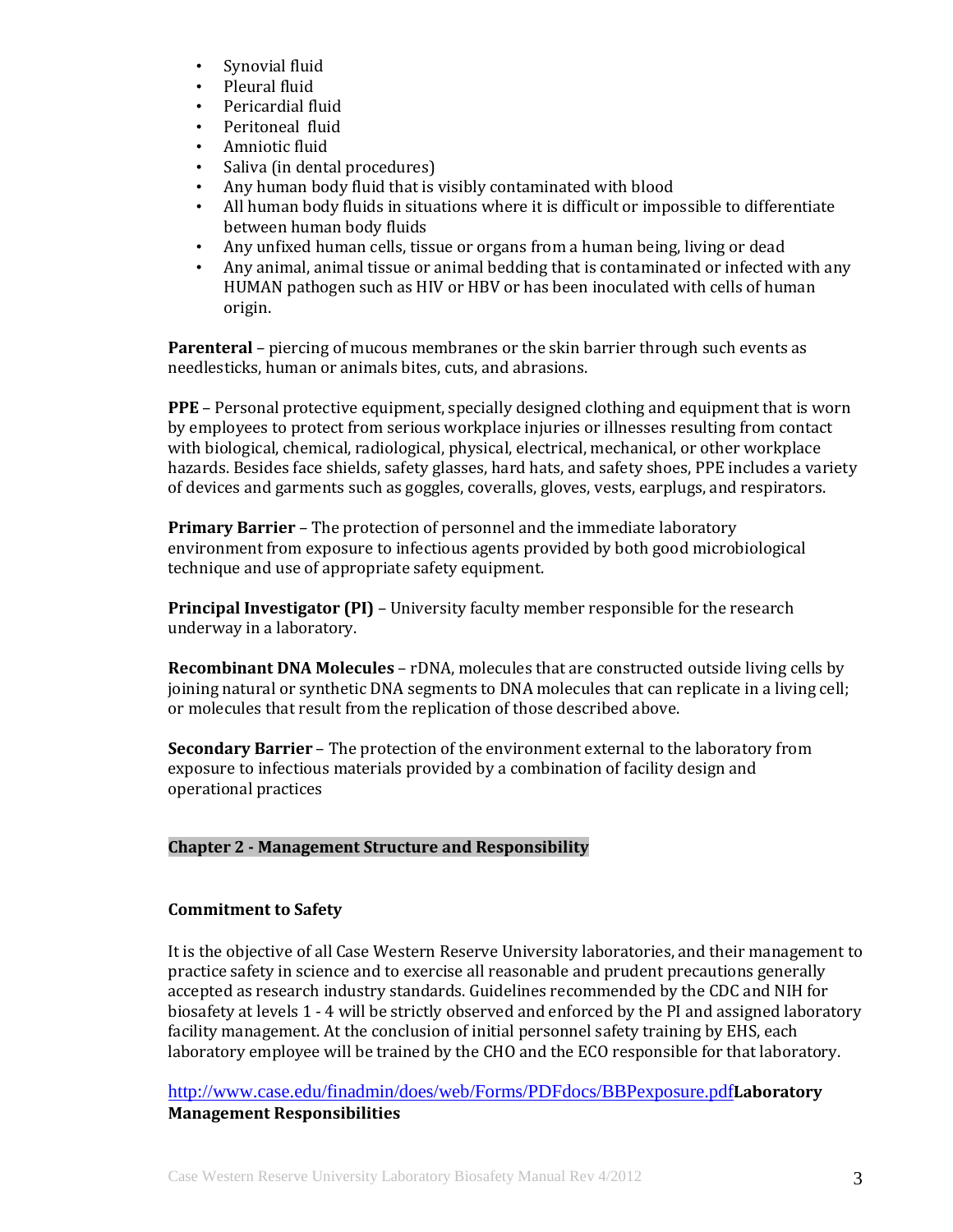Overall supervision and management of the laboratory is the responsibility of the PI or their designee. Access to the laboratory must be obtained from this individual.

It must be noted that the University cannot create an all-inclusive document that will meet the conditions and needs of each of the 700+ laboratories on the campus. Application of the University's polices is the responsibility of each laboratory's ECO. The CHO, in most cases, will serve as the ECO and will be responsible for the overall management and support of the laboratory's Bloodborne Pathogen Compliance Program. In all cases, the Primary Investigator is the final authority in the laboratory. Some of the specific duties of this individual are:

- 1. Exposure determination (identification of affected employees)
- 2. Creation and modification of the site specific ECP
- 3. Annual site specific retraining
- 4. Assurance that employees receive the appropriate OSHA and University required safety training and annual retraining from EHS
- 5. Assurance that the principles of the ECP are followed in the laboratory
- 6. Collection of information and notification to both University Health Services and EHS if an exposure incident occurs

#### <span id="page-6-0"></span>**Laboratory Access**

The PI or his/her designee authorizes access to the laboratory. Persons requesting to use the laboratory or equipment must be advised of potential hazards in the laboratory and all biosafety guidelines as presented in this manual.

Access to the laboratory is restricted when work with infectious agents is in progress, after hours, or when laboratory personnel are not available.

Persons at increased risk of acquiring infection or for whom infection may be unusually hazardous, should not be allowed to work in the laboratory. Included in this category are:

- Minors.
- Individuals who are immunosuppressed, immunodeficient, or undergoing immunosuppressive therapy.

#### <span id="page-6-1"></span>**Laboratory Security**

Certain biohazardous microorganisms and toxins can be dangerous when used by persons or groups involved in terrorism or other illegal activities. Therefore infectious agents should be secured within the laboratory.

The highest level of security is reserved for materials referred to as Select Agents. Work with these agents require implementation of a Biosecurity Plan. The Case Western Reserve University Select Agent Facilities maintain separate biosafety manuals and security plans.

If a request is received from another institution or corporate entity for a dangerous organism for academic purposes, the PI is responsible for ensuring that the receiving entity is a valid research organization and that the transfer has administrative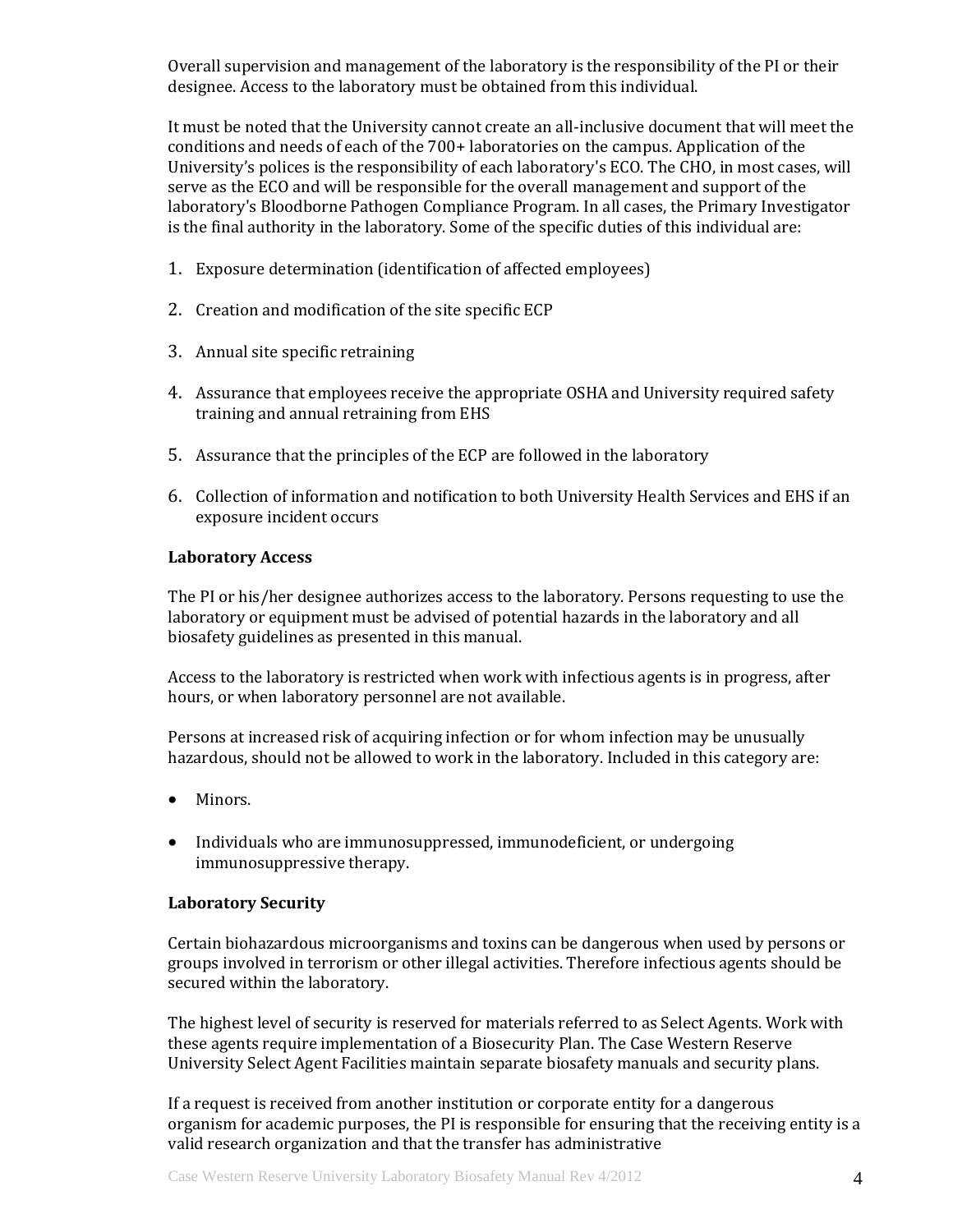approval from both institutions. When a request is received, the PI must notify the University's Biological Safety Officer for approval to send or receive any agent.

# <span id="page-7-0"></span>**Chemical Hygiene Plan (CHP)**

All laboratories, working with chemicals need a CHP and need to follow the requirements prescribed in *[29 CFR part 1910.1450](http://www.osha.gov/pls/oshaweb/owadisp.show_document?p_table=standards&p_id=10106)* "Occupational exposure to hazardous chemicals in laboratories". Most laboratories working with bloodborne pathogens also use chemicals, and therefore need a CHP, as well as an ECP. The Laboratory Safety Standard requires employers to write and implement laboratory-specific CHP. The CHP must accompany the *[Case Western](http://www.case.edu/finadmin/does/web/Forms/PDFdocs/ChemMan.PDF)  [Reserve University Laboratory Safety Manual](http://www.case.edu/finadmin/does/web/Forms/PDFdocs/ChemMan.PDF)*. According to this regulation, a CHP applies to all employers engaged in the laboratory use of hazardous chemicals. A "laboratory" is defined as a facility where the use of hazardous chemicals occurs. A "hazardous chemical" is defined as a chemical for which there is evidence that acute or chronic health effects may occur in exposed employees. The CHP should include specific work practices, procedures, and policies to ensure that employees are protected from all potentially hazardous chemicals used. Each laboratory should assign a CHO (usually the PI) to write, review, revise the CHP, and train all workers associated with that laboratory.

Hard copies of the CHP, including revisions, must be sent to EHS. A *[CHP form](http://www.case.edu/finadmin/does/web/Forms/PDFdocs/CHP_2003.pdf)* can be downloaded from the EHS website and modified for use in your laboratory.

### <span id="page-7-1"></span>**Exposure Control Plan (ECP) – Bloodborne Pathogen Standard**

The OSHA standard involving **bloodborne pathogens** can be divided into several broad categories that are part of a written document known as the ECP, which is prescribed in *[29 CFR](http://www.osha.gov/pls/oshaweb/owadisp.show_document?p_table=STANDARDS&p_id=10051)  [part 1910.1030 \(c\)\(1\)\(i\)](http://www.osha.gov/pls/oshaweb/owadisp.show_document?p_table=STANDARDS&p_id=10051)*. These include:

- <span id="page-7-2"></span>**1. Exposure Control Officer (ECO)** will in most cases be the PI of the laboratory. In cases where the ECO is not the PI, The PI will retain final authority in the laboratory but will allow the designated ECO to perform day to day operations in their absence. The name of the Exposure Officer and the name of the PI must be included in the ECP, along with their telephone numbers. The plan must also describe the location of the laboratory where this plan is to be used. All employers having employees with occupational exposure are required to establish a written ECP addressing the OSHA standard and notify affected employees of the plan and its purpose.
- <span id="page-7-3"></span>**2. Exposure Determination** is required for all personnel who within the normal course of their job duties may be occupationally exposed to bloodborne pathogens. Occupational exposure is defined as "any reasonably anticipated skin, eye, mucous membrane or parenteral contact with blood or other potentially infectious materials that may result from the performance of an employee's duties." In order to determine which employees require training, employers must list all employee positions according to the following categories:
	- a. CATEGORY I A list of job classifications in which employees in those job classifications will **ALWAYS** have occupational exposure.
	- b. CATEGORY II A list of job classifications in which employees will **SOMETIMES** have occupational exposure.
	- c. CATEGORY III A list of job classifications in which employees will **NEVER** have occupational exposure.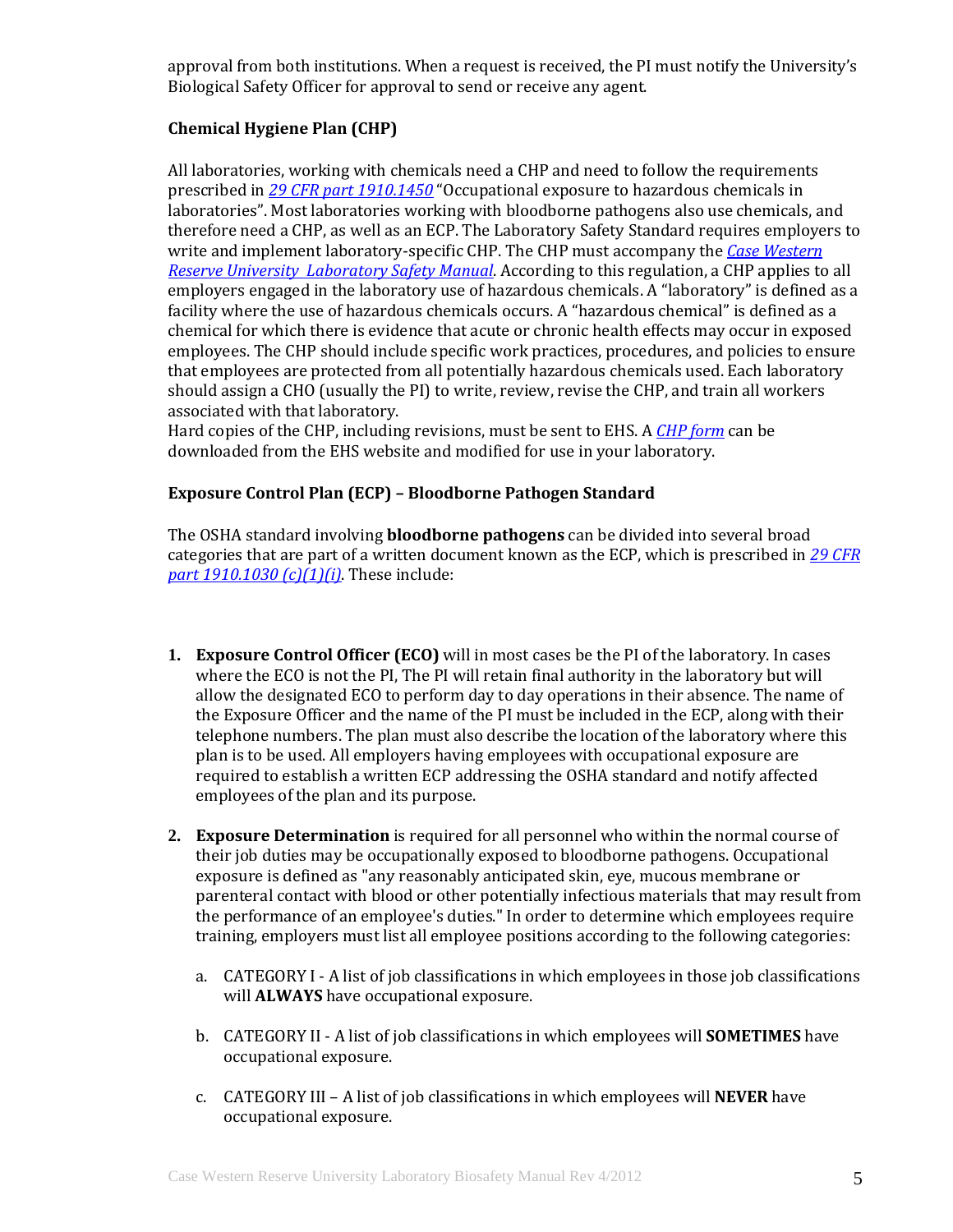- <span id="page-8-0"></span>**3. List of Laboratory Employees and their Category** must be included in the plan. By listing all Job Classifications in the work area and classifying the employees into "always", "sometimes" or "never", it can be shown that an exposure determination was performed on all employees who could potentially be exposed. All individuals who are designated as working with bloodborne pathogens (under Categories I & II) must attend annual bloodborne pathogen training. This list must be kept current and revised anytime any of the following personnel changes occur:
	- a. An employee has been terminated or resigns from the laboratory.
	- b. A new employee begins work in the laboratory.
	- c. An employee changes duties within the laboratory.
- <span id="page-8-1"></span>**4. Application of Universal Precautions** was the result of increased epidemiologic knowledge concerning HIV and HBV transmission. In 1985 the Center for Disease Control (CDC) recommended that blood-body fluid precautions be consistently used for all human sources. This approach has come to be known as "universal precautions" and is intended for use in all settings in which the risk of human blood exposure is increased and the infection status of the donor or patient is unknown. The concept of Universal Precautions recognizes that medical history and examination cannot reliably identify all patients infected with HIV or other bloodborne pathogens, thereby dictating certain precautionary measures for all body fluids, irrespective of their source.

OSHA has adopted complete implementation of universal precautions as a major part of its current regulations. Within the framework of Universal Precautions, three major components are emphasized. They consist of:

- a. Barrier precautions such as gloves, masks/protective eyewear, and gowns/aprons.
- b. Hand washing.
- c. SHARPS precautions. These are discussed in more detail below under work practice controls and PPE.

The concept of Universal Precautions states that all human blood and certain human body fluids are treated as if known to be infectious for HIV, HBV, and other bloodborne pathogens. The University has further adopted the following concepts as "universal" for this campus:

- a. Anything within a red or orange container or a red or orange bag is considered contain bloodborne pathogens, and must be disposed of as such.
- b. All needles, syringes, scalpel blades and razor blades are considered bloodborne pathogens, even if they have never come in contact with biologicals, and must be disposed of in a red rigid sharps container (per Ohio Infectious Wastes Laws).
- c. Anything that cannot be properly identified or labeled will be handled as a bloodborne pathogen for disposal purposes.
- d. The ECO must ensure that all participating employees understand and employ these universal precautions
- <span id="page-8-2"></span>**5. Hazard Control Methods** must be utilized to protect the worker, the public and the environment from exposure to dangerous materials, in this case, biohazards. These methods include: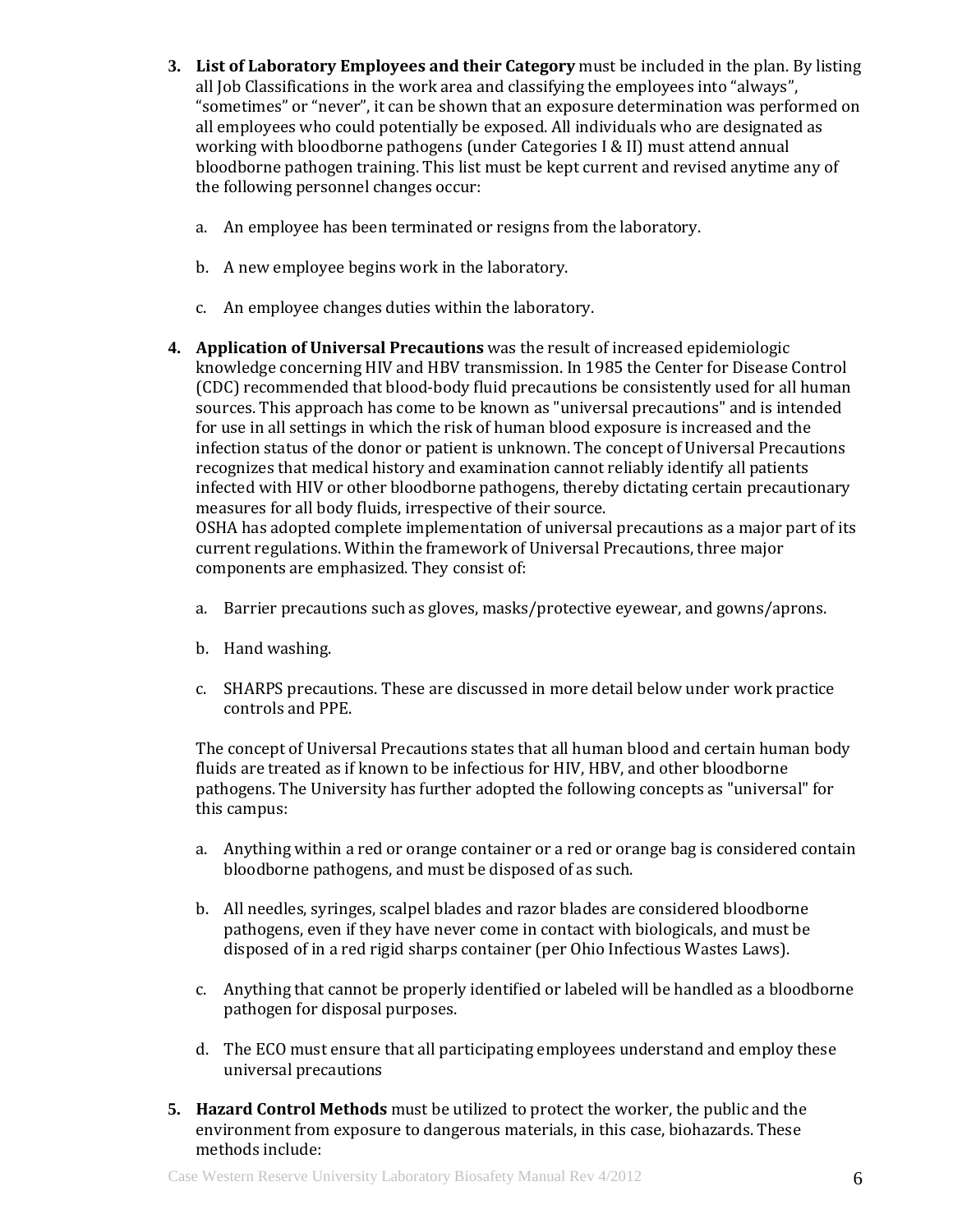a. Engineering Controls, which reduce or eliminate hazards at the source and include:

Primary Barriers - Containment of aerosol-generating biohazardous materials that pose an inhalation risk. Biological safety cabinets and their respective ventilation systems are the preferred method for the primary containment of biohazards.

i. A Biosafety Cabinet is designed to contain microorganisms, which are released during work within the cabinet.

**The Class I biosafety cabinet** is an open-front negative pressure cabinet, which does not have to be vented, making it suitable for use in laboratory rooms which cannot be ducted. The exhaust air from the cabinet is filtered by a high-efficiency particulate air (HEPA) filter, which recirculates clean air back into the room. This cabinet is acceptable for use of low to moderate risk agents in the absence of volatile toxic chemicals and volatile radionuclides. The Class I biosafety cabinet will provide personnel and environmental protection, but not product protection.

**The Class II vertical laminar-flow biological cabinet** is an open-front, ventilated cabinet, which provides a HEPA-filtered, recirculated mass airflow within the work space, as well as HEPA-filtered exhaust air from the cabinet through a duct system. Thus, the Class II biosafety cabinet will provide personnel, environment and product protection. While HEPA filters are effective for trapping particulates and infectious agents, these filters will not capture volatile chemicals or gases. There are four types of Class II biosafety cabinets.

**Class II, type A:** This does not have to be vented, which makes it suitable for use in laboratory rooms which cannot be ducted. It is vented, with 30% of the air exhausted outside and 70% is recirculated back into the cabinet. No toxic or flammable material should be used in these types of cabinets due to a possibility of rapid increase in concentration

**Class II, type B1:** This cabinet is vented, with 70% of the air exhausted outside the laboratory and 30% is recirculated back into the room. This cabinet may be used with etiologic agents treated with minute quantities of toxic chemicals and trace amounts of radionuclides required as an adjunct to microbiological studies if work is done in the directly exhausted portion of the cabinet, or if the chemicals or radionuclides will not interfere with the work when recirculated in the downflow air.

**Class II, type B2:** This cabinet must be totally exhausted, with100% of the air exhausted through a dedicated ducting system. This cabinet may be used with etiologic agents treated with toxic chemicals and radionuclides required as an adjunct to microbiological studies.

**Class II, type B3:** This cabinet has been replaced with type A, but many B3 cabinets still remain in use on campus. It is vented, with 30% of the air exhausted outside and 70% is recirculated back into the cabinet. No toxic or flammable material should be used in these types of cabinets due to a possibility of rapid increase in concentration

Refer to the *[CDC/NIH Primary Containment for Biohazards](http://www.cdc.gov/biosafety/publications/bmbl5/BMBL5_appendixA.pdf)*, for selection, installation and use of Biological Safety cabinets. Three types of biological safety cabinets (Class I, II, III) used in microbiological laboratories are described and illustrated in [Appendix A](http://www.cdc.gov/biosafety/publications/bmbl5/BMBL5_appendixA.pdf) of the BMBL. Open-fronted Class I and Class II biological safety cabinets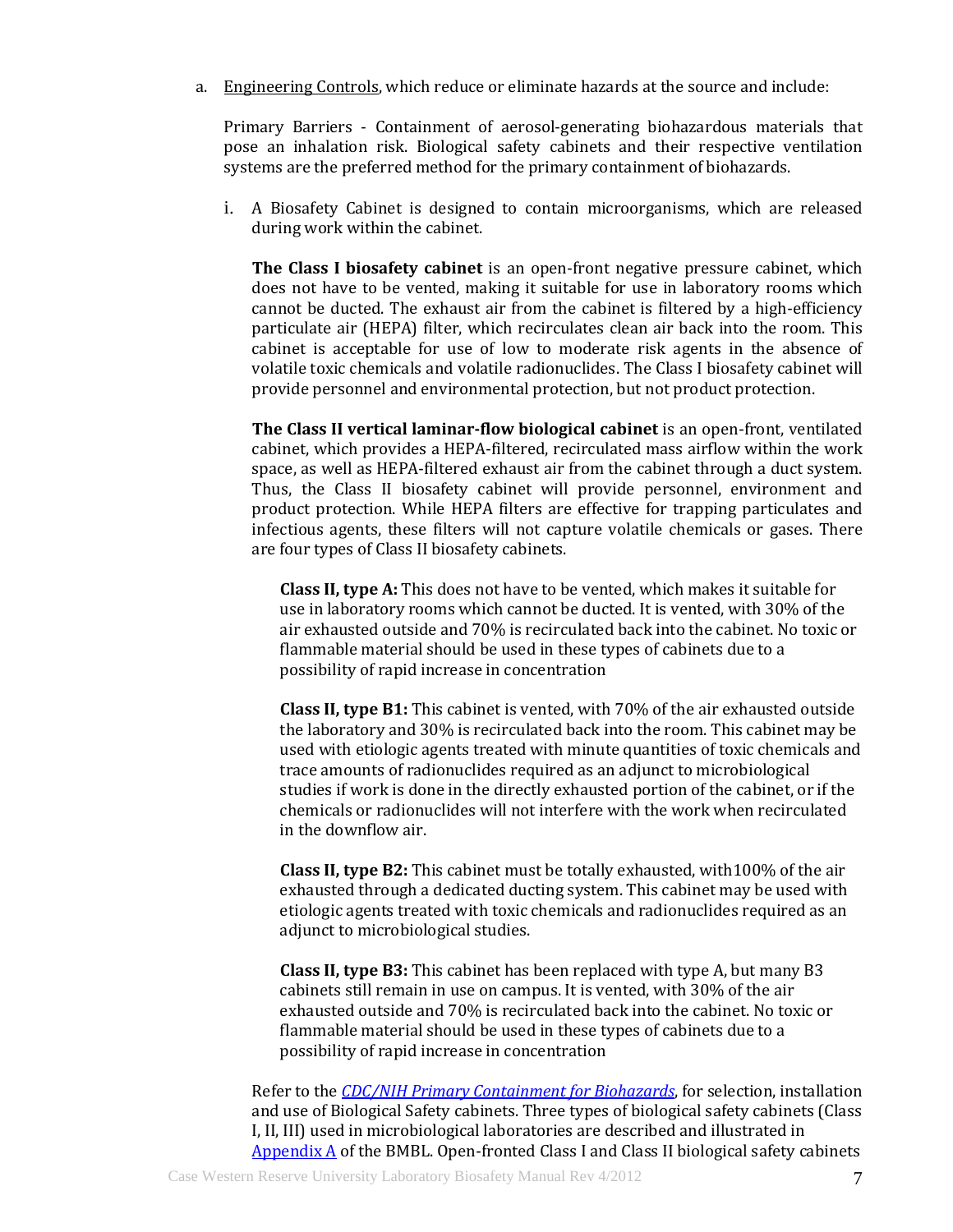are primary barriers which offer significant levels of protection to laboratory personnel and to the environment when used with good microbiological techniques. The Class II biological safety cabinet also provides protection from external contamination of the materials (e.g., cell cultures, microbiological stocks) being manipulated inside the cabinet. The gas-tight Class III biological safety cabinet provides the highest attainable level of protection to personnel and the environment.

Another example of a primary barrier is the safety centrifuge cup, an enclosed container designed to prevent aerosols from being released during centrifugation. To minimize this hazard, containment controls such as BSCs or centrifuge cups must be used for handling infectious agents that can be transmitted through the aerosol route of exposure. Safety equipment also may include items for personal protection such as gloves, coats, gowns, shoe covers, boots, respirators, face shields, safety glasses, or goggles.

PPE is often used in combination with biological safety cabinets and other devices which contain the agents, animals, or materials being worked with. In some situations in which it is impractical to work in biological safety cabinets, PPE may form the primary barrier between personnel and the infectious materials. Examples include certain animal studies, animal necropsy, agent production activities, and activities relating to maintenance, service, or support of the laboratory facility.

Horizontal laminar flow "clean benches" are used in clinical, pharmaceutical, and laboratory facilities strictly for *product* protection. This equipment **MUST NEVER** be used when handling toxic, infectious, radioactive, or sensitizing materials, since the worker sits in the immediate downstream exhaust from the "clean bench." Vertical laminar flow benches may be useful for certain manipulations of clean materials (e.g., pouring agar plates) but should not be used when working with infectious materials.

- ii. Secondary Barriers (e.g., building design features include floor to ceiling walls, operating areas under negative pressure and use of closed doors). Many laboratories have built-in monitoring systems to indicate any system failures that could affect secondary containment. Laboratory personnel should be familiar with these devices if they are available.
- iii. Sharps Handling This includes equipment and devices (e.g., sharps disposal containers, self-sheathing needles, safer medical devices, such as sharps with engineered sharps injury protections and needleless systems) that isolate or remove the bloodborne pathogens hazard from the workplace.
- b. Work Practice applications are administrative rules that control hazards between the worker and the hazard source. Example: Sweeping up broken glass instead of picking it up with the hands. It also includes the reduction of a worker's exposure through the management of time spent with, and/or distance spent from the hazard source. Universal precautions and University policy further describe two work practice controls:
	- i. Hand washing Hands and other skin surfaces must be washed as soon as feasible if contaminated with blood or body fluids. The use of gloves does not preclude the necessity for hand washing. When hand washing facilities are not available, antiseptic hand cleaners or towelettes must be provided.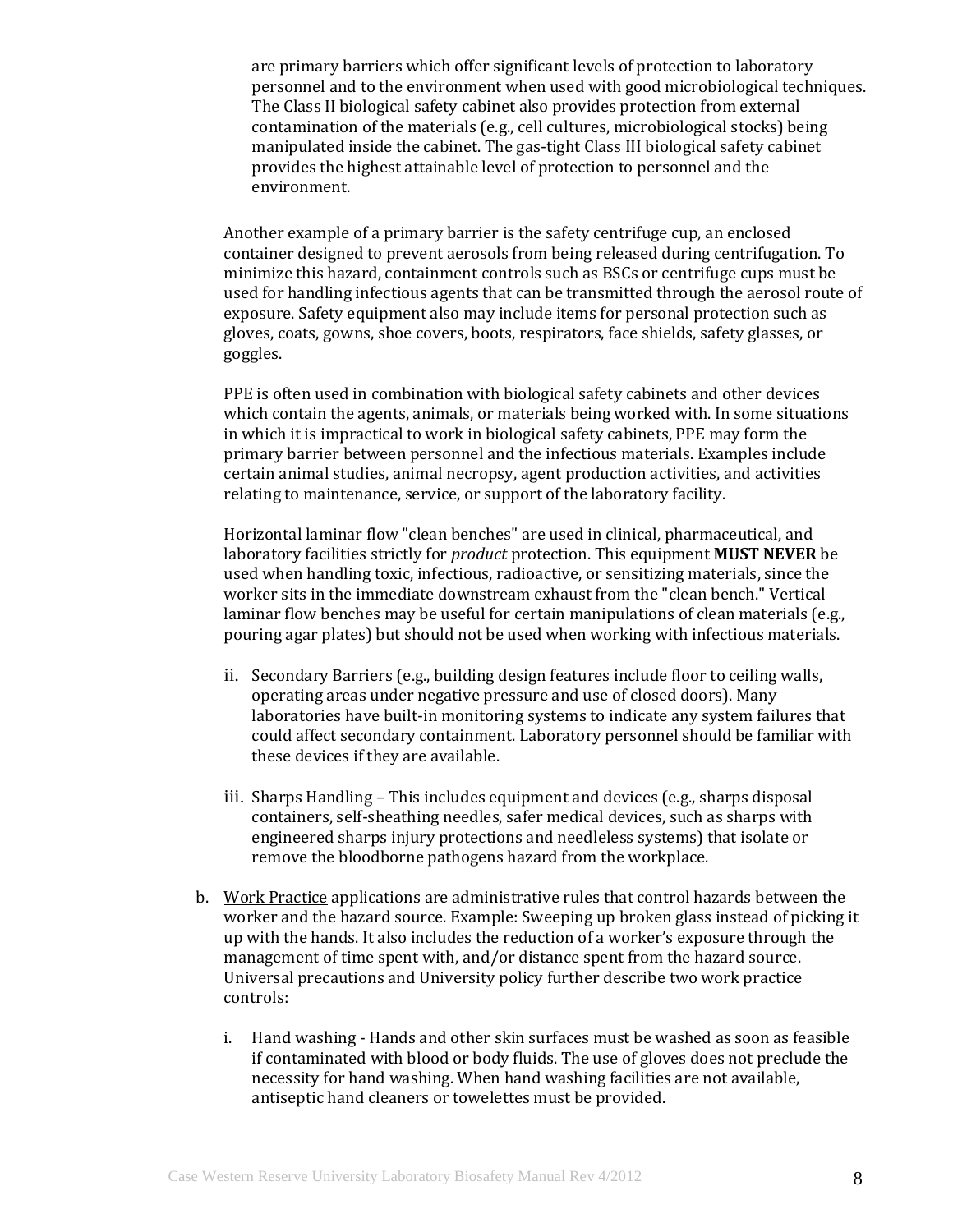ii. SHARPS Precautions - SHARPS designed for use in biological, etiological, bacteriological or tissue culture work are defined as: discarded hypodermic needles, syringes, and scalpel blades, cannulas, coverslips, microscope slides, all pipettes (glass or plastic) and pipette tips, test tubes, broken Petri dishes, broken glass or any other item capable of causing puncture wounds or cuts.

All hypodermic needles, syringes, scalpel blades, razor blades, cannulas, coverslips, broken glass pipettes, and microscope slides must be placed in puncture-resistant, leakproof containers that are labeled or color-coded in accordance with this standard. These containers must have a closable cover and be closed immediately prior to removal or replacement to prevent spillage or protrusion of contents during handling, storage, transport, or shipping. These containers must also be easily accessible to personnel, maintained upright throughout use and located as close as is feasible to the immediate area where sharps are used or can be reasonably anticipated to be found. They must be replaced routinely and not be allowed to overfill. When moving containers of contaminated sharps from the area of use, the containers must be placed in a

second closable container that is also leakproof. Hypodermic needles should not be

c. Personal Protective Equipment (PPE) includes all apparel that shields the employee from exposure while working with hazardous substances or biohazardous materials. Before the required PPE is donned, it is important to be wearing appropriate attire for work in a laboratory. This should include:

recapped, clipped, broken or disassembled prior to disposal.

- i. Normal apparel should extend below the lab coat. Full length trousers are strongly encouraged.
- ii. Sleeved shirts. Sleeveless shirts and tanks tops should not be worn while conducting laboratory procedures of any kind.
- iii. Proper footwear. Open toed shoes and sandals are forbidden when working in laboratories, especially when working with hazardous chemicals, glassware or sharps.

PPE should be selected in accordance with the identified hazards associated with laboratory hazard assessment. All laboratory personnel must wear appropriate PPE corresponding to the chemical, biological and radiological substances being used. All items of PPE must be removed and properly disposed of when leaving the work area. PPE must only be worn in laboratory work areas and MUST NEVER be worn in general public areas. Appropriate PPE include:

i. Proper gloves – Latex gloves can be used when working with biological agents. Other types of glove, such as nitrile, can be used in place of latex, and use of such gloves is increasingly encouraged because of some allergenic effects of latex. When simultaneously working with chemicals, choice of glove material becomes most important. There is not one glove material that protects against all chemicals. To determine what type of glove the laboratory personnel should be wearing, refer to a glove selection chart. Glove selection charts are available through various laboratory supply catalogs and at the EHS [website.](https://www.case.edu/finadmin/does/LabSafety/glove.html) Gloves must be worn when direct contact with blood or other potentially infectious body fluids is expected to occur, when examining abraded or non-intact skin, during invasive procedures, when the employee has cuts, lesions, dermatitis, or chapped hands, and in situations involving phlebotomy. Some procedures, where bloodborne pathogens are encountered, may call for the use of gloves containing material such as metal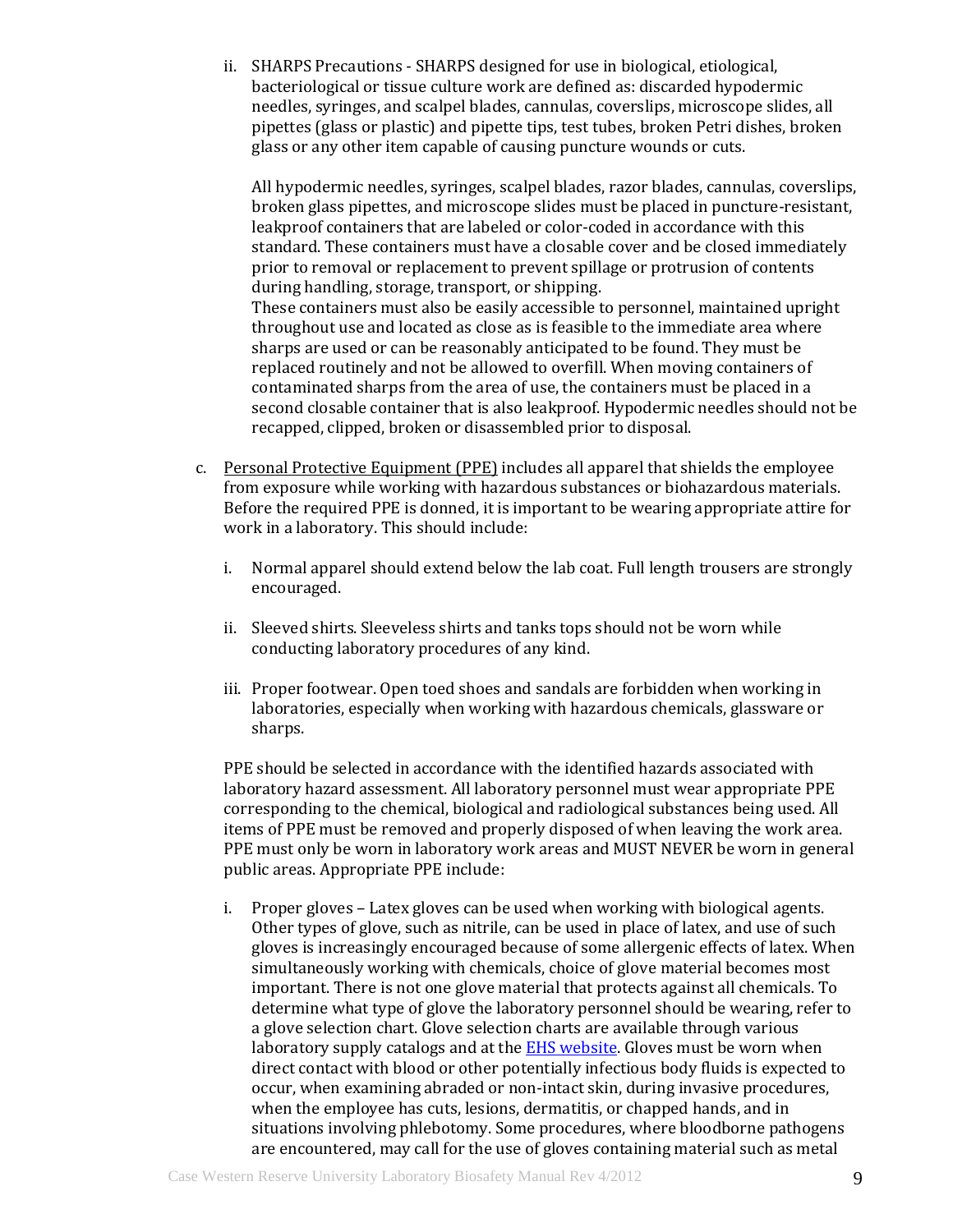mesh (autopsies) or Kevlar (law enforcement, emergency and rescue crews). In this case, one or two layers of the proper disposable latex or polymeric glove should be worn over these more expensive protective gloves.

There are three modes of glove failure:

- **Permeation** The ability of substances to leach through the glove's material over time. For this reason, it is important to be cognizant of chosen glove limitations using the manufacturer's glove chart.
- **Degradation -** All polymeric gloves eventually deteriorate, as natural atmospheric elements such as ozone, UV and free radicals, break down the polymer structure of the material, causing it to become brittle. Gloves should be periodically checked and disposed of when they have reached the end of the manufacturers suggested shelf life.
- **Penetration -** A glove's inability to withstand tears or punctures from sharp objects such as needles, scalpels, razor blades or broken glass. This limits a glove's useful lifetime. For this reason, extra care should be taken when working with contaminated sharps.

Further regulations governing the use of gloves state that:

- Gloves must be of appropriate size, material and quality.
- Gloves must be available that are hypoallergenic or otherwise designed to minimize allergic reactions.
- Gloves should be immediately changed when damaged or contaminated.
- ii. Appropriate eye protection Safety glasses and face shields have no seal around the eyes and therefore ONLY protect them from solid particles directly in front of the worker. Safety goggles, which protect the eyes from both solids and liquids, are required when working with both hazardous liquid chemicals and biohazardous liquids.
- iii. Proper body protection LABORATORY COATS (mandatory at the University), scrubs, specific-hazard resistant gowns or aprons, protective sleeves, suits, hoods and foot covers are all components of approved protective body wear. Gowns, aprons or other protective clothing must be worn when contamination from aerosolization or spattering of blood or other body fluids is anticipated. Gowns and aprons must be appropriate for the procedure involved. The type and characteristics of this body protection depends upon the task and degree of exposure that might occur.

Gowns and other protective clothing must not permit blood or body fluids to pass through and reach undergarments, skin, mouth, eyes, etc. under normal conditions of use.

- iv. Respirator protection There are two types of respirators, air purifying and air supplied.
	- **Air purifying respirators** can be particulate filtering, as found in the N95 mask-type, or those utilizing chemical absorptive cartridges found on half and full face respirators and powered air purifying respirators (PAPR). Air purifying respirators do not provide protection in oxygen deficient areas or where dangerous temperatures exist. It is important to note that surgical masks ARE NOT respirators.
	- **Air Supplied respirators** operate on air fed from a non hazardous source. The source of air may come from air tanks or an air pump placed in an area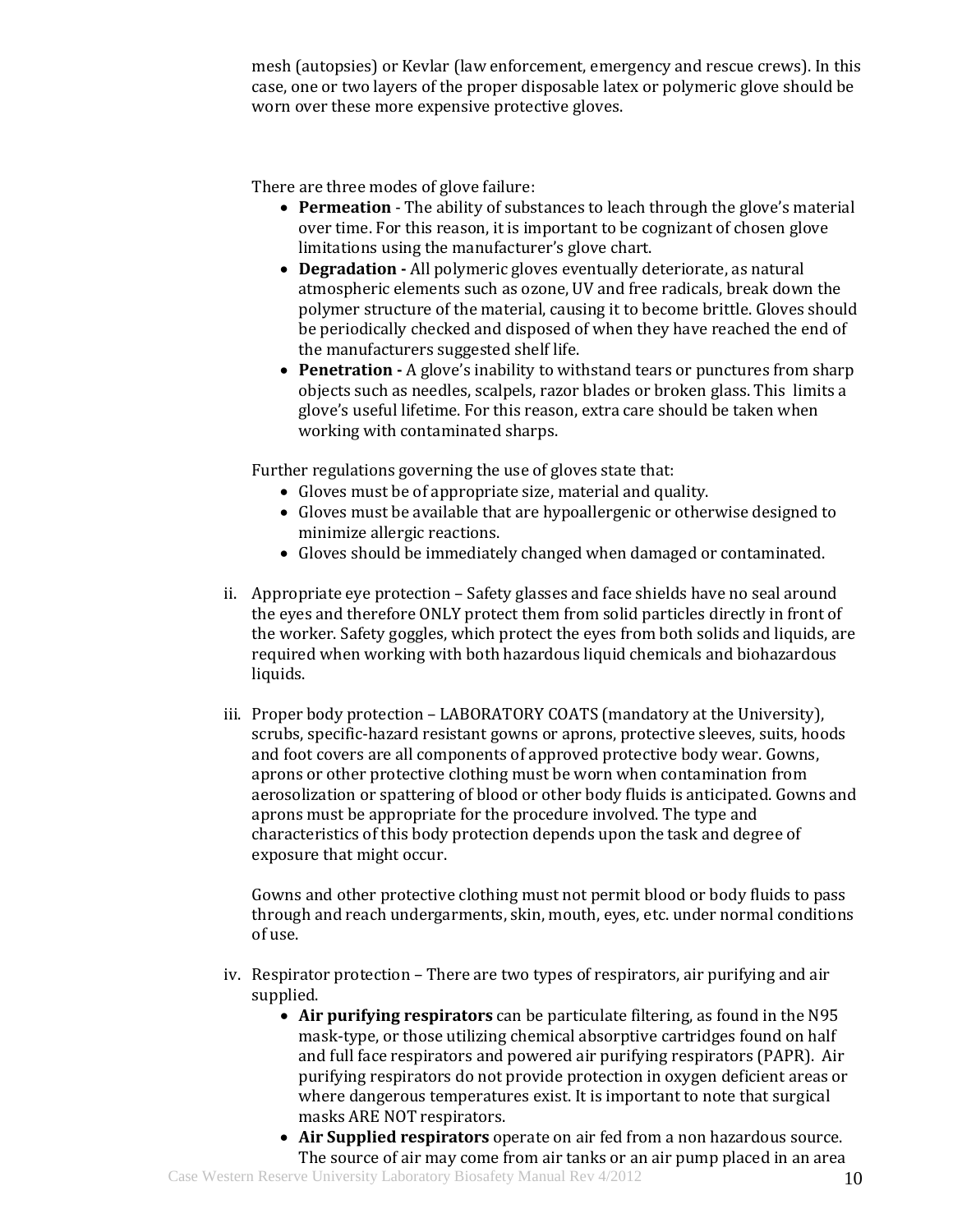where fresh air is available. An air supplied respirator is the only type of respirator that can be used in oxygen deficient zones.

All individuals requiring respirators need a medical evaluation by Health Services, respirator training and a fit test by EHS. These three requirements must be conducted annually to permit continuing respirator usage.

The minimum level of protective equipment in all University laboratories include lab coats, proper eye protection and appropriate gloves. Lab coats MUST NOT be worn in general public areas (cafeterias, rest rooms, public elevators, office areas, etc.).

EHS can assist in the correct selection of PPE. Again, shorts, tank tops and open toe shoes are forbidden in UNIVERSITY laboratories.

Special handling practices for PPE include:

- i. The removal of PPE when going on a coffee break or lunch or dinner break.
- ii. The immediate and safe removal and disposal of contaminated PPE.
- iii. Frequent hand washing with an appropriate decontaminating soap.
- iv. The prohibition of eating, drinking, smoking, chewing gum, removing contact lenses, or applying cosmetics either while in the biohazard area or while wearing potentially contaminated PPE.
- <span id="page-13-0"></span>**6. Laboratory Tasks, Procedures and Safety Protocols** must be included. This includes the details important to all laboratory operations, from inception and setup, to proper waste management.
- <span id="page-13-1"></span>**7. Inventory of ALL Infectious Agents** must be included. Just as a chemical inventory must be included in the CHP, the ECP must include a list of all bloodborne pathogens used in the laboratory. In addition, EHS requires an inventory list of ALL Level 2 human, animal and plant pathogens used in the laboratory.
- <span id="page-13-2"></span>**8. Annual Laboratory Specific Training** must be conducted once a year, or immediately following any changes within the laboratory. This training is conducted by the ECO. All category I and II personnel working in the laboratory must be instructed on changes and revisions, including all special biological safety procedures to be used. This training must also include a thorough review of the current operating procedures of the laboratory. Attendance at this session is mandatory. The attendance sign-in sheets must be attached to the ECP.

NOTE: The ECP site specific training is not the same as the OSHA Bloodborne Pathogen training. EHS conducts OSHA required Hazard Communication, Laboratory Standards, Respirator, and Bloodborne Pathogen standard training once a week and upon request. All new laboratory employees and anyone who has not yet been formally trained must attend all pertinent safety training with EHS. Annual retraining may be completed online from the EHS website at *[www.case.edu/ehs](http://www.case.edu/ehs)*. Anyone who is more than 30 days past due for annual training is required to complete this training in person at EHS. Call EHS at 216-368-2907 for training dates, times and sign-up procedures. New employees must read a copy of the Biosafety Manual and associated documents as listed in the ECP and CHP prior to starting work in the laboratory.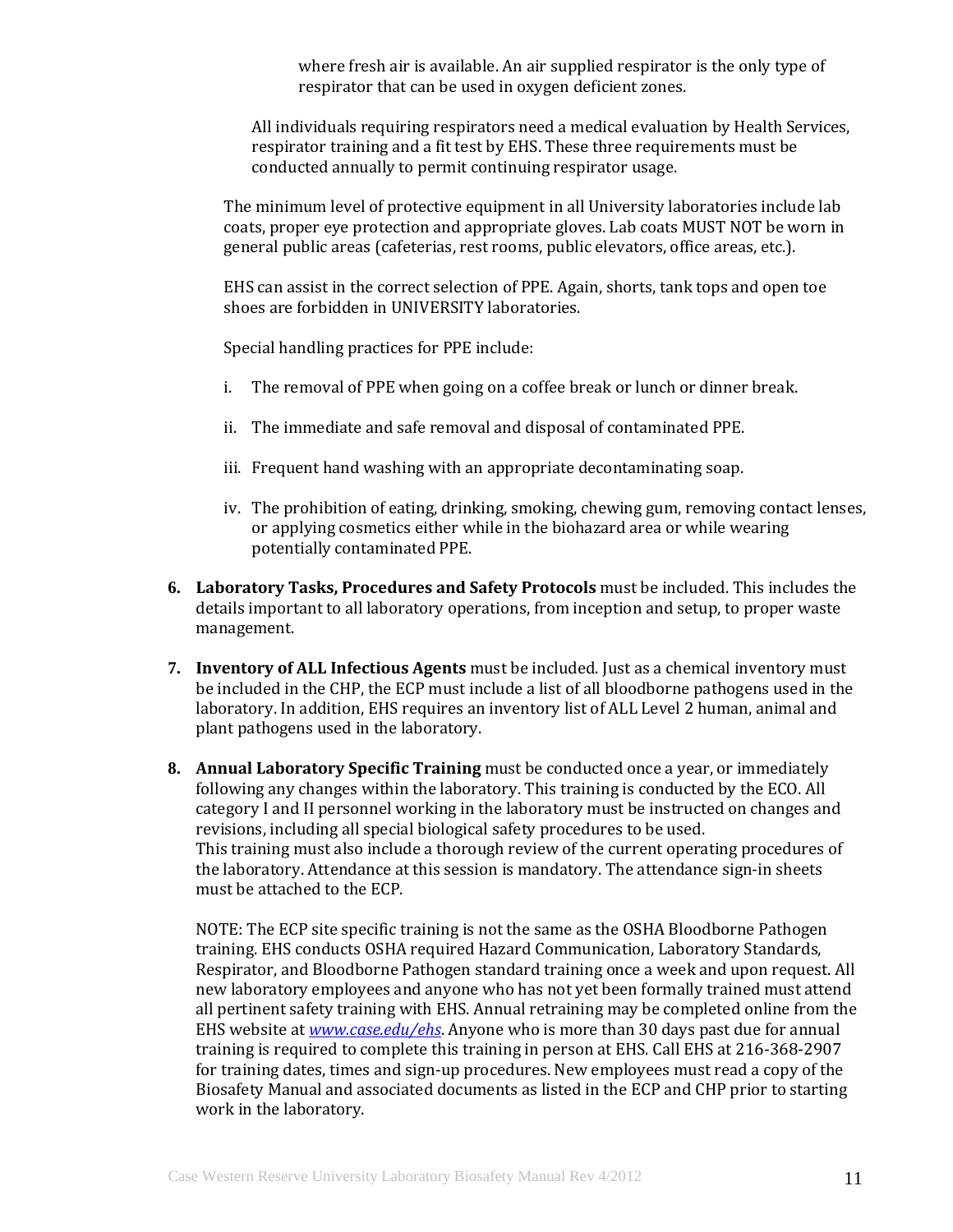New employees must exhibit competency in good laboratory and microbiological techniques prior to start of work in the laboratory.

- <span id="page-14-0"></span>**9. Record Keeping** is an integral part of the ECP. This ensures proof that all OSHA regulation requirements have been met.
- <span id="page-14-1"></span>**10. Hepatitis B Virus (HBV) Vaccination** must be made available to all employees who are designated as working with bloodborne pathogens (under Categories I & II). These employees must be given the choice of receiving the HBV vaccination at the employer's expense, declining the vaccination, or demonstrating that they have already received the vaccination. An employee who initially declines the vaccination may, at any time during employment, ask for and receive the vaccination at the employer's expense. All employees are to be reminded of vaccination policies during the annual Bloodborne Pathogen Standard retraining. Laboratory personnel must be provided with information regarding vaccines that may be available to protect them against laboratory acquired infection. Under some circumstances, administrators may require immunization as a condition of employment within the biohazard laboratory.

For instance, the Ohio Department of Health requires that everyone working in the dental school be vaccinated against the HBV. The University requires all medical, nursing and dental students receive the HBV vaccination prior to their matriculation. Mandatory information provided to employees must include: efficacy, side effects, booster schedule, etc. Vaccinations must be provided to employees free of charge and during working hours. Information regarding vaccinations is provided by *[University Health Service](http://studentaffairs.case.edu/health/)*.

- <span id="page-14-2"></span>**11. Exposure Incident Counseling** must be made available to all employees following a report of an exposure incident. Case Western Reserve University Health services will make immediately available, to any exposed employee, a confidential medical evaluation and follow-up, including at least the following elements:
	- a. Documentation of the route(s) of exposure, and the circumstances under which the exposure incident occurred.
	- b. Identification and documentation of the source individual, unless it is established that identification is infeasible or prohibited by state or local law.
	- c. The source individual's blood will be tested as soon as feasible and after consent is obtained in order to determine HBV and HIV infectivity. If consent is not obtained, Health Services will establish that legally required consent cannot be obtained. When the source individual's consent is not required by law, the source individual's blood, if available, will be tested and the results documented.
	- d. When the source individual is already known to be infected with HBV or HIV, testing for the source individual's known HBV or HIV status need not be repeated.
	- e. Results of the source individual's testing will be made available to the exposed employee, and the employee shall be informed of applicable laws and regulations concerning disclosure of the identity and infectious status of the source individual.
	- f. The exposed employee's blood will be collected as soon as feasible and tested after consent is obtained.
	- g. If the employee consents to baseline blood collection, but does not give consent at that time for HIV serologic testing, the sample shall be preserved for at least 90 days. If,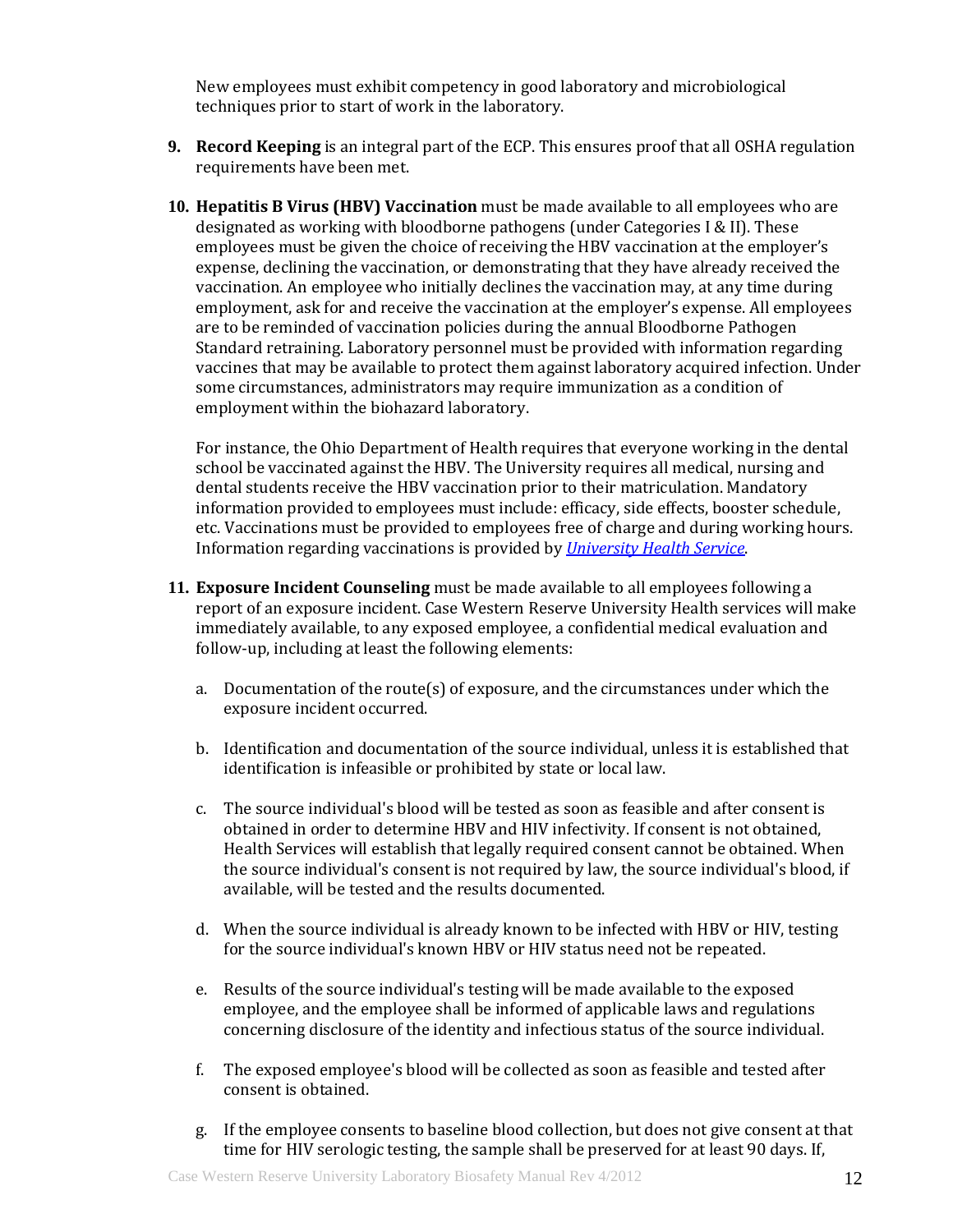within 90 days of the exposure incident, the employee elects to have the baseline sample tested, such testing shall be done as soon as feasible.

- h. Hepatitis B Prophylaxis will be offered any time an employee is exposed and Post-Exposure Evaluation and Follow-up must be administered. By law the vaccination series must be paid for by the employer (Case Western Reserve University).
- i. The University must ensure that the healthcare professional responsible for the employee's Hepatitis B vaccination is provided a copy of this regulation.
- j. The University will ensure that the healthcare professional evaluating an employee after an exposure incident is provided the following information:
	- i. A copy of this regulation.
	- ii. A description of the exposed employee's duties as they relate to the exposure incident.
	- iii. Documentation of the route(s) of exposure and circumstances under which exposure occurred.
	- iv. Results of the source individual's blood testing, if available.
	- v. All medical records relevant to the appropriate treatment of the employee including vaccination status which are the employer's responsibility to maintain.
- k. Health Services will obtain and provide the employee with a copy of the evaluating healthcare professional's written opinion within 15 days of the completion of the evaluation.
- l. The healthcare professional's written opinion for Hepatitis B vaccination will be limited to whether Hepatitis B vaccination is indicated for an employee, and if the employee has received such vaccination.
- m. The healthcare professional's written opinion for post-exposure evaluation and followup will be limited to the following information:
	- i. That the employee has been informed of the results of the evaluation.
	- ii. That the employee has been told about any medical conditions resulting from exposure to blood or other potentially infectious materials which require further evaluation or treatment.
- n. All other findings or diagnoses shall remain confidential and must not be included in the written report.
- <span id="page-15-0"></span>**12. ECP Review and Revisions** are required annually, whether changes in or to the laboratory had occurred or not. This is also required anytime changes do occur, such as personnel, tasks, procedures or material inventories.
- <span id="page-15-1"></span>**13. Housekeeping Considerations** (spills, waste disposal, hygiene, etc.) must be included to ensure that the worksite is maintained in a clean and sanitary condition.
	- a. The ECO shall determine and implement an appropriate written schedule for cleaning and a method of decontamination based upon the location within the facility, the type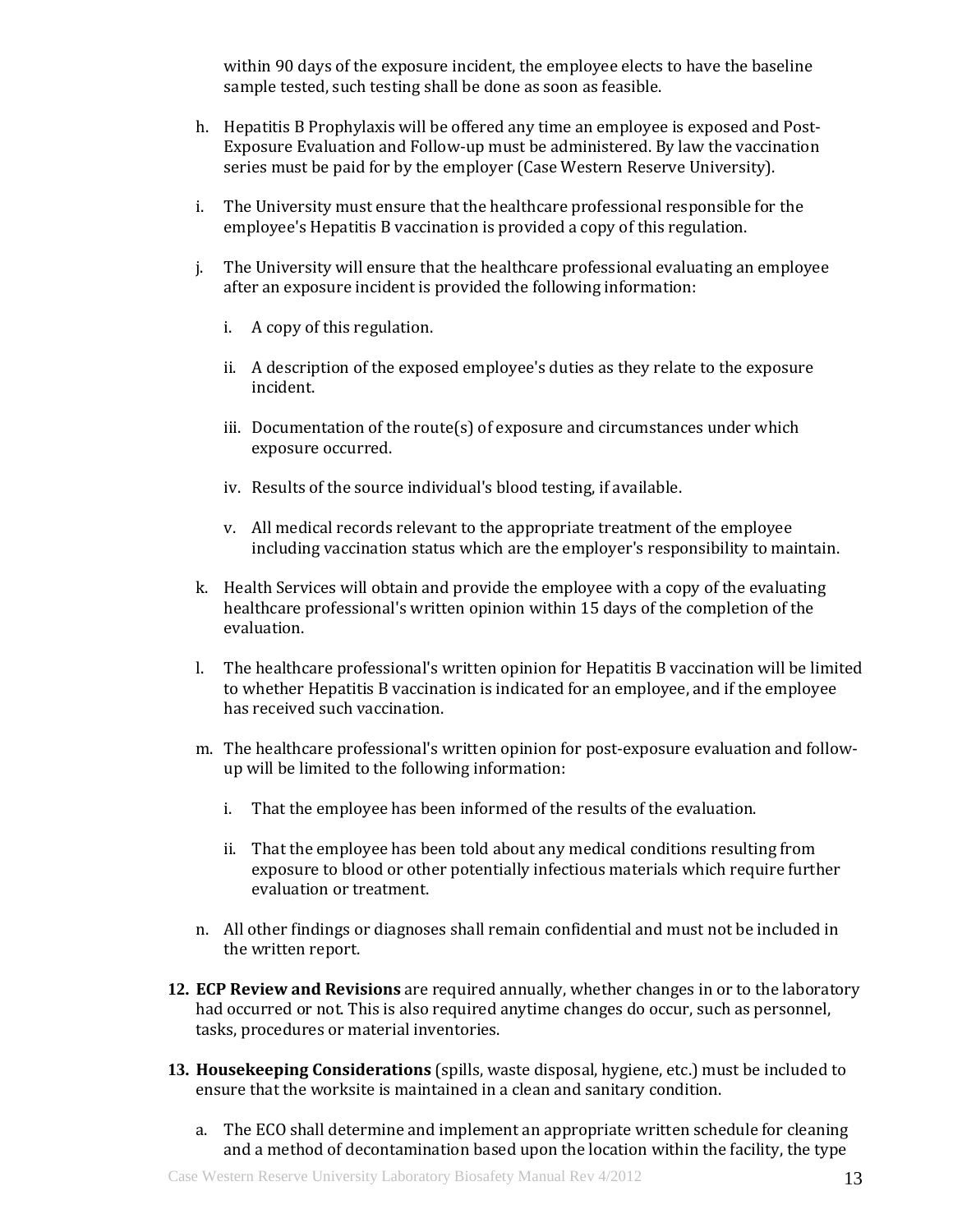of surface to be cleaned, the type of soil present, and tasks or procedures being performed in the area.

- b. All equipment and environmental and working surfaces shall be cleaned and decontaminated after contact with blood or other potentially infectious materials. Contaminated work surfaces shall be decontaminated with an appropriate disinfectant:
	- i. After completion of procedures.
	- ii. Immediately or as soon as feasible when surfaces are overtly contaminated or after any spill of blood or other potentially infectious materials.
	- iii. At the end of the work shift if the surface may have become contaminated since the last cleaning.
- c. Protective coverings, such as plastic wrap, aluminum foil, or imperviously-backed absorbent paper used to cover equipment and environmental surfaces, shall be removed and replaced as soon as feasible when they become overtly contaminated or at the end of the work shift if they may have become contaminated during the shift.
- d. All bins, pails, cans, and similar receptacles intended for reuse which have a reasonable likelihood for becoming contaminated with blood or other potentially infectious materials shall be inspected and decontaminated on a regularly scheduled basis and cleaned and decontaminated immediately or as soon as feasible upon visible contamination.
- e. Broken glassware which may be contaminated shall not be picked up directly with the hands. It shall be cleaned up using mechanical aids, such as a brush and dust pan, tongs, or forceps.
- f. Reusable sharps that are contaminated with blood or other potentially infectious materials shall not be stored or processed in a manner that requires employees to reach by hand into the containers where these sharps have been placed.
- <span id="page-16-0"></span>**14. Additional Requirements for Laboratories using HIV or HBV** applies to research laboratories and production facilities engaged in the culture, production, concentration, experimentation, and manipulation of HIV and HBV. These requirements do not apply to clinical or diagnostic laboratories engaged solely in the analysis of blood, tissues, or organs. Additional requirements include:
	- a. All regulated waste must either be incinerated or decontaminated by a method such as autoclaving, which is known to effectively destroy bloodborne pathogens.
	- b. Laboratory doors must be kept closed when work involving HIV or HBV is in progress.
	- c. Contaminated materials that are to be decontaminated at a site away from the work area must be placed in a durable, leakproof, labeled or color-coded container that is closed before being removed from the work area.
	- d. Access to the work area shall be limited to authorized persons. Written policies and procedures must be established whereby only persons who have been advised of the potential biohazard, who meet any specific entry requirements, and who comply with all entry and exit procedures shall be allowed to enter the work areas and animal rooms.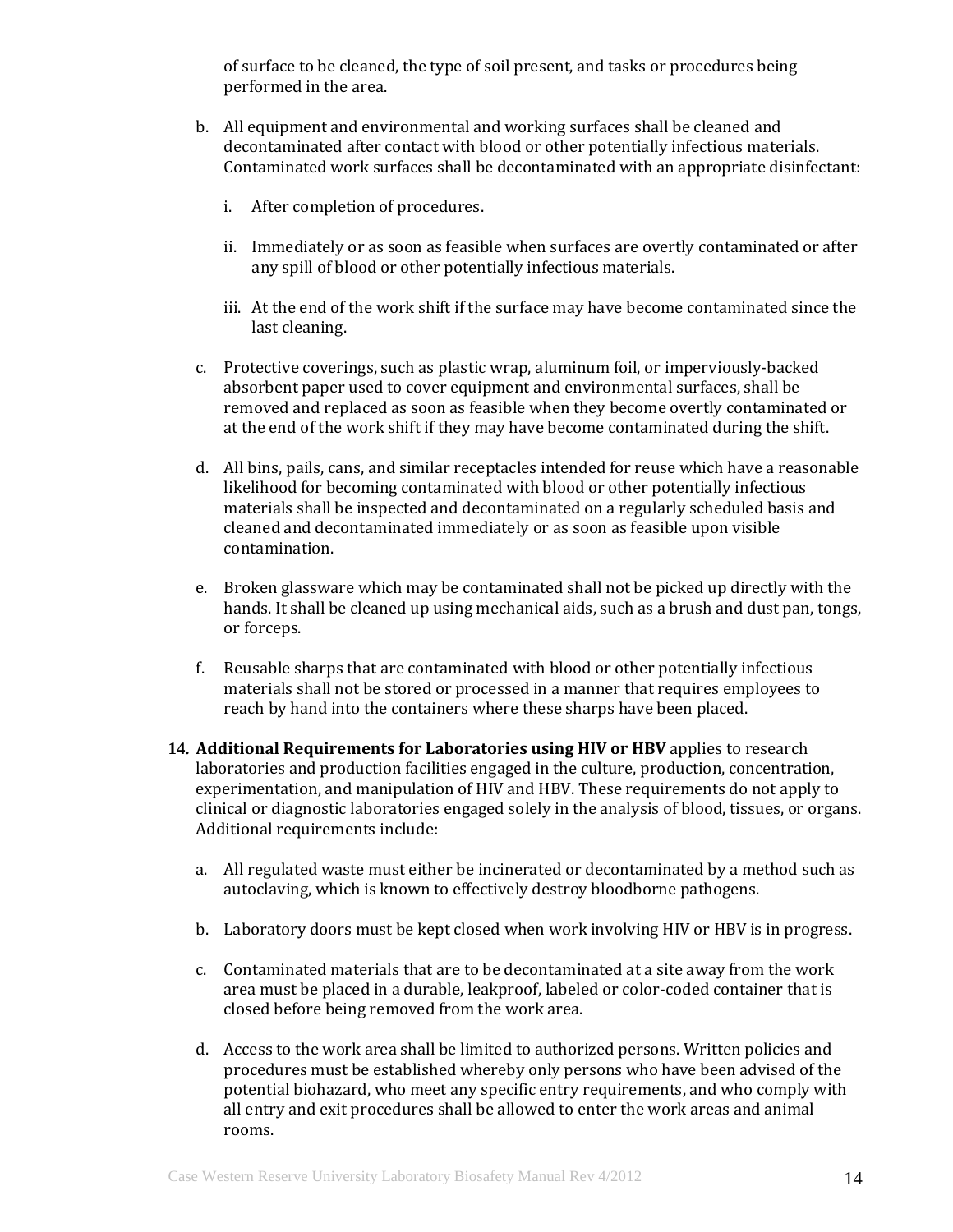- e. When other potentially infectious materials or infected animals are present in the work area or containment module, a University Caution sign incorporating the universal biohazard symbol with the name of the infectious agent must be posted on all access doors. In addition the sign must address special requirements for entering the area, names, evening telephone numbers of the PI and list an alternate responsible person.
- f. All activities involving other potentially infectious materials shall be conducted in biological safety cabinets or other physical-containment devices within the containment module. No work with potentially infectious materials can be conducted on the open bench.
- g. Laboratory coats, gowns, smocks, uniforms, or other appropriate protective clothing shall be used in the work area and animal rooms. Protective clothing shall not be worn outside of the work area and shall be decontaminated before being laundered.
- h. Special care shall be taken to avoid skin contact with other potentially infectious materials. Gloves shall be worn when handling infected animals and when making hand contact with other potentially infectious materials is unavoidable.
- i. Before disposal, all waste from work areas and from animal rooms must either be incinerated or decontaminated by a method such as autoclaving known to effectively destroy bloodborne pathogens.
- j. Vacuum lines shall be protected with liquid disinfectant traps and high-efficiency particulate air (HEPA) filters or filters of equivalent or superior efficiency and which are checked routinely and maintained or replaced as necessary.
- k. Hypodermic needles and syringes shall be used only for parenteral injection and aspiration of fluids from laboratory animals and diaphragm bottles. Only needlelocking syringes or disposable syringe-needle units (i.e., the needle is integral to the syringe) shall be used for the injection or aspiration of other potentially infectious materials. Extreme caution shall be used when handling needles and syringes. A needle shall not be bent, sheared, replaced in the sheath or guard, or removed from the syringe following use.

The needle and syringe shall be promptly placed in a puncture-resistant container and autoclaved or decontaminated before reuse or disposal.

- l. All spills shall be immediately contained and cleaned up by appropriate professional staff or others properly trained and equipped to work with potentially concentrated infectious materials.
- m. A spill or accident that results in an exposure incident shall be immediately reported to the laboratory director or an alternate responsible person.
- n. The biosafety manual must be periodically reviewed and updated at least annually or more often if necessary. Personnel shall be advised of potential hazards, shall be required to read instructions on practices and procedures, and shall be required to follow them.
- o. Certified BSC (Class I, II, or III) or other appropriate combinations of personal protection or physical containment devices, such as special protective clothing, respirators, centrifuge safety cups, sealed centrifuge rotors, and containment caging for animals, shall be used for all activities with other potentially infectious materials that pose a threat of exposure to droplets, splashes, spills, or aerosols.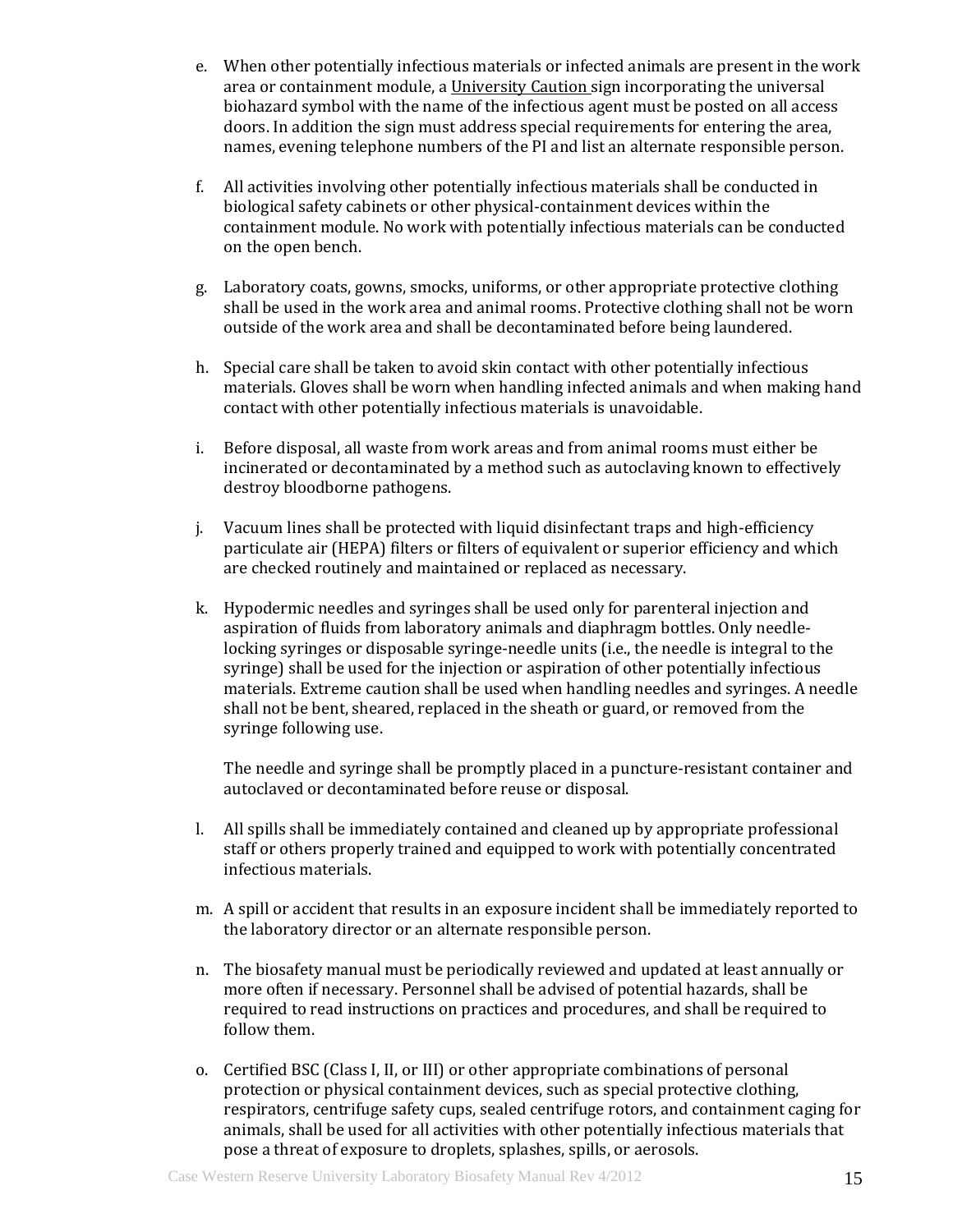- p. When working with biohazardous agents, including bloodborne pathogens, BSCs must be certified when installed, whenever they are moved and at least annually.
- q. Each laboratory must contain a facility for hand washing and an eye wash facility which is readily available within the work area.
- r. An autoclave for decontamination of regulated waste must be available.
- s. The work areas must be separated from areas that are open to unrestricted traffic flow within the building. Passage through two sets of doors is a basic requirement for entry into the work area from access corridors or other contiguous areas.

Physical separation of the high-containment work area from access corridors or other areas or activities may also be provided through a double-doored clothes-change room (showers may be included), airlock, or other access facility that requires passing through two sets of doors before entering the work area.

- t. The surfaces of doors, walls, floors and ceilings in the work area must be water resistant so that they can be easily cleaned. Penetrations in these surfaces must be sealed or capable of being sealed to facilitate decontamination.
- u. Each work area must contain a sink for washing hands and a readily available eye wash facility. The sink shall be foot, elbow, or automatically operated and shall be located near the exit door of the work area.
- v. Access doors to the work area or containment module must be self-closing.
- w. An autoclave for decontamination of regulated waste must be available within or as near as possible to the work area.
- x. A ducted exhaust-air ventilation system must be provided. This system must create directional airflow that draws air into the work area through the entry area.

The exhaust air cannot be recirculated to any other area of the building, must be discharged to the outside, and must be dispersed away from occupied areas and air intakes. The proper direction of the airflow must be verified (i.e., into the work area).

- <span id="page-18-0"></span>**15. Requirements for Laboratories that Modify Protocols,** where the general laboratory protocol will not work, the ECO has two choices:
	- a. For a one-time only procedure, an exemption document can be written. This document must list all modifications to work practices, engineering controls and PPE. It must also state why the normal laboratory protocol cannot be followed. Care must be taken that the modified procedure does not significantly increase the exposure risk to the worker. The exemption document must be placed with the ECP while the procedure is in progress. The document must include the date this procedure will be performed. After the procedure is completed the document can be removed from the ECP. It is recommended that exemptions be maintained for future reference.
	- b. For situations involving a reoccurring procedure where the normal ECP is not practical, a separate procedure-specific protocol can be included in the ECP. The procedurespecific plan may be used to redefine work practices, engineering controls or PPE on a permanent basis for that specific procedure. Include this as a permanent part of the ECP.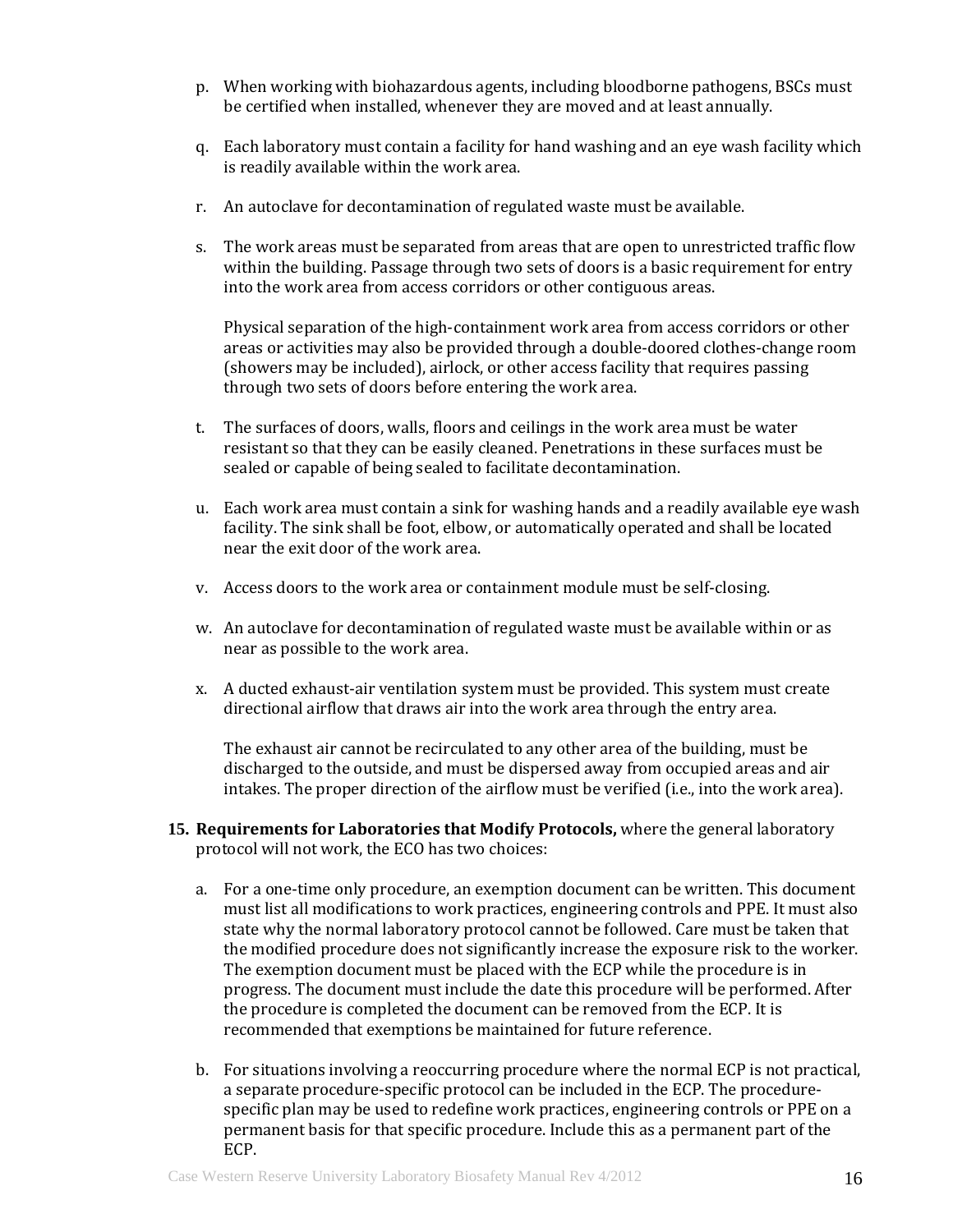This allows the ECP to be flexible enough to meet changing needs of the laboratory.

The ECO is free to construct a document that meets the basic criteria outlined here. Hard copies of the ECP, including revisions, must be sent to EHS. An *[ECP form](http://www.case.edu/finadmin/does/web/Forms/PDFdocs/BBPexposure.pdf)* can be downloaded from the EHS website and modified for use in your laboratory.

## <span id="page-19-0"></span>**Facilities**

- <span id="page-19-1"></span>**1. Negative pressure tissue culture rooms -** In general, a separate tissue culture room provides a higher level of containment for working with potentially airborne recombinant DNA vectors (ex. adenoviral vectors) than the general laboratory. Mechanical ventilation should provide an inward flow of air (negative pressure) without recirculation to spaces beyond the laboratory. This is sometimes referred to as a one-pass ventilation system. Laboratory personnel should verify that the direction of airflow is into the laboratory.
- <span id="page-19-2"></span>**2. Bench Tops -** Bench tops should be impervious to water and resistant to acids, alkalis, organic solvents, and moderate heat. The work areas should be kept clean and dust free in order to prevent contamination of samples and exposure to agents that can lead to laboratory acquired infections.

Bench tops should be disinfected with 10% bleach solution or other appropriate disinfectants following any spill and at least once a month when infrequently used.

<span id="page-19-3"></span>**3. Laboratory Furniture -** Laboratory furniture must be capable of withstanding anticipated loading and uses. Spaces between benches, cabinets, and equipment should be accessible for cleaning. Chairs and other furniture used in laboratory work should be (and must be in BSL3 and BSL4) covered with a solvent impermeable material that can be easily decontaminated.

# <span id="page-19-4"></span>**Posting and Labeling Requirements**



 Biological hazard posting is used as a means to prevent accidental injury or illness to employees who may be occupationally exposed to biohazardous or potentially biohazardous conditions, equipment or operations which are out of the ordinary, unexpected or not readily apparent. Biological hazard warning labels must be used to identify containers of infectious materials, infectious waste, refrigerators, incubators and/or freezers where biohazards are stored, biosafety cabinets, infectious waste containers, equipment which may be contaminated through normal use of biohazards, laboratory animals (cages) which are potentially infectious or combinations thereof which are potentially contaminated with biohazardous materials. The label must consist of the universal "Biohazard" Symbol and the identity of the biological agent. These labels should be affixed as close as safely possible to the source contaminated or potentially contaminated area.

# <span id="page-19-5"></span>**Signs**



The University requires all laboratories display the formatted University "Caution" sign at all entrances. A biohazard sticker,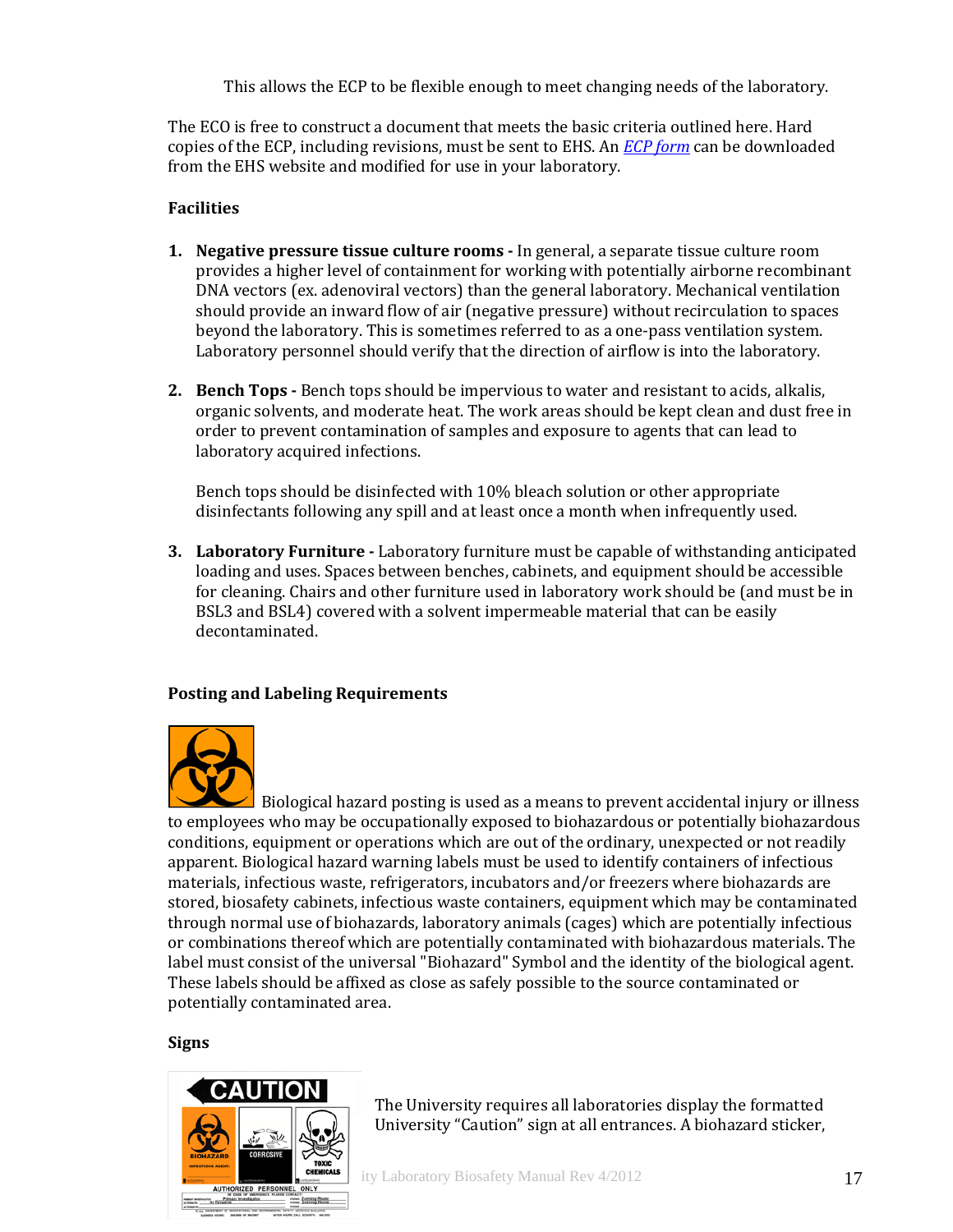### These signs:

- 1. Should indicate the biosafety level of the laboratory.
- 2. Must indicate all infectious agents used in that area.
- 3. Must include a list of the names and **evening** telephone numbers for the PI and alternate to facilitate contact in case of emergency.

<span id="page-20-0"></span>Caution signs and hazard labels can be obtained from the EHS office.

## **Audit Management**

Maintaining accurate records and documentation is a critical part of any Biosafety Program. In order to prove that specific requirements of the Biosafety Program have been accomplished, appropriate documentation must be filed. Documentation is required for the following:

- 1. Biosafety training (ECP) Documentation should be available to prove that employees have been trained in the proper use of the specific biohazards with which they work. Documentation should be provided for new personnel and to document retraining. EHS maintains copies of OSHA required trainings. The laboratory is responsible for proof of CHP and ECP site specific training.
- 2. Accident Investigation and Injury Illness Recordkeeping This may be a collaborative effort with EHS and Health Services.
- 3. Inspection/Audit Reports Self-inspection and follow-up reports should be maintained for at least one year. EHS performs annual inspections of all University laboratory facilities. These inspections help to ensure that all federal, state and local regulations are in compliance.
- 4. Highly hazardous organisms (Select Agents BSL3) incorporate strict requirements covering a multitude of areas, some of which include: maintenance of laboratory entry and exit logs, scrupulous inventory control, comprehensive FBI security background check and fingerprinting.

#### <span id="page-20-1"></span>**Storage of Biohazardous Materials**

Case Western Reserve University Laboratory Biosafety Manual Rev 4/2012 18 All infectious material containers to be stored must be clearly labeled. The storage space (e.g., freezer, refrigerator) must also be labeled with the name of the agent(s) labeled on the universal biohazard symbol. Additional information including contact name and emergency numbers must be visible in case of emergency, i.e., freezer breakdown. Expired and other unwanted material must be properly decontaminated and disposed of. Materials for long-term storage must be annually inspected and each container must be checked for cracks and other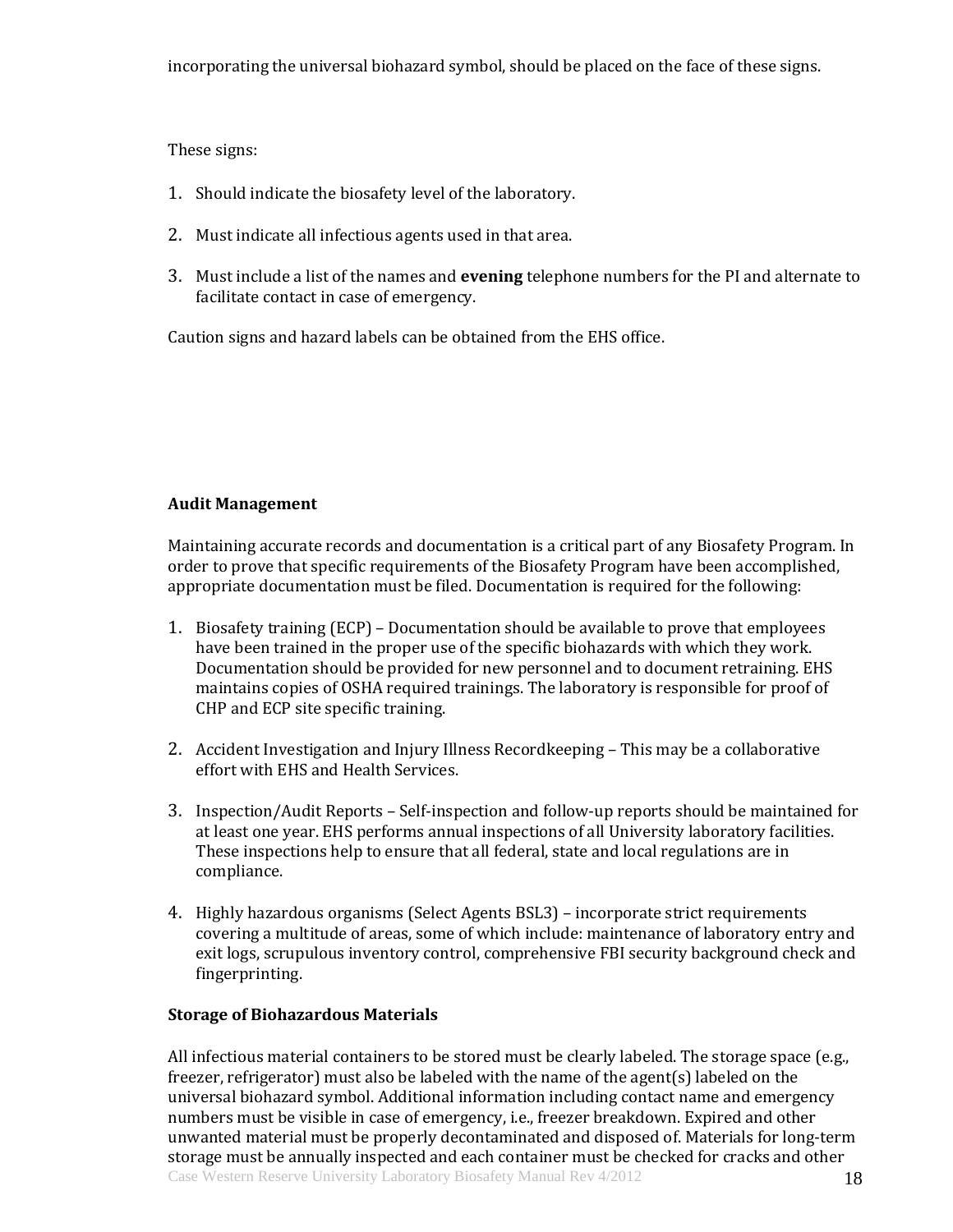damages and properly disposed or replaced. In the event of a freezer melt-down, all materials that are unable to be salvaged must be properly treated by autoclaving or chemical disinfection prior to disposal.

## <span id="page-21-0"></span>**Chapter 3 - Laboratory Practices**

#### <span id="page-21-1"></span>**General Laboratory Safety**

Most of the work performed in any laboratory utilizes the use of general laboratory techniques, good laboratory practices (GLP) and a supporting safety structure. Much of this is covered in *The Case [Western Reserve University](http://www.case.edu/finadmin/does/web/Forms/PDFdocs/ChemMan.PDF) Laboratory Safety Manual*, and while this manual covers biosafety in the laboratory, general practices of laboratory safety are similarly covered in all safety manuals, concerning use of dangerous or hazardous materials. Common practices include:

- 1. Persons working in laboratories must be fully aware of the potential hazards to themselves and their co-workers.
- 2. Eating, drinking, chewing gum, taking medication and applying cosmetics are not permitted in the laboratory.
- 3. Mouth pipetting is strictly prohibited. Where feasible pipettes should have cotton-plugged tops and must be operated by a mechanical pipetting device.
- 4. At minimum, a buttoned laboratory coat, proper eye protection and the appropriate gloves must be worn when working in any University laboratory.
- <span id="page-21-2"></span>5. Non-experimental animals and plants are not permitted in the laboratory.

#### **General Biosafety Procedures**

- 1. All procedures must be performed carefully to minimize the creation of splashes or aerosols. Experimental procedures should be practiced, using non-hazardous materials until desired technique is mastered.
- 2. Work surfaces should be decontaminated at least once a day and after any spill of viable or hazardous material. Work surfaces should be decontaminated prior to the start of a procedure to ensure the materials in use and the laboratory workers do not become contaminated.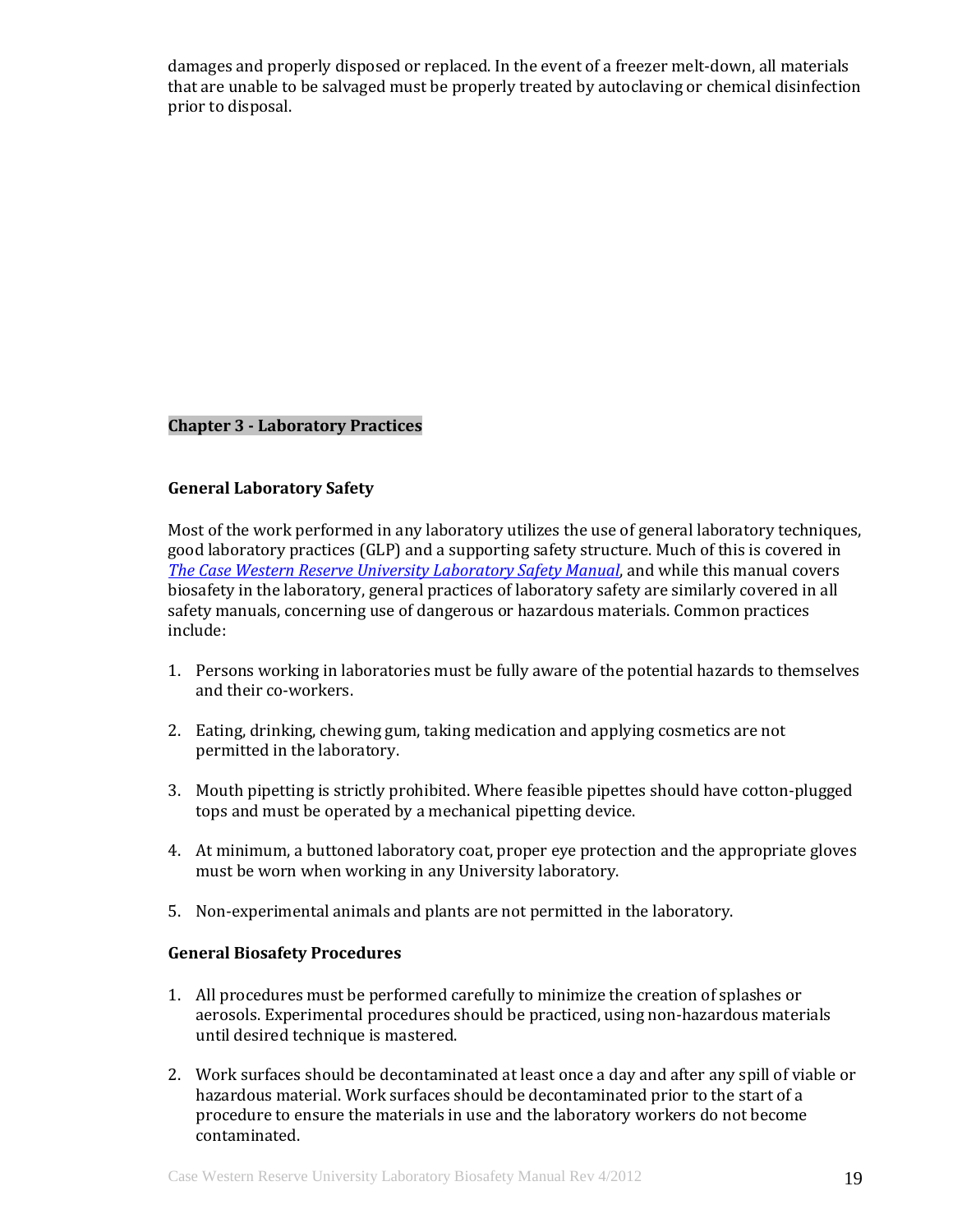- 3. All cultures, stocks, and other regulated wastes must be decontaminated before disposal by an approved decontamination method, such as autoclaving or disinfection with bleach. Materials to be decontaminated outside of the immediate laboratory must be doublebagged in a labeled red biohazard bag, placed in a durable, leak-proof container and closed for transport from the laboratory.
- 4. Laboratory personnel should receive appropriate immunizations or tests for the agents handled in the laboratory. (Hepatitis B vaccine or TB skin testing).
- 5. Only needle-locking syringes or disposable syringe-needle units are to be used for injection or aspiration of infectious materials.

Used disposable needles must not be bent, sheared, broken, recapped, removed from disposable syringes, or otherwise manipulated by hand before disposal. They are to be placed in a red rigid sharps container for disposal.

- 6. Do not handle broken glassware directly by hand. The glassware should be removed by mechanical means such as a brush and dustpan, tongs, or forceps.
- 7. All cultures, tissues, or specimens of body fluids must be placed in appropriate container(s) that prevent(s) leakage during collection, handling, processing, storage, transport, or shipping. Secondary specimen containment must be utilized when transporting infectious agents within the campus community.
- 8. Spills and accidents should be immediately reported to the PI and the EHS office.

## *Laboratory Biosafety Level Criteria (From the 5th Edition of the BMBL)*

There are four biosafety levels for activities involving infectious microorganisms and laboratory animals. The levels are designated in ascending order, by degree of protection provided to personnel, the environment, and the community. Standard microbiological practices are common to all laboratories. Special microbiological practices enhance worker safety, environmental protection, and address the risk of handling agents requiring increasing levels of containment. Biosafety Level 1 practices are included in all higher biosafety levels. As the level of biosafety increases, more safety practices are added.

- -Biosafety Level 2 addresses all the practices found in Level 1, but contains added safety practices to accommodate the next higher risk group level organism.
- -Biosafety Level 3 addresses all the practices found in Levels 1 and 2, but contains added safety practices to accommodate the next higher risk group level organism.
- -Biosafety Level 4 addresses all the practices found in Levels 1, 2 and 3, but contains added safety practices to accommodate the highest risk group level organism.

<span id="page-22-0"></span>Table I shows an overview of comparisons between all four biosafety level practices.

## **Biosafety Level 1**

**Biosafety Level 1** is suitable for work involving well-characterized agents not known to consistently cause disease in immunocompetent adult humans, and present minimal potential hazard to laboratory personnel and the environment. BSL-1 laboratories are not necessarily separated from the general traffic patterns in the building. Work is typically conducted on open bench tops using standard microbiological practices. Special containment equipment or facility design is not required, but may be used as determined by appropriate risk assessment. Laboratory personnel must have specific training in the procedures conducted in the laboratory and must be supervised by a scientist with training in microbiology or a related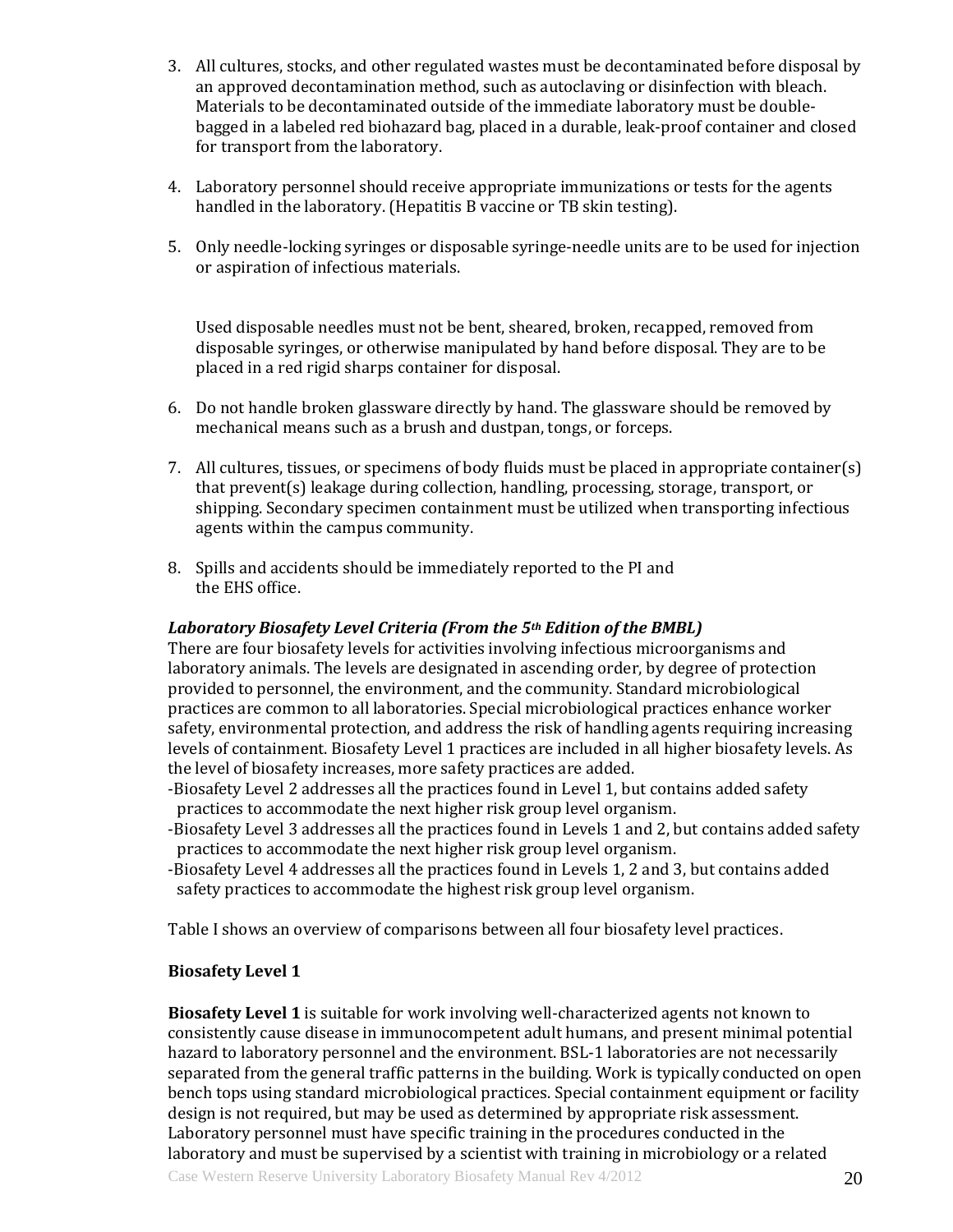science. The following standard practices, safety equipment, and facility requirements apply to BSL-1:

## **A. Standard Microbiological Practices**

- 1. The laboratory supervisor must enforce the institutional policies that control access to the laboratory.
- 2. Persons must wash their hands after working with potentially hazardous materials and before leaving the laboratory.
- 3. Eating, drinking, smoking, handling contact lenses, applying cosmetics, and storing food for human consumption must not be permitted in laboratory areas. Food must be stored outside the laboratory area in cabinets or refrigerators designated and used for this purpose.
- 4. Mouth pipetting is prohibited; mechanical pipetting devices must be used.
- 5. Policies for the safe handling of sharps, such as needles, scalpels, pipettes, and broken glassware must be developed and implemented. Whenever practical, laboratory supervisors should adopt improved engineering and work practice controls that reduce risk of sharps injuries. Precautions, including those listed below, must always be taken with sharp items. These include:
	- a. Careful management of needles and other sharps are of primary importance. Needles must not be bent, sheared, broken, recapped, removed from disposable syringes, or otherwise manipulated by hand before disposal.
	- b. Used disposable needles and syringes must be carefully placed in conveniently located puncture-resistant containers used for sharps disposal.
	- c. Non disposable sharps must be placed in a hard walled container for transport to a processing area for decontamination, preferably by autoclaving.
	- d. Broken glassware must not be handled directly. Instead, it must be removed using a brush and dustpan, tongs, or forceps. Plasticware should be substituted for glassware whenever possible.
- 6. Perform all procedures to minimize the creation of splashes and/or aerosols.
- 7. Decontaminate work surfaces after completion of work and after any spill or splash of potentially infectious material with appropriate disinfectant.
- 8. Decontaminate all cultures, stocks, and other potentially infectious materials before disposal using an effective method. Depending on where the decontamination will be performed, the following methods should be used prior to transport:
	- a. Materials to be decontaminated outside of the immediate laboratory must be placed in a durable, leak proof container and secured for transport.
	- b. Materials to be removed from the facility for decontamination must be packed in accordance with applicable local, state, and federal regulations.
- 9. A sign incorporating the universal biohazard symbol must be posted at the entrance to the laboratory when infectious agents are present. The sign may include the name of the agent(s) in use, and the name and phone number of the laboratory supervisor or other responsible personnel. Agent information should be posted in accordance with the institutional policy.
- 10. An effective integrated pest management program is required.
- 11. The laboratory supervisor must ensure that laboratory personnel receive appropriate training regarding their duties, the necessary precautions to prevent exposures, and exposure evaluation procedures. Personnel must receive annual updates or additional training when procedural or policy changes occur. Personal health status may impact an individual's susceptibility to infection, ability to receive immunizations or prophylactic interventions. Therefore, all laboratory personnel and particularly women of child-bearing age should be provided with information regarding immune competence and conditions that may predispose them to infection. Individuals having these conditions should be encouraged to self-identify to the institution's healthcare provider for appropriate counseling and guidance.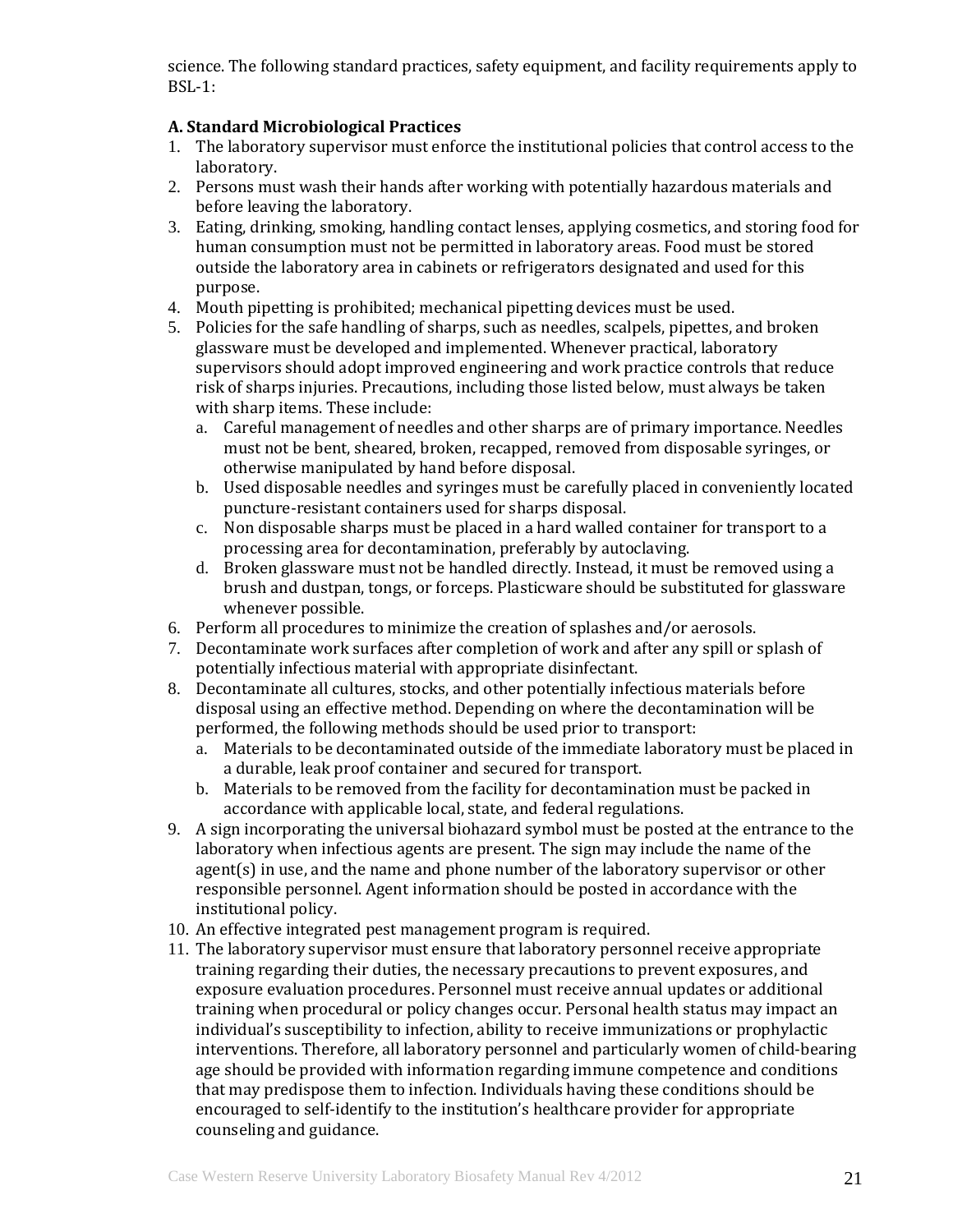# **B.** *Special Practices*

None required.

# **C.** *Safety Equipment (Primary Barriers and Personal Protective Equipment)*

- 1. Special containment devices or equipment, such as BSCs, are not generally required.
- 2. Protective laboratory coats, gowns, or uniforms are recommended to prevent contamination of personal clothing.
- 3. Wear protective eyewear when conducting procedures that have the potential to create splashes of microorganisms or other hazardous materials. Persons who wear contact lenses in laboratories should also wear eye protection.
- 4. Gloves must be worn to protect hands from exposure to hazardous materials. Glove selection should be based on an appropriate risk assessment. Alternatives to latex gloves should be available. Wash hands prior to leaving the laboratory. In addition, BSL-1 workers should:
	- a. Change gloves when contaminated, integrity has been compromised, or when otherwise necessary.
	- b. Remove gloves and wash hands when work with hazardous materials has been completed and before leaving the laboratory.
	- c. Do not wash or reuse disposable gloves. Dispose of used gloves with other contaminated laboratory waste. Hand washing protocols must be rigorously followed.

# **D.** *Laboratory Facilities (Secondary Barriers)*

- 1. Laboratories should have doors for access control.
- 2. Laboratories must have a sink for hand washing.
- 3. The laboratory should be designed so that it can be easily cleaned. Carpets and rugs in laboratories are not appropriate.
- 4. Laboratory furniture must be capable of supporting anticipated loads and uses. Spaces between benches, cabinets, and equipment should be accessible for cleaning.
- a. Bench tops must be impervious to water and resistant to heat, organic solvents, acids, alkalis, and other chemicals.
- b. Chairs used in laboratory work must be covered with a non-porous material that can be easily cleaned and decontaminated with appropriate disinfectant.
- <span id="page-24-0"></span>5. Laboratories windows that open to the exterior should be fitted with screens.

## **Biosafety Level 2**

**Biosafety Level 2** builds upon BSL-1. BSL-2 is suitable for work involving agents that pose moderate hazards to personnel and the environment. It differs from BSL-1 in that 1) laboratory personnel have specific training in handling pathogenic agents and are supervised by scientists competent in handling infectious agents and associated procedures; 2) access to the laboratory is restricted when work is being conducted; and 3) all procedures in which infectious aerosols or splashes may be created are conducted in BSCs or other physical containment equipment. The following standard and special practices, safety equipment, and facility requirements apply to BSL-2:

# **A.** *Standard Microbiological Practices*

- 1. The laboratory supervisor must enforce the institutional policies that control access to the laboratory.
- 2. Persons must wash their hands after working with potentially hazardous materials and before leaving the laboratory.
- 3. Eating, drinking, smoking, handling contact lenses, applying cosmetics, and storing food for human consumption must not be permitted in laboratory areas. Food must be stored outside the laboratory area in cabinets or refrigerators designated and used for this purpose.
- 4. Mouth pipetting is prohibited; mechanical pipetting devices must be used.

Case Western Reserve University Laboratory Biosafety Manual Rev 4/2012 22 22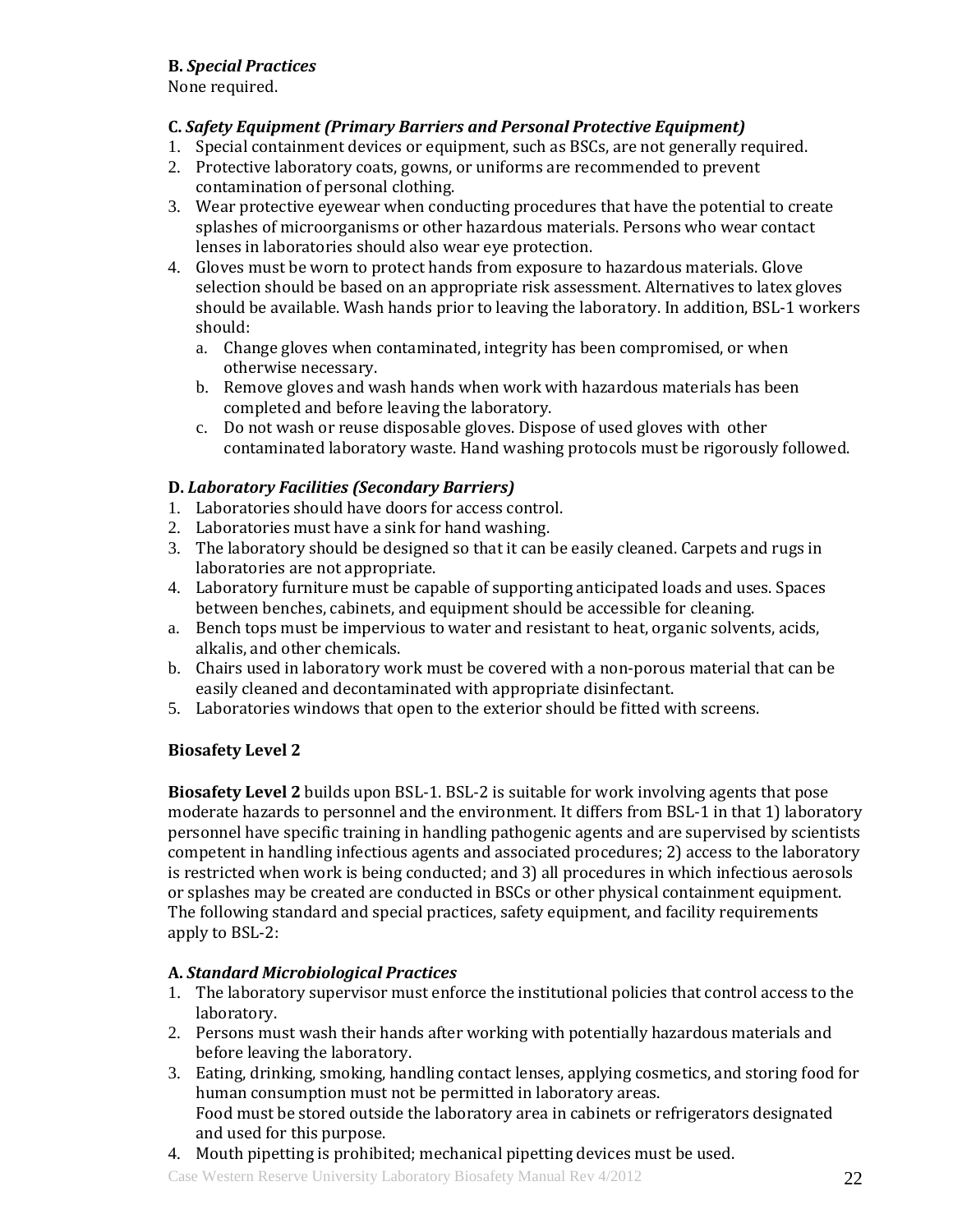- 5. Policies for the safe handling of sharps, such as needles, scalpels, pipettes, and broken glassware must be developed and implemented. Whenever practical, laboratory supervisors should adopt improved engineering and work practice controls that reduce risk of sharps injuries. Precautions, including those listed below, must always be taken with sharp items. These include:
	- a. Careful management of needles and other sharps are of primary importance. Needles must not be bent, sheared, broken, recapped, removed from disposable syringes, or otherwise manipulated by hand before disposal.
	- b. Used disposable needles and syringes must be carefully placed in conveniently located puncture-resistant containers used for sharps disposal.
	- c. Non-disposable sharps must be placed in a hard walled container for transport to a processing area for decontamination, preferably by autoclaving.
	- d. Broken glassware must not be handled directly. Instead, it must be removed using a brush and dustpan, tongs, or forceps. Plasticware should be substituted for glassware whenever possible.
- 6. Perform all procedures to minimize the creation of splashes and/or aerosols.
- 7. Decontaminate work surfaces after completion of work and after any spill or splash of potentially infectious material with appropriate disinfectant.
- 8. Decontaminate all cultures, stocks, and other potentially infectious materials before disposal using an effective method. Depending on where the decontamination will be performed, the following methods should be used prior to transport:
	- a. Materials to be decontaminated outside of the immediate laboratory must be placed in a durable, leak proof container and secured for transport.
	- b. Materials to be removed from the facility for decontamination must be packed in accordance with applicable local, state, and federal regulations.
- 9. A sign incorporating the universal biohazard symbol must be posted at the entrance to the laboratory when infectious agents are present. Posted information must include: the laboratory's biosafety level, the supervisor's name (or other responsible personnel), telephone number, and required procedures for entering and exiting the laboratory. Agent information should be posted in accordance with the institutional policy.
- 10. An effective integrated pest management program is required.
- 11. The laboratory supervisor must ensure that laboratory personnel receive appropriate training regarding their duties, the necessary precautions to prevent exposures, and exposure evaluation procedures. Personnel must receive annual updates or additional training when procedural or policy changes occur. Personal health status may impact an individual's susceptibility to infection, ability to receive immunizations or prophylactic interventions. Therefore, all laboratory personnel and particularly women of child-bearing age should be provided with information regarding immune competence and conditions that may predispose them to infection. Individuals having these conditions should be encouraged to self-identify to the institution's healthcare provider for appropriate counseling and guidance.

## **B.** *Special Practices*

- 1. All persons entering the laboratory must be advised of the potential hazards and meet specific entry/exit requirements.
- 2. Laboratory personnel must be provided medical surveillance and offered appropriate immunizations for agents handled or potentially present in the laboratory.
- 3. When appropriate, a baseline serum sample should be stored.
- 4. A laboratory-specific biosafety manual must be prepared and adopted as policy. The biosafety manual must be available and accessible.
- 5. The laboratory supervisor must ensure that laboratory personnel demonstrate proficiency in standard and special microbiological practices before working with BSL-2 agents.
- 6. Potentially infectious materials must be placed in a durable, leak proof container during collection, handling, processing, storage, or transport within a facility.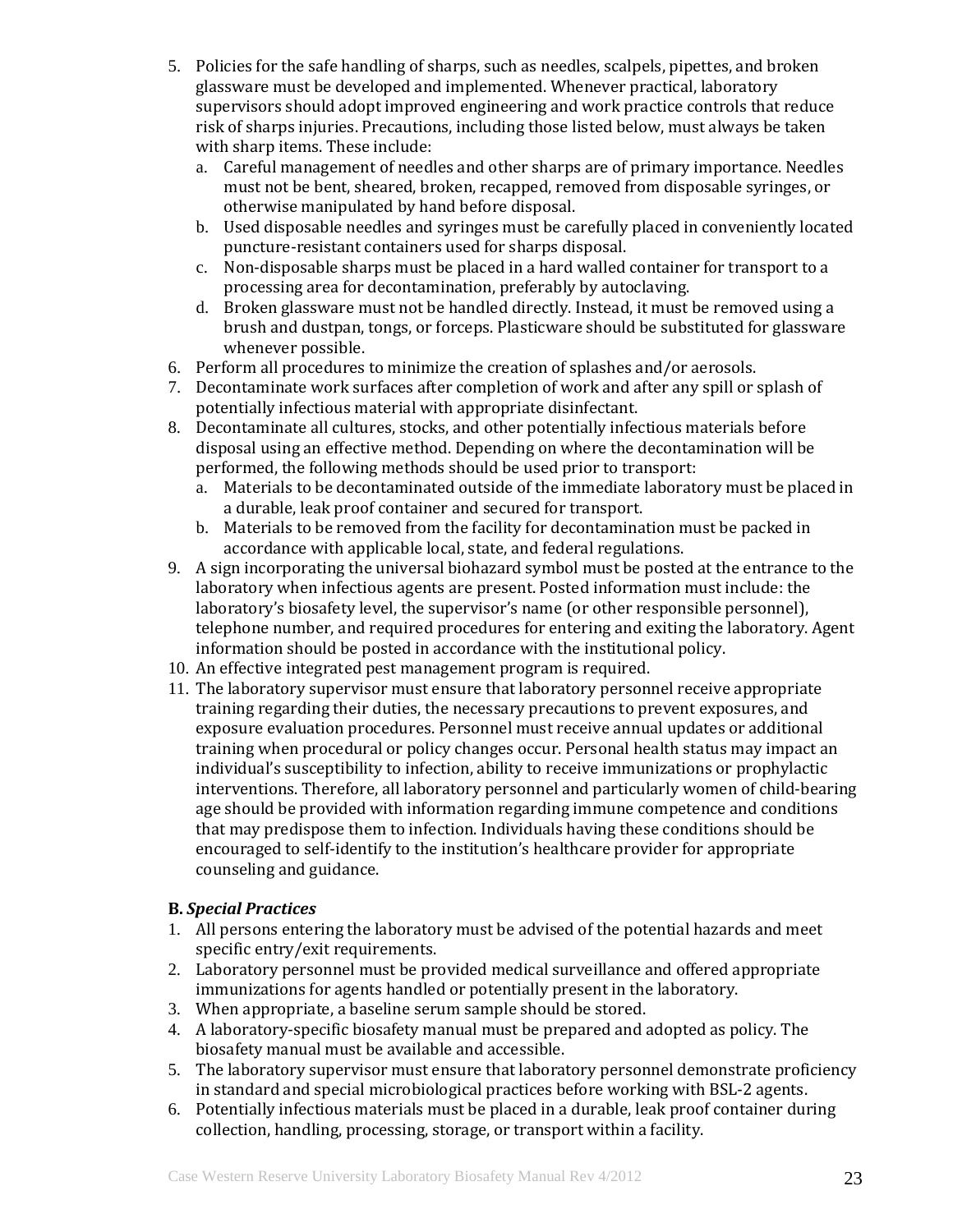- 7. Laboratory equipment should be routinely decontaminated, as well as, after spills, splashes, or other potential contamination.
	- a. Spills involving infectious materials must be contained, decontaminated, and cleaned up by staff properly trained and equipped to work with infectious material.
	- b. Equipment must be decontaminated before repair, maintenance, or removal from the laboratory.
- 8. Incidents that may result in exposure to infectious materials must be immediately evaluated and treated according to procedures described in the laboratory biosafety safety manual. All such incidents must be reported to the laboratory supervisor. Medical evaluation, surveillance, and treatment should be provided and appropriate records maintained.
- 9. Animals and plants not associated with the work being performed must not be permitted in the laboratory.
- 10. All procedures involving the manipulation of infectious materials that may generate an aerosol should be conducted within a BSC or other physical containment devices.

# **C.** *Safety Equipment (Primary Barriers and Personal Protective Equipment)*

- 1. Properly maintained BSCs (preferably Class II), other appropriate PPE, or other physical containment devices must be used whenever:
	- a. Procedures with a potential for creating infectious aerosols or splashes are conducted. These may include pipetting, centrifuging, grinding, blending, shaking, mixing, sonicating, opening containers of infectious materials, inoculating animals intranasally, and harvesting infected tissues from animals or eggs.
	- b. High concentrations or large volumes of infectious agents are used. Such materials may be centrifuged in the open laboratory using sealed rotor heads or centrifuge safety cups.
- 2. Protective laboratory coats, gowns, smocks, or uniforms designated for laboratory use must be worn while working with hazardous materials. Remove protective clothing before leaving for non-laboratory areas (e.g., cafeteria, library, administrative offices). Dispose of protective clothing appropriately, or deposit it for laundering by the institution. It is recommended that laboratory clothing not be taken home.
- 3. Eye and face protection (goggles, mask, face shield or other splatter guard) is used for anticipated splashes or sprays of infectious or other hazardous materials when the microorganisms must be handled outside the BSC or containment device. Eye and face protection must be disposed of with other contaminated laboratory waste or decontaminated before reuse. Persons who wear contact lenses in laboratories should also wear eye protection.
- 4. Gloves must be worn to protect hands from exposure to hazardous materials. Glove selection should be based on an appropriate risk assessment. Alternatives to latex gloves should be available. Gloves must not be worn outside the laboratory. In addition, BSL-2 laboratory workers should:
	- a. Change gloves when contaminated, integrity has been compromised, or when otherwise necessary. Wear two pairs of gloves when appropriate.
	- b. Remove gloves and wash hands when work with hazardous materials has been completed and before leaving the laboratory.
	- c. Do not wash or reuse disposable gloves. Dispose of used gloves with other contaminated laboratory waste. Hand washing protocols must be rigorously followed.
- 5. Eye, face and respiratory protection should be used in rooms containing infected animals as determined by the risk assessment.

# **D.** *Laboratory Facilities (Secondary Barriers)*

- 1. Laboratory doors should be self-closing and have locks in accordance with the institutional policies.
- 2. Laboratories must have a sink for hand washing. The sink may be manually, hands-free, or automatically operated. It should be located near the exit door.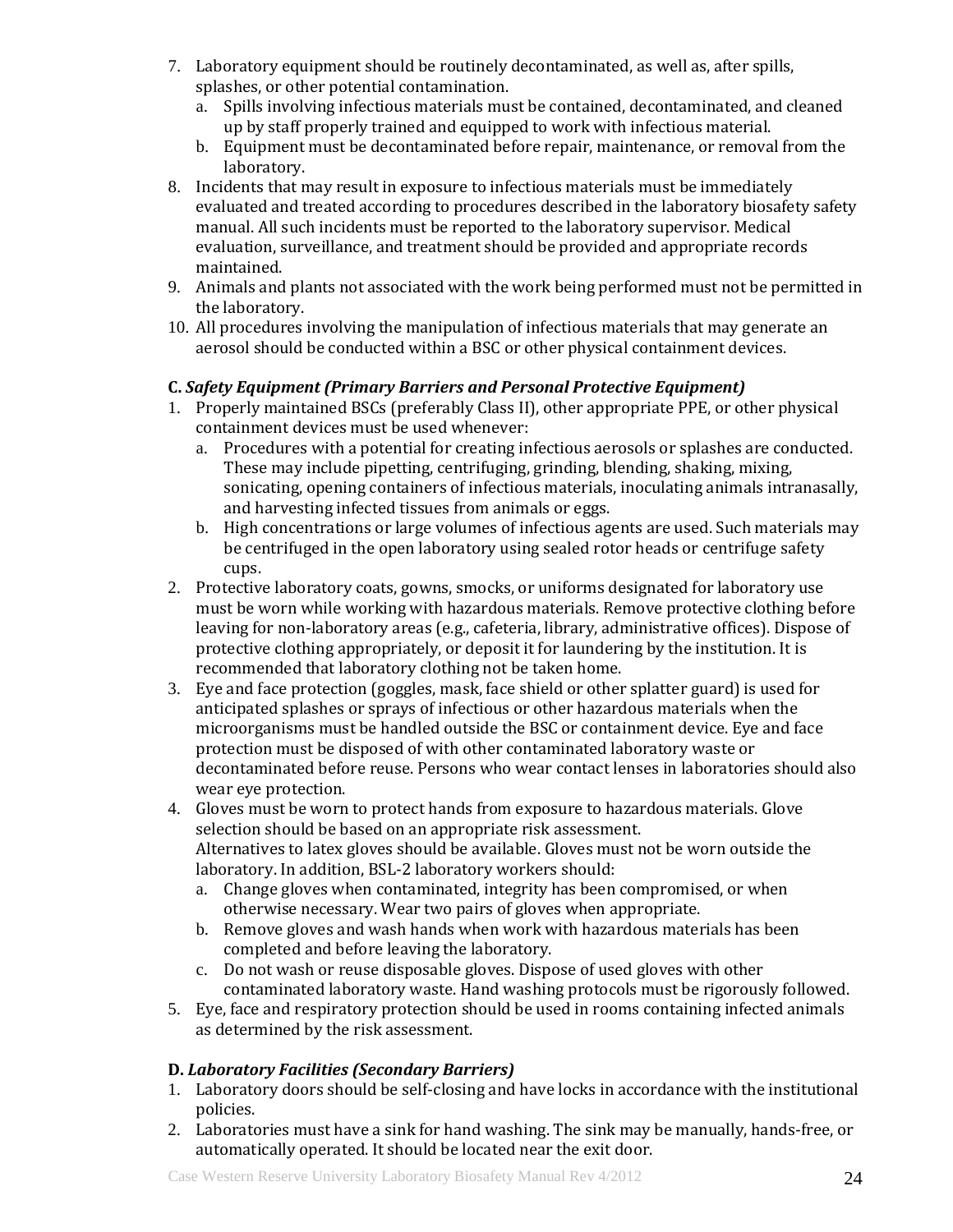- 3. The laboratory should be designed so that it can be easily cleaned and decontaminated. Carpets and rugs in laboratories are not permitted.
- 4. Laboratory furniture must be capable of supporting anticipated loads and uses. Spaces between benches, cabinets, and equipment should be accessible for cleaning.<br>a. Bench tops must be impervious to water and resistant to heat, organic so
	- Bench tops must be impervious to water and resistant to heat, organic solvents, acids, alkalis, and other chemicals.
	- b. Chairs used in laboratory work must be covered with a non-porous material that can be easily cleaned and decontaminated with appropriate disinfectant.
- 5. Laboratory windows that open to the exterior are not recommended. However, if a laboratory does have windows that open to the exterior, they must be fitted with screens.
- 6. BSCs must be installed so that fluctuations of the room air supply and exhaust do not interfere with proper operations. BSCs should be located away from doors, windows that can be opened, heavily traveled laboratory areas, and other possible airflow disruptions.
- 7. Vacuum lines should be protected with High Efficiency Particulate Air (HEPA) filters, or their equivalent. Filters must be replaced as needed. Liquid disinfectant traps may be required.
- 8. An eyewash station must be readily available.
- 9. There are no specific requirements on ventilation systems. However, planning of new facilities should consider mechanical ventilation systems that provide an inward flow of air without recirculation to spaces outside of the laboratory.
- 10. HEPA filtered exhaust air from a Class II BSC can be safely re-circulated back into the laboratory environment if the cabinet is tested and certified at least annually and operated according to manufacturer's recommendations. BSCs can also be connected to the laboratory exhaust system by either a thimble (canopy) connection or a direct (hard) connection. Provisions to assure proper safety cabinet performance and air system operation must be verified.
- 11. A method for decontaminating all laboratory wastes should be available in the facility (e.g., autoclave, chemical disinfection, incineration, or other validated decontamination method).

# <span id="page-27-0"></span>**Biosafety Level 3**

**Biosafety Level 3** is applicable to clinical, diagnostic, teaching, research, or production facilities where work is performed with indigenous or exotic agents that may cause serious or potentially lethal disease through inhalation route exposure. Laboratory personnel must receive specific training in handling pathogenic and potentially lethal agents, and must be supervised by scientists competent in handling infectious agents and associated procedures. All procedures involving the manipulation of infectious materials must be conducted within BSCs, other physical containment devices, or by personnel wearing appropriate PPE. A BSL-3 laboratory has special engineering and design features.

The following standard and special safety practices, equipment, and facility requirements apply to BSL-3:

# **A.** *Standard Microbiological Practices*

- 1. The laboratory supervisor must enforce the institutional policies that control access to the laboratory.
- 2. Persons must wash their hands after working with potentially hazardous materials and before leaving the laboratory.
- 3. Eating, drinking, smoking, handling contact lenses, applying cosmetics, and storing food for human consumption must not be permitted in laboratory areas. Food must be stored outside the laboratory area in cabinets or refrigerators designated and used for this purpose.
- 4. Mouth pipetting is prohibited; mechanical pipetting devices must be used.
- 5. Policies for the safe handling of sharps, such as needles, scalpels, pipettes, and broken glassware must be developed and implemented. Whenever practical, laboratory supervisors should adopt improved engineering and work practice controls that reduce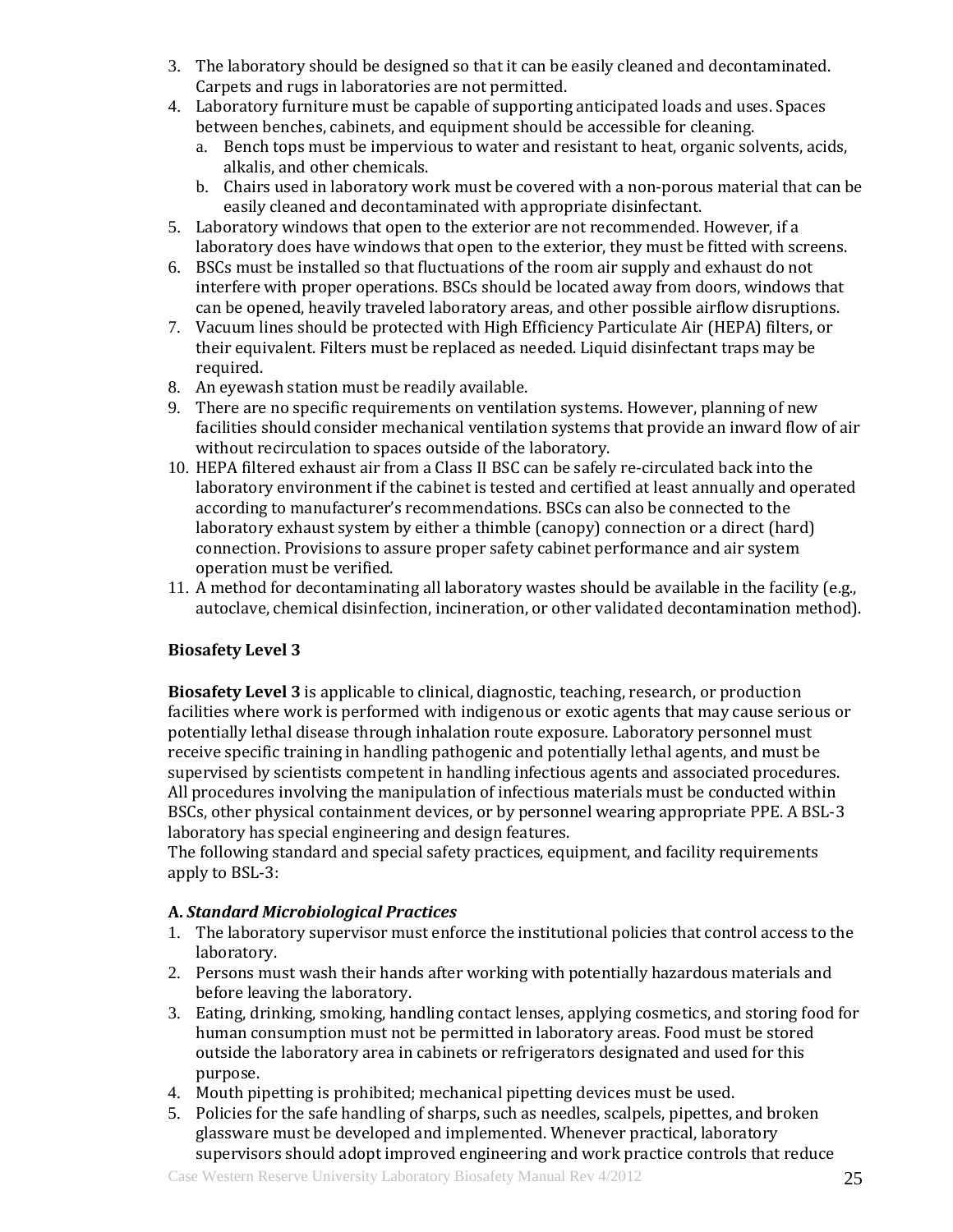risk of sharps injuries. Precautions, including those listed below, must always be taken with sharp items. These include:

- a. Careful management of needles and other sharps are of primary importance. Needles must not be bent, sheared, broken, recapped, removed from disposable syringes, or otherwise manipulated by hand before disposal.
- b. Used disposable needles and syringes must be carefully placed in conveniently located puncture-resistant containers used for sharps disposal.
- c. Non-disposable sharps must be placed in a hard walled container for transport to a processing area for decontamination, preferably by autoclaving.
- d. Broken glassware must not be handled directly. Instead, it must be removed using a brush and dustpan, tongs, or forceps. Plasticware should be substituted for glassware whenever possible.
- 6. Perform all procedures to minimize the creation of splashes and/or aerosols.
- 7. Decontaminate work surfaces after completion of work and after any spill or splash of potentially infectious material with appropriate disinfectant.
- 8. Decontaminate all cultures, stocks, and other potentially infectious materials before disposal using an effective method. A method for decontaminating all laboratory wastes should be available in the facility, preferably within the laboratory (e.g., autoclave, chemical disinfection, incineration, or other validated decontamination method). Depending on where the decontamination will be performed, the following methods should be used prior to transport:
	- a. Materials to be decontaminated outside of the immediate laboratory must be placed in a durable, leak proof container and secured for transport.
	- b. Materials to be removed from the facility for decontamination must be packed in accordance with applicable local, state, and federal regulations.
- 9. A sign incorporating the universal biohazard symbol must be posted at the entrance to the laboratory when infectious agents are present. Posted information must include the laboratory's biosafety level, the supervisor's name (or other responsible personnel), telephone number, and required procedures for entering and exiting the laboratory. Agent information should be posted in accordance with the institutional policy.
- 10. An effective integrated pest management program is required.
- 11. The laboratory supervisor must ensure that laboratory personnel receive appropriate training regarding their duties, the necessary precautions to prevent exposures, and exposure evaluation procedures. Personnel must receive annual updates or additional training when procedural or policy changes occur.

Personal health status may impact an individual's susceptibility to infection, ability to receive immunizations or prophylactic interventions. Therefore, all laboratory personnel and particularly women of child-bearing age should be provided with information regarding immune competence and conditions that may predispose them to infection. Individuals having these conditions should be encouraged to self-identify to the institution's healthcare provider for appropriate counseling and guidance.

# **B.** *Special Practices*

- 1. All persons entering the laboratory must be advised of the potential hazards and meet specific entry/exit requirements.
- 2. Laboratory personnel must be provided medical surveillance and offered appropriate immunizations for agents handled or potentially present in the laboratory.
- 3. Each institution should consider the need for collection and storage of serum samples from at-risk personnel.
- 4. A laboratory-specific biosafety manual must be prepared and adopted as policy. The biosafety manual must be available and accessible.
- 5. The laboratory supervisor must ensure that laboratory personnel demonstrate proficiency in standard and special microbiological practices before working with BSL-3 agents.
- 6. Potentially infectious materials must be placed in a durable, leak proof container during collection, handling, processing, storage, or transport within a facility.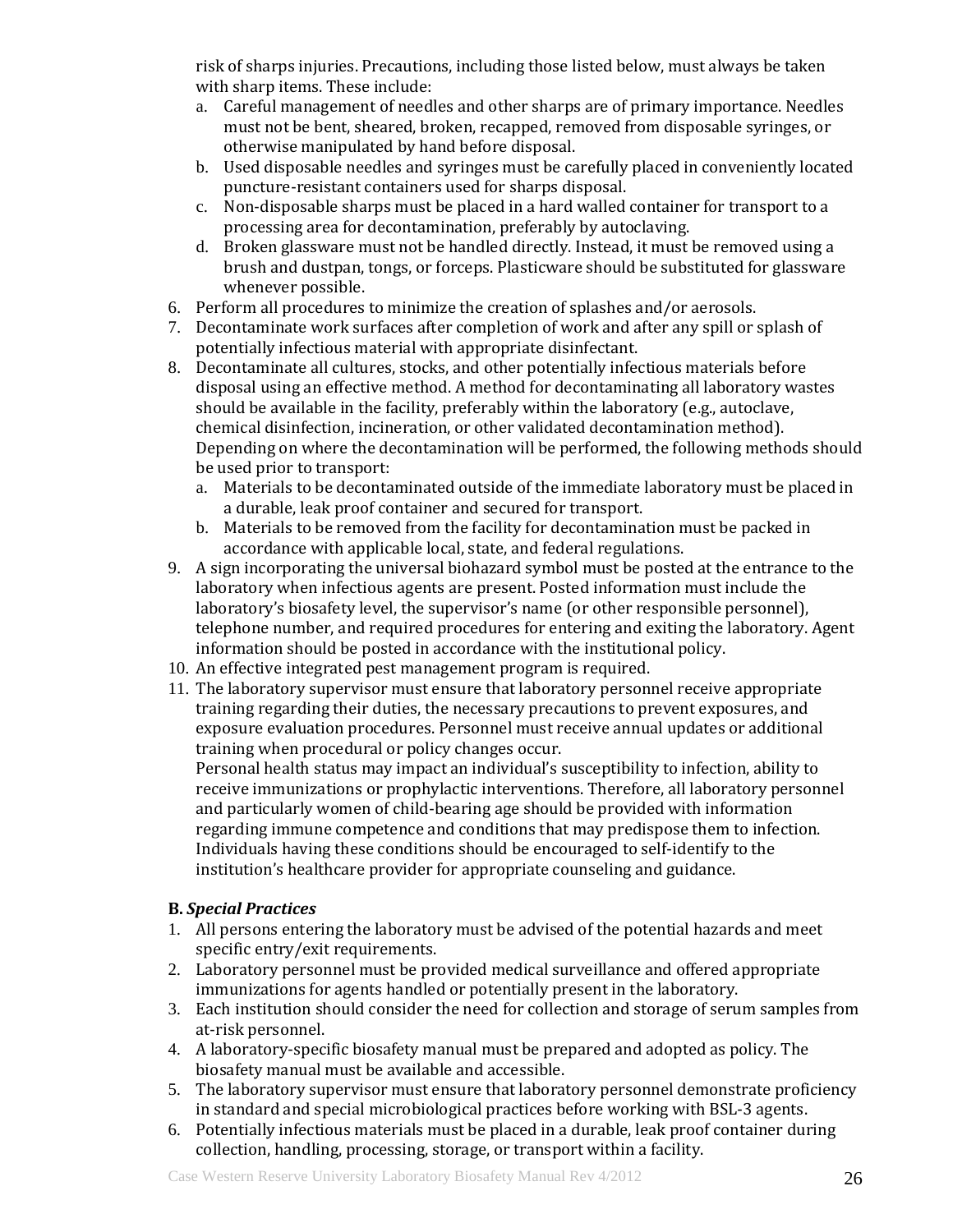- 7. Laboratory equipment should be routinely decontaminated, as well as, after spills, splashes, or other potential contamination.
	- a. Spills involving infectious materials must be contained, decontaminated, and cleaned up by staff properly trained and equipped to work with infectious material.
	- b. Equipment must be decontaminated before repair, maintenance, or removal from the laboratory.
- 8. Incidents that may result in exposure to infectious materials must be immediately evaluated and treated according to procedures described in the laboratory biosafety safety manual. All such incidents must be reported to the laboratory supervisor. Medical evaluation, surveillance, and treatment should be provided and appropriate records maintained.
- 9. Animals and plants not associated with the work being performed must not be permitted in the laboratory.
- 10. All procedures involving the manipulation of infectious materials must be conducted within a BSC, or other physical containment devices. No work with open vessels is conducted on the bench. When a procedure cannot be performed within a BSC, a combination of PPE and other containment devices, such as a centrifuge safety cup or sealed rotor, must be used.

# **C.** *Safety Equipment (Primary Barriers and Personal Protective Equipment)*

- 1. All procedures involving the manipulation of infectious materials must be conducted within a BSC **(**preferably Class II or Class III), or other physical containment devices.
- 2. Protective laboratory clothing with a solid-front such as tie-back or wraparound gowns, scrub suits, or coveralls are worn by workers when in the laboratory. Protective clothing is not worn outside of the laboratory. Reusable clothing is decontaminated with appropriate disinfectant before being laundered. Clothing is changed when contaminated.
- 3. Eye and face protection (goggles, mask, face shield or other splatter guard) is used for anticipated splashes or sprays of infectious or other hazardous materials. Eye and face protection must be disposed of with other contaminated laboratory waste or decontaminated before reuse. Persons who wear contact lenses in laboratories must also wear eye protection.
- 4. Gloves must be worn to protect hands from exposure to hazardous materials. Glove selection should be based on an appropriate risk assessment. Alternatives to latex gloves should be available. Gloves must not be worn outside the laboratory. In addition, BSL-3 laboratory workers should:
	- a. Change gloves when contaminated, integrity has been compromised, or when otherwise necessary. Wear two pairs of gloves when appropriate.
	- b. Remove gloves and wash hands when work with hazardous materials has been completed and before leaving the laboratory.
	- c. Do not wash or reuse disposable gloves. Dispose of used gloves with other contaminated laboratory waste. Hand washing protocols must be rigorously followed.
- 5. Eye, face, and respiratory protection must be used in rooms containing infected animals.

# **D.** *Laboratory Facilities (Secondary Barriers)*

- 1. Laboratory doors must be self closing and have locks in accordance with the institutional policies. The laboratory must be separated from areas that are open to unrestricted traffic flow within the building. Access to the laboratory is restricted to entry by a series of two self-closing doors. A clothing change room (anteroom) may be included in the passageway between the two self-closing doors.
- 2. Laboratories must have a sink for hand washing. The sink must be hands-free or automatically operated. It should be located near the exit door. If the laboratory is segregated into different laboratories, a sink must also be available for hand washing in each zone. Additional sinks may be required as determined by the risk assessment.
- 3. The laboratory must be designed so that it can be easily cleaned and decontaminated. Carpets and rugs are not permitted. Seams, floors, walls, and ceiling surfaces should be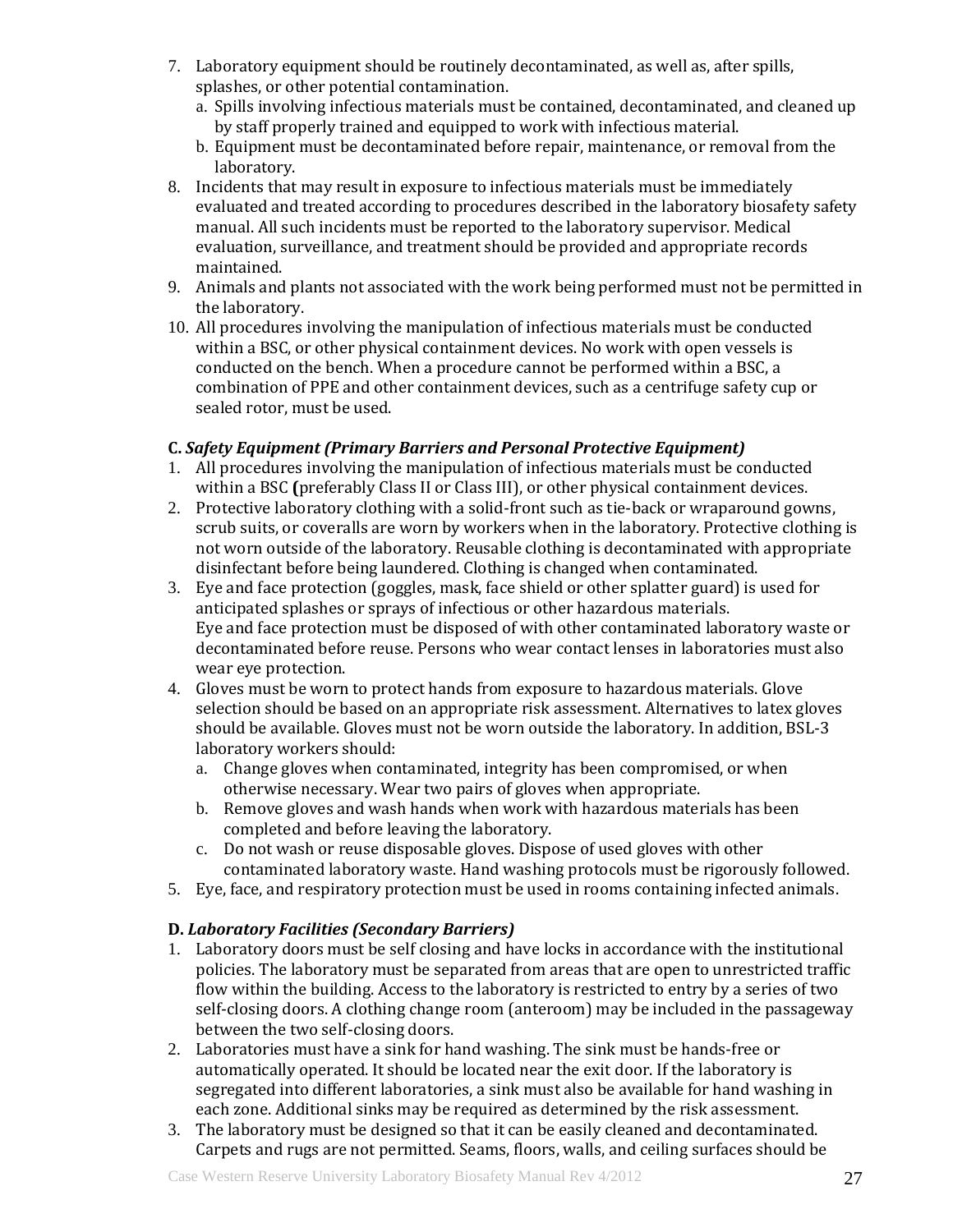sealed. Spaces around doors and ventilation openings should be capable of being sealed to facilitate space decontamination.

- a. Floors must be slip resistant, impervious to liquids, and resistant to chemicals. Consideration should be given to the installation of seamless, sealed, resilient or poured floors, with integral cove bases.
- b. Walls should be constructed to produce a sealed smooth finish that can be easily cleaned and decontaminated.
- c. Ceilings should be constructed, sealed, and finished in the same general manner as walls. Decontamination of the entire laboratory should be considered when there has been gross contamination of the space, significant changes in laboratory usage, for major renovations, or maintenance shut downs. Selection of the appropriate materials and methods used to decontaminate the laboratory must be based on the risk assessment of the biological agents in use.
- 4. Laboratory furniture must be capable of supporting anticipated loads and uses. Spaces between benches, cabinets, and equipment must be accessible for cleaning.
	- a. Bench tops must be impervious to water and resistant to heat, organic solvents, acids, alkalis, and other chemicals.
	- b. Chairs used in laboratory work must be covered with a non-porous material that can be easily cleaned and decontaminated with appropriate disinfectant.
- 5. All windows in the laboratory must be sealed.
- 6. BSCs must be installed so that fluctuations of the room air supply and exhaust do not interfere with proper operations. BSCs should be located away from doors, heavily traveled laboratory areas, and other possible airflow disruptions.
- 7. Vacuum lines must be protected with HEPA filters, or their equivalent. Filters must be replaced as needed. Liquid disinfectant traps may be required.
- 8. An eyewash station must be readily available in the laboratory.
- 9. A ducted air ventilation system is required. This system must provide sustained directional airflow by drawing air into the laboratory from "clean" areas toward "potentially contaminated" areas. The laboratory shall be designed such that under failure conditions the airflow will not be reversed.
	- a. Laboratory personnel must be able to verify directional air flow. A visual monitoring device which confirms directional air flow must be provided at the laboratory entry. Audible alarms should be considered to notify personnel of air flow disruption.
	- b. The laboratory exhaust air must not re-circulate to any other area of the building.
	- c. The laboratory building exhaust air should be dispersed away from occupied areas and from building air intake locations or the exhaust air must be HEPA filtered.
- 10. HEPA filtered exhaust air from a Class II BSC can be safely re-circulated into the laboratory environment if the cabinet is tested and certified at least annually and operated according to manufacturer's recommendations. BSCs can also be connected to the laboratory exhaust system by either a thimble (canopy) connection or a direct (hard) connection. Provisions to assure proper safety cabinet performance and air system operation must be verified. BSCs should be certified at least annually to assure correct performance. Class III BSCs must be directly (hard) connected up through the second exhaust HEPA filter of the cabinet. Supply air must be provided in such a manner that prevents positive pressurization of the cabinet.
- 11. A method for decontaminating all laboratory wastes should be available in the facility, preferably within the laboratory (e.g., autoclave, chemical disinfection, incineration, or other validated decontamination method).
- 12. Equipment that may produce infectious aerosols must be contained in devices that exhaust air through HEPA filtration or other equivalent technology before being discharged into the laboratory. These HEPA filters should be tested and/or replaced at least annually.
- 13. Facility design consideration should be given to means of decontaminating large pieces of equipment before removal from the laboratory.
- 14. Enhanced environmental and personal protection may be required by the agent summary statement, risk assessment, or applicable local, state, or federal regulations. These laboratory enhancements may include, for example, one or more of the following; an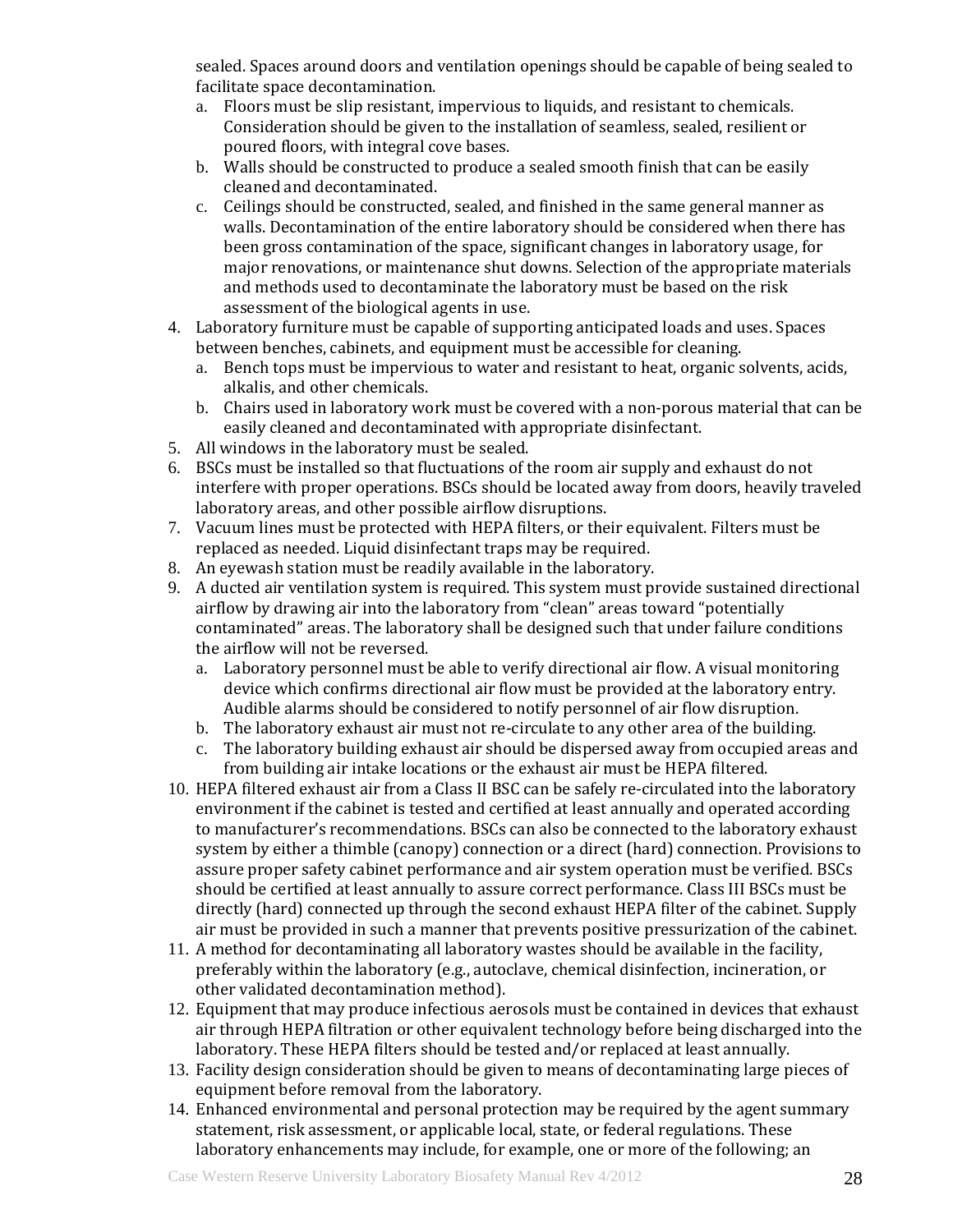anteroom for clean storage of equipment and supplies with dress-in, shower-out capabilities; gas tight dampers to facilitate laboratory isolation; final HEPA filtration of the laboratory exhaust air; laboratory effluent decontamination; and advanced access control devices such as biometrics. HEPA filter housings should have gas-tight isolation dampers; decontamination ports; and/or bag-in/bag-out (with appropriate decontamination procedures) capability.

The HEPA filter housing should allow for leak testing of each filter and assembly. The filters and the housing should be certified at least annually.

15. The BSL-3 facility design, operational parameters, and procedures must be verified and documented prior to operation. Facilities must be re-verified and documented at least annually.

## <span id="page-31-0"></span>**Biosafety Level 4**

**Biosafety Level 4** is required for work with dangerous and exotic agents that pose a high individual risk of life-threatening disease, aerosol transmission, or related agent with unknown risk of transmission.

Agents with a close or identical antigenic relationship to

agents requiring BSL-4 containment must be handled at this level until sufficient data are obtained either to confirm continued work at this level, or re-designate the level. Laboratory staff must have specific and thorough training in handling extremely hazardous infectious agents. Laboratory staff must understand the primary and secondary containment functions of standard and special practices, containment equipment, and laboratory design characteristics. All laboratory staff and supervisors must be competent in handling agents and procedures requiring BSL-4 containment. Access to the laboratory is controlled by the laboratory supervisor in accordance with institutional policies. There are two models for BSL-4 laboratories:

(1) A *Cabinet Laboratory* where all handling of agents must be performed in a Class III BSC.

(2) A *Suit Laboratory* where personnel must wear a positive pressure protective suit.

BSL-4 Cabinet and Suit Laboratories have special engineering and design features to prevent microorganisms from being disseminated into the environment. The following standard and special safety practices, equipment, and facilities apply to BSL-4:

## **A.** *Standard Microbiological Practices*

- 1. The laboratory supervisor must enforce the institutional policies that control access to the laboratory.
- 2. All persons leaving the laboratory must be required to take a personal body shower.
- 3. Eating, drinking, smoking, handling contact lenses, applying cosmetics, and storing food for human consumption must not be permitted in laboratory areas. Food must be stored outside the laboratory area in cabinets or refrigerators designated and used for this purpose.
- 4. Mechanical pipetting devices must be used.
- 5. Policies for the safe handling of sharps, such as needles, scalpels, pipettes, and broken glassware must be developed and implemented. Precautions, including those listed below, must be taken with any sharp items. These include:
	- a. Broken glassware must not be handled directly. Instead, it must be removed using a brush and dustpan, tongs, or forceps. Plasticware should be substituted for glassware whenever possible.
	- b. Use of needles and syringes or other sharp instruments should be restricted in the laboratory, except when there is no practical alternative.
	- c. Used needles must not be bent, sheared, broken, recapped, removed from disposable syringes, or otherwise manipulated by hand before disposal or decontamination. Used disposable needles must be carefully placed in puncture-resistant containers used for sharps disposal, located as close to the point of use as possible.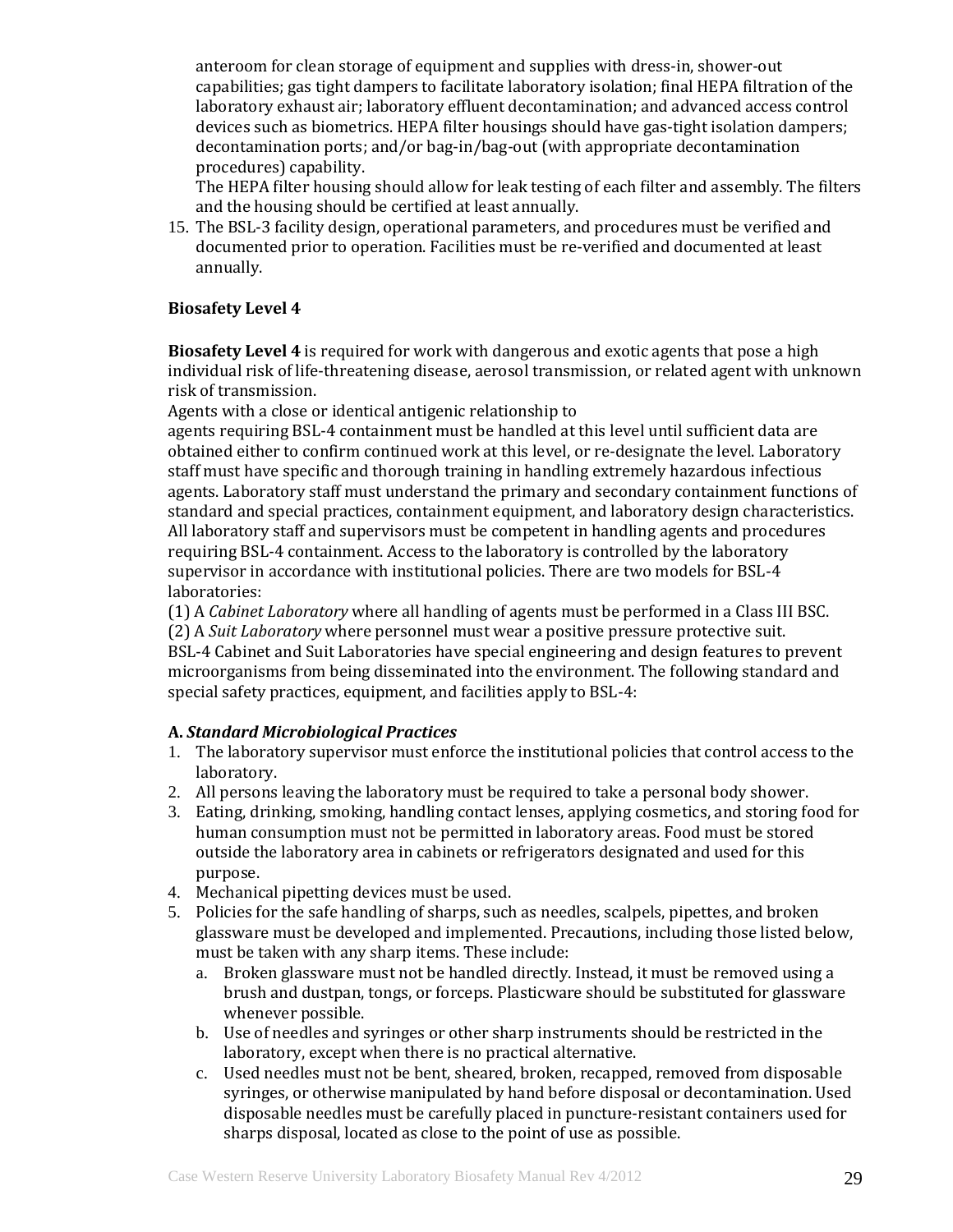- d. Whenever practical, laboratory supervisors should adopt improved engineering and work practice controls that reduce risk of sharps injuries.
- 6. Perform all procedures to minimize the creation of splashes and/or aerosols.
- 7. Decontaminate work surfaces with appropriate disinfectant after completion of work and after any spill or splash of potentially infectious material.
- 8. Decontaminate all wastes before removal from the laboratory by an effective and validated method.
- 9. A sign incorporating the universal biohazard symbol must be posted at the entrance to the laboratory when infectious agents are present. Posted information must include the laboratory's biosafety level, the supervisor's name (or other responsible personnel), telephone number, and required procedures for entering and exiting the laboratory. Agent information should be posted in accordance with the institutional policy.
- 10. An effective integrated pest management program is required. See Appendix G.
- 11. The laboratory supervisor must ensure that laboratory personnel receive appropriate training regarding their duties, the necessary precautions to prevent exposures, and exposure evaluation procedures. Personnel must receive annual updates or additional training when procedural or policy changes occur. Personal health status may impact an individual's susceptibility to infection, ability to receive immunizations or prophylactic interventions. Therefore, all laboratory personnel and particularly women of child-bearing age should be provided with information regarding immune competence and conditions that may predispose them to infection. Individuals having these conditions should be encouraged to self-identify to the institution's healthcare provider for appropriate counseling and guidance.

### **B.** *Special Practices*

- 1. All persons entering the laboratory must be advised of the potential hazards and meet specific entry/exit requirements in accordance with institutional policies. Only persons whose presence in the facility or individual laboratory rooms is required for scientific or support purposes should be authorized to enter. Entry into the facility must be limited by means of secure, locked doors. A logbook, or other means of documenting the date and time of all persons entering and leaving the laboratory must be maintained. While the laboratory is operational, personnel must enter and exit the laboratory through the clothing change and shower rooms except during emergencies. All personal clothing must be removed in the outer clothing change room. Laboratory clothing, including undergarments, pants, shirts, jumpsuits, shoes, and gloves, must be used by all personnel entering the laboratory. All persons leaving the laboratory must take a personal body shower. Used laboratory clothing must not be removed from the inner change room through the personal shower. These items must be treated as contaminated materials and decontaminated before laundering. After the laboratory has been completely decontaminated, necessary staff may enter and exit without following the clothing change and shower requirements described above.
- 2. Laboratory personnel and support staff must be provided appropriate occupational medical service including medical surveillance and available immunizations for agents handled or potentially present in the laboratory. A system must be established for reporting and documenting laboratory accidents, exposures, employee absenteeism and for the medical surveillance of potential laboratory-associated illnesses. An essential adjunct to such an occupational medical services system is the availability of a facility for the isolation and medical care of personnel with potential or known laboratoryacquired infections.
- 3. Each institution must establish policies and procedures describing the collection and storage of serum samples from at-risk personnel.
- 4. A laboratory-specific biosafety manual must be prepared. The biosafety manual must be available, accessible, and followed.
- 5. The laboratory supervisor is responsible for ensuring that laboratory personnel: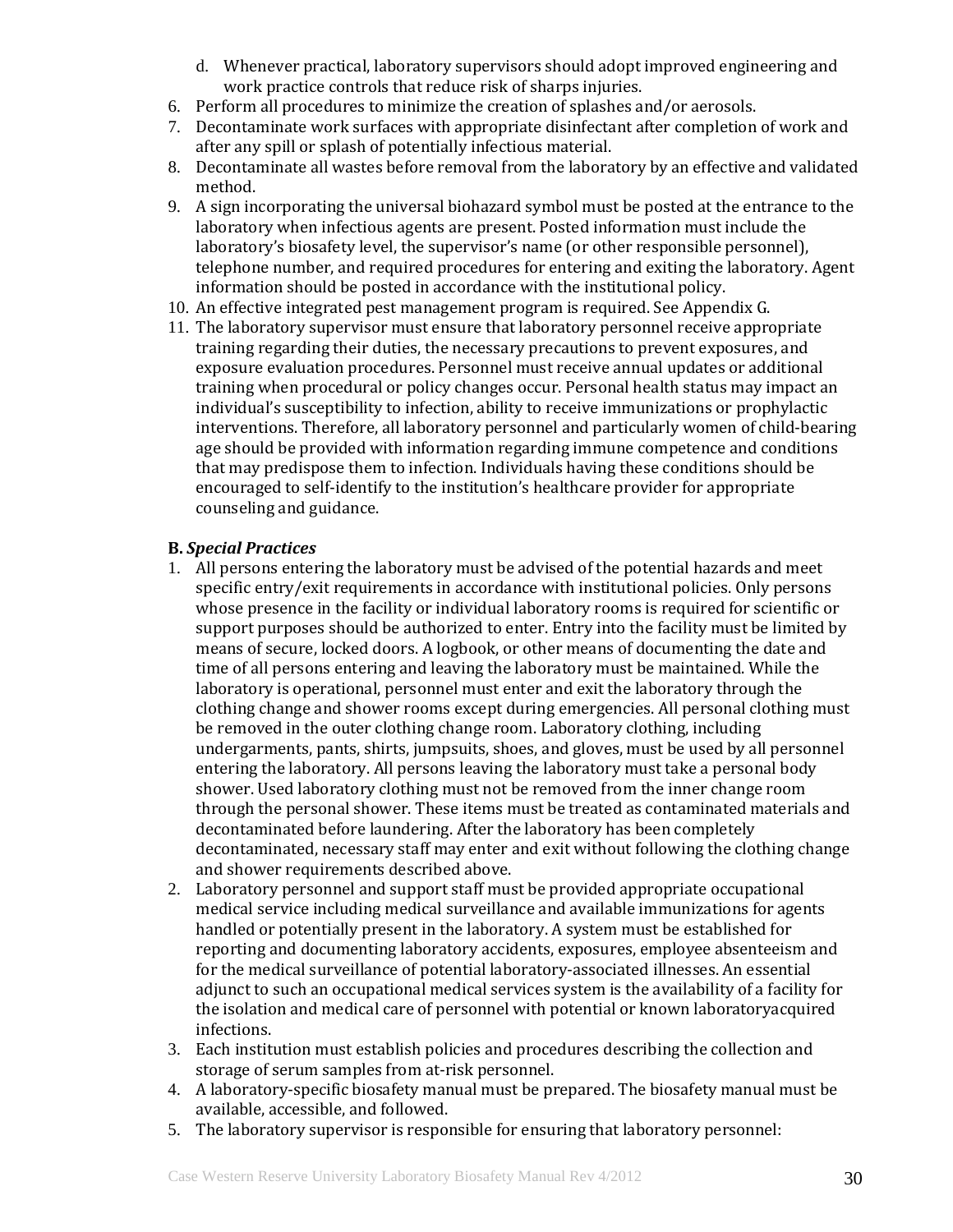- a. Demonstrate high proficiency in standard and special microbiological practices, and techniques for working with agents requiring BSL-4 containment.
- b. Receive appropriate training in the practices and operations specific to the laboratory facility.
- c. Receive annual updates or additional training when procedural or policy changes occur.
- 6. Removal of biological materials that are to remain in a viable or intact state from the laboratory must be transferred to a non-breakable, sealed primary container and then enclosed in a non-breakable, sealed secondary container. These materials must be transferred through a disinfectant dunk tank, fumigation chamber, or decontamination shower. Once removed, packaged viable material must not be opened outside BSL-4 containment unless inactivated by a validated method.
- 7. Laboratory equipment must be routinely decontaminated, as well as after spills, splashes, or other potential contamination.
	- a. Spills involving infectious materials must be contained, decontaminated, and cleaned up by appropriate professional staff, or others properly trained and equipped to work with infectious material. A spill procedure must be developed and posted within the laboratory.
	- b. Equipment must be decontaminated using an effective and validated method before repair, maintenance, or removal from the laboratory. The interior of the Class III cabinet as well as all contaminated plenums, fans and filters must be decontaminated using a validated gaseous or vapor method.
	- c. Equipment or material that might be damaged by high temperatures or steam must be decontaminated using an effective and validated procedure such as a gaseous or vapor method in an airlock or chamber designed for this purpose.
- 8. Incidents that may result in exposure to infectious materials must be immediately evaluated and treated according to procedures described in the laboratory biosafety manual. All incidents must be reported to the laboratory supervisor, institutional management and appropriate laboratory personnel as defined in the laboratory biosafety manual. Medical evaluation, surveillance, and treatment should be provided and appropriate records maintained.
- 9. Animals and plants not associated with the work being performed must not be permitted in the laboratory.
- 10. Supplies and materials that are not brought into the BSL-4 laboratory through the change room, must be brought in through a previously decontaminated double-door autoclave, fumigation chamber, or airlock. After securing the outer doors, personnel within the laboratory retrieve the materials by opening the interior doors of the autoclave, fumigation chamber, or airlock. These doors must be secured after materials are brought into the facility. The doors of the autoclave are interlocked in a manner that prevents opening of the outer door unless the autoclave has been operated through a decontamination cycle. The doors of a fumigation chamber must be secured in a manner that prevents opening of the outer door unless the fumigation chamber has been operated through a fumigation cycle. Only necessary equipment and supplies should be stored inside the BSL-4 laboratory. All equipment and supplies taken inside the laboratory must be decontaminated before removal from the facility.
- 11. Daily inspections of essential containment and life support systems must be completed and documented before laboratory work is initiated to ensure that the laboratory is operating according to established parameters.
- 12. Practical and effective protocols for emergency situations must be established. These protocols must include plans for medical emergencies, facility malfunctions, fires, escape of animals within the laboratory, and other potential emergencies. Training in emergency response procedures must be provided to emergency response personnel and other responsible staff according to institutional policies.

# **C.** *Safety Equipment (Primary Barriers and Personal Protective Equipment)*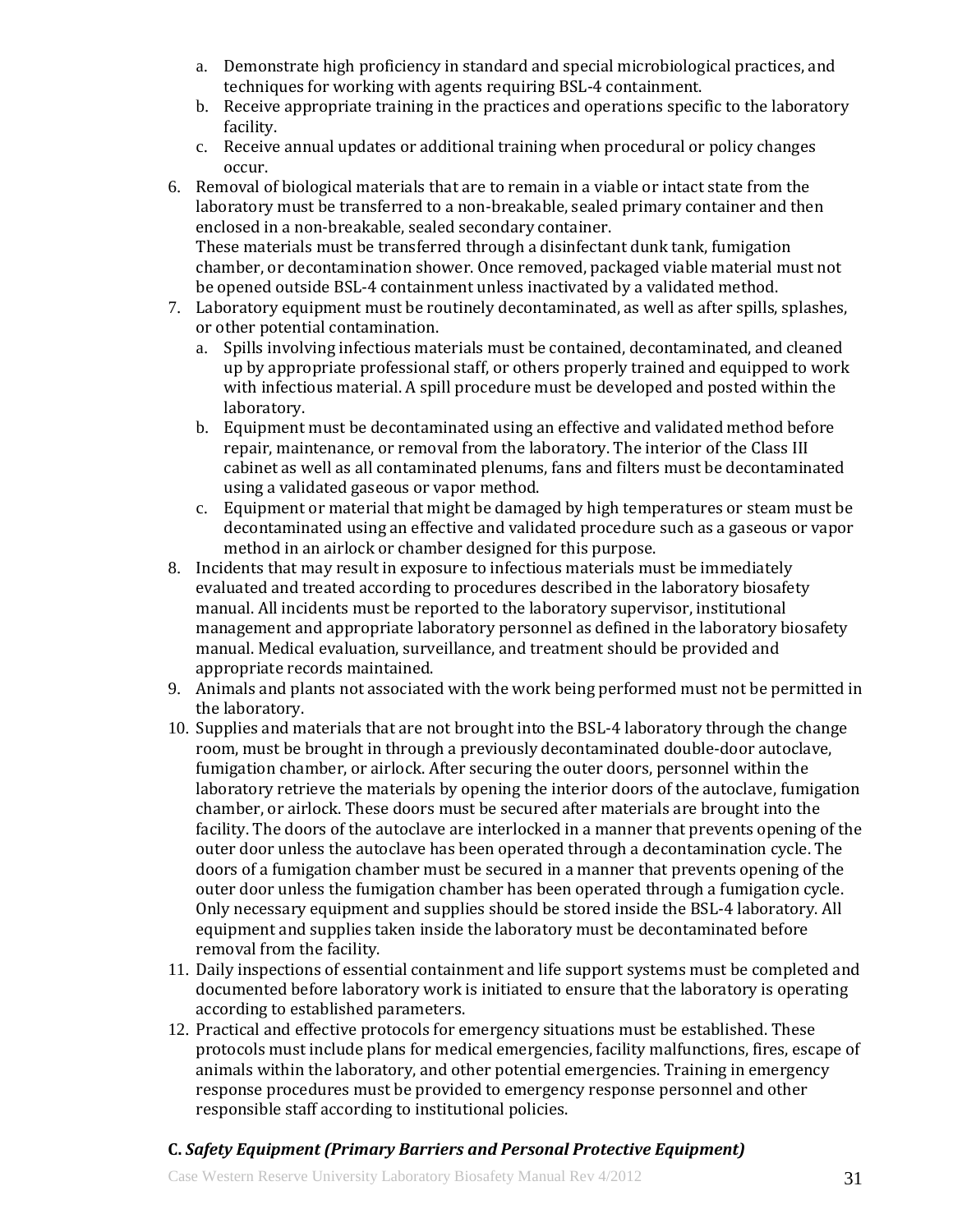### *Cabinet Laboratory*

1. All manipulations of infectious materials within the facility must be conducted in the Class III biological safety cabinet. Double-door, pass through autoclaves must be provided for decontaminating materials passing out of the Class III BSC(s).

The autoclave doors must be interlocked so that only one can be opened at any time and be automatically controlled so that the outside door to the autoclave can only be opened after the decontamination cycle has been completed. The Class III cabinet must also have a passthrough dunk tank, fumigation chamber, or equivalent decontamination method so that materials and equipment that cannot be decontaminated in the autoclave can be safely removed from the cabinet. Containment must be maintained at all times. The Class III cabinet must have a HEPA filter on the supply air intake and two HEPA filters in series on the exhaust outlet of the unit. There must be gas tight dampers on the supply and exhaust ducts of the cabinet to permit gas or vapor decontamination of the unit. Ports for injection of test medium must be present on all HEPA filter housings. The interior of the Class III cabinet must be constructed with smooth finishes that can be easily cleaned and decontaminated. All sharp edges on cabinet finishes must be eliminated to reduce the potential for cuts and tears of gloves. Equipment to be placed in the Class III cabinet should also be free of sharp edges or other surfaces that may damage or puncture the cabinet gloves. Class III cabinet gloves must be inspected for leaks periodically and changed if necessary. Gloves should be replaced annually during cabinet recertification. The cabinet should be designed to permit maintenance and repairs of cabinet mechanical systems (refrigeration, incubators, centrifuges, etc.) to be performed from the exterior of the cabinet whenever possible. Manipulation of high concentrations or large volumes of infectious agents within the Class III cabinet should be performed using physical containment devices inside the cabinet whenever practical. Such materials should be centrifuged inside the cabinet using sealed rotor heads or centrifuge safety cups. The Class III cabinet must be certified at least annually.

- 2. Protective laboratory clothing with a solid-front such as tie-back or wraparound gowns, scrub suits, or coveralls must be worn by workers when in the laboratory. No personal clothing, jewelry, or other items except eyeglasses should be taken past the personal shower area. All protective clothing must be removed in the dirty side change room before showering. Reusable clothing must be autoclaved before being laundered.
- 3. Eye, face and respiratory protection should be used in rooms containing infected animals as determined by the risk assessment. Prescription eyeglasses must be decontaminated before removal through the personal body shower.
- 4. Gloves must be worn to protect against breaks or tears in the cabinet gloves. Gloves must not be worn outside the laboratory. Alternatives to latex gloves should be available. Do not wash or reuse disposable gloves. Dispose of used gloves with other contaminated laboratory waste.

# *Suit Laboratory*

- 1. All procedures must be conducted by personnel wearing a one-piece positive pressure suit ventilated with a life support system. All manipulations of infectious agents must be performed within a BSC or other primary barrier system. Equipment that may produce aerosols must be contained in devices that exhaust air through HEPA filtration before being discharged into the laboratory. These HEPA filters should be tested annually and replaced as needed. HEPA filtered exhaust air from a Class II BSC can be safely re-circulated into the laboratory environment if the cabinet is tested and certified at least annually and operated according to manufacturer's recommendations.
- 2. Protective laboratory clothing such as scrub suits must be worn by workers before entering the room used for donning positive pressure suits. All protective clothing must be removed in the dirty side change room before entering the personal shower. Reusable laboratory clothing must be autoclaved before being laundered.
- 3. Inner gloves must be worn to protect against break or tears in the outer suit gloves. Disposable gloves must not be worn outside the change area. Alternatives to latex gloves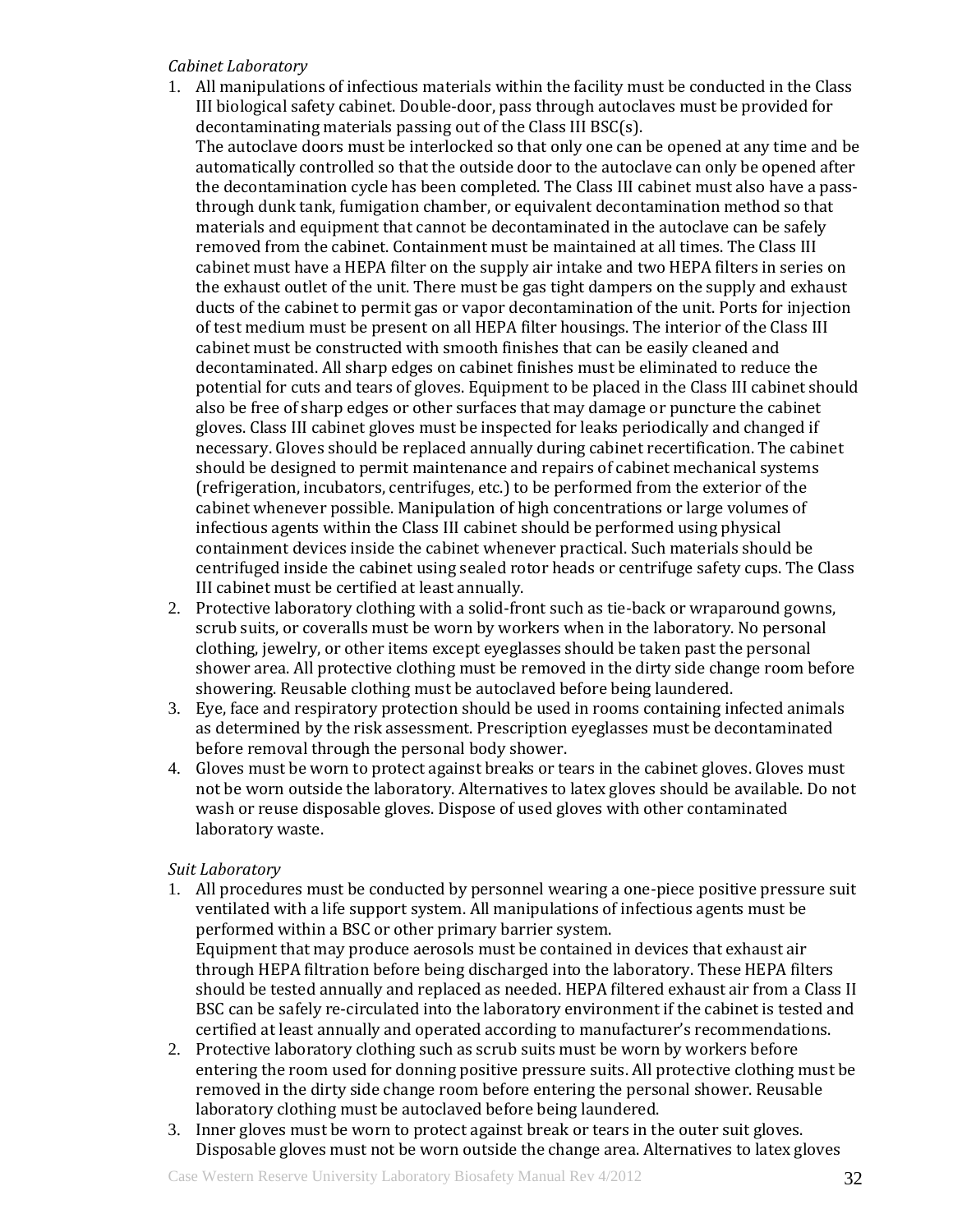should be available. Do not wash or reuse disposable gloves. Inner gloves must be removed and discarded in the inner change room prior to personal shower. Dispose of used gloves with other contaminated waste.

4. Decontamination of outer suit gloves is performed during operations to remove gross contamination and minimize further contamination of the laboratory.

### **D.** *Laboratory Facilities (Secondary Barriers)*

*Cabinet Laboratory*

- 1. The BSL-4 cabinet laboratory consists of either a separate building or a clearly demarcated and isolated zone within a building. Laboratory doors must have locks in accordance with the institutional policies. Rooms in the facility must be arranged to ensure sequential passage through an inner (dirty) changing area, a personal shower and an outer (clean) change room prior to exiting the room(s) containing the Class III BSC(s). An automatically activated emergency power source must be provided at a minimum for the laboratory exhaust system, life support systems, alarms, lighting, entry and exit controls, BSCs, and door gaskets. Monitoring and control systems for air supply, exhaust, life support, alarms, entry and exit, and security systems should be on an uninterrupted power supply (UPS). A double-door autoclave, dunk tank, fumigation chamber, or ventilated anteroom/airlock must be provided at the containment barrier for the passage of materials, supplies, or equipment.
- 2. A hands-free sink must be provided near the door of the cabinet room(s) and the inner change room. A sink must be provided in the outer change room. All sinks in the room(s) containing the Class III BSC and the inner (dirty) change room must be connected to the wastewater decontamination system.
- 3. Walls, floors, and ceilings of the laboratory must be constructed to form a sealed internal shell to facilitate fumigation and prohibit animal and insect intrusion. The internal surfaces of this shell must be resistant to liquids and chemicals used for cleaning and decontamination of the area. Floors must be monolithic, sealed and coved. All penetrations in the internal shell of the laboratory and inner change room must be sealed. Openings around doors into the cabinet room and inner change room must be minimized and capable of being sealed to facilitate decontamination. Drains in the laboratory floor (if present) must be connected directly to the liquid waste decontamination system. Services, plumbing or otherwise that penetrate the laboratory walls, floors, ceiling, plumbing or otherwise, must ensure that no backflow from the laboratory occurs. These penetrations must be fitted with two (in series) backflow prevention devices. Consideration should be given to locating these devices outside of containment. Atmospheric venting systems must be provided with two HEPA filters in series and be sealed up to the second filter. Decontamination of the entire cabinet must be performed using a validated gaseous or vapor method when there have been significant changes in cabinet usage, before major renovations or maintenance shut downs, and in other situations, as determined by risk assessment. Selection of the appropriate materials and methods used for decontamination must be based on the risk assessment of the biological agents in use.
- 4. Laboratory furniture must be of simple construction, capable of supporting anticipated loading and uses. Spaces between benches, cabinets, and equipment must be accessible for cleaning and decontamination. Chairs and other furniture should be covered with a nonporous material that can be easily decontaminated.
- 5. Windows must be break-resistant and sealed.
- 6. If Class II BSCs are needed in the cabinet laboratory, they must be installed so that fluctuations of the room air supply and exhaust do not interfere with proper operations. Class II cabinets should be located away from doors, heavily traveled laboratory areas, and other possible airflow disruptions.
- 7. Central vacuum systems are not recommended. If, however, there is a central vacuum system, it must not serve areas outside the cabinet room. Two in-line HEPA filters must be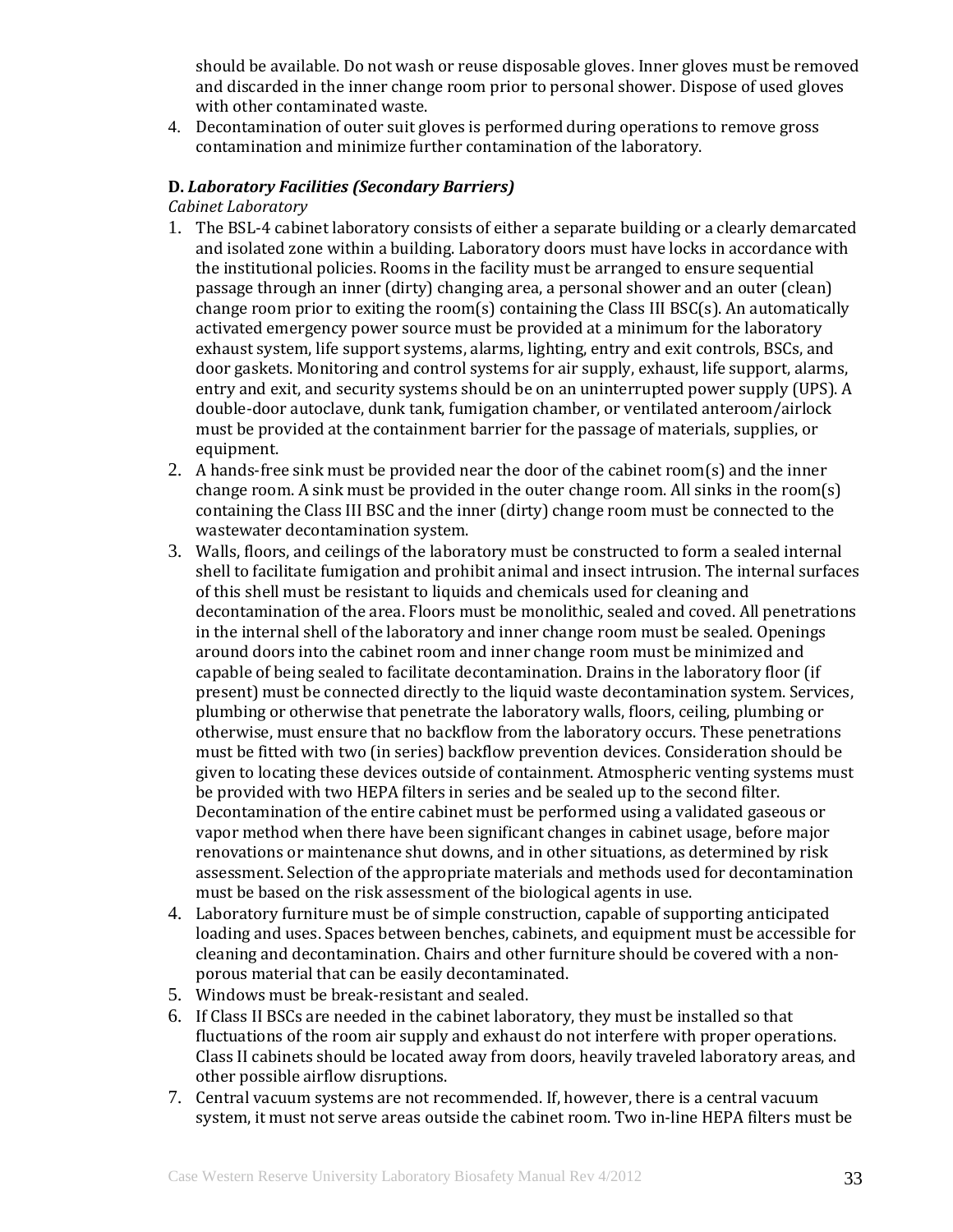placed near each use point. Filters must be installed to permit in-place decontamination and replacement.

- 8. An eyewash station must be readily available in the laboratory.
- 9. A dedicated non-recirculating ventilation system is provided. Only laboratories with the same HVAC requirements (i.e., other BSL-4 labs, ABSL-4, BSL-3 Ag labs) may share ventilation systems if each individual laboratory system is isolated by gas tight dampers and HEPA filters. The supply and exhaust components of the ventilation system must be designed to maintain the laboratory at negative pressure to surrounding areas and provide differential pressure/directional airflow between adjacent areas within the laboratory. Redundant supply fans are recommended. Redundant exhaust fans are required. Supply and exhaust fans must be interlocked to prevent positive pressurization of the laboratory. The ventilation system must be monitored and alarmed to indicate malfunction or deviation from design parameters. A visual monitoring device must be installed near the clean change room so proper differential pressures within the laboratory may be verified. Supply air to and exhaust air from the cabinet room, inner change room, and fumigation/decontamination chambers must pass through HEPA filter(s). The air exhaust discharge must be located away from occupied spaces and building air intakes. All HEPA filters should be located as near as practicable to the cabinet or laboratory in order to minimize the length of potentially contaminated ductwork. All HEPA filters must to be tested and certified annually. The HEPA filter housings should be designed to allow for *in situ* decontamination and validation of the filter prior to removal. The design of the HEPA filter housing must have gas-tight isolation dampers; decontamination ports; and ability to scan each filter assembly for leaks.
- 10. HEPA filtered exhaust air from a Class II BSC can be safely re-circulated into the laboratory environment if the cabinet is tested and certified at least annually and operated according to the manufacturer's recommendations. BSCs can also be connected to the laboratory exhaust system by either a thimble (canopy) connection or a direct (hard) connection. Provisions to assure proper safety cabinet performance and air system operation must be verified. Class III BSCs must be directly and independently exhausted through two HEPA filters in series. Supply air must be provided in such a manner that prevents positive pressurization of the cabinet.
- 11. Pass through dunk tanks, fumigation chambers, or equivalent decontamination methods must be provided so that materials and equipment that cannot be decontaminated in the autoclave can be safely removed from the cabinet room(s). Access to the exit side of the pass-through shall be limited to those individuals authorized to be in the BSL-4 laboratory.
- 12. Liquid effluents from cabinet room sinks, floor drains, autoclave chambers, and other sources within the cabinet room must be decontaminated by a proven method, preferably heat treatment, before being discharged to the sanitary sewer. Decontamination of all liquid wastes must be documented. The decontamination process for liquid wastes must be validated physically and biologically. Biological validation must be performed annually or more often if required by institutional policy. Effluents from showers and toilets may be discharged to the sanitary sewer without treatment.
- 13. A double-door, pass through autoclave(s) must be provided for decontaminating materials passing out of the cabinet laboratory. Autoclaves that open outside of the laboratory must be sealed to the primary wall. This bioseal must be durable and airtight. Positioning the bioseal so that the equipment can be accessed and maintained from outside the laboratory is strongly recommended. The autoclave doors must be interlocked so that only one can be opened at any time and be automatically controlled so that the outside door to the autoclave can only be opened after the decontamination cycle has been completed. Gas and liquid discharge from the autoclave chamber must be decontaminated. When feasible, autoclave decontamination processes should be designed so that over-pressurization cannot release unfiltered air or steam exposed to infectious material to the environment.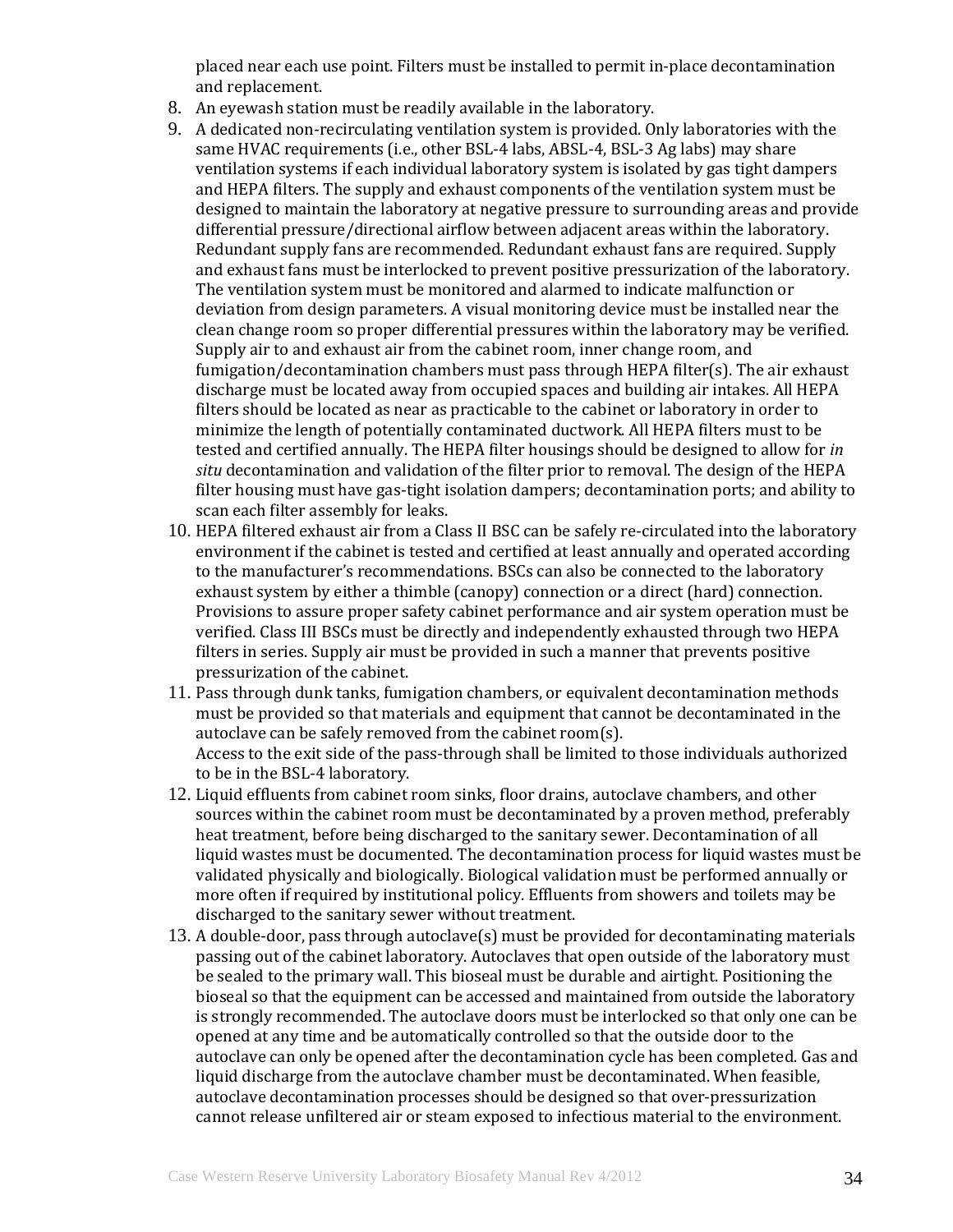- 14. The BSL-4 facility design parameters and operational procedures must be documented. The facility must be tested to verify that the design and operational parameters have been met prior to operation. Facilities must also be re-verified annually. Verification criteria should be modified as necessary by operational experience.
- 15. Appropriate communication systems must be provided between the laboratory and the outside (e.g., voice, fax, and computer). Provisions for emergency communication and access/egress must be considered.

## *Suit Laboratory*

- 1. The BSL-4 suit laboratory consists of either a separate building or a clearly demarcated and isolated zone within a building. Laboratory doors must have locks in accordance with the institutional policies. Rooms in the facility must be arranged to ensure exit by sequential passage through the chemical shower, inner (dirty) change room, personal shower, and outer (clean) changing area. Entry into the BSL-4 laboratory must be through an airlock fitted with airtight doors. Personnel who enter this area must wear a positive pressure suit with HEPA filtered breathing air. The breathing air systems must have redundant compressors, failure alarms and emergency backup. A chemical shower must be provided to decontaminate the surface of the positive pressure suit before the worker leaves the laboratory. In the event of an emergency exit or failure of chemical shower system a method for decontaminating positive pressure suits, such as a gravity fed supply of chemical disinfectant, is needed. An automatically activated emergency power source must be provided at a minimum for the laboratory exhaust system, life support systems, alarms, lighting, entry and exit controls, BSCs, and door gaskets. Monitoring and control systems for air supply, exhaust, life support, alarms, entry and exit, and security systems should be on a UPS. A double-door autoclave, dunk tank, or fumigation chamber must be provided at the containment barrier for the passage of materials, supplies, or equipment.
- 2. Sinks inside the suit laboratory should be placed near procedure areas and contain traps and be connected to the wastewater decontamination system.
- 3. Walls, floors, and ceilings of the laboratory must be constructed to form a sealed internal shell to facilitate fumigation and prohibit animal and insect intrusion. The internal surfaces of this shell must be resistant to liquids and chemicals used for cleaning and decontamination of the area. Floors must be monolithic, sealed and coved. All penetrations in the internal shell of the laboratory, suit storage room and the inner change room must be sealed. Drains if present, in the laboratory floor must be connected directly to the liquid waste decontamination system. Sewer vents and other service lines must be protected by two HEPA filters in series and have protection against insect and animal intrusion. Services, plumbing or otherwise that penetrate the laboratory walls, floors, ceiling, plumbing or otherwise, must ensure that no backflow from the laboratory occurs. These penetrations must be fitted with two (in series) backflow prevention devices. Consideration should be given to locating these devices outside of containment. Atmospheric venting systems must be provided with two HEPA filters in series and be sealed up to the second filter. Decontamination of the entire laboratory must be performed using a validated gaseous or vapor method when there have been significant changes in laboratory usage, before major renovations or maintenance shut downs, and in other situations, as determined by risk assessment.
- 4. Laboratory furniture must be of simple construction, capable of supporting anticipated loading and uses. Sharp edges and corners should be avoided. Spaces between benches, cabinets, and equipment must be accessible for cleaning and decontamination. Chairs and other furniture should be covered with a non-porous material that can be easily decontaminated.
- 5. Windows must be break-resistant and sealed.
- 6. BSCs and other primary containment barrier systems must be installed so that fluctuations of the room air supply and exhaust do not interfere with proper operations. BSCs should be located away from doors, heavily traveled laboratory areas, and other possible airflow disruptions.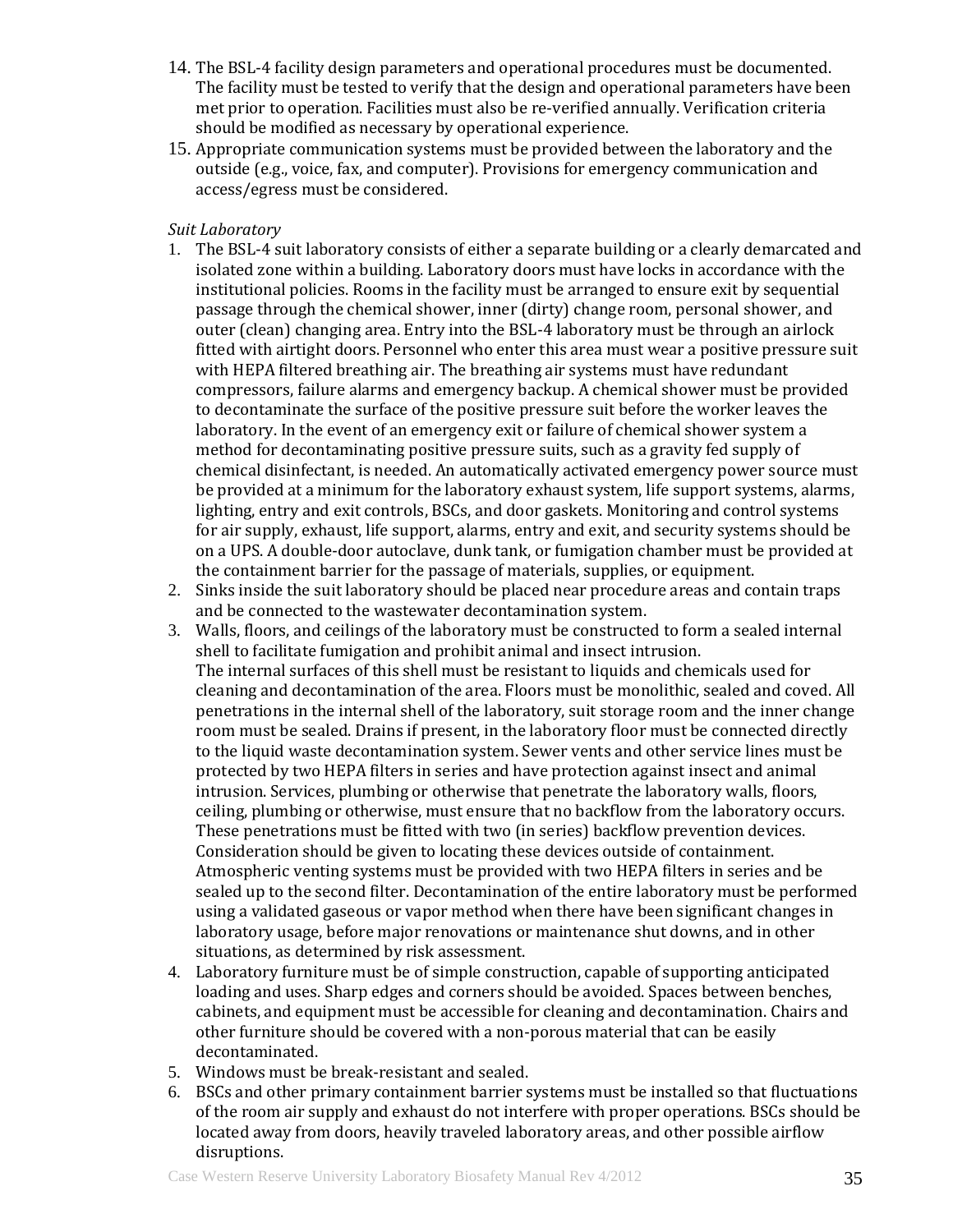- 7. Central vacuum systems are not recommended. If, however, there is a central vacuum system, it must not serve areas outside the BSL-4 laboratory. Two inline HEPA filters must be placed near each use point. Filters must be installed to permit in-place decontamination and replacement.
- 8. An eyewash station must be readily available in the laboratory area for use during maintenance and repair activities.
- 9. A dedicated non-recirculating ventilation system is provided. Only laboratories with the same HVAC requirements (i.e., other BSL-4 labs, ABSL-4, BSL-3 Ag labs) may share ventilation systems if each individual laboratory system is isolated by gas tight dampers and HEPA filters. The supply and exhaust components of the ventilation system must be designed to maintain the laboratory at negative pressure to surrounding areas and provide differential pressure/directional airflow between adjacent areas within the laboratory. Redundant supply fans are recommended. Redundant exhaust fans are required. Supply and exhaust fans must be interlocked to prevent positive pressurization of the laboratory. The ventilation system must be monitored and alarmed to indicate malfunction or deviation from design parameters. A visual monitoring device must be installed near the clean change room so proper differential pressures within the laboratory may be verified. Supply air to the laboratory, including the decontamination shower, must pass through a HEPA filter. All exhaust air from the suit laboratory, decontamination shower and fumigation or decontamination chambers must pass through two HEPA filters, in series, before discharge to the outside. The exhaust air discharge must be located away from occupied spaces and air intakes. All HEPA filters must be located as near as practicable to the laboratory in order to minimize the length of potentially contaminated ductwork. All HEPA filters must be tested and certified annually. The HEPA filter housings should be designed to allow for *in situ* decontamination and validation of the filter prior to removal. The design of the HEPA filter housing must have gas-tight isolation dampers; decontamination ports; and ability to scan each filter assembly for leaks.
- 10. HEPA filtered exhaust air from a Class II BSC can be safely re-circulated back into the laboratory environment if the cabinet is tested and certified at least annually and operated according to the manufacturer's recommendations. Biological safety cabinets can also be connected to the laboratory exhaust system by either a thimble (canopy) connection or a direct (hard) connection. Provisions to assure proper safety cabinet performance and air system operation must be verified.
- 11. Pass through dunk tanks, fumigation chambers, or equivalent decontamination methods must be provided so that materials and equipment that cannot be decontaminated in the autoclave can be safely removed from the BSL-4 laboratory. Access to the exit side of the pass-through shall be limited to those individuals authorized to be in the BSL-4 laboratory.
- 12. Liquid effluents from chemical showers**,** sinks, floor drains, autoclave chambers, and other sources within the laboratory must be decontaminated by a proven method, preferably heat treatment, before being discharged to the sanitary sewer. Decontamination of all liquid wastes must be documented. The decontamination process for liquid wastes must be validated physically and biologically. Biological validation must be performed annually or more often if required by institutional policy. Effluents from personal body showers and toilets may be discharged to the sanitary sewer without treatment.
- 13. A double-door, pass through autoclave(s) must be provided for decontaminating materials passing out of the cabinet laboratory. Autoclaves that open outside of the laboratory must be sealed to the primary wall. This bioseal must be durable and airtight. Positioning the bioseal so that the equipment can be accessed and maintained from outside the laboratory is strongly recommended. The autoclave doors must be interlocked so that only one can be opened at any time and be automatically controlled so that the outside door to the autoclave can only be opened after the decontamination cycle has been completed. Gas and liquid discharge from the autoclave chamber must be decontaminated. When feasible, autoclave decontamination processes should be designed so that over-pressurization cannot release unfiltered air or steam exposed to infectious material to the environment.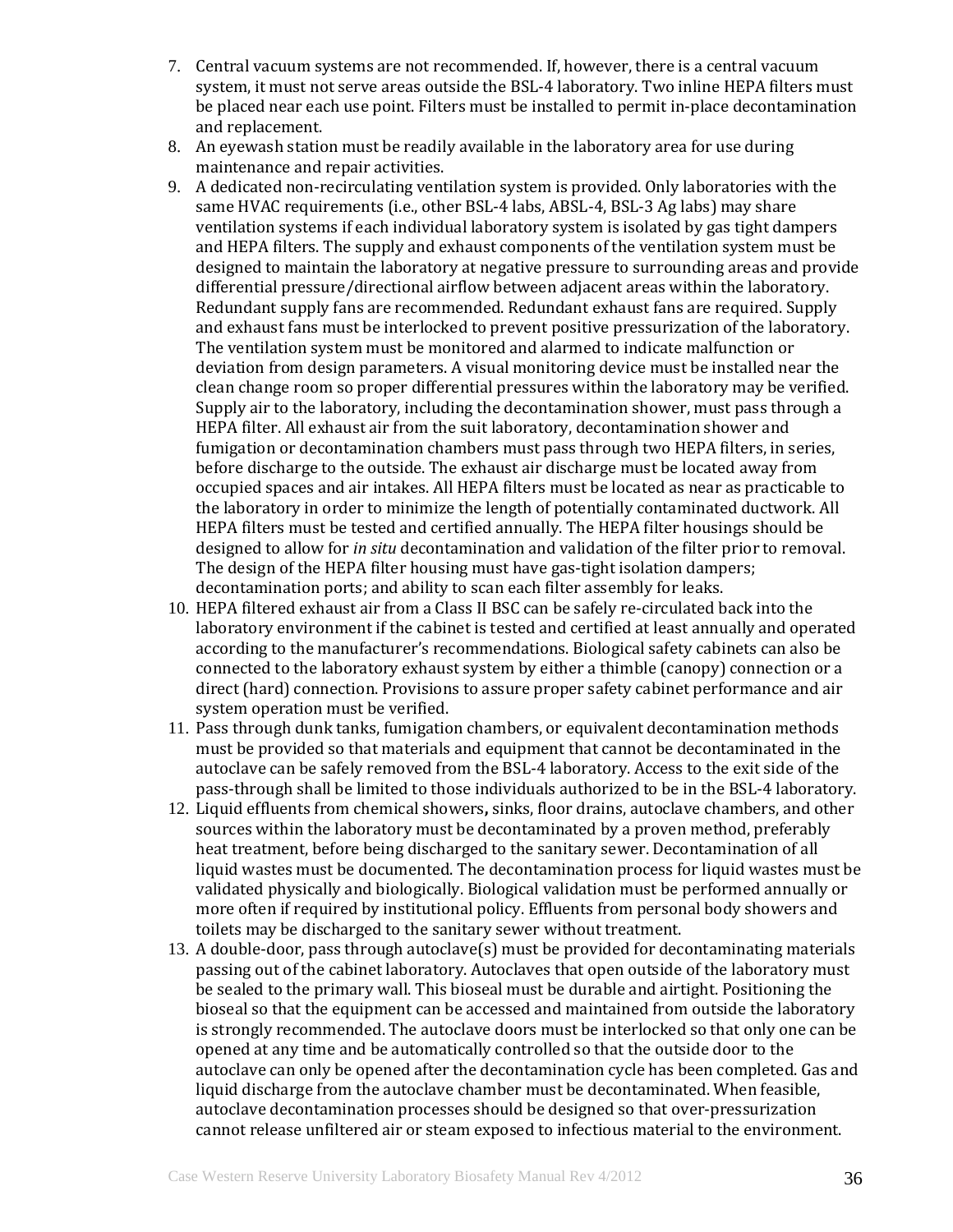- 14. The BSL-4 facility design parameters and operational procedures must be documented. The facility must be tested to verify that the design and operational parameters have been met prior to operation. Facilities must also be re-verified annually. Verification criteria should be modified as necessary by operational experience.
- 15. Appropriate communication systems must be provided between the laboratory and the outside (e.g., voice, fax, and computer). Provisions for emergency communication and access/egress should be considered.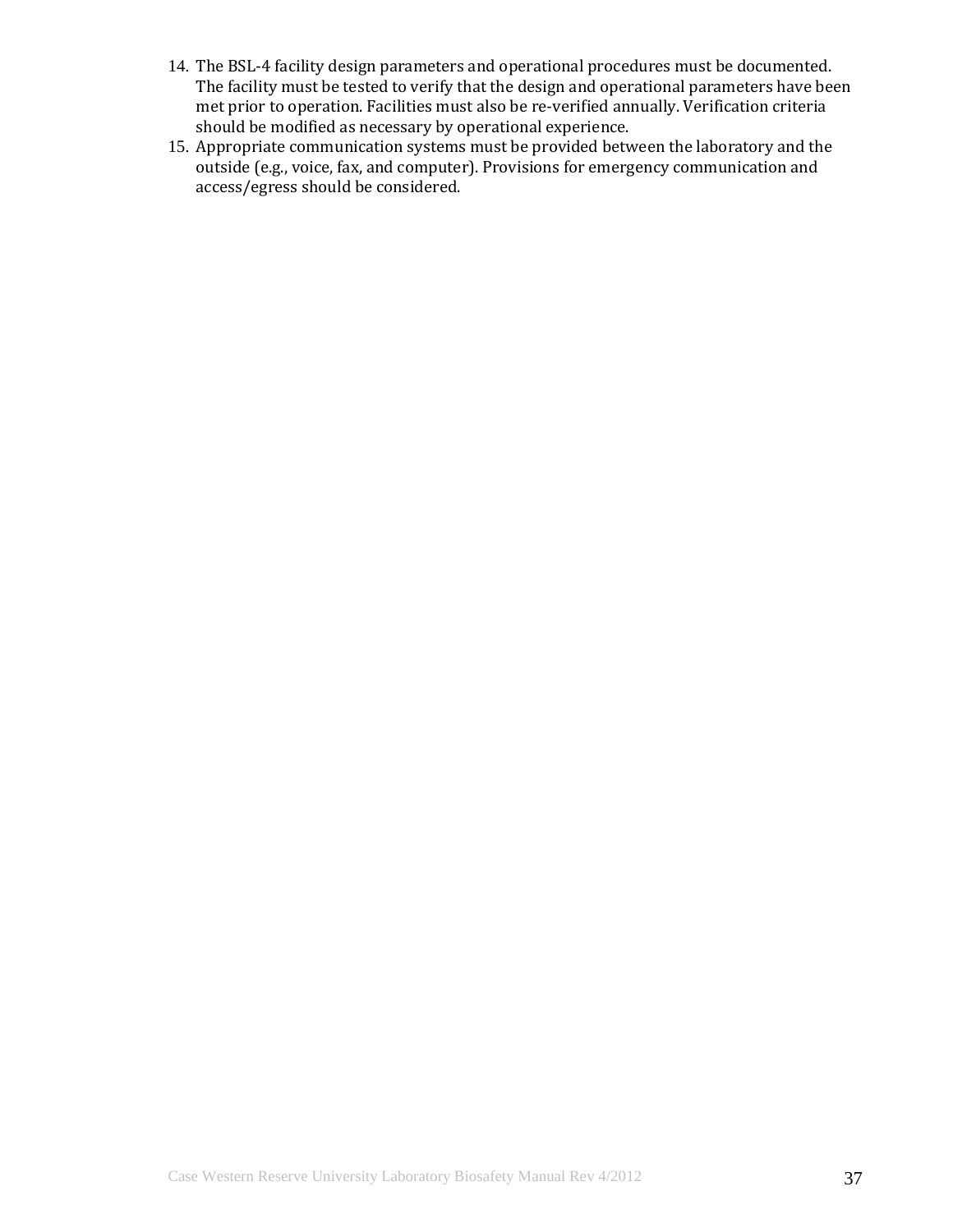| <b>AGENTS</b>              | <b>PRACTICES</b>                                                                                                                                                                                                                                                                                                                                                                                                                    | <b>PRIMARY BARRIERS AND</b>                                                                                                                                                                                                                                                                                                                                                                                    | <b>FACILITIES</b>                                                                                                                                                                                                                                                                                                                                                                                                                                                                                                                    |
|----------------------------|-------------------------------------------------------------------------------------------------------------------------------------------------------------------------------------------------------------------------------------------------------------------------------------------------------------------------------------------------------------------------------------------------------------------------------------|----------------------------------------------------------------------------------------------------------------------------------------------------------------------------------------------------------------------------------------------------------------------------------------------------------------------------------------------------------------------------------------------------------------|--------------------------------------------------------------------------------------------------------------------------------------------------------------------------------------------------------------------------------------------------------------------------------------------------------------------------------------------------------------------------------------------------------------------------------------------------------------------------------------------------------------------------------------|
|                            |                                                                                                                                                                                                                                                                                                                                                                                                                                     |                                                                                                                                                                                                                                                                                                                                                                                                                | (SECONDARY BARRIERS)                                                                                                                                                                                                                                                                                                                                                                                                                                                                                                                 |
|                            |                                                                                                                                                                                                                                                                                                                                                                                                                                     |                                                                                                                                                                                                                                                                                                                                                                                                                | Laboratory bench and sink                                                                                                                                                                                                                                                                                                                                                                                                                                                                                                            |
|                            |                                                                                                                                                                                                                                                                                                                                                                                                                                     |                                                                                                                                                                                                                                                                                                                                                                                                                | required                                                                                                                                                                                                                                                                                                                                                                                                                                                                                                                             |
|                            |                                                                                                                                                                                                                                                                                                                                                                                                                                     |                                                                                                                                                                                                                                                                                                                                                                                                                | BSL-1 plus:                                                                                                                                                                                                                                                                                                                                                                                                                                                                                                                          |
|                            |                                                                                                                                                                                                                                                                                                                                                                                                                                     |                                                                                                                                                                                                                                                                                                                                                                                                                | • Autoclave available                                                                                                                                                                                                                                                                                                                                                                                                                                                                                                                |
|                            |                                                                                                                                                                                                                                                                                                                                                                                                                                     |                                                                                                                                                                                                                                                                                                                                                                                                                |                                                                                                                                                                                                                                                                                                                                                                                                                                                                                                                                      |
|                            |                                                                                                                                                                                                                                                                                                                                                                                                                                     |                                                                                                                                                                                                                                                                                                                                                                                                                |                                                                                                                                                                                                                                                                                                                                                                                                                                                                                                                                      |
| include                    |                                                                                                                                                                                                                                                                                                                                                                                                                                     | splashes or aerosols of infectious                                                                                                                                                                                                                                                                                                                                                                             |                                                                                                                                                                                                                                                                                                                                                                                                                                                                                                                                      |
| percutaneous injury,       | needed waste decontamination                                                                                                                                                                                                                                                                                                                                                                                                        | materials                                                                                                                                                                                                                                                                                                                                                                                                      |                                                                                                                                                                                                                                                                                                                                                                                                                                                                                                                                      |
| ingestion,                 | or medical surveillance policies                                                                                                                                                                                                                                                                                                                                                                                                    | PPEs <sup>*</sup> :                                                                                                                                                                                                                                                                                                                                                                                            |                                                                                                                                                                                                                                                                                                                                                                                                                                                                                                                                      |
|                            |                                                                                                                                                                                                                                                                                                                                                                                                                                     |                                                                                                                                                                                                                                                                                                                                                                                                                |                                                                                                                                                                                                                                                                                                                                                                                                                                                                                                                                      |
|                            |                                                                                                                                                                                                                                                                                                                                                                                                                                     |                                                                                                                                                                                                                                                                                                                                                                                                                |                                                                                                                                                                                                                                                                                                                                                                                                                                                                                                                                      |
|                            |                                                                                                                                                                                                                                                                                                                                                                                                                                     |                                                                                                                                                                                                                                                                                                                                                                                                                | BSL-2 plus:                                                                                                                                                                                                                                                                                                                                                                                                                                                                                                                          |
| with potential for aerosol | • Controlled access                                                                                                                                                                                                                                                                                                                                                                                                                 | • Class I or II BSCs or other physical                                                                                                                                                                                                                                                                                                                                                                         | • Physical separation from                                                                                                                                                                                                                                                                                                                                                                                                                                                                                                           |
| transmission               | • Decontamination of all waste                                                                                                                                                                                                                                                                                                                                                                                                      | containment devices used for all open                                                                                                                                                                                                                                                                                                                                                                          | access corridors                                                                                                                                                                                                                                                                                                                                                                                                                                                                                                                     |
|                            |                                                                                                                                                                                                                                                                                                                                                                                                                                     |                                                                                                                                                                                                                                                                                                                                                                                                                | • Self-closing, double-door                                                                                                                                                                                                                                                                                                                                                                                                                                                                                                          |
|                            |                                                                                                                                                                                                                                                                                                                                                                                                                                     |                                                                                                                                                                                                                                                                                                                                                                                                                | access                                                                                                                                                                                                                                                                                                                                                                                                                                                                                                                               |
|                            |                                                                                                                                                                                                                                                                                                                                                                                                                                     |                                                                                                                                                                                                                                                                                                                                                                                                                | · Exhaust air not recirculated                                                                                                                                                                                                                                                                                                                                                                                                                                                                                                       |
|                            |                                                                                                                                                                                                                                                                                                                                                                                                                                     |                                                                                                                                                                                                                                                                                                                                                                                                                | • Negative airflow into<br>laboratory                                                                                                                                                                                                                                                                                                                                                                                                                                                                                                |
|                            |                                                                                                                                                                                                                                                                                                                                                                                                                                     |                                                                                                                                                                                                                                                                                                                                                                                                                |                                                                                                                                                                                                                                                                                                                                                                                                                                                                                                                                      |
| • Dangerous/exotic agents  | BSL-3 practices plus:                                                                                                                                                                                                                                                                                                                                                                                                               | Primary barriers:                                                                                                                                                                                                                                                                                                                                                                                              | BSL-3 plus:                                                                                                                                                                                                                                                                                                                                                                                                                                                                                                                          |
|                            |                                                                                                                                                                                                                                                                                                                                                                                                                                     |                                                                                                                                                                                                                                                                                                                                                                                                                | • Separate building or isolated                                                                                                                                                                                                                                                                                                                                                                                                                                                                                                      |
|                            |                                                                                                                                                                                                                                                                                                                                                                                                                                     |                                                                                                                                                                                                                                                                                                                                                                                                                | zone                                                                                                                                                                                                                                                                                                                                                                                                                                                                                                                                 |
|                            |                                                                                                                                                                                                                                                                                                                                                                                                                                     |                                                                                                                                                                                                                                                                                                                                                                                                                | • Dedicated supply and exhaust                                                                                                                                                                                                                                                                                                                                                                                                                                                                                                       |
|                            |                                                                                                                                                                                                                                                                                                                                                                                                                                     |                                                                                                                                                                                                                                                                                                                                                                                                                | t, vacuum, and                                                                                                                                                                                                                                                                                                                                                                                                                                                                                                                       |
|                            |                                                                                                                                                                                                                                                                                                                                                                                                                                     |                                                                                                                                                                                                                                                                                                                                                                                                                | decontamination systems                                                                                                                                                                                                                                                                                                                                                                                                                                                                                                              |
|                            |                                                                                                                                                                                                                                                                                                                                                                                                                                     |                                                                                                                                                                                                                                                                                                                                                                                                                | • Other requirements outlined<br>in the text                                                                                                                                                                                                                                                                                                                                                                                                                                                                                         |
|                            |                                                                                                                                                                                                                                                                                                                                                                                                                                     |                                                                                                                                                                                                                                                                                                                                                                                                                |                                                                                                                                                                                                                                                                                                                                                                                                                                                                                                                                      |
|                            | Not known to consistently<br>cause<br>diseases in healthy adults<br>• Agents associated with<br>human<br>disease<br>• Routes of transmission<br>mucous membrane exposure<br>• Indigenous or exotic agents<br>• Disease may have serious or<br>lethal consequences<br>which<br>pose high risk of<br>lifethreatening<br>disease<br>• Aerosol-transmitted<br>laboratory<br>infections have occurred; or<br>related agents with unknown | Standard Microbiological<br>Practices<br>BSL-1 practice plus:<br>• Limited access<br>• Biohazard warning signs<br>• "Sharps" precautions<br>• Biosafety manual defining any<br>BSL-2 practice plus:<br>• Decontamination of laboratory<br>clothing before laundering<br>• Baseline serum<br>• Clothing change before<br>entering<br>• Shower on exit<br>• All material decontaminated on<br>exit from facility | <b>SAFETY EQUIPMENT</b><br>None required<br>Primary barriers:<br>• Class I or II BSCs or other physical<br>containment devices used for all<br>manipulations of agents that cause<br>• Laboratory coats; gloves; face protection<br>as needed<br>Primary barriers:<br>manipulation of agents<br>PPEs:<br>• Protective laboratory clothing; gloves;<br>respiratory protection as needed<br>• All procedures conducted in Class III<br>BSCs or Class I or II BSCs in combination<br>with<br>full-body, air-supplied, positive pressure |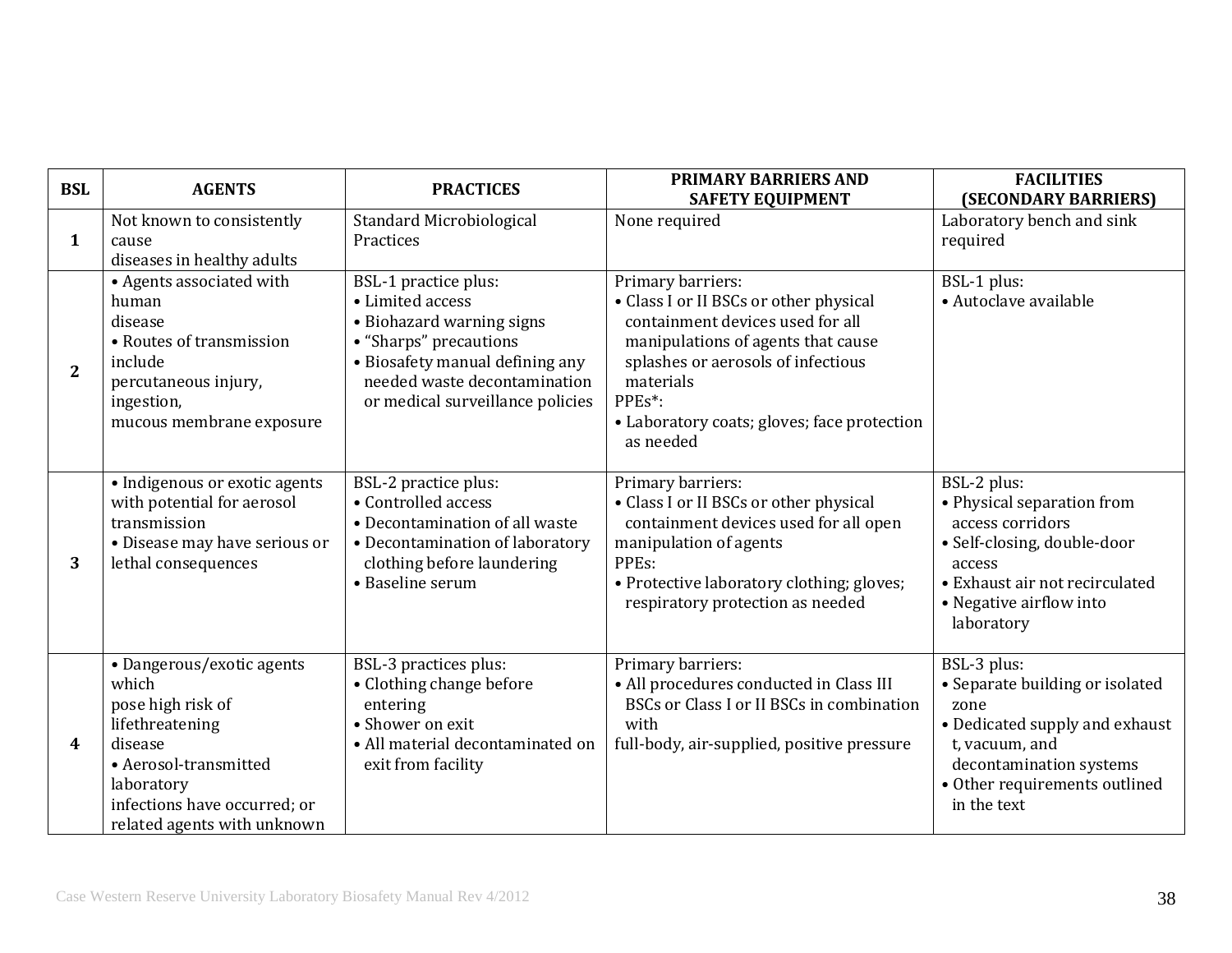**TABLE I: SUMMARY OF RECOMMENDED BIOSAFETY LEVELS FOR INFECTIOUS AGENTS From the 5th Edition of Biosafety in Microbiological and Biomedical Laboratories (BMBL)**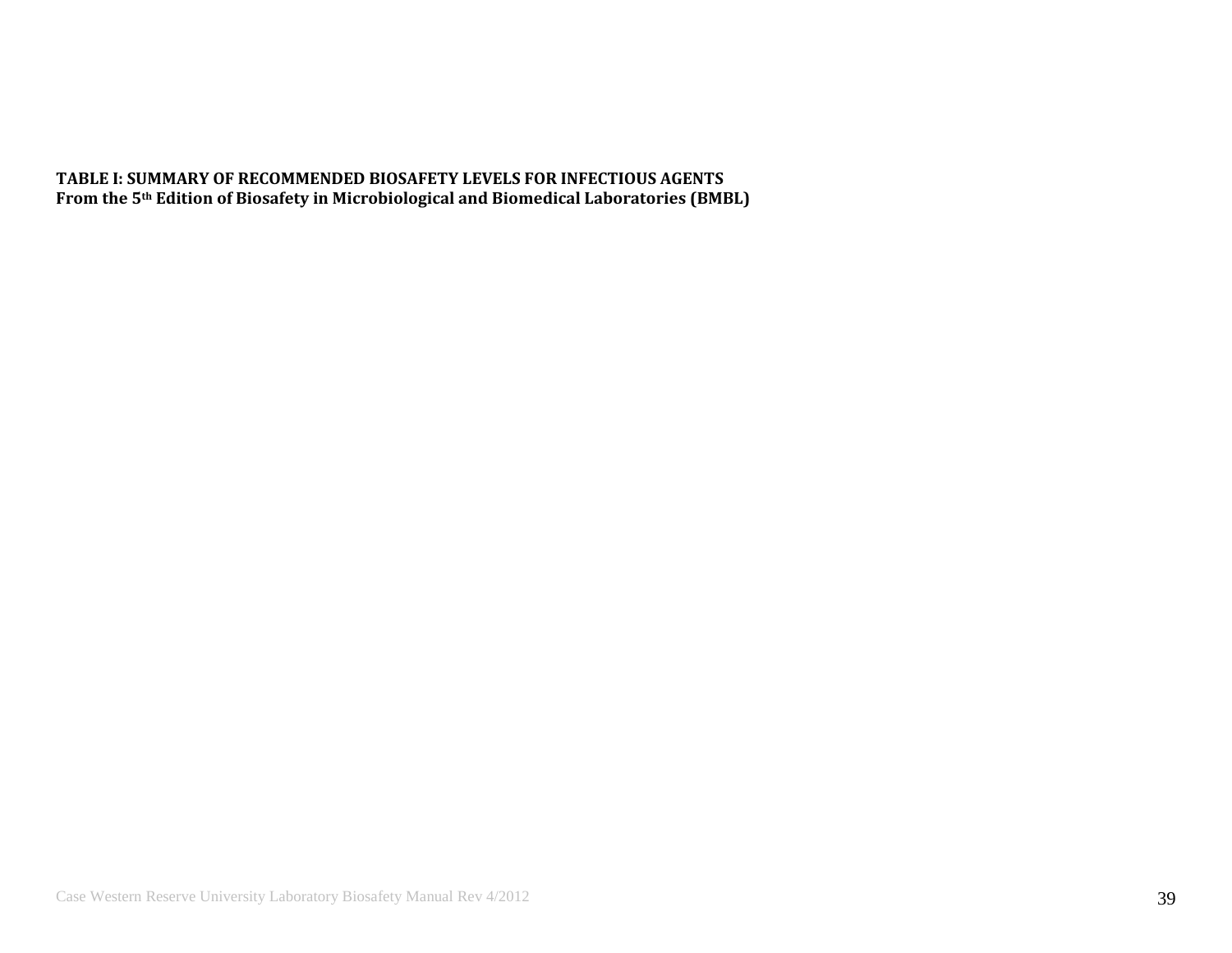## **Laundry and Decontamination of Protective Clothing**

Potentially contaminated lab coats or protective outer garments such as scrubs are to be handled as little as possible with a minimum of agitation to prevent contamination of the air or of persons handling them. The risk of actual disease transmission from contaminated laundry is low, however care should be taken when handling such clothing. Lab coats should not be taken home for laundering. Professional laundering service is available. Drop off/pick-up points are located at the Service Building and the Wolstein Research Building. The *[University](http://www.cwru.edu/finadmin/does/web/Biosafety/labcoat.htm) [Laundry Protocol](http://www.cwru.edu/finadmin/does/web/Biosafety/labcoat.htm)* can be found at the EHS website.

## **Use of Pipetting Aids**

Pipettes are used for volumetric measurements and transfer of fluids that may contain infectious, toxic, corrosive or radioactive agents. Laboratory associated infections have occurred from oral aspiration of infectious materials, mouth transfer via a contaminated finger and inhalation of aerosols. Exposure to aerosols may occur when liquid from a pipette is dropped onto the work surface, when liquid cultures are pipetted, or when the last drop of an inoculum is blown out. A pipette may become a hazardous piece of equipment if improperly used. A variety of pipetting aids are available, but caution must be exercised with all of them as the use of excessive force when inserting a pipette can fracture the glass and cause serious injury to the hands. The safe pipetting techniques, which follow, are required to minimize the potential for exposure to hazardous materials.

- 1. Mouth-pipetting is PROHIBITED.
- 2. If working with biohazardous or toxic fluid, confine pipetting operations to a biosafety cabinet.
- 3. Always use cotton-plugged pipettes when pipetting biohazardous or toxic materials, even when pipette aids are used.
- 4. Check your pipette at the beginning of the working day for dust and dirt on the outside. If needed, wipe with 70% ethanol.
- 5. Do not prepare biohazardous materials by bubbling or expiring air through a liquid with a pipette.
- 6. Do not forcibly expel biohazardous material out of a pipette.
- 7. Avoid mixing biohazardous or toxic material by aspirating and discharging through a pipette.
- 8. When pipetting, avoid accidental release of infectious droplets. Use of a disinfectant soaked towel on the work surface during procedure, followed by autoclaving the towel after use is an acceptable procedure.
- 9. Do not discharge material from a pipette at a height. Whenever possible allow the discharge to run down the container wall.
- 10. Prevent cross contamination by using sterilized tips or sterilized filter tips and autoclave the pipette. Avoid contamination to or from fingers by using the tip ejector. Keep the pipette vertical when pipetting in order to prevent the liquid from running into the pipette body.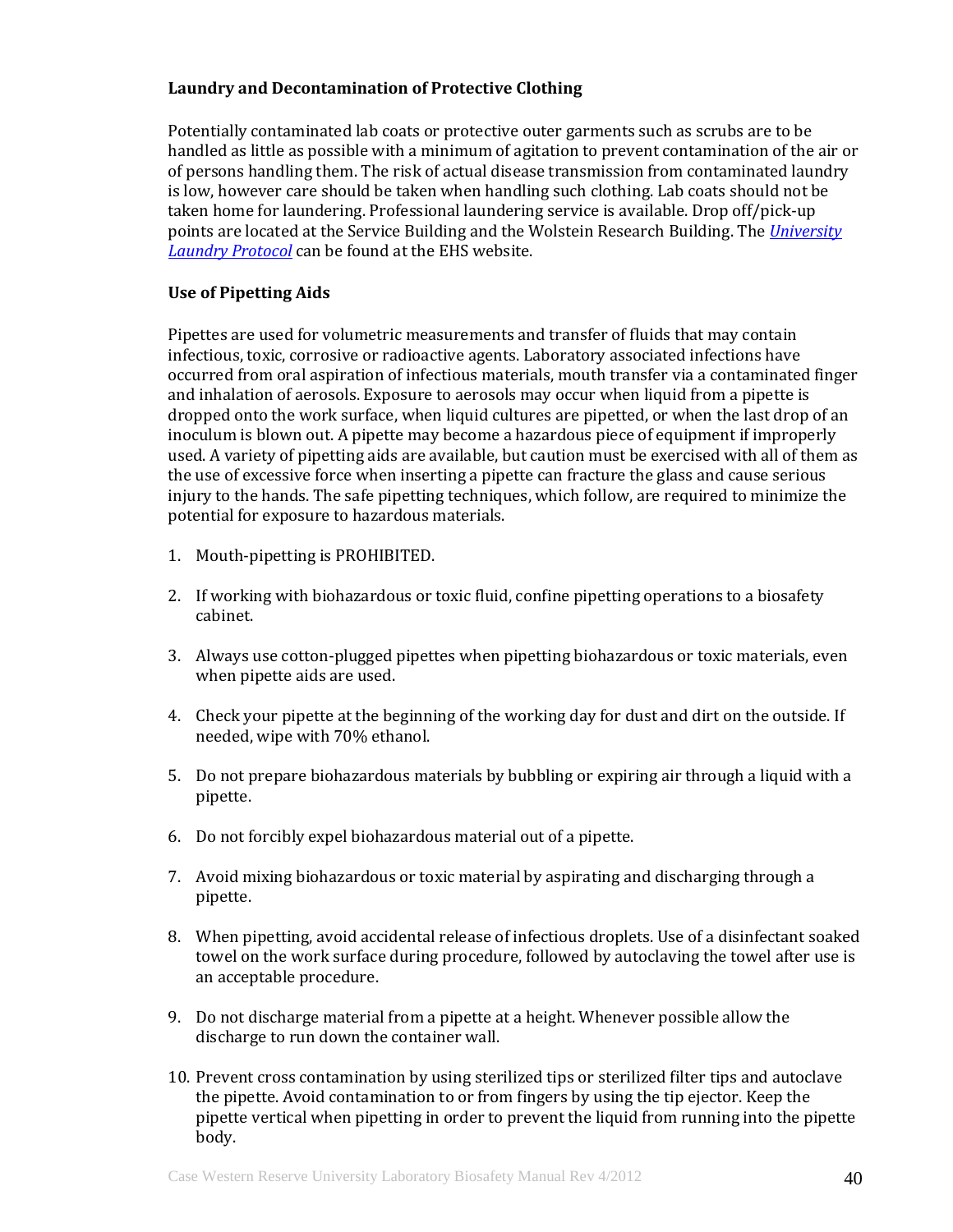- 11. Place contaminated, reusable pipettes horizontally in a pan containing enough liquid disinfectant to completely cover them. Do not place pipettes vertically into a cylinder. Autoclave the pan and pipettes as a unit before processing them for reuse.
- 12. Pans or sharps containers for contaminated pipettes should be placed inside the biosafety cabinet.

## **Syringes and Needles**

Syringes and hypodermic needles are dangerous instruments. "Needless" systems are encouraged whenever possible. The use of needles and syringes should be restricted to procedures for which there is no alternative. Self sheathing needles are recommended. Blunt cannulas should be used as alternatives to needles wherever possible (i.e., during procedures such as oral or intranasal animal inoculations). Needles and syringes should never be arbitrarily used as a substitute for pipettes. When needles and syringes must be used, the following procedures are recommended:

- 1. Use disposable needle locking syringe units whenever possible.
- 2. When using syringes and needles with biohazardous or potentially infectious agents:
	- a. Work in a biosafety cabinet whenever possible.
	- b. Wear gloves.
	- c. Fill the syringe carefully to minimize air bubbles.
	- d. Expel air, liquid and bubbles from the syringe vertically into a cotton pledget moistened with disinfectant.
	- e. Do not use a syringe to mix infectious fluid forcefully.
	- f. Do not contaminate the needle hub when filling the syringe in order to avoid transfer of infectious material to fingers.
	- g. Wrap the needle and stopper in a cotton pledget moistened with disinfectant when removing a needle from a rubber-stoppered bottle.
- 3. Bending, recapping, clipping or removal of needles from syringes is PROHIBITED. If it is essential that a contaminated needle be recapped (e.g. collection of blood for an arterial blood gas analysis), the use of a self-sheathing needle is recommended. As a last resort, the use of an approved mechanical device (capping stand) or the proper "one handed scoop method" must be used. The exact procedure must be written in essay form and be included the laboratory's ECP. The use of handheld needle clipping devices is PROHIBITED and the devices must be properly discarded.
- 4. Use a separate pan of disinfectant for reusable syringes and needles. Do not place them in pans containing pipettes or other glassware in order to eliminate sorting later.
- 5. Used disposable needles and syringes must be placed in appropriate red rigid sharps disposal containers and discarded as infectious waste.

## **Minimization of Aerosol Production**

1. Procedures with a high potential for creating aerosols, such as vigorous shaking and vortexing, should be performed in the back third of the biological safety cabinet.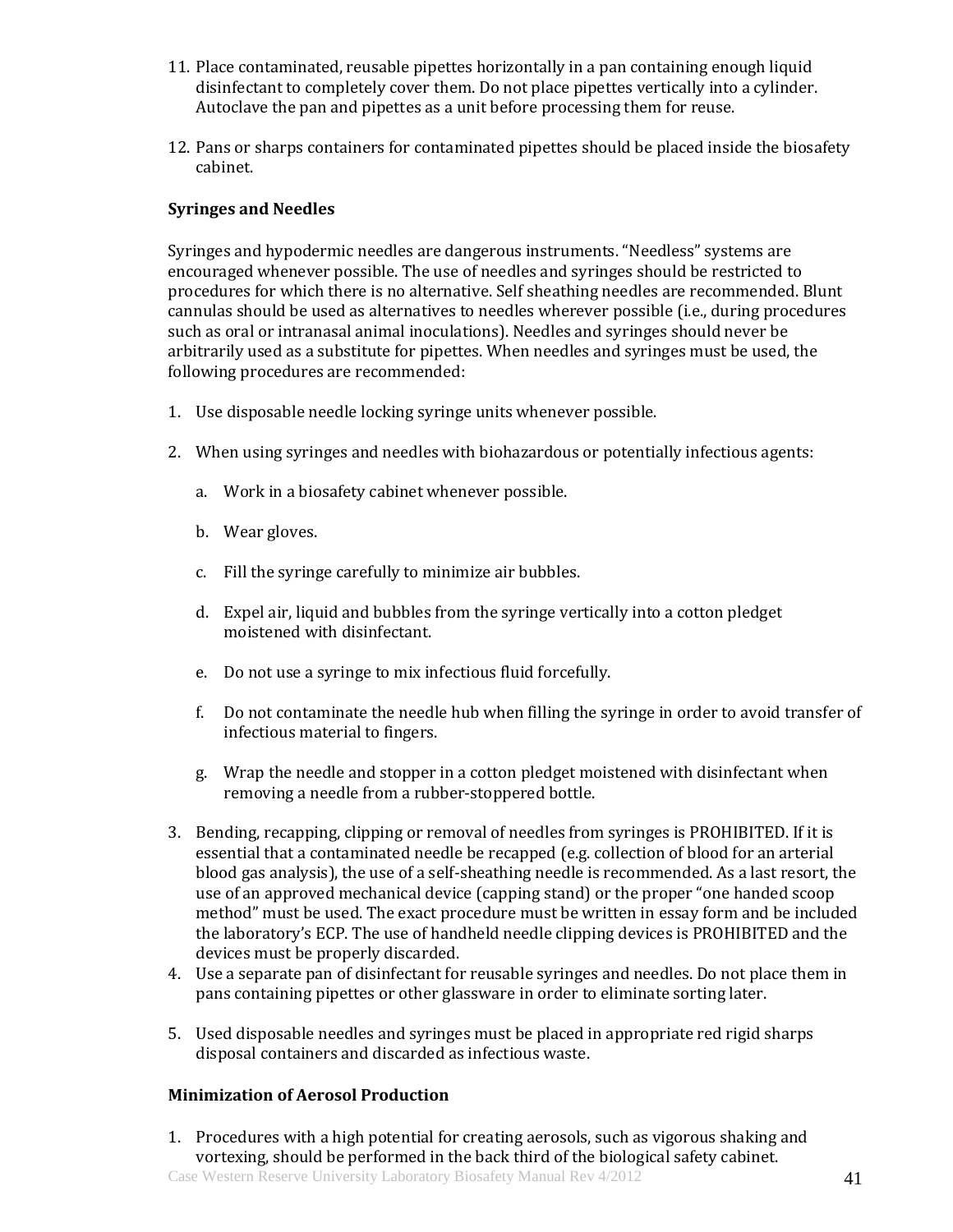- 2. Never pour or decant virus suspensions.
- 3. Avoid vigorous pipetting and mixing. Do not forcibly expel the last drop of virus suspension from a pipette.
- 4. Discharge pipetted material near the surface of fluid or down the wall of a tube.
- 5. When opening culture tubes, bottles and flasks, manipulate them slowly.
- 6. When resuspending liquid cultures, use a swirling action to create a homogeneous suspension with a minimum of aerosolization. Once cultures are resuspended, wait a few minutes to reduce aerosols before opening the container.
- 7. Do not spray ethanol onto liquid spills, as this will create aerosols. Instead swab the area with a tissue doused in 70% ethanol or 10% bleach.
- 8. Be careful when using flame-sterilization on utensils, as splattering may occur.

Other devices that result in considerable aerosol production are blenders, ultrasonic disrupters, grinders, lyophilizers and centrifuges. Cell-disrupting and grinding equipment should only be used in a biological safety cabinet when working with biohazardous materials.

#### **Protection of Vacuum Lines**

Building vacuum lines must be protected by using two aspirator suction flasks containing bleach in series with a high efficiency particulate air (HEPA) filter installed between the vacuum port and the aspiration flask. This system can isolate and confine infectious materials, preventing fluid and aerosol contamination of vacuum systems, while eliminating hazardous exhaust. Filters are available through laboratory supply catalogs. Contact EHS if you need more information regarding HEPA filters for your vacuum system.

#### **Biological Safely Cabinet Use**

The biological safety cabinet (BSC) is the principal engineering control used to provide containment of infectious splashes or aerosols generated by many microbiological procedures.

- 1. To assure sterility inside the cabinet and establish proper air flow for containment, the blower should be turned on at least 10 minutes before infectious materials are to be put in the biosafety cabinet. Check to ensure that the airflow markers fall within the posted safe ranges before working in the hood. Airflow alarms are present on all cabinets. If airflow is incorrect, discontinue work and contact EHS at 216-368-2907. Make sure that all biohazardous materials are properly secured, and notify the PI or Laboratory Manager.
- 2. Before using the BSC, the cabinet should be disinfected so as to avoid accidental exposure to potentially infectious agents and to avoid contamination of cultures. Always keep a bottle of disinfectant (e.g., 10% bleach, 70% ethanol, etc.) in the hood for decontamination and cleaning up spills.
- 3. All activities involving infectious materials must be conducted in a biological safety cabinet. No work with infectious materials shall be conducted outside the cabinets.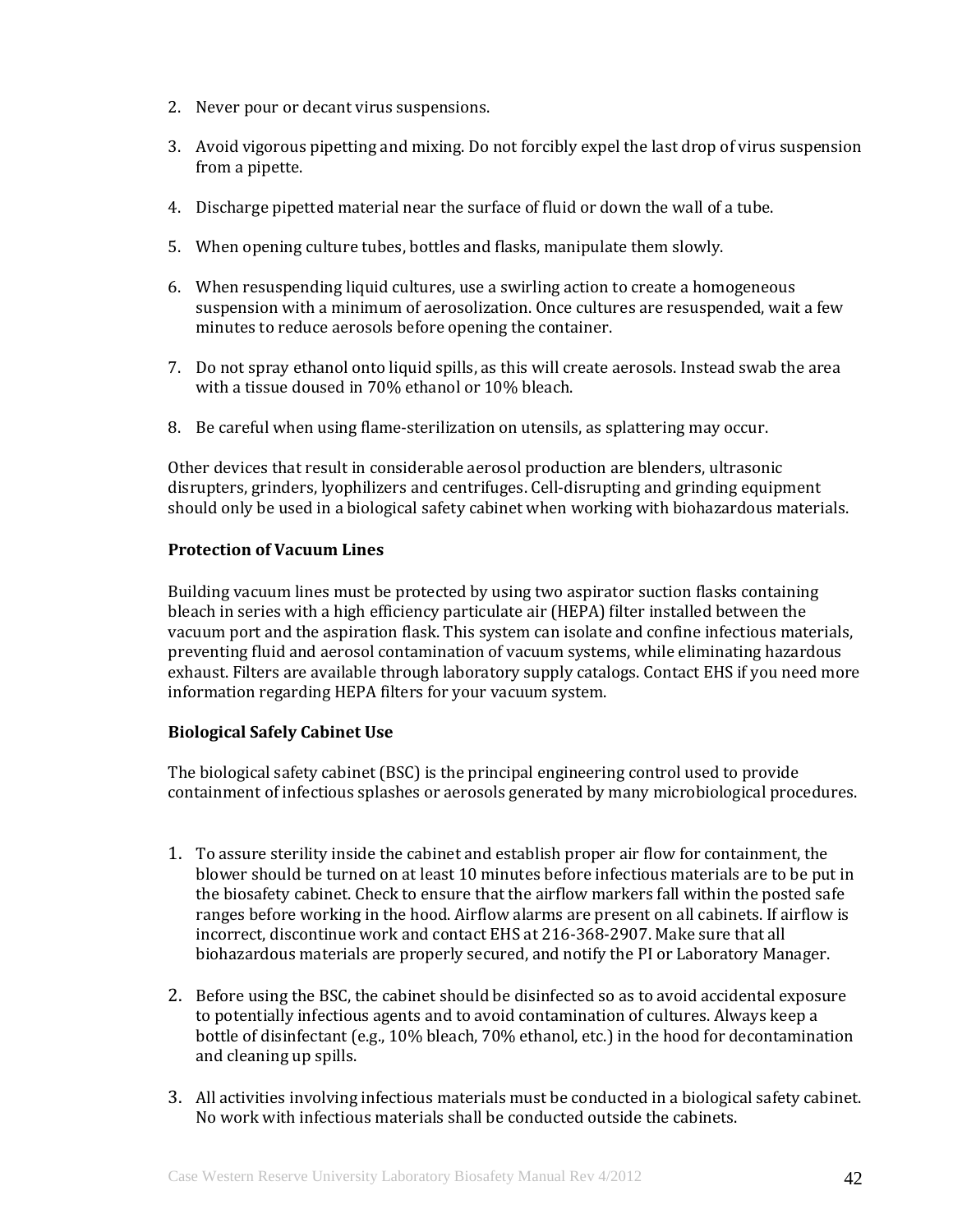- 4. NEVER place anything over the front grille of a cabinet. Disrupting the airflow in this manner allows contaminated air from inside the cabinet to blow out of the cabinet into the laboratory or directly at the person sitting at the cabinet. It also allows nonsterile air from the room to blow into the cabinet, possibly contaminating the experimental materials within.
- 5. Materials should be placed in the cabinet so as to not block air flow into the rear grille. Leave a few inches for air to flow around things. Any disruption of the airflow in the cabinet decreases its effectiveness.
- 6. Before manipulating infectious materials, try to make sure that you have everything you need in the cabinet. The fewer times you pull your hands out of the cabinet, the less airflow is disrupted.
- 7. Work should be performed as deeply in the BSC as possible. Infectious agents should not be placed directly adjacent to or on the intake grilles.
- 8. Any infectious agents that are centrifuged must be contained in screw cap tubes and the aerosol-barrier rotor caps used. The centrifuge container must be loaded and unloaded in the biological safety cabinet.
- 9. Any waste generated in the biological safety cabinet must be decontaminated or autoclaved for disposal.
- 10. The biological safety cabinet must be disinfected with 10% bleach or 70% alcohol as appropriate after each use.
- 11. It is vitally important that natural gas not be used in recirculating hoods. If the gas is left on, an explosive atmosphere can build up and an explosion could occur if ignited.

## **Steam Sterilization of Reusable Objects/Tools**

Reusable objects to be sterilized should first be thoroughly cleaned to remove blood, tissue, food, and other organic residue. Steam sterilization is the best way to achieve inactivation of biological agents. If the item may be damaged by heat, pressure, or moisture, or if it is otherwise not amenable to steam sterilization, please call EHS for advice, at 216-368-2907.

Check to ensure that there are no standing liquids or hazardous chemicals. Place waste in a University standard autoclave bag; autoclave with bag open. After sterilization cycle, close and seal bag.

#### **Biohazardous Waste Management**

All biohazardous waste must be properly decontaminated and disposed of in accordance with all governmental regulations. According to the Ohio EPA, Ohio Administrative Code 3745-27- 32, documentation of all treated waste must be kept for each treatment for a period of three years, and the log must contain the following entries:

- 1. Date of treatment.
- 2. Name and quantity (L or Kg) of material being treated.
- 3. Name of sterilant/disinfectant being used for treatment.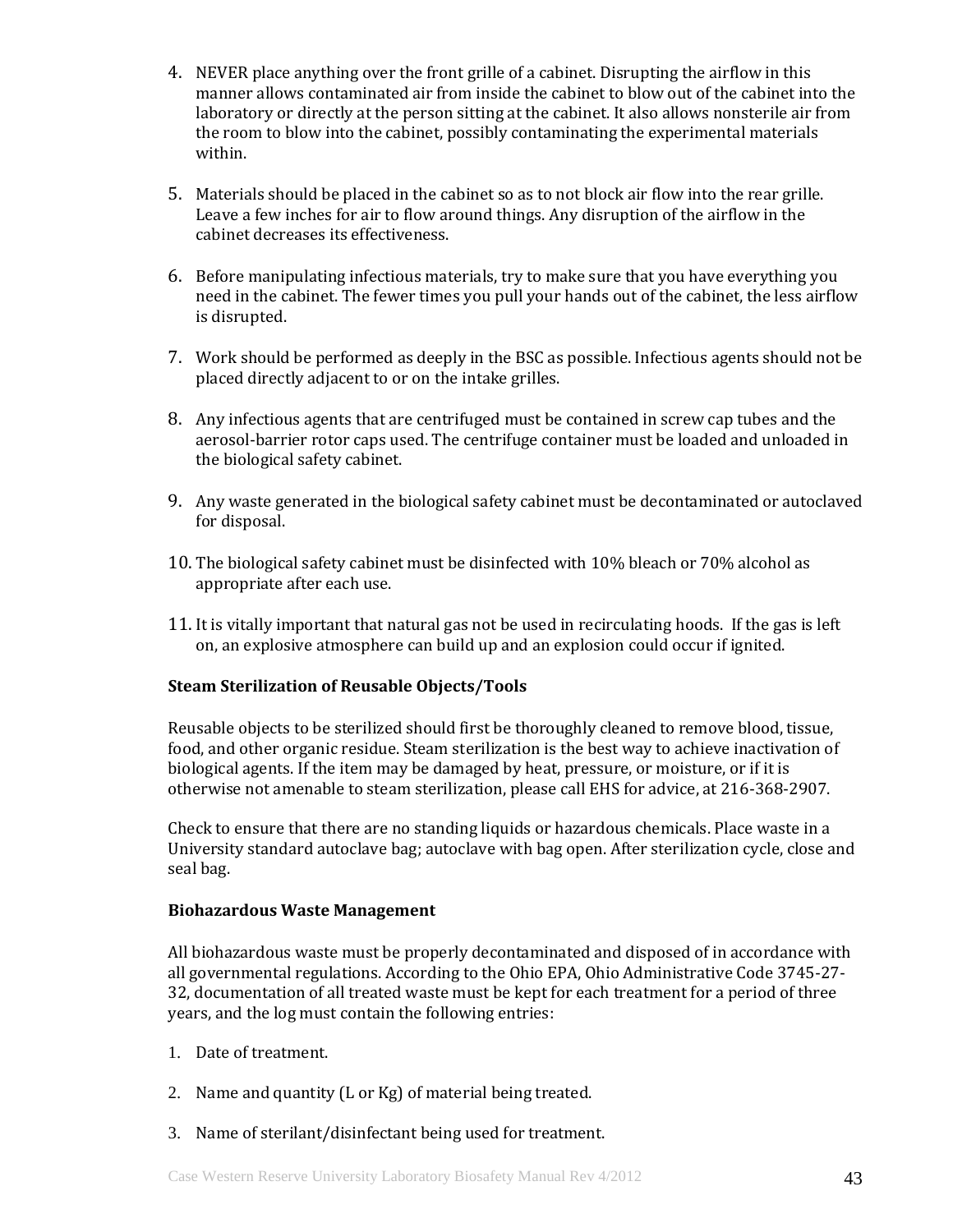- 4. Amount of time material is in contact with sterilant/disinfectant ( also include pressure and temperature if autoclaved).
- 5. Name of individual treating the material.
- 6. Cycle number for autoclaves.

NEVER GUESS! Call EHS at 216-368-2907 if the are any questions regarding any pathological waste. A copy of the University Waste Chart can be picked up the EHS office.

#### **Disinfectant/Decontamination Methods**

- 1. Chemical
	- a. Sodium Hypochlorite is the most common component used for disinfection and usually consists of a 1:10 dilution of household bleach. Surfaces contaminated with blood or OPIM should be cleaned using a freshly prepared 1:10 dilution of household chlorine bleach solution that is prepared at least daily. The contaminated area should be flooded with the bleach solution and then cleaned up using paper towels. Ten minutes of exposure is required for disinfection. Gloves should be worn during the clean-up procedures. Chlorine bleach can corrode some items and surfaces, so items treated with chlorine should be rinsed thoroughly. Bleach has a shelf life, and the concentration of sodium hypochlorite diminishes over time. Always make a fresh bleach dilution at least once daily and properly discard bleach over one year from date of manufacture. When using bleach to disinfect biohazardous agents or bloodborne pathogens for disposal, remember to keep an accurate log.
	- b. Sodium Hydroxide is used for decontamination of mycobacterium tuberculosis and prions. The Petroff method uses a 4% solution for TB, while 40% is used to disinfect prions. Sodium hydroxide is extremely caustic and must be handled correctly, using the proper PPE, and neutralization procedures prior to disposal.
	- c. Formaldehyde is an OSHA-regulated chemical that is a suspect carcinogen, so its use as a disinfectant is not recommended.
	- d. Iodophors that are registered with the EPA may be effective hard-surface decontaminants when used per manufacturer's instructions, but iodophors formulated as antiseptics are not suitable for use as disinfectants.
	- e. Peracetic (peroxyacetic) acid and hydrogen peroxide mixtures minimize the negative effects of corrosiveness sometimes seen with chlorine compounds and high concentrations of peracetic acid alone. A limited number of trade-name products containing <0.1% peracetic acid and <1.0% hydrogen peroxide and registered with the EPA as sterilants/disinfectants are available. The benefit of these products is their rapid action and broad-spectrum of germicidal activity, in addition to the reduced corrosiveness.
	- f. Quaternary ammonium compounds are low-level disinfectants and are not recommended for spills of human blood, blood products, or other potentially infectious materials.

Any chemical disinfectant on the **EPA's list of approved tuberculocidal disinfectants** (List B) may be used and must be included in the ECP.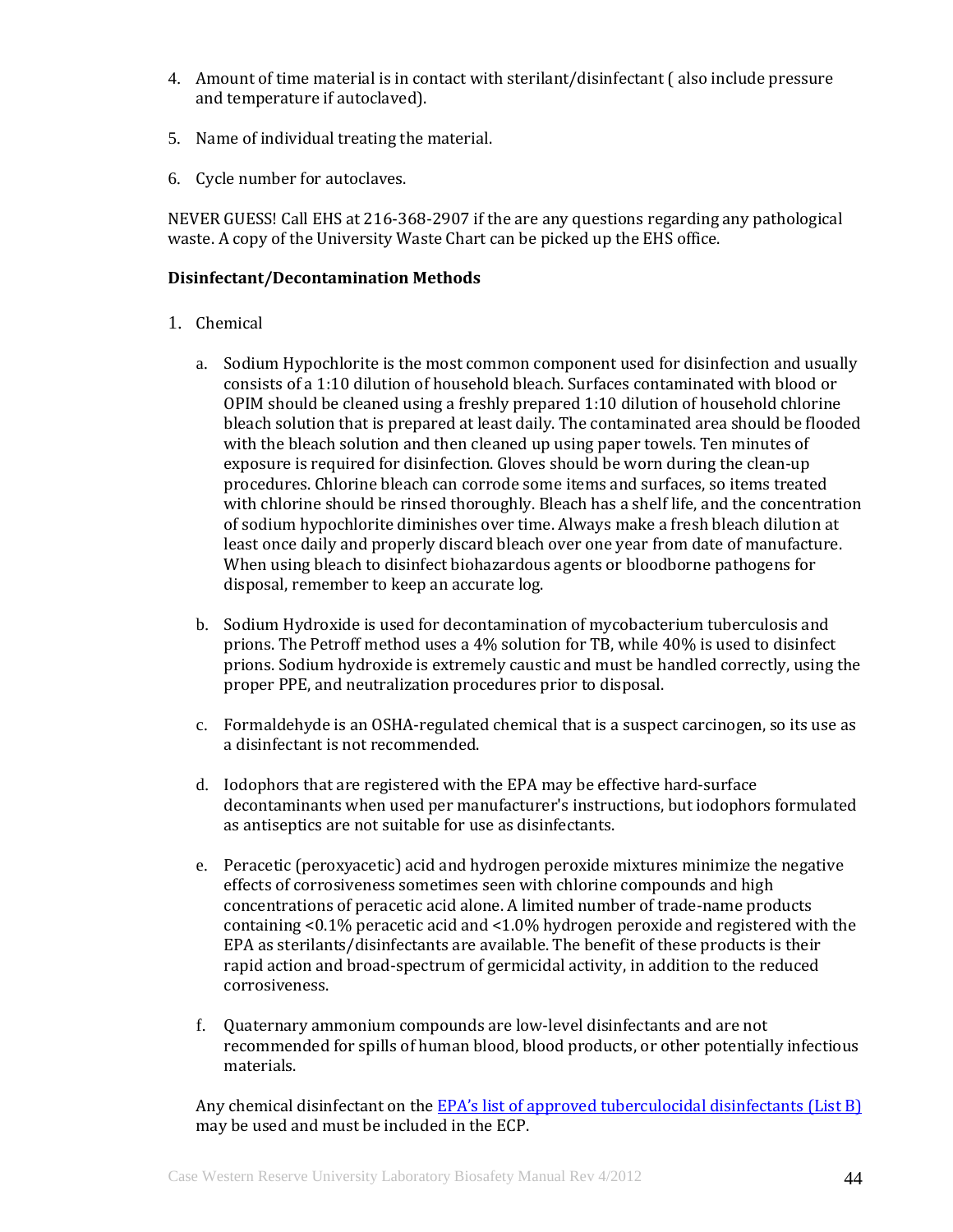2. Autoclaving utilizes heat, pressure and time to sterilize infectious waste. Autoclaves must operate at a MINIMUM temperature of 121°C (250°F) at a MINIMUM pressure of 15 PSIG for a MINIMUM time of 60 minutes during a treatment cycle (Ohio EPA, Ohio Administrative Code 3745-27-32(D)(1)(a)). These parameters must exist simultaneously (time starts when the proper temperature and pressure are met). Variations of these parameters may be used if it can be validated that the combination of time, temperature, and pressure achieves a performance standard of a four log (base ten) reduction in Bacillus stearothermophilus spores. Other variables to consider include autoclaves utilizing gravity versus vacuum displacement. ALWAYS follow manufacture's guidelines for proper operation. Autoclaves must not be loaded beyond the total treatable volume of infectious wastes and must be validated periodically, using a noninfectious "dummy" load, to ensure efficacy. Cycle records must be kept and filed. Only approved materials may be autoclaved. Contact EHS concerning any questions pertaining to autoclave protocols.

Quality assurance and validation testing are required periodically (at least monthly, or immediately following any maintenance) to ensure the sterilization cycle is effective. Remember to keep an accurate log of all cycles.

3. Incineration is no longer available at Case Western Reserve University. Biohazardous waste is transported and incinerated off campus by an approved contractor. Waste must be properly packaged and labeled. In most cases, biohazardous waste must be decontaminated by the laboratory generating it prior to being picked up for incineration. This ensures safe transport within the University community. Contact EHS if there are any questions on proper disposal of biohazardous waste.

## **Biohazardous Liquids**

After decontamination of biohazardous liquids, the liquid can be poured down the sanitary sewer drain with copious amounts of water. Following decontamination, decant all solids (tissue, etc.) prior to pouring. If biohazardous liquids contain other hazardous materials (chemical or radiological, etc.), other additional waste disposal regulations may exist (EPA, ODH,etc.). Even though decontaminated biohazardous liquids can be poured down the drain, the chemical used for decontamination may need to neutralized or disposed of in another manner. BE CAREFUL to follow proper procedures and check with EHS before proceeding if there are any questions. Remember, an accurate disinfection log must be kept.

#### **Biohazardous Solids**

Biohazardous solids include all plastic Petri dishes and plastic tissue culture vessels containing media, whether contaminated or not; cultures and stocks of infectious agents; devices used to transfer, inoculate or mix such agents; paper or cloth contaminated with biohazardous agents. All biohazardous solids must be autoclaved in red bags, marked, sterilized and tagged with the investigators' name and date of sterilization.

The autoclaved waste must remain in the laboratory for pickup by the biowaste crew. Call Customer Service at 216-368-2580 before 4:30 PM for evening pickup. An accurate waste log should be kept.

#### **Biohazardous Regulated SHARPS**

1. All syringes, needles, scalpel blades, and razor blades are considered an infectious waste according to the Ohio Infectious Waste Law and, whether contaminated or not, MUST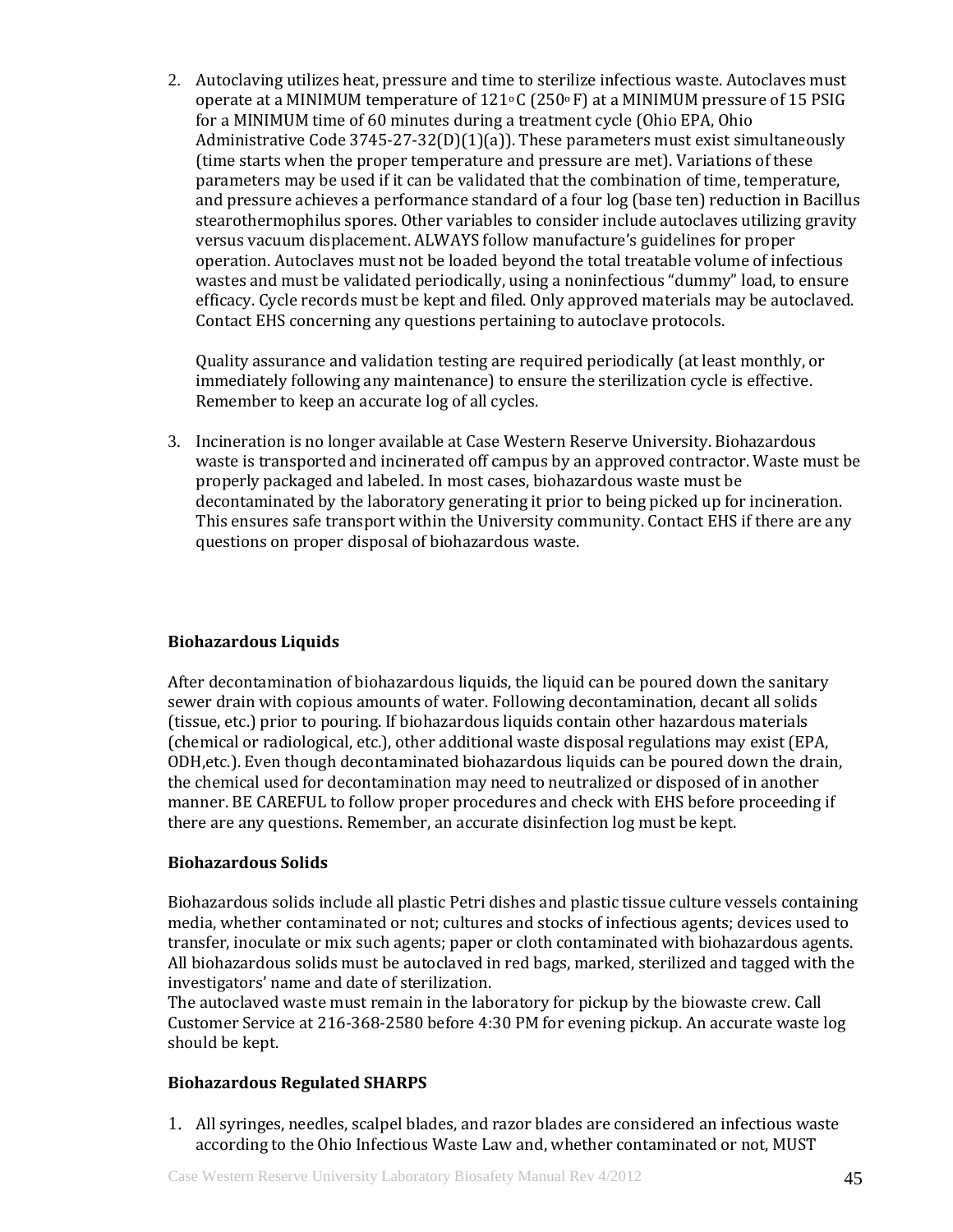always be disposed of in a properly identified rigid container. These containers must also be used for:

- a. Contaminated and uncontaminated lancets
- b. Contaminated and uncontaminated microtome blades
- c. Contaminated and uncontaminated IV tubing with needles attached
- d. Contaminated glass Pasteur pipettes
- e. Contaminated broken and unbroken glass and plastic ware
- f. Any other contaminated items that could potentially puncture a bag
- g. Contaminated disposable plastic pipettes and pipette tips Place the sharps in a leak-proof, puncture-proof container with a lid. A fluorescent orange or orange-red label that has the biohazardous symbol in a contrasting color must be affixed to the container. Be sure to label the container with the word

"SHARPS". Most biological laboratories use the preferred "red rigid SHARPS container", which can be purchased with proper labeling affixed. Once the containers reach<br>capacity, call Customer Service at 216-368-2580 before 4:30 PM for evening pickup. capacity, call Customer Service at 216-368-2580 before 4:30 PM for evening. NEVER OVERFILL SHARPS CONTAINERS.

2. Non-biohazardous plastic pipettes and pipette tips can be placed in a sturdy corrugated box lined with a plastic bag (non red, orange or yellow). All previous identifying markings must be removed or defaced from the box and the words "Non-biohazardous SHARPS" must be marked. The box must be securely taped. Again, call Customer Service at 216-368-2580 before 4:30 PM for evening pickup.

#### **Mixed Hazardous Waste**

Special care must be taken when dealing with biohazardous waste that contains other hazardous materials. For instance, for radioactive biohazardous waste, one of two procedures must be conducted:

- 1. Radioactivity must be held for 10 half lives before material can be disposed of as a biohazardous waste.
- 2. The material must be decontaminated before it can be disposed of as radioactive waste. NOTE: If decontamination utilizes the use of a hazardous chemical, the result will be a chemical/radioactive mixed waste.

When dealing with a biohazardous material containing a hazardous chemical, such as a carcinogen, the material must be decontaminated prior to hazardous chemical disposal.

ALWAYS call EHS for proper waste disposal concerns, and include all waste disposal protocols in the CHP and ECP.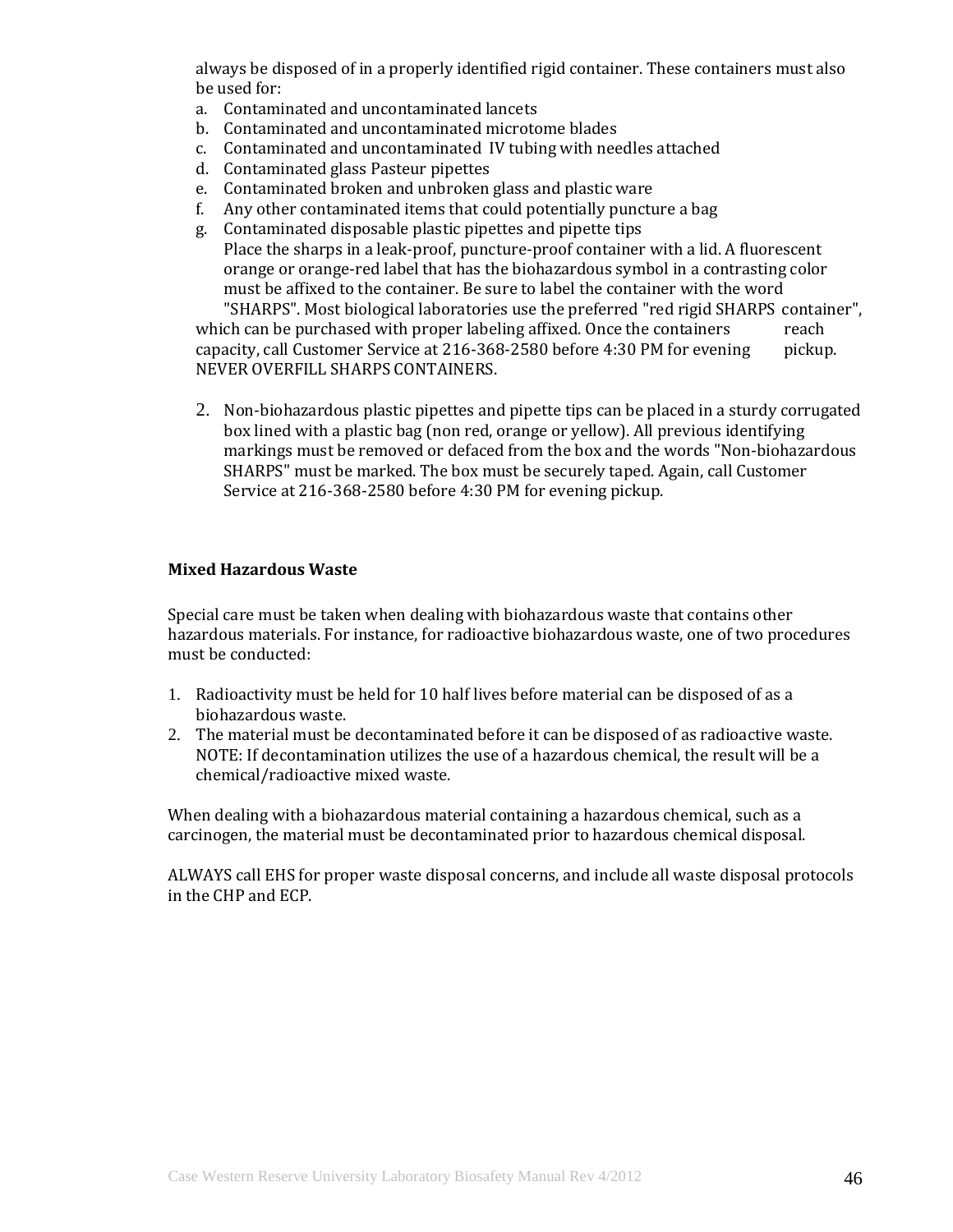## **Chapter 4 - Standard Operating Procedures**

The laboratory standard operating procedures, which clearly delineate the biohazard/recombinant DNA (rDNA) review process, emergency response procedures, handling of infectious waste, shipment, receipt, and handling of biohazards and a universal precautions policy, must be established.

Specific procedures for individual laboratory operations should be numbered and filed in the laboratories operations manual along with either the CHP for chemical procedures, or the ECP for biological procedures, and referred to in individual laboratory notebooks. Safety precautions should be noted for each procedure.

It is important that all laboratory personnel read and understand all laboratory procedures. This must also be covered in the CHP/ECP annual review.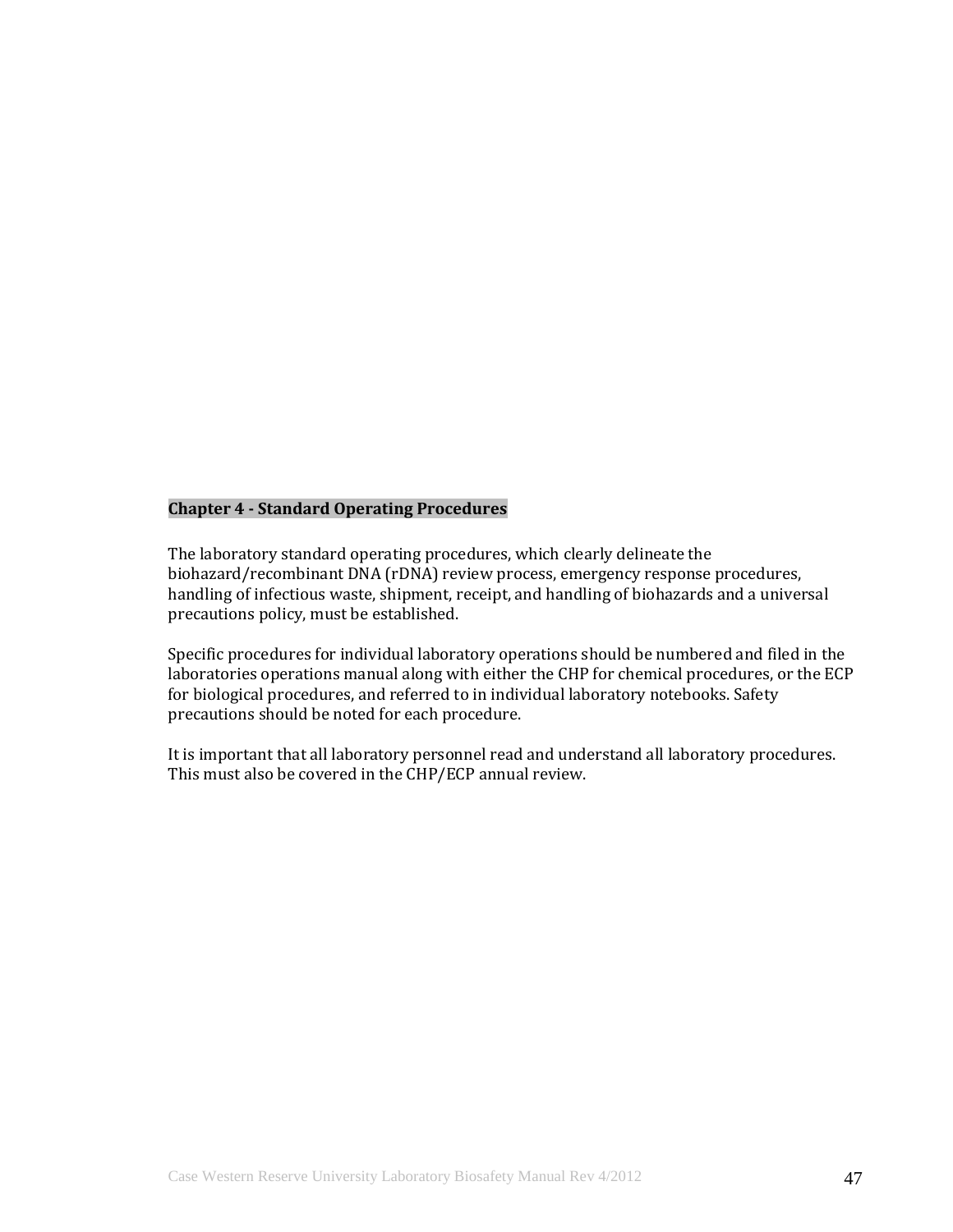#### **Chapter 5 - Equipment and Facility Management**

#### **Equipment**

#### **Autoclaves**

Steam Sterilization uses a combination of the variables time, temperature and pressure to eradicate biohazardous organisms. The parameters of these variables depend on the organism, packing density of material the organism is contained within, and environmental conditions such as geographic elevation, ambient temperature and humidity. An autoclave may take 15 minutes to reach peak temperature and pressure, 20 minutes to run the sterilization cycle, and another 15 minutes to reach ambient conditions necessary for the autoclave to be opened safely.

- 1. An autoclave must be available for the laboratory and must only be operated by personnel who have been properly trained in its use. Improper sterilization could result in laboratory personnel, other personnel involved in disposal of laboratory waste, or the community at large being exposed to potentially infectious agents.
- 2. Biohazardous materials must not be placed in autoclaves overnight in anticipation of autoclaving the next day.
- 3. Wrap packages to allow for steam penetration; aluminum foil does not allow steam penetration, and should not be used for wrapping.
- 4. Do not overload the chamber.
- 5. Avoid overpacking of autoclave bags.
- 6. Do not seal bags or close bottles and other containers tightly.
- 7. Do not stack containers.
- 8. Read the manufacturer's operating manual and post proper work procedures near the autoclave.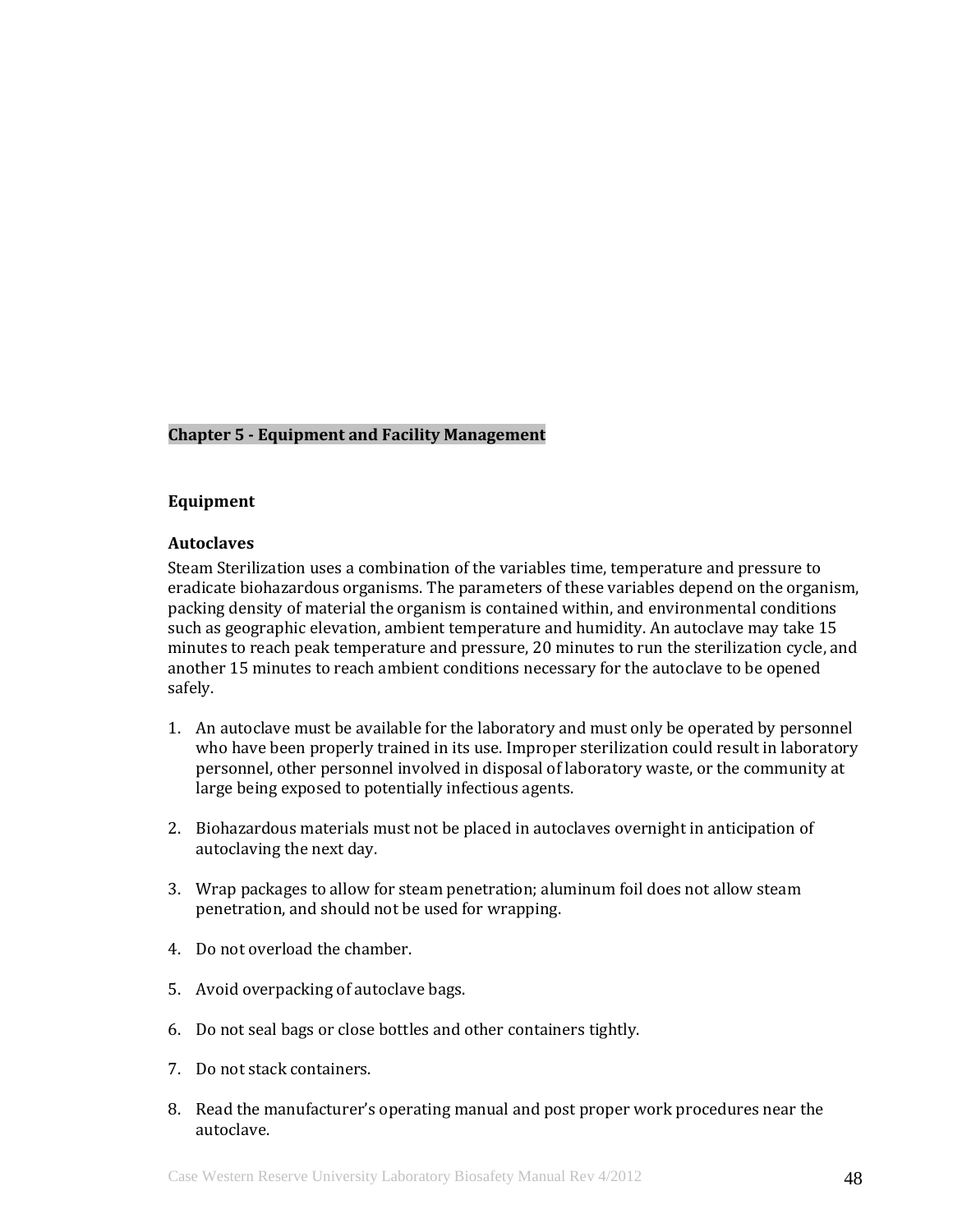- 9. Never autoclave hazardous chemicals.
- 10. Strong oxidizers must not be autoclaved with organic materials such as paper, cloth or oil, as this can produce an explosion.
- 11. Special precautions should be taken to prevent accidental removal of material from an autoclave before it has been sterilized or simultaneous opening of both doors on a double door autoclave.
- 12. Open the door slightly to allow escape of steam before unloading.
- 13. Wear insulated gloves or mitts when unloading.
- 14. Record all parameters and pertinent information for every cycle (See the Biohazardous Waste Management section of Chapter 3 in this manual).

The changes that are seen on autoclave indicator tapes following an autoclave cycle do not guarantee that the contents of containers are sterile: they indicate only that the tape on the outside of the packages has been exposed to a certain amount of heat or steam. The time required for effective sterilization depends on the size of the load, volumes of liquid and density of materials to be autoclaved. Regular use of either a heat-resistant biological indicator such as Bacillus stearothermophilus, or a chemical indicator should be used to ensure that the cycle in use really achieves sterilization. The indicator is placed in the area least likely to reach sterilizing conditions, such as in the middle of the largest or densest package. A subsequent color change in the chemical indicator, or no color change in the biological indicator, indicates that the load has been exposed to the required conditions for a sufficient length of time. Manufacturer's suggested instructions must be followed. Vital parameters of validation/QA cycles must be recorded for all test runs.

#### **Centrifuges**

Improperly used or maintained centrifuges can present significant hazards to users. Failed mechanical parts can result in release of flying objects, hazardous chemicals and biohazardous aerosols. The high-speed spins generated by centrifuges can create large amounts of aerosol if a spill, leak or tube breakage occurs. To avoid contaminating your centrifuge:

- 1. Check glass and plastic centrifuge tubes for stress lines; hairline cracks and chipped rims before use. Use unbreakable tubes whenever possible.
- 2. Avoid filling tubes to the rim.
- 3. Follow manufactures recommendations for tube and rotor maximum safe operation speeds.
- 4. Aerosol-free (sealed) centrifuge buckets or rotors are required for all centrifuging of infectious specimens and bacteria. Only the correct size tubes should be used in any centrifuge bucket.
- 5. Buckets should be kept clean and free of broken glass and plastic, and be periodically inspected for wear.
- 6. Use caps or stoppers on centrifuge tubes. Avoid using lightweight materials such as aluminum foil as caps.
- 7. Once samples to be centrifuged are prepared, load tubes into buckets inside the biological safety cabinet and seal carefully before moving to centrifuge.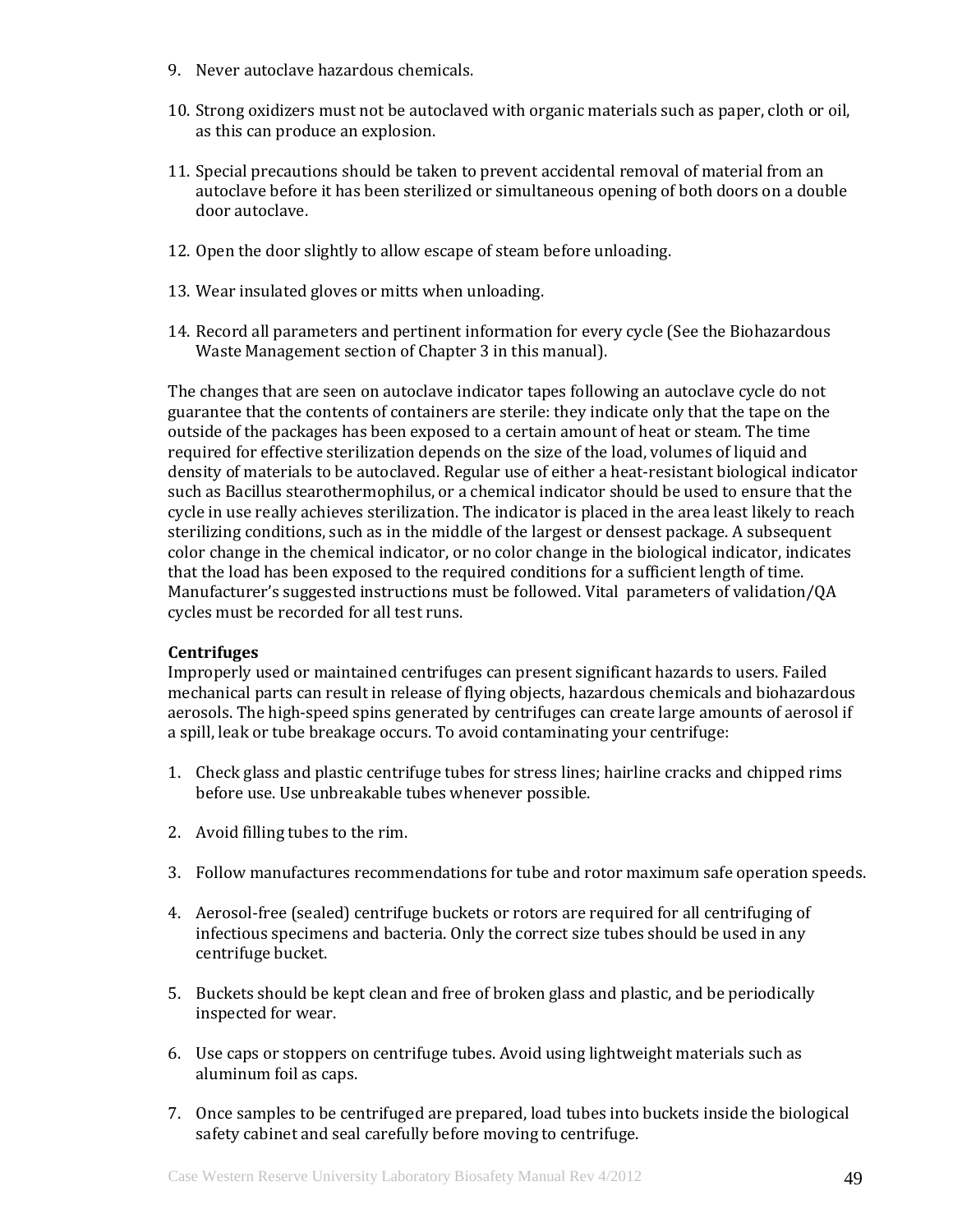- 8. After centrifugation, buckets should be opened in a biological safety cabinet to prevent exposure from aerosolized particles. Always visually inspect rotor for signs of tube leakage prior to opening buckets.
- 9. Decontaminate the outside of the cups or buckets before and after centrifugation. Inspect o-rings regularly and replace if cracked or dry.
- 10. Ensure that the centrifuge is properly balanced.

When using high-speed or ultra centrifuges, additional practices should include:

- 1. Connect the vacuum pump exhaust to a disinfectant trap (See "Protection of Vacuum Lines" in Chapter 3).
- 2. Record each run in a log book: keep a record of speed and run time for each rotor.
- 3. Install a HEPA filter between the centrifuge and the vacuum pump.
- 4. Never exceed the specified speed limitations of the rotor.
- 5. Regularly inspect the rotor for contamination, corrosion, or cracks.

The potential for multiple infections from a single centrifuge accident is great. Aerosols are created when fluid escapes from the rotor or cup while the centrifuge is operating at high speed. Cover all potentially contaminated material spun in a tabletop centrifuge with parafilm so that leakage from an improper seal will not spread into the centrifuge container. Ultracentrifuge rotors cannot be sealed in this manner, but should be constantly monitored for leaks. Opening of all centrifuges must be performed slowly.

#### **Microscopes**

Tighten caps on flasks of infectious culture before transporting to the microscope. Infectious cultures in plates or other containers without tight fitting lids must be carried to the microscope in a tray. When using the hemacytometer to count cells, enclose the hemacytometer in a 70% ethanol-disinfected petri dish for transport to the microscope. Disinfect the viewing platform of the microscope after each use.

#### **Microtomes**

Microtome blades are extremely sharp and must be handled with great care and stored safely when not in use. If the knife projects beyond the sectioning area, a suitable guard must be fitted. Handling and changing of microtome blades causes many (often serious) injuries, and great care must be exercised when performing these operations. Always carry the knife, in its case, to the microtome. Never leave the knife on a microtome. After use, always return the knife to its case. Disinfect the microtome by wiping with bleach or sodium hydroxide solution. Slide the ''back'' onto the knife before removing it.

#### **Cryostats**

- 1. Frozen sections of unfixed human tissue or animal tissue infected with an etiologic agent pose a risk of infection. Freezing tissue does not inactivate infectious agents.
- 2. Freezing propellants under pressure should not be used for frozen sections as they may cause spattering of droplets of infectious material.
- 3. Gloves should be worn during preparation of frozen sections.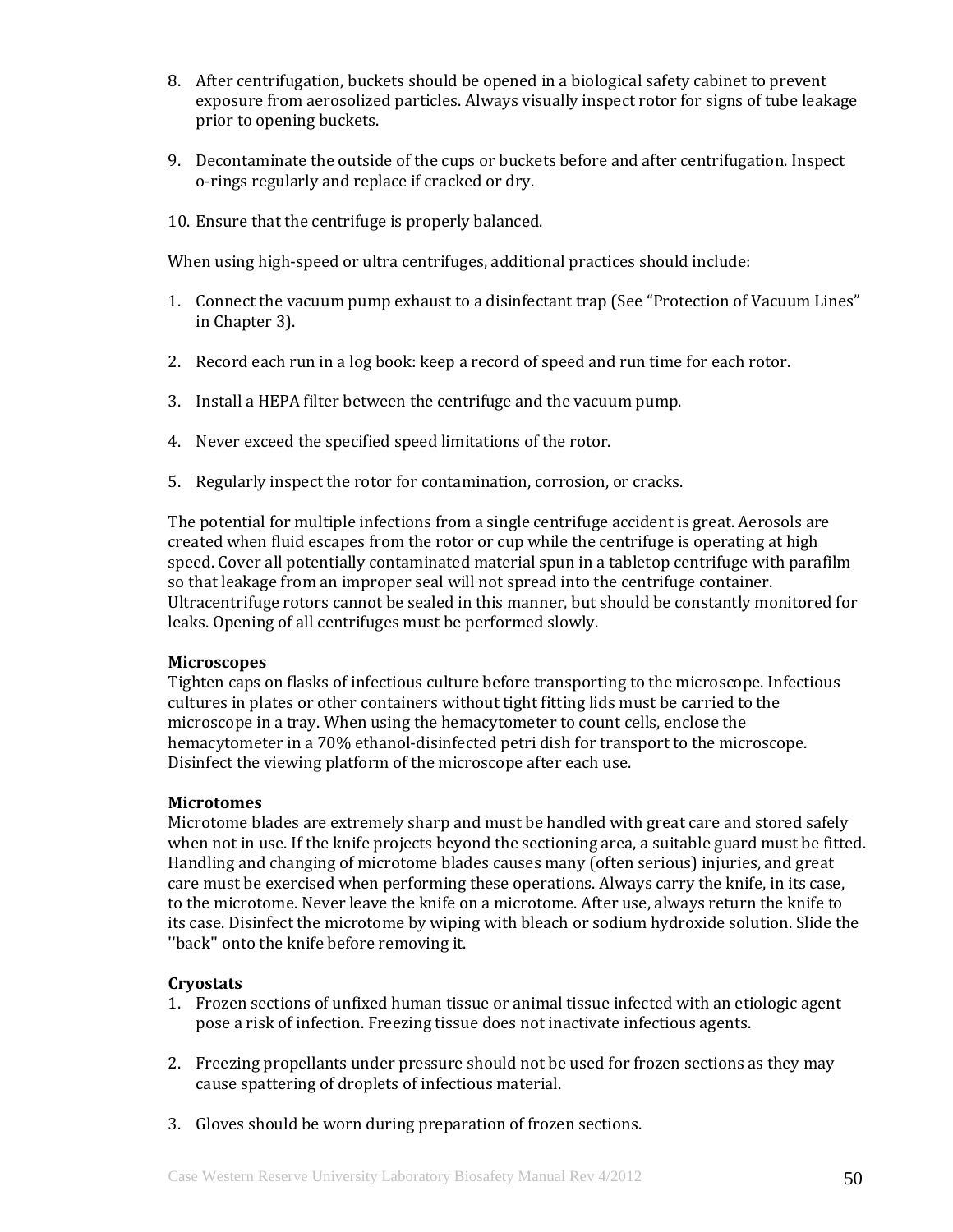- 4. Consider the contents of the cryostat to be contaminated and decontaminate it frequently with 70% ethanol.
- 5. Consider trimmings and sections of tissue that accumulate in the cryostat to be potentially infectious and remove them during decontamination.
- 6. Defrost and decontaminate the cryostat with a tuberculocidal hospital disinfectant once a week and immediately after cutting of tissue known to contain infectious substances is cut.
- 7. Handle knives with extreme care. Stainless steel mesh gloves should be worn when changing knife blades.
- 8. Consider all solutions used for staining of potentially infected frozen sections to be contaminated

#### **Water Baths**

Pathogenic or nonpathogenic agents may contaminate water baths. It is recommended that either 1 oz. of bleach or 1 oz. of phenolic detergent be added to each gallon of water used in a water bath. Phenolic disinfectants are preferred over bleach, but phenolics must be replenished regularly. Propylene glycol has been used effectively as an alternative to water in cold-water baths. Raise the temperature to 90ºC or higher for 30 minutes once a week for decontamination purposes. Avoid using sodium azide to prevent growth of microorganisms (sodium azide forms explosive compounds with some metals). Thimerosol should also be avoided as a bacteriostat or fungistat as it contains mercury. All forms of mercury are poisonous if absorbed. Treated water must be disposed of as hazardous waste. To prevent electrical shocks, unplug the unit before filling or emptying and have the continuity-to-ground checked on a regular basis.

#### **Loop Sterilizers and Bunsen Burners**

Sterilization of inoculating loops or needles in an open flame generates small-particle aerosols, which may contain viable microorganisms. To eliminate the spattering and aerosolization associated with flaming of loops, char the material before fully inserting the loop into the flame: i.e., before flaming, hold the loop close to (but not into) the flame. In addition, the use of a shielded electric incinerator minimizes aerosol production during loop sterilization. Alternatively, disposable plastic loops and needles may be used for culture work where electric incinerators are not available. The loops are semiquantitative and can be used for counting bacteria. Open flames inside biosafety cabinets create airflow turbulence that may compromise sterility and worker protection, and heat buildup may damage the HEPA filters. Open flames are extremely dangerous around flammable materials, such as ethanol, which is often found in biological safety cabinets. Follow these tips for avoiding fires in your biological safety cabinet:

- 1. Use disposable pre-sterilized loops and spreaders.
- 2. Replace Bunsen burners with alternative technology such as electric loop sterilizers.
- 3. Do not use Bunsen burners with pilot flame.
- 4. Use Bunsen burners that come with excess-temperature protection, flame monitor, and regulated timer.
- 5. Ensure that the gas supply is clearly labeled inside the cabinet. Inspect your gas lines inside the cabinet before use for kinks, tears, holes, and loose connections and replace worn/damaged lines.

Case Western Reserve University Laboratory Biosafety Manual Rev 4/2012 51 6. Stabilize alcohol containers so that they cannot be tipped over.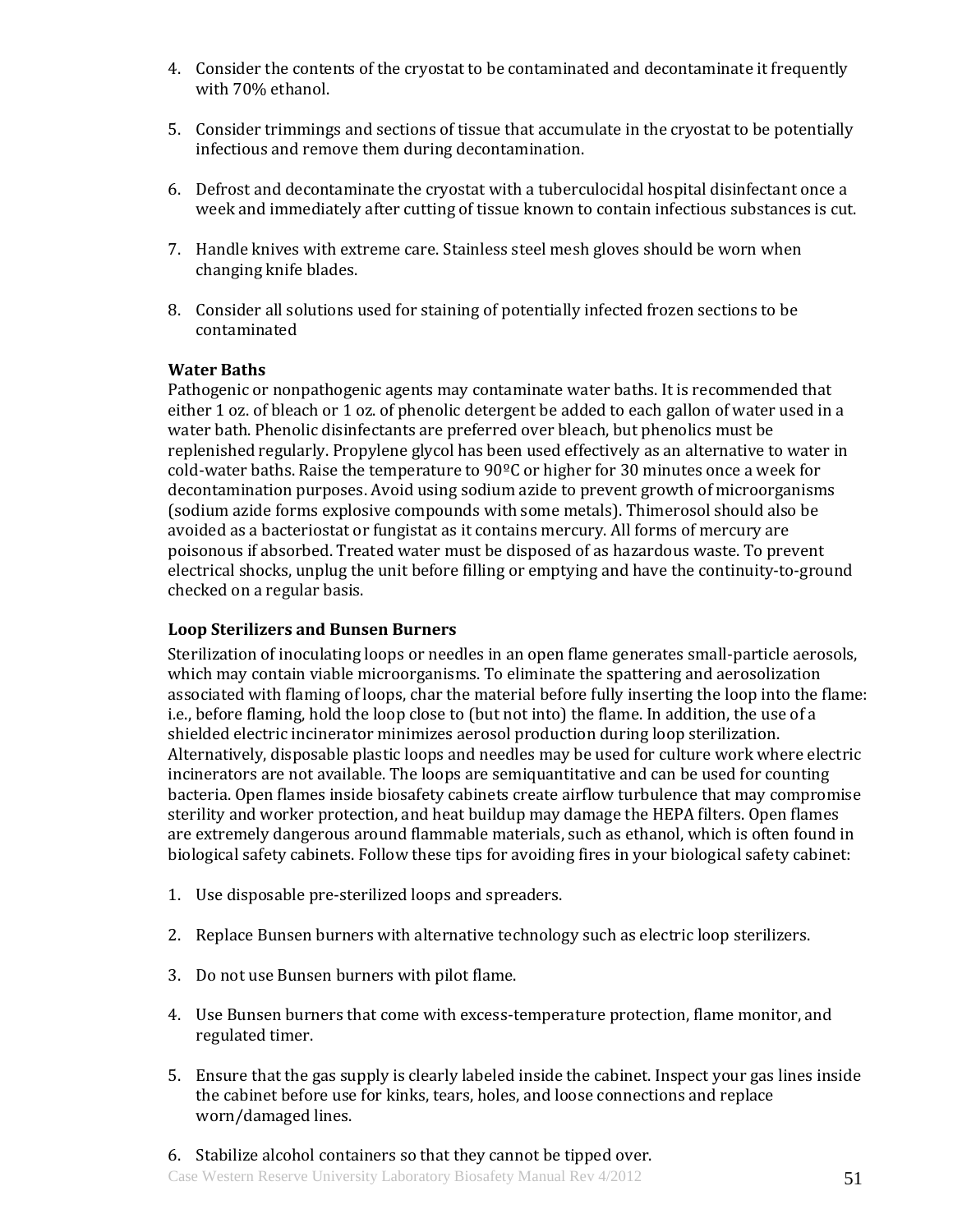- 7. Reduce the amount of flammable chemicals, equipment and supplies in the biosafety cabinet. Use only enough alcohol for one day's work.
- 8. Have a "snuffing" lid available in case the alcohol in the cabinet container catches fire. Water is not a good choice for putting out fires in biological safety cabinets.
- 9. If you smell gas, turn off the exterior gas valve and wait until the gas has fully dissipated before lighting any flames. Remember that a biological safety cabinet recirculates air and vapors may build up to explosive levels inside the cabinet.

## **Physical and Chemical Hazards**

## **Cryogenic Liquids (Chemical/Physical)**



Cryogenic Liquids are liquefied gases with boiling points below  $-150\textdegree C$  at atmospheric pressure. All cryogenic liquids have two properties in common: They are extremely cold, and small amounts of these liquids can expand to very large volumes of gas. The gases released from cryogenic also remain cold and can condense the moisture in the surrounding air forming a visible fog or a liquid air mixture. Cryogenic liquids are frequently used in chemical research laboratories as a system of cooling. There are three major risks associated with the use and handling of cryogens which present potential hazards:

- 1. **Burns** Cryogenic liquids are extremely cold. At atmospheric pressure, liquid nitrogen boils at -196°C. Do not allow objects cooled by cryogenic liquids to touch your bare skin. Contact with the skin may cause serious frostbite. Because it is extremely cold, it can freeze human flesh almost instantaneously. Use forceps or tongs to remove straws or canes from the storage container. Protective clothing can reduce the hazards of handling these liquids. Insulated or heavy leather gloves should always be worn when handling any object that has been in contact with cryogens. Loose fitting gloves are recommended so that they may be discarded quickly in the event that any liquid get inside them. Special containers are required. Cryobiological storage containers are specifically designed and constructed to withstand the extreme temperature variances involved in handling liquid cryogens. These special containers should be filled slowly to avoid the expansion stress that occurs as a result of the rapid cooling. Too much stress can damage the container. Do not seal the containers. Remember these liquids have very low boiling points, and vessel pressure needs to be relieved in order to prevent explosion.
- 2. **Explosion** Cryogenic liquids produces a large amount of gas. Cryobiological storage containers are designed to function with little or no internal pressure. The use of any tightfitting stopper or plug that prevents the adequate venting of gas builds up pressure that could severely damage or even burst the container. Even icing or accumulated frost can interfere with proper venting. Therefore, containers should be checked for such obstructions.
- 3. **Asphyxiation –** Cryogens such as liquid nitrogen are colorless and odorless. Small amounts of liquid can evaporate into very large volumes of gas. For example, one liter of liquid nitrogen vaporizes to 695 liters of nitrogen gas when warmed to room temperature  $(21^{\circ}C)$ . It can reduce the concentration of breathable oxygen by displacing it, and can cause suffocation. Since it cannot be detected by sight, taste or smell, it may be inhaled as if it were air. Breathing air that is less than 18% oxygen may cause dizziness, unconsciousness and even death. Therefore, cryogenic liquids must always be stored and used ONLY in areas that are fully ventilated.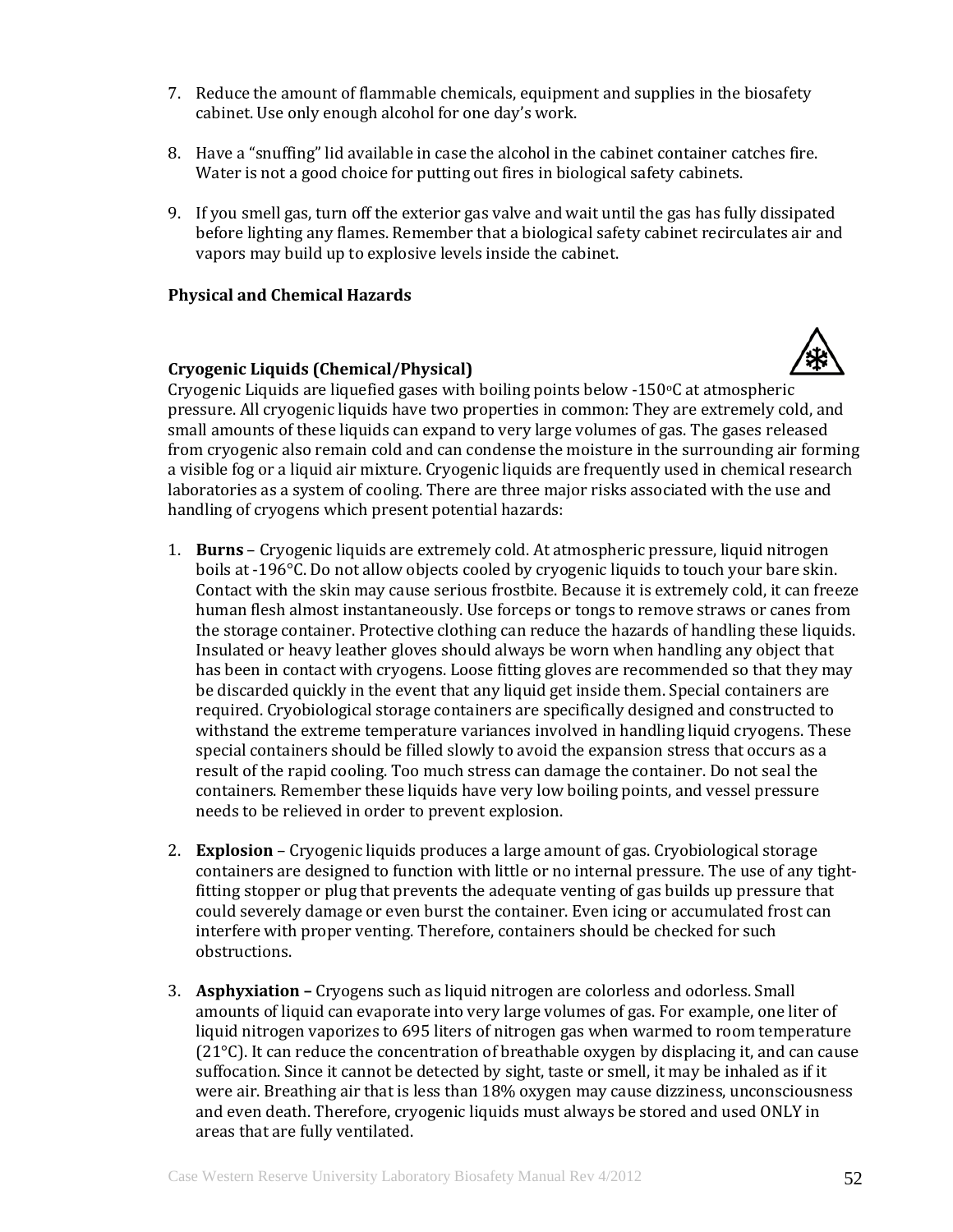Besides the above three risks, specific cryogens can exhibit other dangerous properties. Most cryogenic liquids fall into one of the following three groups:

- **1. Inert Gases**: These gases usually do not react chemically with other substances. They do not ignite, burn or support combustion. Examples of this group are nitrogen, helium, neon, argon and krypton.
- **2. Flammable Gases**: These cryogens produce a gas that can burn in air. The most common examples are hydrogen, methane and liquefied natural or propane gas.
- **3. Oxygen**: Many materials considered as non-combustible can burn in the presence of liquid oxygen. Organic materials can react explosively with liquid oxygen. The hazards and handling precautions of liquid oxygen must therefore be considered separately from other cryogenic liquids.

Transfer cryogenic liquids with care. The primary hazards of transferring these liquids from one container to another are spilling and splashing. Special funnels (with the top partially covered) will reduce splashing. Self pressurizing discharge devices are available. These devices control cryogenic liquid withdrawal (up to two liters per minute for liquid nitrogen). ALWAYS follow the instructions on containers or accessories when transferring cryogens. NEVER overfill the containers. Filling above the specified level is likely to produce spillage when the necktube core is replaced. Do not use plastic dipsticks because the extremely low temperatures of cryogenic liquids can cause plastics to become very brittle or even shatter. NEVER use hollow rods or tubes; the gasification and expansion of the rapidly cooling liquid inside the tube will force liquid to spurt from the top of the tube. Always wear insulated or heavy gloves when measuring.

The eyes can be damaged by exposure to these gases, even when the contact is too brief to affect the skin. Handle containers with care. Containers should always be stored in an upright position. Tipping the container or letting it lie on its side can result in spillage and may damage the container or the materials stored in it. Walking or dragging containers could result in a partial or complete vacuum loss. For containers that cannot be easily and safely carried, a roller base can provide safe and easy movement of containers.

The extremely low temperatures of some cryogens provide the protection of the materials stored in cryobiological storage containers. When all of the cryogenic liquid has evaporated, the temperature inside the container will rise slowly. The rate of evaporation depends upon the age, condition and use pattern of the container. Opening and closing the container or moving it about will reduce its cooling efficiency. Always check the liquid level in containers at least weekly; making sure there is enough in the container to maintain the required temperature mode, and to avoid damage to the ampules, canes, straws or vials stored in the container.

If cryogens evaporate faster than usual or if the container is covered with frost or condensation, the vacuum system may be damaged. In such instances, transfer the contents to another container and remove the damaged one from service.



#### **Ultraviolet (UV) (Physical)**

When working properly, UV lights emit radiation at 254 nanometers, which can kill infectious agents on the interior surfaces of the cabinets. This wavelength also happens to induce tumors in laboratory rodents and presents an occupational hazard to laboratory workers.

Visualization of DNA often involves the use of UV light. Ethidium bromide fluoresces under UV light. The lamp used to generate the UV light is usually a mercury arc lamp. The primary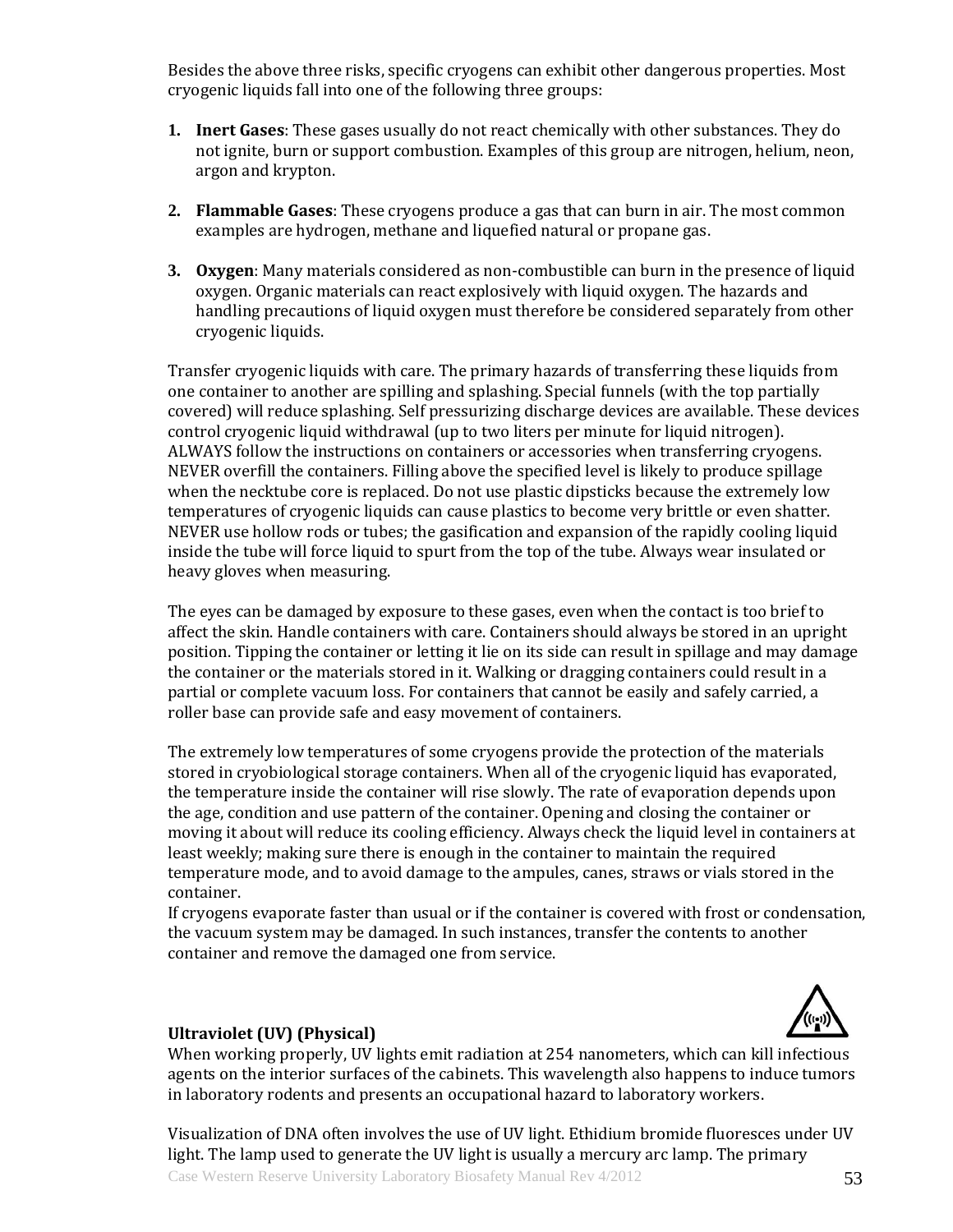emission of the light is 354 nm. There are other emissions from the visible range (400 nm+) down to and below 254 nm. The most hazardous region for human skin is 270-310 nm. Some mercury arc lamps put out a significant portion (20-30%) of their power in this range. To reduce exposure employees should not use the lamp facing up. While using the lamps, wear a protective face shield and cover exposed skin. The effects of UV are erythema (red skin), photokeratitis (small lacerations of the cornea, or "welder's flash) and skin cancer. When using a UV microscope personnel must wear protective goggles or glasses. In addition, anyone else in the room during such use should also wear similar protective equipment. Reflective surfaces can also redirect UV light with high efficiency. For this reason, be extra careful to check surrounding environment when using UV light experimentally or during a disinfection procedure.

For a complete guide to UV safety, including exposure limits, training, labeling, PPE, and general awareness, and refer to the University [Physical Safety Manual.](http://case.edu/finadmin/does/web/Forms/PDFdocs/PhysSafety.pdf)

## **Infrared (IR) (Physical)**

Infrared technology is used in a variety of spectral imaging instruments designed to measure properties in biological tissue. Though the dangers of IR utilized in such instruments are low, precautions should be exercised when using this equipment. Always follow the manufacturer's operations instructions. For a complete guide to IR safety, including exposure limits, training, labeling, PPE, and general awareness, and refer to the University [Physical Safety Manual.](http://case.edu/finadmin/does/web/Forms/PDFdocs/PhysSafety.pdf)

## **Laser (Physical)**

Laser Capture Microdissection (LCM) technology offers a method of isolating and removing high purity cell populations from a heterogeneous tissue section, cytological preparation, or live cell culture through direct visualization of the cells. Obtained cell samples can be used for a number of molecular analytical methods. DNA and RNA can easily be extracted and used for PCR, gene expression analysis, and proteomics. There are two general classes of laser-capture microdissection:

- 1. Infrared (IR) capture systems use photo volatilization of cells surrounding a selected area of tissue. Its laser beam diameter can be a small as  $7.5 \text{ } \text{\&}$  For IR safety guidelines, refer to the University [Physical Safety Manual.](http://case.edu/finadmin/does/web/Forms/PDFdocs/PhysSafety.pdf)
- 2. Ultraviolet (UV) cutting systems, utilize transfer of laser energy to a thermolabile polymer with formation of a polymer-cell composite. These systems use a much smaller laser beam diameter  $(0.5 \text{m})$ , than the IR capture systems, making it ideal for precise microdissections of single cells. For UV safety guidelines, refer to the [University](http://case.edu/finadmin/does/web/Forms/PDFdocs/PhysSafety.pdf) Physical [Safety Manual.](http://case.edu/finadmin/does/web/Forms/PDFdocs/PhysSafety.pdf)

The only possible potential risk of harm is damage to the unprotected eye by direct or reflected beam. There are many safeguards associated with these machines, but the chances of being exposed to other hazards, such as aerosolization is greater. Proper PPE must be worn. Never modify or disassemble these units.

## **Radiation (Physical)**

The University is authorized to use radioactive material by the State of Ohio, which became an "Agreement State" on August 31, 1999. Radioactive material is extensively used in the several hundred biomedical research laboratories on campus. Safe use in compliance with the complex controls and regulations governing the use of radioactivity is the primary goal of the Radiation Safety Program. However, EHS affirms this goal must be realized in a research friendly environment, a philosophy captured by the phrase "low impact compliance".





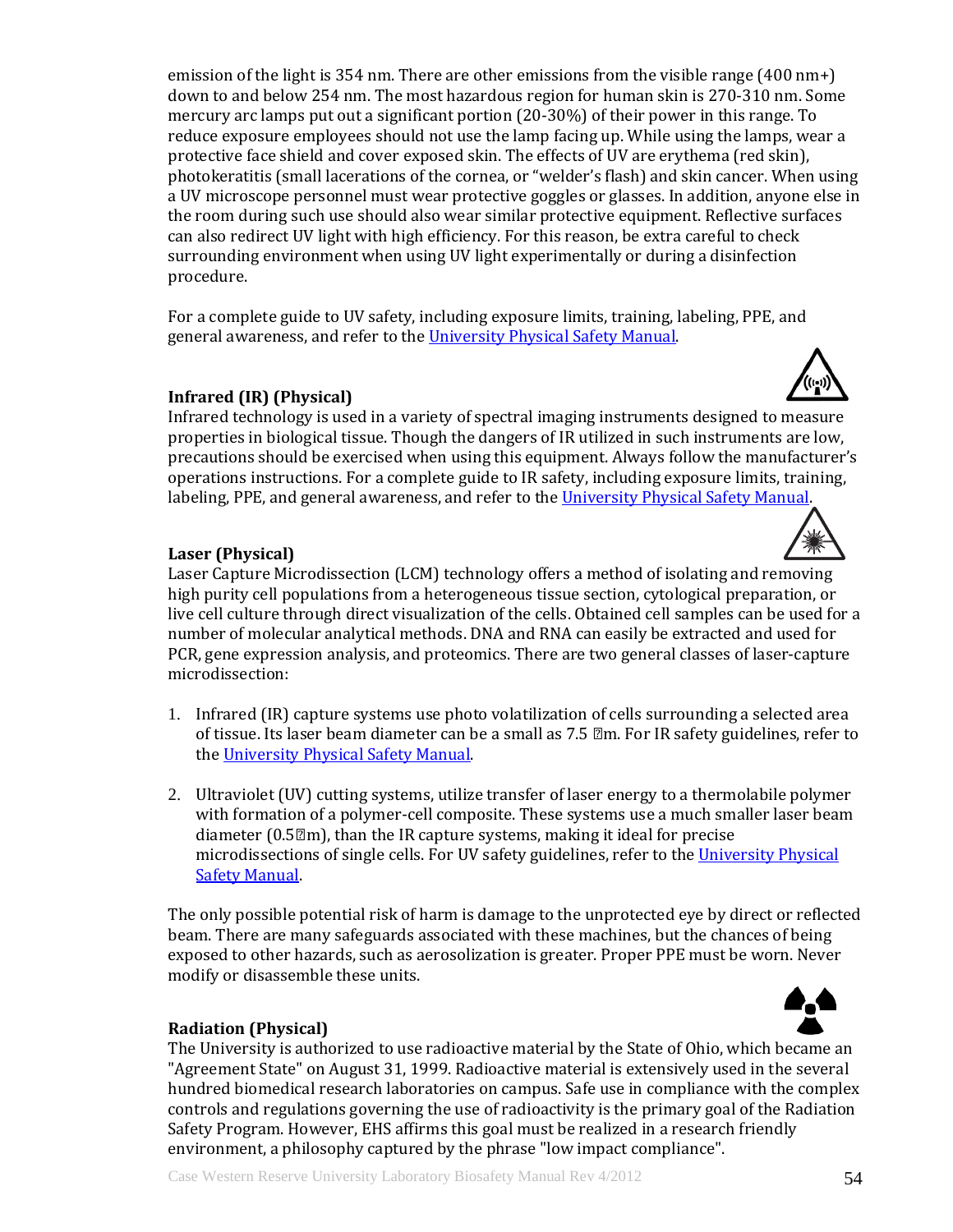Although radiation is hazardous, its benefits require use to foster biomedical research, just like the need for electricity and many chemicals in research laboratories. Proper use, while keeping any individual's radiation exposure as low as reasonably achievable (ALARA), is the focus of a balanced approach whereby the risks are proportionate to the return.

Science has not provided a definitive answer regarding the risks associated with exposure to the low levels of radiation biomedical researchers may encounter. International committees, viz., the ICRP, BEIR and UNSCEAR, recommend applying the conservative assumption that any radiation exposure may be harmful and to quantify the risk based on the acute, high dose exposure-affect data available. This "Linear No Threshold" (LNT) model establishes limits for annual radiation exposure. These limits are far above the radiation exposures encountered by biomedical research personnel in our laboratory environment. This is assured by vigilant radiation level monitoring and contamination surveys, verified by a rigorous dosimetry program.

Any place where radioactive material and equipment (X-Ray/Irradiators) is used or stored must be labeled with the international radiation warning symbol and a sign designating the nature of the radiation hazard. For most situations within the University, the sign reads "Caution, Radioactive Materials". The purpose of these postings is for awareness of an invisible hazard. All personnel who work with, or may come into contact with radioactive material are required to be appropriately trained. Those not trained and authorized to be in such a "restricted" area, are forbidden carry out work with radioactive materials or radiationgenerating equipment.

For complete radiation safety guidelines, refer to the Case Western Reserve University [Radiation Safety Manual.](http://case.edu/finadmin/does/web/Forms/PDFdocs/RADMAN.pdf)

## **Electrical (Physical)**

Electrical hazards can be present during electrophoresis because electricity is fundamental to the process. In addition to electrical shock, the major hazards of gel electrophoresis are related to the chemical (ethidium bromide) and physical properties (electrical field). DNA is separated using gels (mainly agarose), a buffer solution, and an electric field (80-110 volts). New electrophoresis machines come with UL and CE designations. These pieces of equipment have past stringent tests for electric shock protection. If the electrophoresis machines do not have these approvals, the operator must ensure that no exposed live wires or contact are exposed. A ground fault interrupter (GFI) can be added to automatically shut off the electricity in the event of an electrical fault. The voltages used for electrophoresis are sufficient to cause electrocution. Cover the buffer reservoirs during electrophoresis. Always turn off the power supply and unplug the leads before removing a gel.

#### **Ethidium Bromide (Chemical)**

Ethidium bromide is a moderately toxic chemical. It has been shown to be mutagenic. Most suggest handling ethidium bromide as a carcinogen. No skin contact is permitted. When working with ethidium bromide, try to minimize the potential for spills. Where practical, purchase ready-made stock solutions from chemical manufacturers in lieu of mixing your own solutions. If you prefer to mix your own solutions of ethidium bromide, protect yourself by doing this process in a fume hood. Perform all processes that generate ethidium bromide dusts or mists inside the fume hood to minimize inhalation exposures. Prevent accidents by transporting small quantities of ethidium bromide in a secondary container instead of carrying large quantities.



 $\bm{\mathsf{h}}$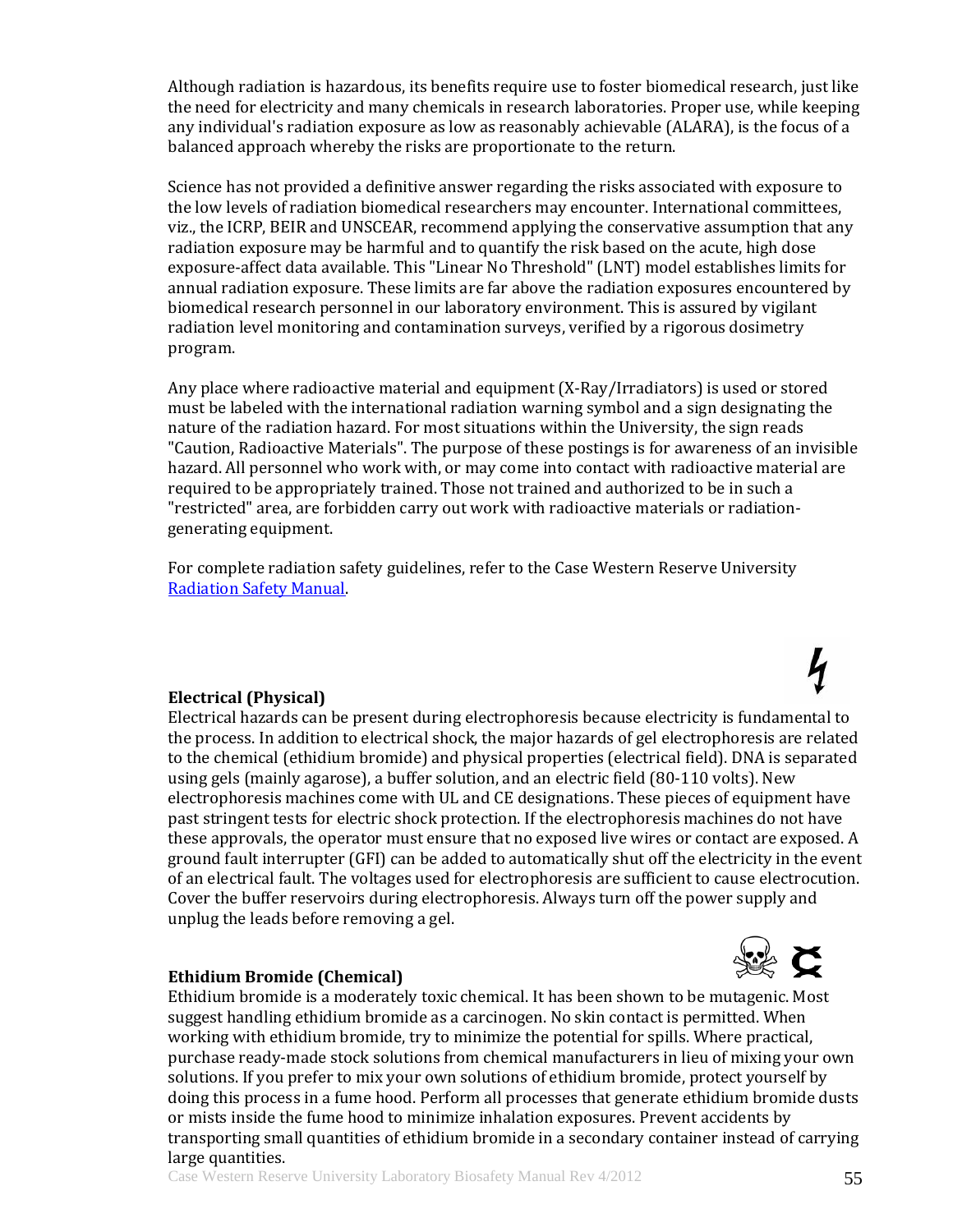

## **Acrylamide (Chemical)**

Acrylamide is a common research laboratory chemical. Widely used as a matrix material for electrophoresis separation procedures, acrylamide gels are a basic separation medium for various biochemical techniques. Thus, familiarity with this material may cause some laboratory personnel to overlook the hazardous nature of this toxic substance. Acrylamide is a powerful central and peripheral nervous system toxicant.

Acute (short-term) exposures to low levels of the monomer can damage nerves and cause effects such as drowsiness, lack of coordination, severe stomach pain, hallucinations, and confusion. Chronic (long-term) exposures can cause severe nerve damage and result in sensory and motor impairment marked by numbness and weakness in the hands and legs, and difficulty walking and speaking. Based upon a number of laboratory and pidemiological studies, the U.S. EPA has classified acrylamide as a probable human carcinogen. All measuring, mixing, and handling of the acrylamide monomer should take place in a chemical fume hood while wearing latex gloves, which extend over the cuffs of the lab coat. Once the monomer has polymerized it is no longer hazardous, however, since there is never 100% polymerization, there will always be a potential for exposure to toxic monomer contamination in acrylamide gels. For this reason polymerized gels should be treated with the same caution as the monomer. Elimination of the hazardous powder is one of the best methods to decrease the risk of acrylamide exposure in the laboratory. Where practical, always purchase pre-mixed acrylamide solutions, which are available from various vendors. These solutions have the added advantage of being specifically designed for each application. There is a high level of purity in these gel formulations, and this provides a high rate of consistency and reproducibility.

#### **Phenol (Chemical)**

Phenol is a very caustic organic solvent that is used to extract protein from DNA preparations, and as a disinfectant ingredient for water baths. Phenol can cause skin lesions and be readily absorbed through the skin, whereupon it can affect the central nervous system and cause damage to the liver and kidneys. It is also a mutagen, and there is some evidence that phenol may be a reproductive hazard. When heated, phenol will produce flammable vapors that are highly toxic and explosive. Whenever possible, work with phenol in a chemical fume hood, especially when heating it. Never heat or melt phenol in an incubator, microwave, drying oven, or similar appliance. Prevent phenol from contacting skin by wearing neoprene gloves and a laboratory coat. Change gloves frequently. Wear chemical goggles to protect the eyes. Always wash hands thoroughly after handling phenol, even if gloves are used.

#### **Chloroform (Chemical)**

Chloroform is widely used in molecular biology as a solvent in organic extraction. It has been shown that generation of phosgene from chloroform has occurred with or without the exposure to flames, electrical arcs, intense sunlight and hot surfaces. Recently it has been suggested that over time chloroform can break down and form phosgene in older, particulary unstabilized, chloroform containers. Researchers should purchase stabilized chloroform whenever possible. Although amylene is used as a stabilizer, there is evidence that it may not prevent phosgene generation. If unstabilized chloroform must be used, treat it like a peroxide forming compound; dated it when received, use it quickly, and properly discarded it after a year. Unstabilized chloroform, that has been in the laboratory for more than one year, should be discarded it as hazardous waste. Store chloroform in a dark place (cabinet) in an amber bottle to reduce the rate of chloroform decomposition. The following recommended actions should be considered:

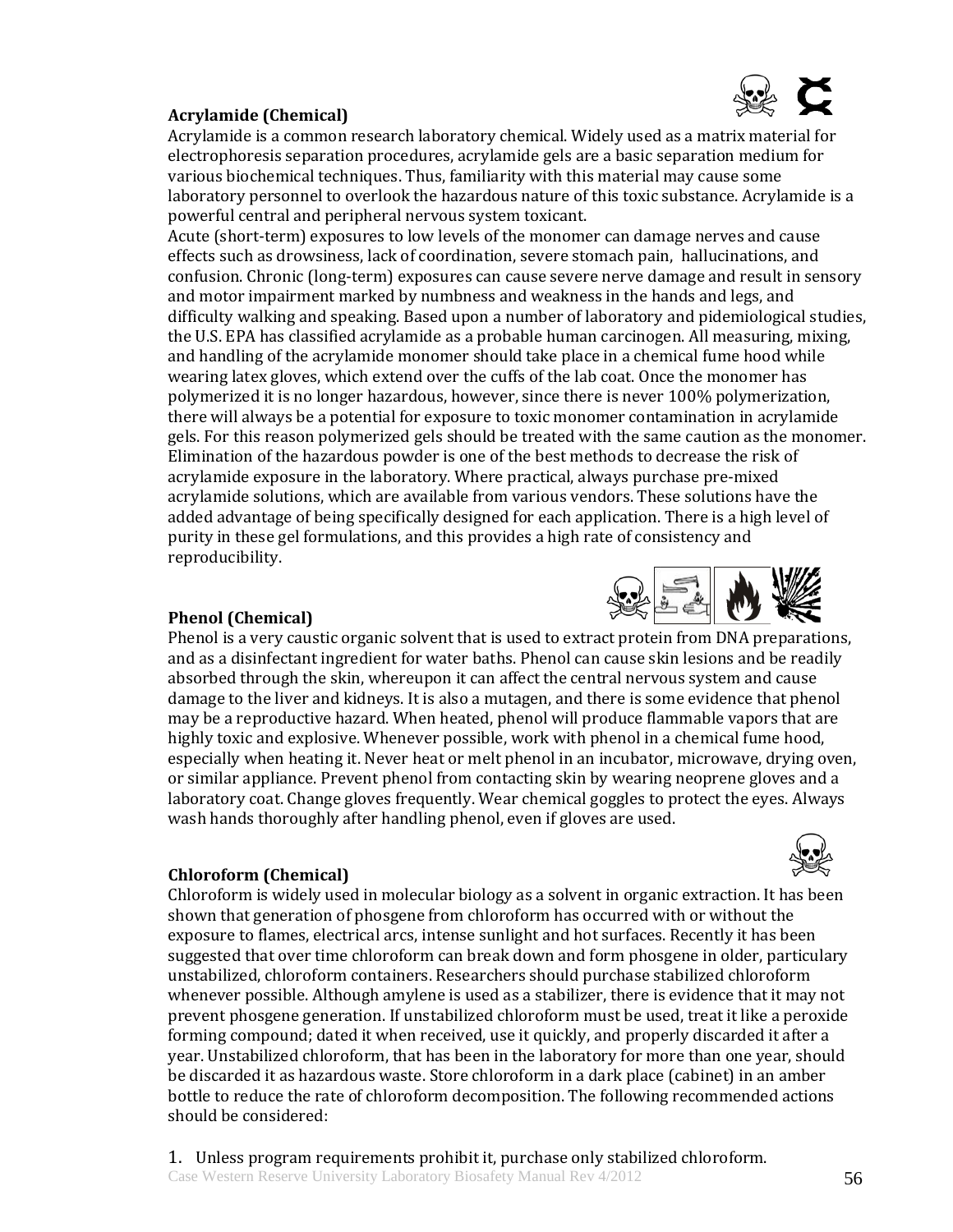- 2. Treat chloroform as a time-sensitive chemical (dated when purchased) and discard it within one year. This is especially true of chloroform that is not stabilized or stabilized with amylene.
- 3. Store chloroform in a dark place (cabinet) in an amber bottle.
- 4. Open chloroform containers in a hood and let the headspace vent for a few minutes before bringing the container back into the laboratory. If possible dispense chloroform in the chemical fume hood.

## **Formaldehyde (Chemical)**

Formaldehyde is used primarily as a fixative ingredient to preserve biological tissue. It also acts as a decontaminant, which eradicates most infectious agents. This chemical is a known carcinogen and is on the list of Regulated Chemicals. An OSHA regulation, th[e OSHA](http://www.osha.gov/pls/oshaweb/owadisp.show_document?p_id=10075&p_table=STANDARDS) [Formaldehyde Standard](http://www.osha.gov/pls/oshaweb/owadisp.show_document?p_id=10075&p_table=STANDARDS) (29 CFR 1910.1048), sets forth very specific requirements that must be adhered to when working with this substance. Investigators working with formaldehyde must read th[e CWRU Written Program for Formaldehyde.](http://case.edu/finadmin/does/web/Forms/PDFdocs/Formaldehyde.pdf) A copy of the program must be kept with the laboratory's CHP, and appropriate changes made in the work practices and CHP. EHS periodically performs formaldehyde monitoring when needed or requested.

## **Anesthetic Gas (Chemical)**

Anesthetic gases such as isoflurane are used to induce and maintain general anaesthesia by depression of the central nervous system resulting in loss of consciousness. According to OSHA, waste anesthetic gases are anesthetic gases that escape into a surrounding area during medical procedures. To reduce or eliminate exposure to ["waste anesthetic gases"](http://www.osha.gov/SLTC/wasteanestheticgases/), EHS will perform risk assessment and hazard determination, followed by suggestions for proper implementation of engineering and administrative controls and personnel protective equipment.

#### **Equipment Maintenance**

- 1. Autoclaves, centrifuges, biological safety cabinets, and fume hoods should undergo regular preventative maintenance by qualified personnel.
- 2. The airflow must be regularly checked in biological safety cabinets and filters must be changed by qualified personnel. If cabinets are not functioning correctly, EHS will contact an approved contactor to perform maintenance operations. All biosafety cabinets must be tested and certified annually. A [Biosafety-Hood Certification Request](http://case.edu/finadmin/does/web/Forms/PDFdocs/HoodCertification.pdf) must be filled out and forwarded to EHS for contractor scheduling.
- 3. Preventative maintenance records should be kept on all equipment.
- 4. All equipment should be periodically decontaminated. This not only results in good laboratory practices, but it prevents the spread of contamination to other materials and equipment. All equipment at The University MUST be decontaminated prior to repair, relocation or disposal. EHS must be notified prior to any of these events.

## **Housekeeping**

1. All areas of the laboratory must be kept clean and orderly.



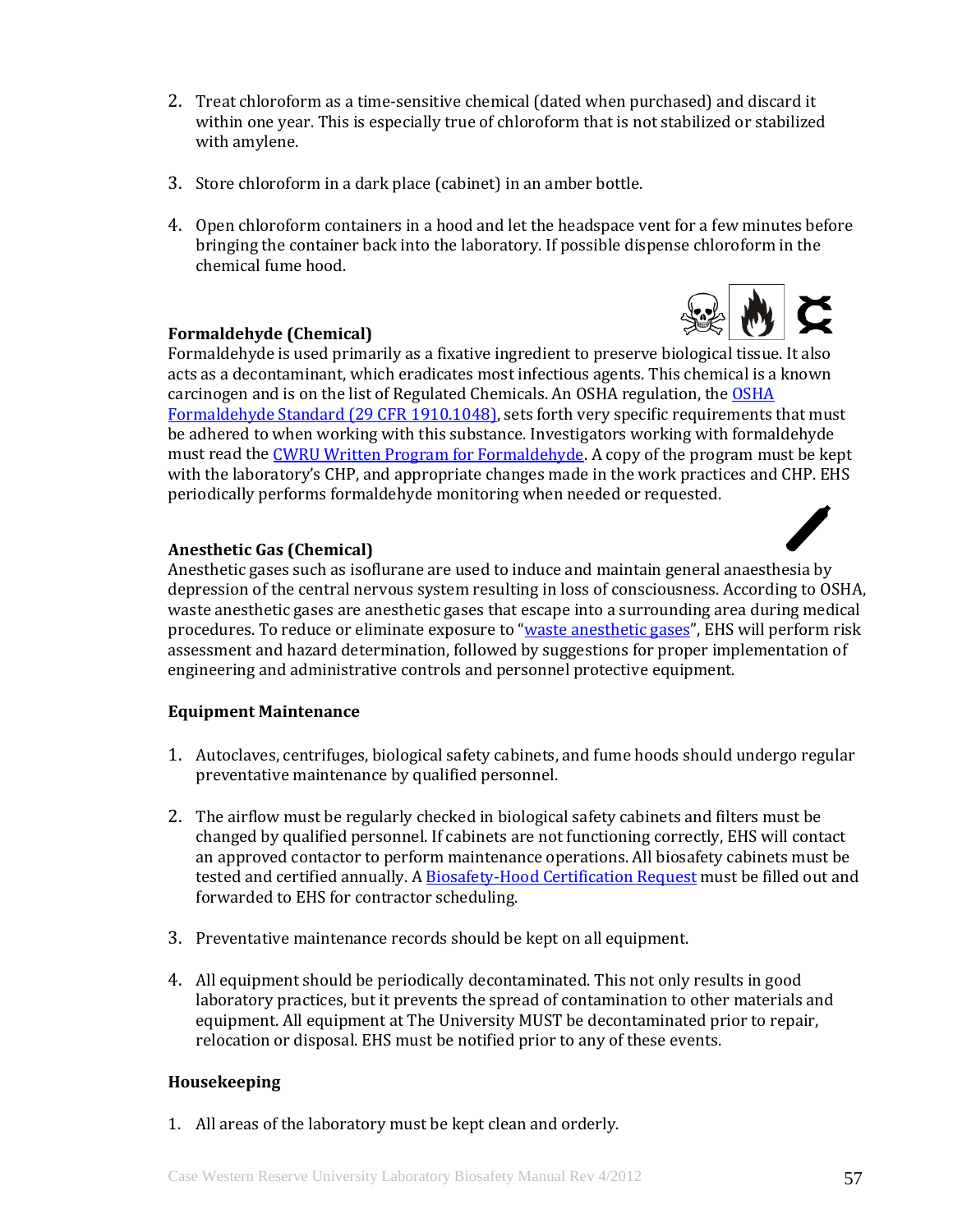- 2. Dirt, dust and clutter are safety hazards and are not consistent with acceptable biological research.
- 3. One or more of he following stock solutions of disinfectants should be maintained at each bench top and biological safety cabinet work area:
	- a. 10% bleach (1 part bleach to 9 parts water).
	- b. 70% ethanol solution.
	- c. Other EPA approved tuberculocidal disinfectant.
- 4. Vacuum lines should be protected by a disinfectant trap (an aspirator suction flask containing bleach) and a HEPA filter between the vacuum port and the aspiration flask to prevent pathogens from entering the vacuum system.
- 5. All infectious materials, contaminated plasticware/glassware, and contaminated waste must be disinfected prior to washing or disposal.
- 6. Contaminated materials are to be placed in red biohazard bags prior to autoclaving.
- 7. Surfaces are to be decontaminated after each use.
- 8. The Laboratory Manager or other laboratory personnel should conduct periodic inspections of the laboratory. A copy of a BSL1- 3 Infectious Agent Laboratory Audit Checklist can be found on EHS website a[t www.case.edu/ehs.](http://www.case.edu/ehs)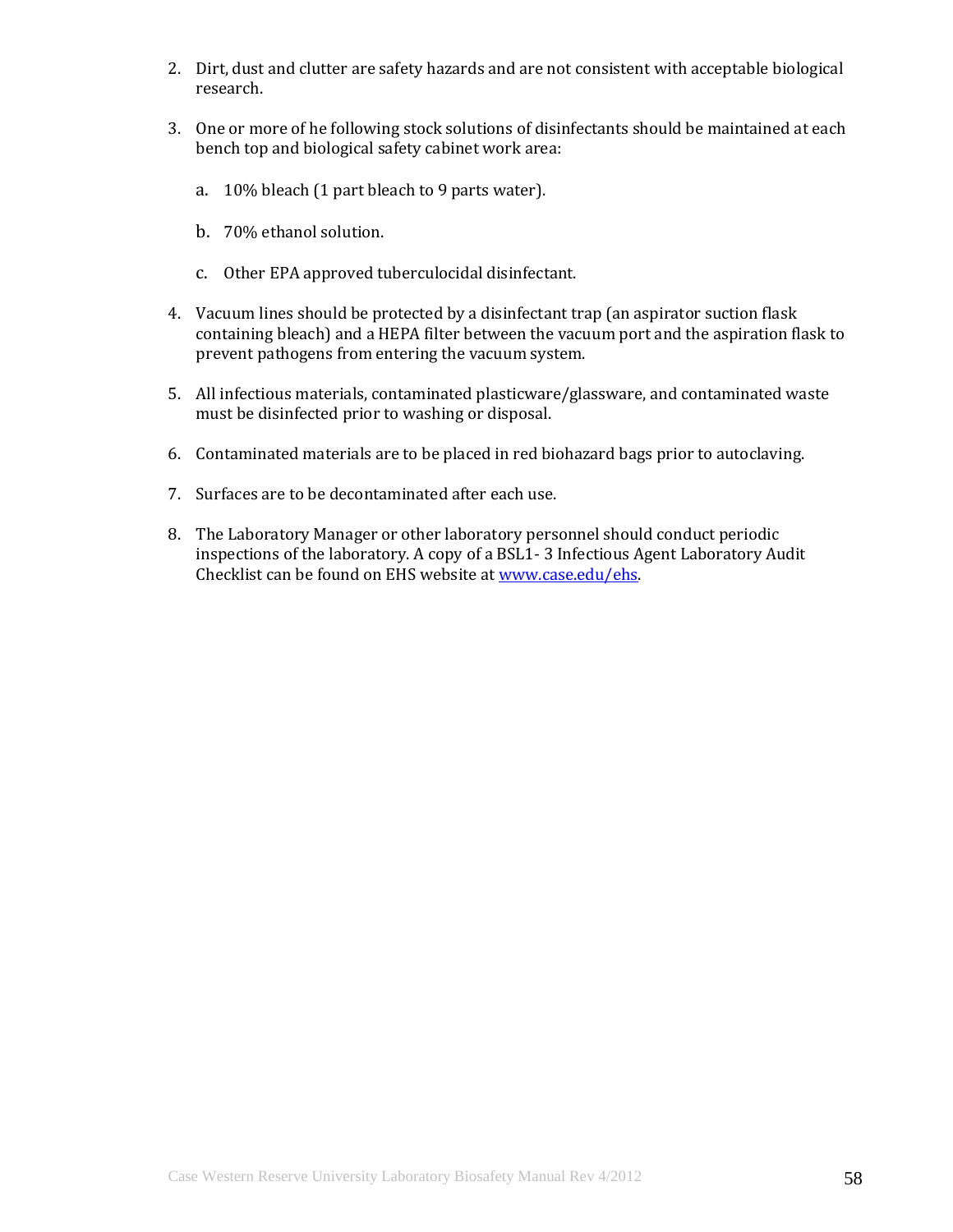## **Chapter 6 - Radiation Management**

## **Use of Radioactive Isotopes**

All personnel working with radioactive materials should be instructed in the use of necessary safeguards and procedures and all visitors should be informed of pertinent precautions to be taken.

- 1. Laboratory personnel and visitors should be supplied with the following:
	- a. Radiation badges, rings, gloves and lab coat.
	- b. Radioactive spill cleaning materials.
- 2. The authorized user should ensure that every visitor has proper authorization and should recommend that no unnecessary visit to areas involved with radioactive use be made.
- 3. Radioactive material must not leave the jurisdiction of the authorized user under any circumstances.
- 4. All areas that are to be used for radioactive work must be clearly labeled with the appropriate radiation hazard signs. Contact the EHS Radiation Safety Office at 216-368- 2906 for further information. No radioactive material is to be delivered to an area not properly labeled for radioactive use.
- 5. Measures should be taken to ensure that no modification of equipment or installations that might lead to unforeseen radiation hazards is made without contacting the Radiation Safety Office.
- 6. Measures should be taken to ensure that no radioactive material is used by unauthorized personnel who do not have the required training to use radioisotopes. The radiation safety coordinator must keep concise and up-to-date records of usage, inventory, and disposal of radioisotopes.
- 7. Any accident, unusual incident, or personal injury, must be reported to the Radiation Safety Office, and the authorized user.
- 8. Whenever personnel are working with radioactive isotopes, the area must be monitored with a Geiger counter and wipe tests, and the person should wear a radiation badge or ring. Note: A Geiger counter will not detect H-3. Therefore, a wipe test must be performed in these areas and results analyzed on a liquid scintillation counter.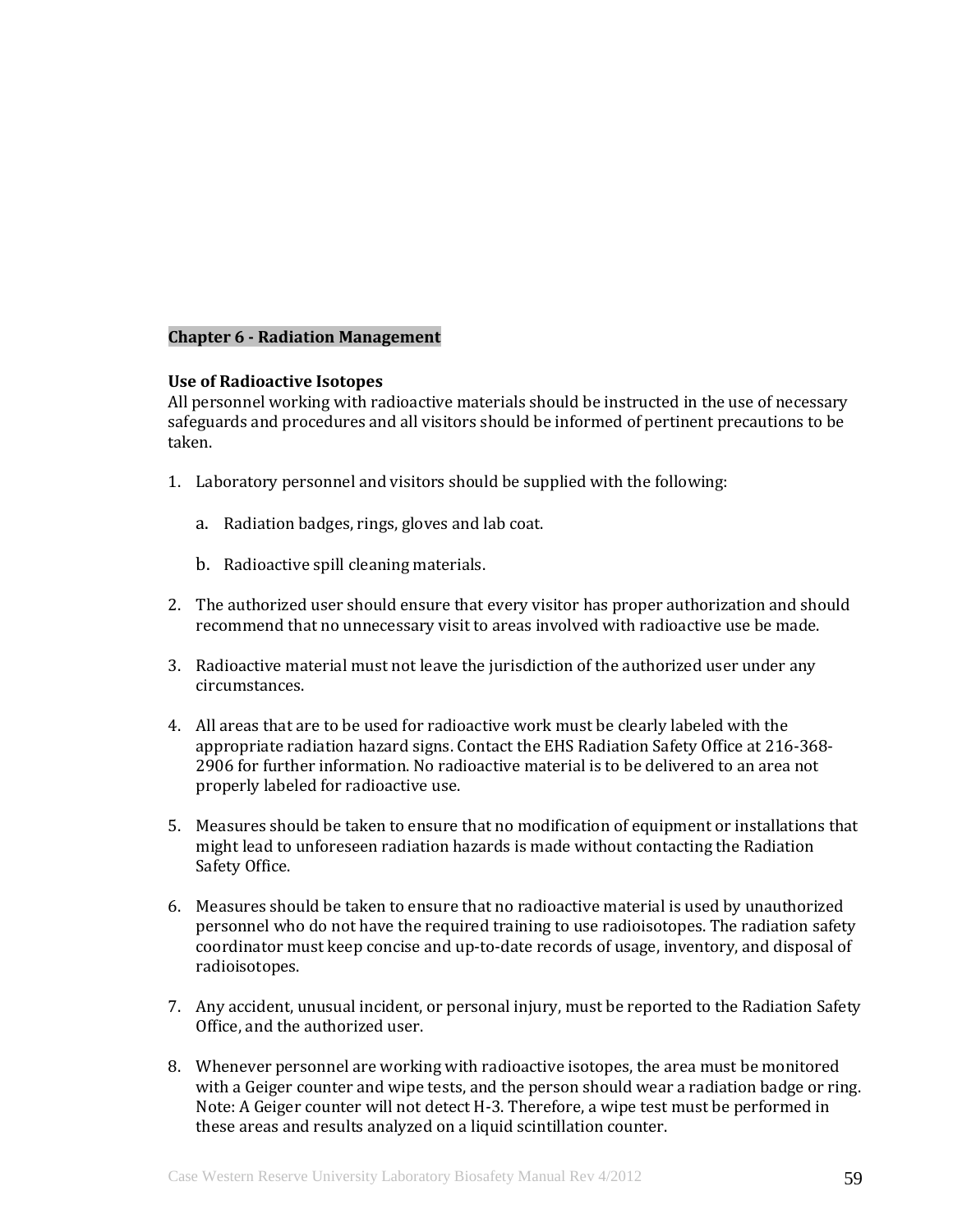- 9. Radiation emitted from isotopes must be properly shielded, depending on the type of radioactive material that is used.
	- a. For high energy beta emitters such as P-32,  $\frac{1}{2}$  to  $\frac{3}{4}$  inch Plexiglas  $\odot$  is used as shielding.
	- b. Lead is used as shielding when working with gamma emitters such as I-125.
	- c. Contact the EHS Radiation Safety Office at 216-368-2906 for all questions regarding shielding.

## **Disposal of Isotopes**

It is imperative to remember that all potentially radioactive infectious waste is considered a mixed hazardous waste, and proper disposal procedures must be followed (See "Mixed Hazardous Waste" in Chapter 3). Please contact the Radiation Safety Office for proper disposal procedures if there are plans on generating infectious radioactive waste.

For complete radiation safety guidelines, refer to the Case Western Reserve University [Radiation Safety Manual.](https://www.case.edu/finadmin/does/RadSafety/RADMAN.pdf)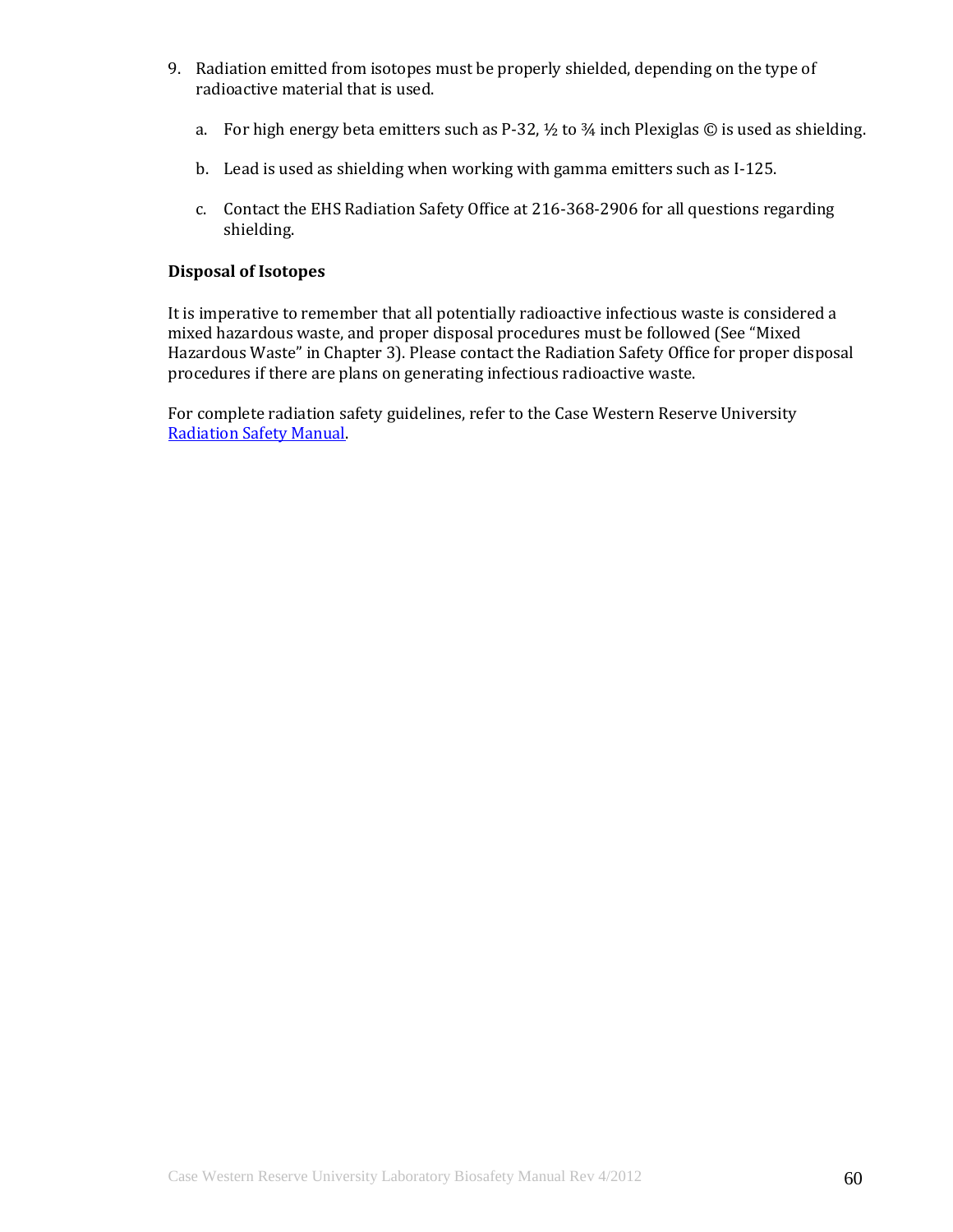#### **Chapter 7 - Emergency Management**

#### **Emergency Procedures**

The fundamental rule in dealing with a biological spill is to be prepared. Preparation involves identification of the biohazard risks, both actual and potential, that are involved on the site and determining the types of potential spills or emergencies which can occur. In order to prepare for a biohazard spill:

- 1. Know the properties of the ventilation system serving the laboratory or room, the corridors and the building, in order to accurately predict how aerosols or airborne particles will move.
- 2. Know where fume hoods and biological safety cabinet exhaust ducting goes after leaving the lab area.
- 3. Know where biohazard areas are and where biohazardous materials are stored.
- 4. Assess what hazard could result in the event of a fire, flood, or explosion.
- 5. Establish evacuation routes and procedures to be used in the event of an emergency with biohazardous materials.
- 6. Establish rules for safe handling, storage and disposal of biohazardous materials to minimize accidental release and set standards for use to avoid conditions which might lead to an accidental spill.
- 7. Establish an action plan to be followed should a spill should occur. This action plan is the emergency response procedure and consist of a step-by-step procedure to follow if a spill occurs. Spill kit materials should be present in proximity to the area where biohazardous materials are handled.
- 8. Know the Occupational Medical Services' procedures for reporting and dealing with personnel exposure to biohazardous materials.

#### **Accidents**

Laboratory personnel who are accidentally exposed to a potentially infectious agent or material should report the incident as soon as possible to the PI and EHS. The PI will see that necessary treatment or health monitoring is obtained without delay. University Health Services will provide follow-up and counseling on risk of infection and its consequences. The Risk Management Employee Illness or Injury Report form must be completed for all workplace injuries and illnesses.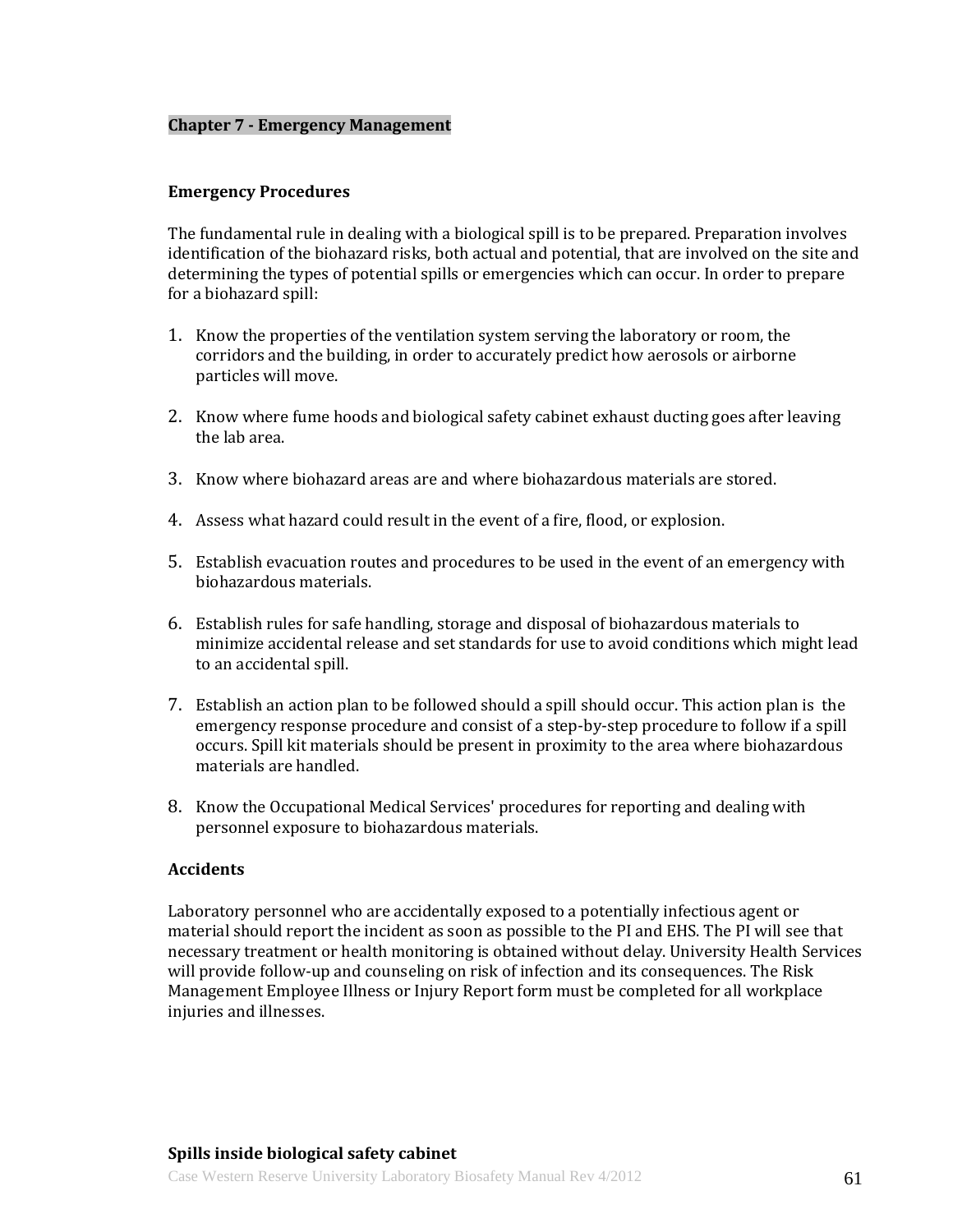The occurrence of a spill in a biological safety cabinet poses less of a problem than a spill in an open laboratory as long as the spilled material is contained in the biological safety cabinet. A Biosafety Cabinet is designed to contain spills and associated aerosols which are released during work within the cabinet. Provided that the Biosafety Cabinet is operating properly and has been inspected and certified, aerosols produced by a spill should be contained. A spill of a biohazardous material should be attended to immediately. Decontamination of the work zone can usually be accomplished by direct application of concentrated liquid disinfectants along with a thorough wipe down procedure. Formaldehyde gas decontamination (a service provided by an approved contractor) may be required to treat inaccessible sections of the cabinet interior following a spill. Contact EHS after a major spill to determine the need for decontamination with formaldehyde. For spills within a BSC, the following steps should be conducted:

- 1. Alert people in immediate area of spill.
- 2. Chemical decontamination procedures should be initiated immediately while the biological safety cabinet continues to operate.
- 3. Contain the spill and decontaminate. All workers using the Biosafety Cabinets should have a supply of absorbent materials and decontaminating agent within the cabinet. This avoids the need to withdraw your arms from within the cabinet should a spill occur and allows you to decontaminate yourself prior to leaving the cabinet.
- 4. Wear appropriate personal protective equipment during decontamination procedure. The spill should be covered with paper towels or other absorbent materials soaked with a proven decontamination agent (e.g., 1:10 dilution of bleach containing sodium hypochloride) for 15 to 20 minutes.

**NOTE:** A 10% bleach solution will eradicate most infectious agents. One exception is prions including the select agent bovine spongiform encephalopathy (BSE), or Mad Cow Disease. Decontamination of this infectious substance requires a 40% household bleach solution or a 1N NaOH solution, which must remain in contact with this infectious material for at least one hour.

- 5. Use paper towels to wipe up the spill, working from the edges into the center.
- 6. Place paper towels in a red or orange biohazard bag containing the proper universal biohazard label.
- 7. Thoroughly rinse area with water using clean paper towels or other absorbent materials and dry.
- 8. Decontaminate equipment and utensils. Items that are not readily or easily surface decontaminated should be carefully placed into autoclave bags and removed for further treatment (e.g., decontamination by autoclaving or other approved methods).
- 9. Contaminated gloves and clothes must be decontaminated or properly disposed of after decontamination of area is complete.
- 10. Remove protective gear. Individuals involved in the spill and clean-up should remove protective clothing (either disposing as biohazardous waste or decontaminating), wash their hands and face with an appropriate decontamination soap, and report to the University's Health Services or the University Hospital Emergency Room for any required evaluation or follow-up.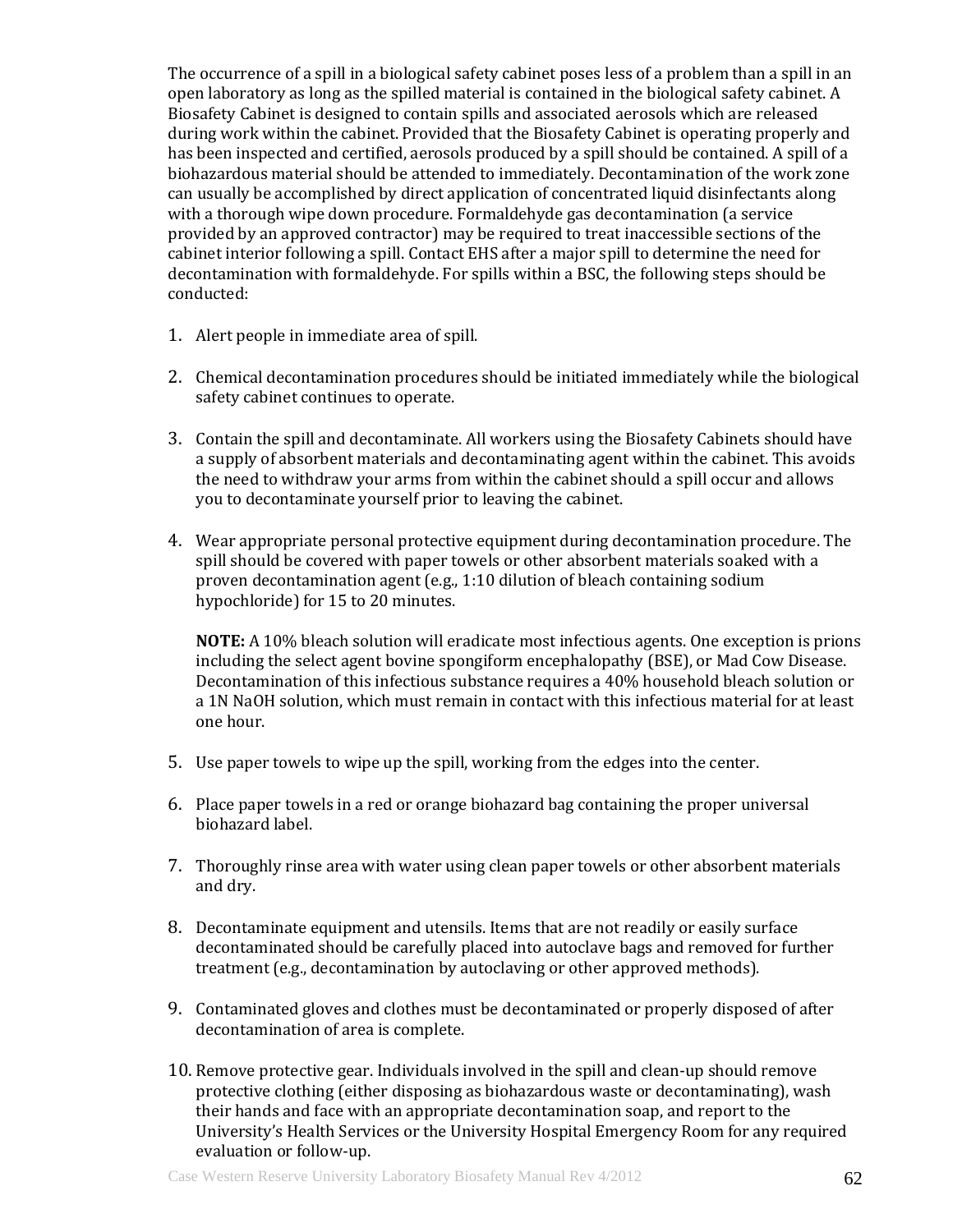## **Spills outside biological safety cabinet**

Biological spills outside biological safety cabinets will generate aerosols that can be dispersed in the air throughout the laboratory. Appropriate protective equipment is particularly important in decontaminating spills involving microorganisms. This equipment includes lab coat with long sleeves, back-fastening gown or coveralls, disposable gloves, disposable shoe covers, and safety goggles and mask or full-face shield. Use of this equipment will prevent contact with contaminated surfaces and protect eyes and mucous membranes from exposure to splattered materials. For minor spills (less than 10 ml and generating little aerosol) on equipment, laboratory benches, walls, or floors**:**

- 1. Close laboratory doors and post warning signs to prevent others from entering the laboratory.
- 2. Thoroughly wash hands and other apparently contaminated areas with soap and water.
- 3. Put on appropriate personal protective equipment during decontamination procedure.
- 4. The spill should be covered with paper towels or other absorbent materials soaked with a proven decontamination agent (e.g., 1:10 dilution of bleach containing sodium hypochloride) for 15 to 20 minutes.

**NOTE:** A 10% bleach solution will eradicate most infectious agents. One exception is prions including the select agent bovine spongiform encephalopathy (BSE), or Mad Cow Disease. Decontamination of this infectious substance requires a 40% household bleach solution or a 1N NaOH solution, which must remain in contact with this infectious material for at least one hour.

- 5. Use paper towels to wipe up the spill, working from the edges into the center.
- 6. Place paper towels in a red or orange biohazard bag containing the proper universal biohazard label.
- 7. Thoroughly rinse area with water using clean paper towels or other absorbent materials and dry, and place paper towels in a red or orange biohazard bag containing the proper universal biohazard label.
- 8. If using an autoclave, BE CARFUL to avoid strong oxidizers from coming in contact with organic materials (See Point 10 of "Autoclaves" under "Equipment" in Chapter 5).
- 9. Wash hands and other apparently contaminated areas again with soap and water.
- 10. Remove all PPE immediately upon leaving the work area and as soon as possible if overtly contaminated. Contaminated PPE must either be DISPOSED of as biohazardous waste or properly decontaminated.

For major Spills (more than 10 ml or with considerable aerosol):

1. Close laboratory doors and post warning signs to prevent others from entering the laboratory.

Case Western Reserve University Laboratory Biosafety Manual Rev 4/2012 63 2. Leave the biological safety cabinet operating and cultures inside cabinet.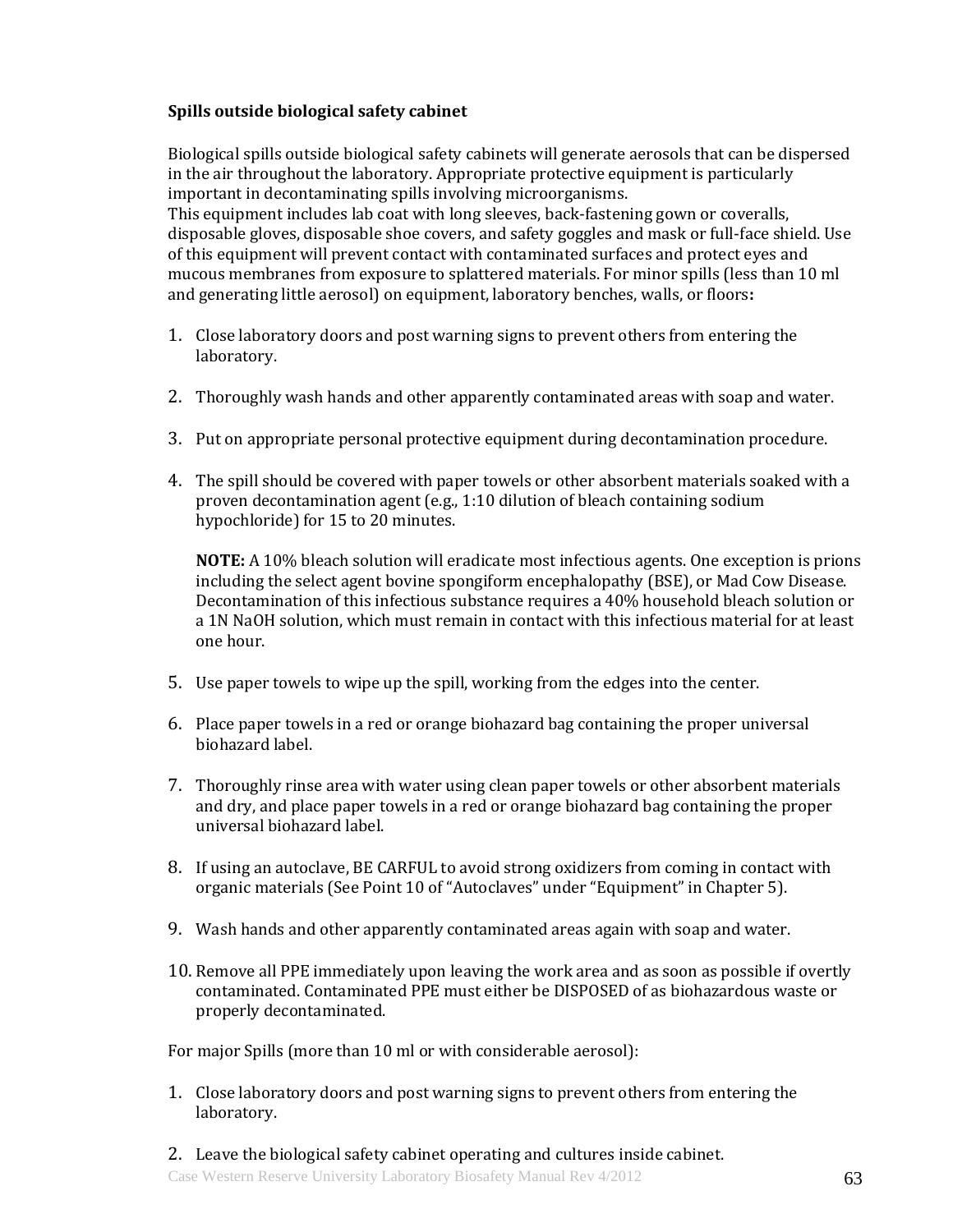- 3. Wash hands and other apparently contaminated areas with soap and water.
- 4. Report the accident to the PI and to the University Biosafety Officer in EHS (216-368-2907).
- 5. If personal clothing is contaminated, remove all outer clothing and place it in the autoclave or container for autoclaving. Put on clean garments.
- 6. Leave the laboratory for 20 minutes to allow dissipation of aerosols created by the spill.
- 7. Upon returning to the laboratory to start decontamination, check to ensure that laboratory doors are closed and appropriate signs are displayed. Put on gloves and other protective equipment as previously mentioned above.
- 8. Place paper towels soaked with decontamination solution over the spill area. Do not pour decontamination solution directly onto the spill in order to avoid additional release of aerosols.
- 9. Let decontamination solution / microorganism mixture stand for 30 minutes or longer to allow adequate contact time.
- 10. Wipe up the spill with the soaked paper towels and properly dispose of towels.
- 11. Remove all PPE immediately upon leaving the work area and as soon as possible if overtly contaminated. Contaminated PPE must either be DISPOSED of as biohazardous waste or properly decontaminated.

If using an autoclave, BE CARFUL that strong oxidizers do not come in contact with organic materials (See Point 10 of "Autoclaves" under "Equipment" in Chapter 5).

12. Thoroughly wash hands, face, and other apparently contaminated areas. Special care in decontamination may be necessary. The PI and/or the University Biosafety Officer may require the collection of sample cultures to determine that the area has been effectively decontaminated.

**NOTE:** A 10% bleach solution will eradicate most infectious agents. One exception is prions including the select agent bovine spongiform encephalopathy (BSE), or Mad Cow Disease. Decontamination of this infectious substance requires a 40% household bleach solution or a 1N NaOH solution, which must remain in contact with this infectious material for at least one hour.

## **First Aid**

In the event that a substance enters the mouth, eyes, lungs, or penetrates/comes in contact with the skin follow the instructions below and seek immediate medical attention. (**NOTE:** Always be aware of any special precautions and procedures required to mitigate toxic or infectious responses to materials in use, by reading and understanding the MSDS for these dangerous substances BEFORE starting any work with them.

- 1. Remove all contaminated clothing and place it in the biological safety cabinet.
- 2. Warn others of the biohazard.
- Case Western Reserve University Laboratory Biosafety Manual Rev 4/2012 64 3. Take a shower or rinse the exposed area with disinfectant.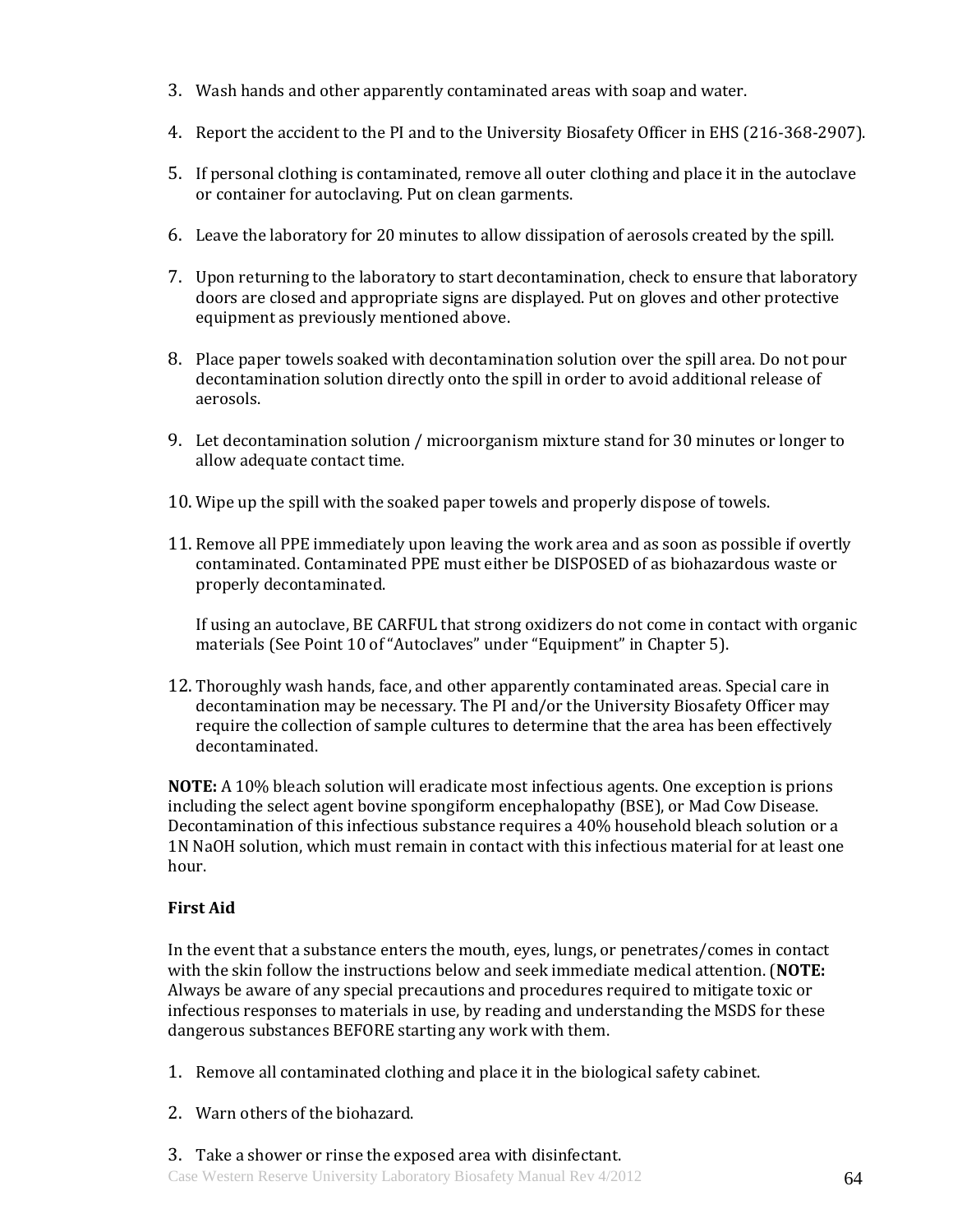- 4. Report the spill to the PI or Laboratory Manager. If an individual is injured during work:
	- a. Go to the University Hospital Emergency Room to obtain emergency care.
	- b. On-site emergency assistance can be obtained by dialing Protective Services at 216- 368-3333.
	- c. Persons requiring immediate emergency care should seek it. Preparation of paperwork will be secondary to obtaining prompt medical attention.
- 5. Post accident serum samples for diagnosis of possible laboratory acquired infection will be coordinated by the PI or Laboratory Manager.
- 6. The PI or Laboratory Manager should accompany injured personnel to receive a medical evaluation and complete an incident form.
- 7. The healthcare provider will make an initial assessment of risk.
- 8. University Health Services will provide follow-up and counseling on risk of infection and its consequences.
- 9. Personnel working in the laboratory, or who have performed duties in the past 6 months in an area containing infectious materials, must attempt to notify their supervisors before seeking medical attention if they:
	- a. Develop a fever greater than  $100^{\circ}$ F; or
	- b. Display initial onset symptoms consistent with contraction of the infectious agent used in the laboratory.

#### **Fire Fighting Procedures**

Personal safety is each worker's primary concern in the event of fire.

- 1. Upon learning of the threat of fire within the building, laboratory personnel will, to the extent possible:
	- a. Turn of all gas burners, biological safety cabinets, electric motors, and other electrical equipment.
	- b. Place containers of infectious materials into autoclaves, incubators, refrigerators, freezers or other storage areas.
	- c. Leave the laboratory as quickly as possible using designated fire evacuation routes.
- 2. Personnel should be trained by the acting University Fire Marshall in the operation of fire extinguishers.

#### **Reporting and Recordkeeping**

Accidents, including spills and injuries, must be reported to the PI and to EHS. Accident report forms must be filled out and filed.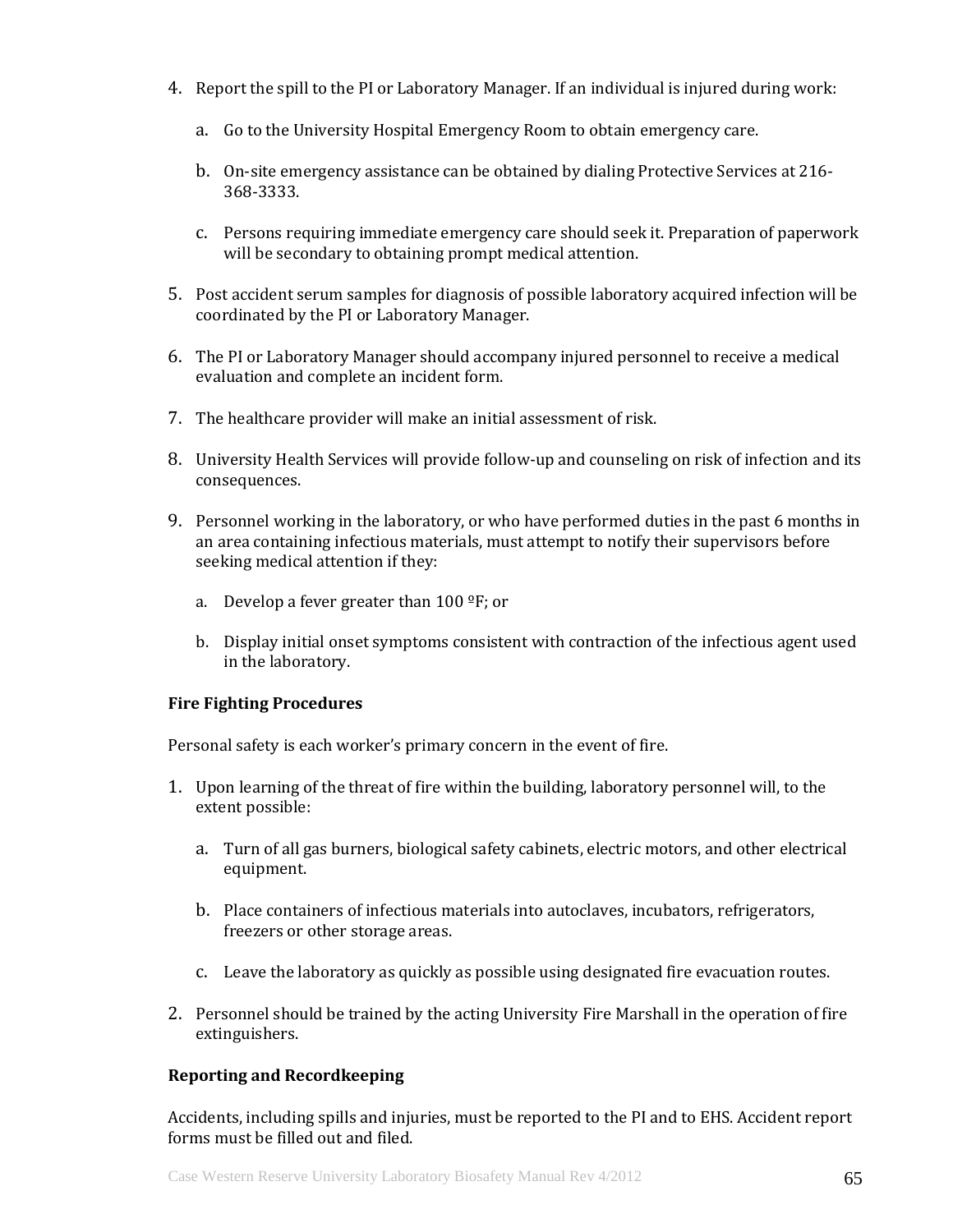#### **Chapter 8 - Transport/Receipt of Infectious Materials**

Procedures for receiving and unpacking infectious materials must be established by the laboratories receiving these materials. Employees who have responsibilities that include the receipt of packages must be given specific instructions regarding the receipt of infectious materials and should be trained and qualified to recognize the hazardous nature of the material being received and recognize whether or not the material has been packaged, labeled and manifested or documented appropriately. This constitutes an audit function for regulatory compliance. Any given package may receive several such audits and visual inspections along its shipping route.

#### **Receipt of Infectious Materials**

Shipments of hazardous materials must be received (generally) by those to whom it is addressed. This is most easily accomplished via a certified carrier such as Federal Express. University Mail Services is certified to accept and transfer hazmat packages from the U.S. Postal Service (USPS). Employees should receive shipments in a designated and secure area of the laboratory. This person should have and utilize all appropriate PPE and containment devices (biological safety cabinet or chemical fume hood). Before accepting any package, the parcel should be carefully inspected for leakage indicated by broken or improperly sealed containers. If the package is rejected (not accepted) due to leakage or other damage, the carrier will work with the shipper to resolve the problem. If the shipment is critical and must be accepted, EHS should be contacted at 216-368-2907, and further activities should be conducted with care in a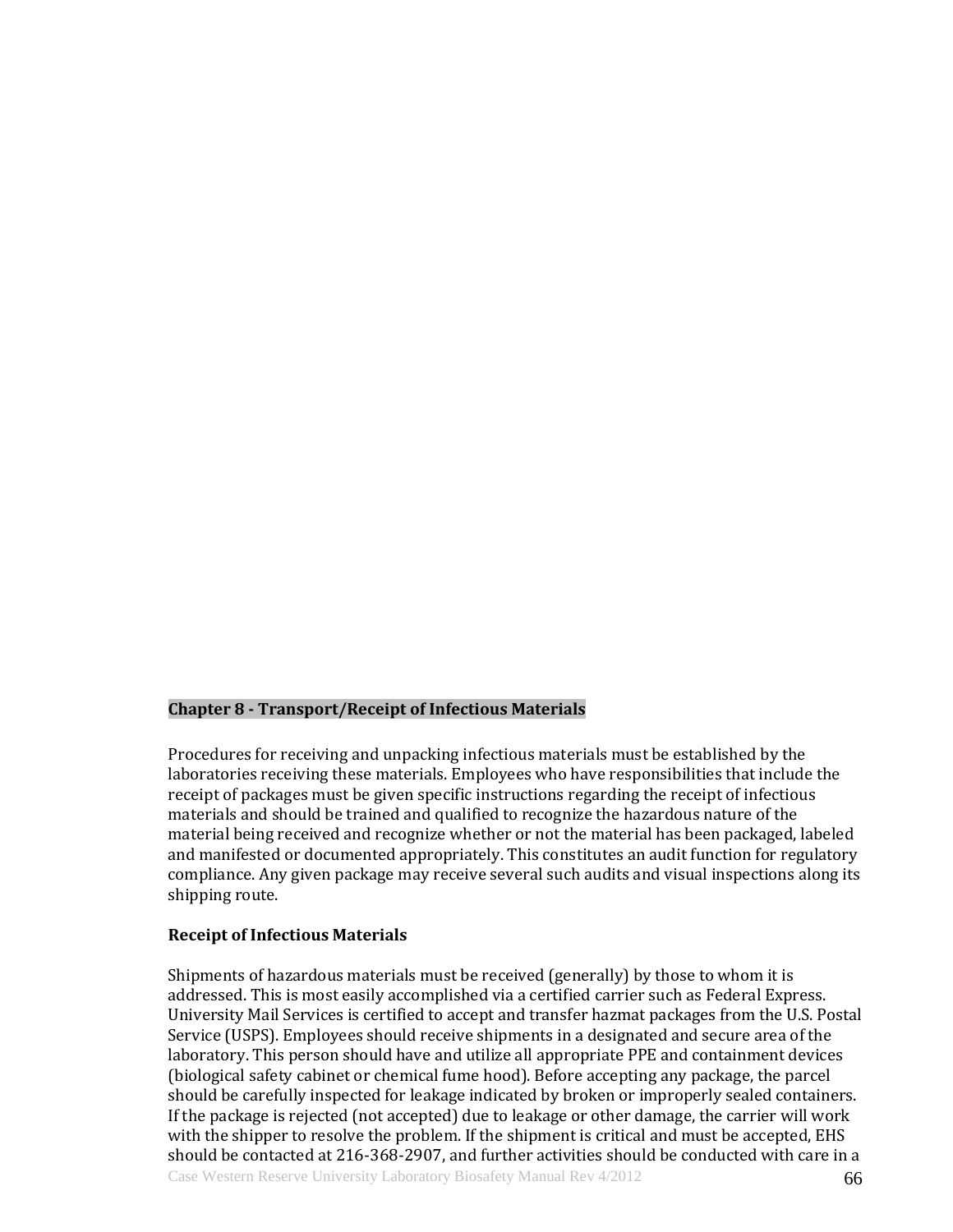

with EHS.

## **Internal Transport of Biohazardous Materials**

Live infectious materials, which are removed from the facility for storage in liquid nitrogen or –  $70<sup>°</sup>$  C freezers should be stored in non-breakable, cryovials. The vials must be surface decontaminated with 70% ethanol after sealing and then transported to the freezers in nonbreakable, impermeable, closed containers (ex. Biotransport Carrier).

When transporting hazardous and infectious materials within University areas (laboratory to laboratory), appropriate secondary containment is required. This ensures isolation and containment should an accident occur. The outside of the secondary container must be clean and free from contaminants, which allows the transfer of materials without the use of PPE. Whenever possible, use the buildings service elevators.

## **External Transport of Biohazardous Materials**

All shipments of infectious or diagnostic specimens must be packaged, labeled, and transported in conformance with all applicable local, federal, and international transportation and shipping regulations, including U.S. Department of Transportation (DOT) and the International Air Transport Association (IATA). The law requires that all University employees involved with the transport of these materials be properly trained and certified by EHS. NEVER GUESS if a substance is hazardous or not (even dry ice is regulated). Call EHS at 216-368-2907 with all questions regarding hazardous and infectious materials transport.

## **Chapter 9 – Special Considerations for Recombinant and Synthetic Nucleic Acids**

# Case Western Reserve University Department of Environmental Health & Safety

## CWRU Biosafety Manual

*Special Considerations for Recombinant or Synthetic Nucleic Acids*

## **Background/NIH**

Experiments which utilize recombinant or synthetic nucleic acids that alter gene expressing in cell culture, animals or humans are regulated by the National Institutes of Health, Office of Biotechnology Activities (NIH OBA). These materials are considered to be biohazards by the NIH, Centers for Disease Control (CDC) and CWRU. Information regarding these regulations can be found in the *NIH Guidelines for Research Involving Recombinant or Synthetic Nucleic Acids (NIH Guidelines).* As described in the NIH Guidelines, such research must be reviewed and approved by the CWRU Institutional Biosafety Committee (IBC). This portion of the CWRU Biosafety Manual addresses these experiments and procedures explicitly.

## **Risk Assesments/ ECPs**

All laboratories utilizing recombinant or synthetic nucleic acids (further refered to as 'recombinant materials') must submit an Exposure Control Plan (ECP) to the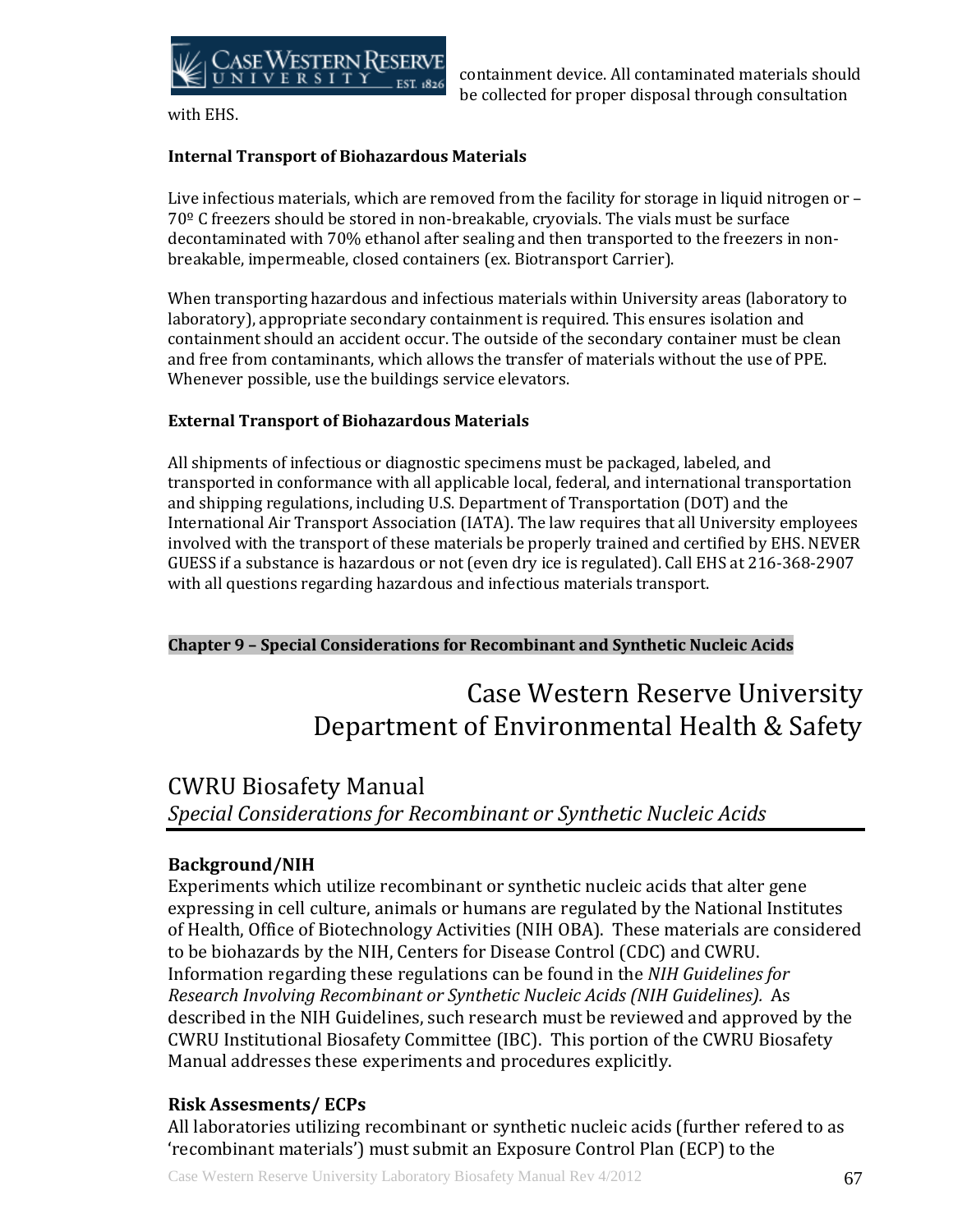Department of Environmental Health and Safety. The specific recombinant materials to be used must be listed in the biohazard inventory. The Risk Group can be determined by consulting Appendix B of the NIH Guidelines. Risk Group determination must be based on the wildtype organism even if the proposed research involves attenuated or defective organisms or single genes from pathogenic organisms. The nature of the wildtype biohazard, any mutated or inserted genes and the ways in which the materials will be manipulated must be considered when performing a risk assessment and making a determination of Biosafety Level Containment (BSL). The ECP should indicate potential exposure information. If the laboratory is working with a pathogenic organism it is strongly encouraged that the laboratory creates postexposure plans and shares this information with all lab staff and University Health Services. A hard copy should be available and easily accessible in the laboratory in the event that an exposure was to occur while Health Services is closed. This will allow the University Hospitals Emergency Room staff to treat the injured person. The ECP must be updated annually or when there is a change in personnel, procedures or biohazardous materials.

## **General Handling of Recombinant Materials**

It is expected that all CWRU Laboratories will follow the recommendations set forth in the CDC's Biosafety in Microbiological and Biomedical Laboratoies, 5th Edition (BMBL). The additional general handling requirements are as follows:

- 9. All procedures must be performed carefully to minimize the creation of splashes or aerosols. Experimental procedures should be practiced, using non-hazardous materials until desired technique is mastered.
- 10. Work surfaces should be decontaminated at least once a day and after any spill of viable or hazardous material. Work surfaces should be decontaminated prior to the start of a procedure to ensure the materials in use and the laboratory workers do not become contaminated.
- 11. All cultures, stocks, and other regulated wastes must be decontaminated before disposal by an approved decontamination method, such as autoclaving or disinfection with bleach. Materials to be decontaminated outside of the immediate laboratory must be double-bagged in a labeled red biohazard bag, placed in a durable, leak-proof container and closed for transport from the laboratory.
- 12. Laboratory personnel should receive appropriate immunizations or tests for the agents handled in the laboratory. (Hepatitis B vaccine or TB skin testing).
- 13. Only needle-locking syringes or disposable syringe-needle units are to be used for injection or aspiration of infectious materials.

Used disposable needles must not be bent, sheared, broken, recapped, removed from disposable syringes, or otherwise manipulated by hand before disposal. They are to be placed in a red rigid sharps container for disposal.

14. Do not handle broken glassware directly by hand. The glassware should be removed by mechanical means such as a brush and dustpan, tongs, or forceps.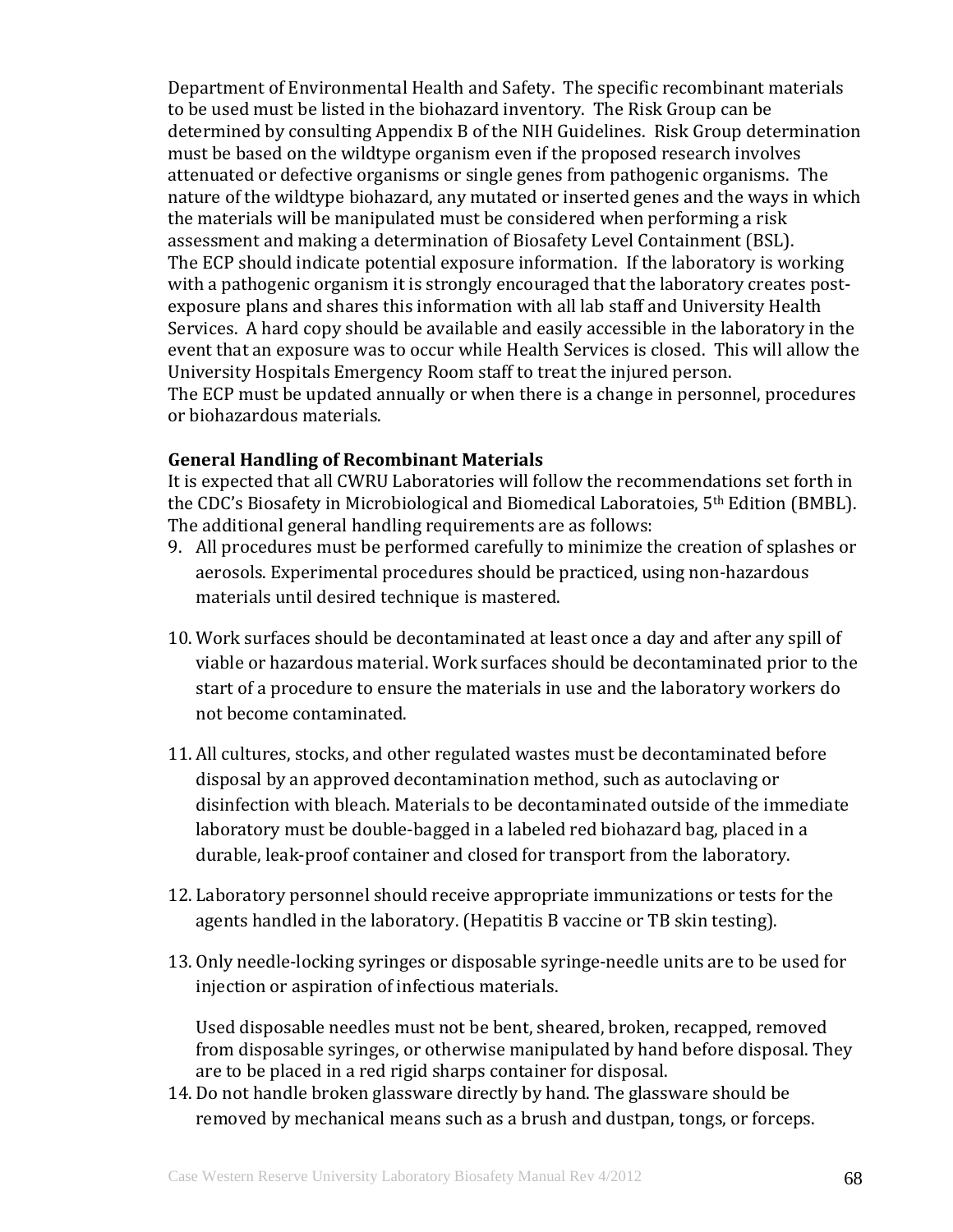- 15. All cultures, tissues, or specimens of body fluids must be placed in appropriate container(s) that prevent(s) leakage during collection, handling, processing, storage, transport, or shipping. Secondary specimen containment must be utilized when transporting infectious agents within the campus community.
- 16. Spills and accidents involving recombinant materials should be immediately reported to the PI, the EHS office and the IBC.

## **Decontamination and Waste Handling**

All materials containing recombinant or synthetic nucleic acids must be properly inactivated and decontaminated prior to disposal. The following are the approved methods for proper decontamination and waste handling of recombinant materials:

- 2. Chemical
	- a. Sodium Hypochlorite is the most common component used for disinfection and usually consists of a 1:10 dilution of household bleach. Surfaces contaminated with blood or OPIM should be cleaned using a freshly prepared 1:10 dilution of household chlorine bleach solution that is prepared at least daily. The contaminated area should be flooded with the bleach solution and then cleaned up using paper towels. Ten minutes of exposure is required for disinfection. Gloves should be worn during the clean-up procedures. Chlorine bleach can corrode some items and surfaces, so items treated with chlorine should be rinsed thoroughly. Bleach has a shelf life, and the concentration of sodium hypochlorite diminishes over time. Always make a fresh bleach dilution at least once daily and properly discard bleach over one year from date of manufacture. When using bleach to disinfect biohazardous agents or bloodborne pathogens for disposal, remember to keep an accurate log.
	- b. Sodium Hydroxide is used for decontamination of mycobacterium tuberculosis and prions. The Petroff method uses a 4% solution for TB, while 40% is used to disinfect prions. Sodium hydroxide is extremely caustic and must be handled correctly, using the proper PPE, and neutralization procedures prior to disposal.
	- c. Formaldehyde is an OSHA-regulated chemical that is a suspected carcinogen, so its use as a disinfectant is not recommended.
	- d. Iodophors that are registered with the EPA may be effective hard-surface decontaminants when used per manufacturer's instructions, but iodophors formulated as antiseptics are not suitable for use as disinfectants.
	- e. Peracetic (peroxyacetic) acid and hydrogen peroxide mixtures minimize the negative effects of corrosiveness sometimes seen with chlorine compounds and high concentrations of peracetic acid alone. A limited number of trade-name products containing <0.1% peracetic acid and <1.0% hydrogen peroxide and registered with the EPA as sterilants/disinfectants are available. The benefit of these products is their rapid action and broad-spectrum of germicidal activity, in addition to the reduced corrosiveness.
	- f. Quaternary ammonium compounds are low-level disinfectants and are not recommended for spills of human blood, blood products, or other potentially infectious materials.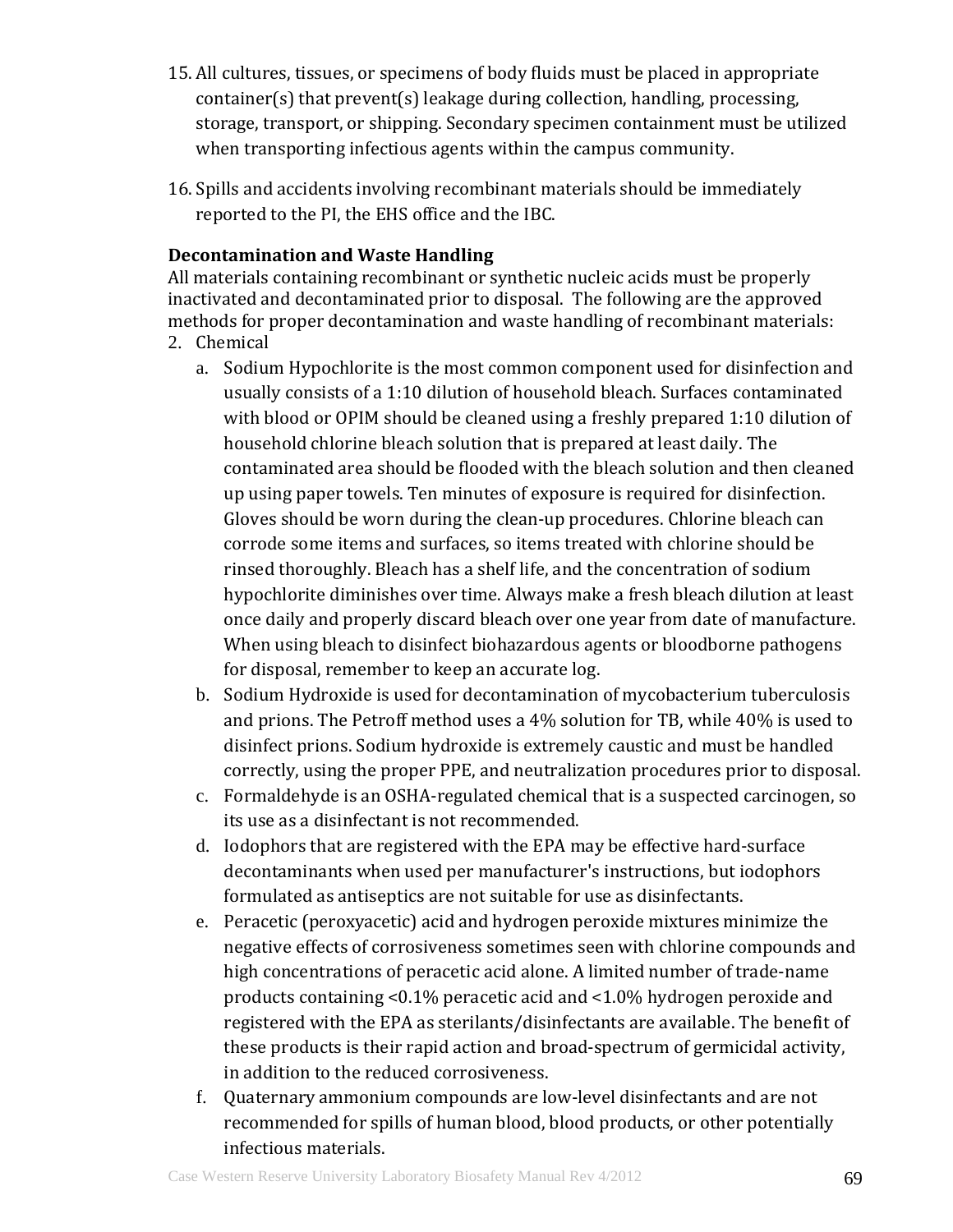Any chemical disinfectant on the [EPA's list of approved tuberculocidal disinfectants](http://www.epa.gov/oppad001/list_b_tuberculocide.pdf)  [\(List B\)](http://www.epa.gov/oppad001/list_b_tuberculocide.pdf) may be used and must be included in the ECP.

- 4. Autoclaving utilizes heat, pressure and time to sterilize infectious waste. Autoclaves must operate at a MINIMUM temperature of  $121\degree$ C (250 $\degree$ F) at a MINIMUM pressure of 15 PSIG for a MINIMUM time of 60 minutes during a treatment cycle (Ohio EPA, Ohio Administrative Code  $3745-27-32(D)(1)(a)$ . These parameters must exist simultaneously (time starts when the proper temperature and pressure are met). Variations of these parameters may be used if it can be validated that the combination of time, temperature, and pressure achieves a performance standard of a four log (base ten) reduction in Bacillus stearothermophilus spores. Other variables to consider include autoclaves utilizing gravity versus vacuum displacement. ALWAYS follow manufacture's guidelines for proper operation. Autoclaves must not be loaded beyond the total treatable volume of infectious wastes and must be validated periodically, using a noninfectious "dummy" load, to ensure efficacy. Cycle records must be kept and filed. Only approved materials may be autoclaved. Contact EHS concerning any questions pertaining to autoclave protocols. Quality assurance and validation testing are required periodically (at least monthly, or immediately following any maintenance) to ensure the sterilization cycle is effective. Remember to keep an accurate log of all cycles.
- 5. Incineration is no longer available at Case Western Reserve University. Biohazardous waste including recombinant materials, including transgenic animals and/or animals inoculated with recombinant materials, are transported and incinerated off campus by an approved contractor. Waste must be properly packaged and labeled. In most cases, biohazardous waste must be decontaminated by the laboratory generating it prior to being picked up for incineration. This ensures safe transport within the University community. Contact EHS if there are any questions on proper disposal of biohazardous waste.

## **Liquids Containing Recombinant Materials**

After decontamination of biohazardous liquids containing recombinant materials, the liquid can be poured down the sanitary sewer drain with copious amounts of water. Following decontamination, decant all solids (tissue, etc.) prior to pouring. If biohazardous liquids contain other hazardous materials (chemical or radiological, etc.), other additional waste disposal regulations may exist (EPA, ODH,etc.). Even though decontaminated biohazardous liquids can be poured down the drain, the chemical used for decontamination may need to neutralized or disposed of in another manner. BE CAREFUL to follow proper procedures and check with EHS before proceeding if there are any questions. Remember, an accurate disinfection log must be kept.

### **Solids Used with Recombinant Materials**

Biohazardous solids that have been used with or contain recombinant materials include all plastic Petri dishes and plastic tissue culture vessels containing media, whether contaminated or not; cultures and stocks of infectious agents; devices used to transfer, inoculate or mix such agents; paper or cloth contaminated with biohazardous agents. All biohazardous solids must be autoclaved in red bags, marked, sterilized and tagged with the investigators' name and date of sterilization.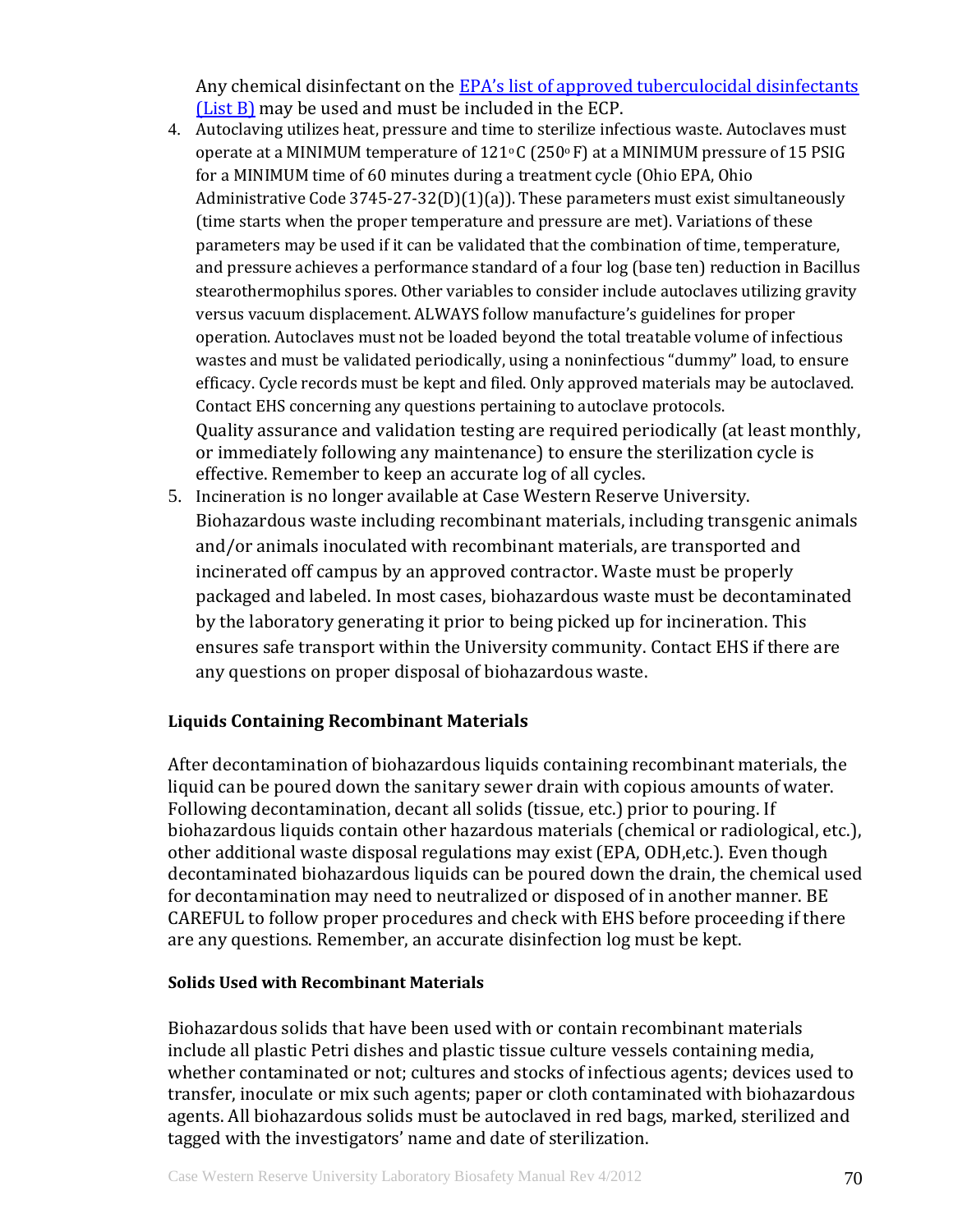The autoclaved waste must remain in the laboratory for pickup by the biowaste crew. Call Customer Service at 216-368-2580 before 4:30 PM for evening pickup. An accurate waste log should be kept.

### **Regulated Sharps**

- 3. All syringes, needles, scalpel blades, and razor blades are considered an infectious waste according to the Ohio Infectious Waste Law and, whether contaminated or not, MUST always be disposed of in a properly identified rigid container. These containers must also be used for:
	- a. Contaminated and uncontaminated lancets
	- b. Contaminated and uncontaminated microtome blades
	- c. Contaminated and uncontaminated IV tubing with needles attached
	- d. Contaminated glass Pasteur pipettes
	- e. Contaminated broken and unbroken glass and plastic ware
	- f. Any other contaminated items that could potentially puncture a bag
	- g. Contaminated disposable plastic pipettes and pipette tips

Place the sharps in a leak-proof, puncture-proof container with a lid. A fluorescent orange or orange-red label that has the biohazardous symbol in a contrasting color must be affixed to the container. Be sure to label the container with the word "SHARPS". Most biological laboratories use the preferred "red rigid SHARPS container", which can be purchased with proper labeling affixed. Once the containers reach capacity, call Customer Service at 216-368-2580 before 4:30 PM for evening pickup. NEVER OVERFILL SHARPS CONTAINERS.

4. Non-biohazardous plastic pipettes and pipette tips can be placed in a sturdy corrugated box lined with a plastic bag (non red, orange or yellow). All previous identifying markings must be removed or defaced from the box and the words "Non-biohazardous SHARPS" must be marked. The box must be securely taped. Again, call Customer Service at 216-368-2580 before 4:30 PM for evening pickup.

## **Mixed Hazardous Waste**

Special care must be taken when dealing with biohazardous waste that contains recombinant materials and other hazardous materials. For instance, for radioactive biohazardous waste, one of two procedures must be conducted:

- 3. Radioactivity must be held for 10 half lives before material can be disposed of as a biohazardous waste.
- 4. The material must be decontaminated before it can be disposed of as radioactive waste. NOTE: If decontamination utilizes the use of a hazardous chemical, the result will be a chemical/radioactive mixed waste.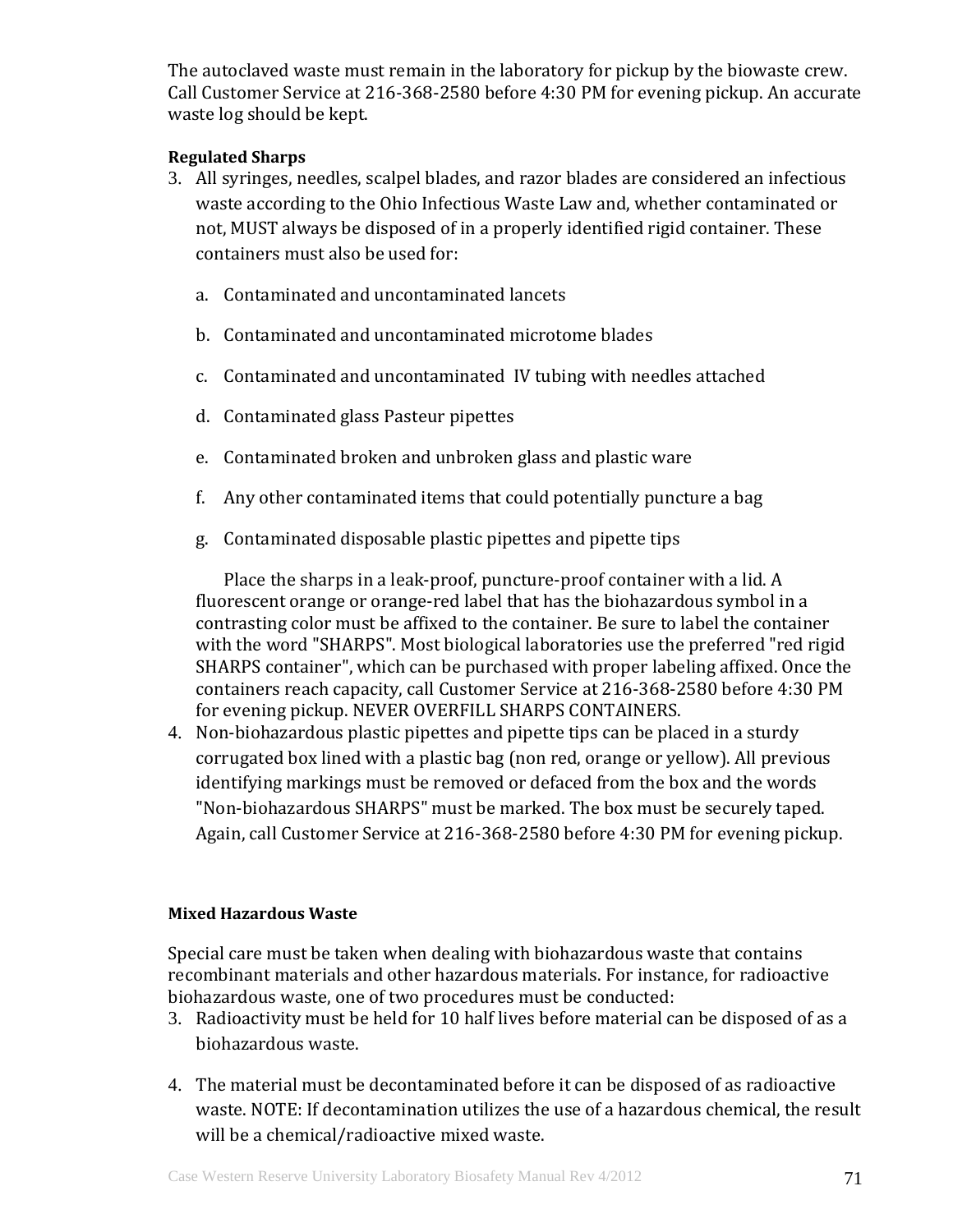When dealing with a biohazardous material containing a hazardous chemical, such as a carcinogen, the material must be decontaminated prior to hazardous chemical disposal. ALWAYS call EHS for proper waste disposal concerns, and include all waste disposal protocols in the CHP and ECP.

## **Spills, Exposures, Reporting and Emergency Response**

# **Accidents and Exposures**

Laboratory personnel who are accidentally exposed to a potentially infectious agent or material should report the incident as soon as possible to the PI and EHS. The PI will see that necessary treatment or health monitoring is obtained without delay. University Health Services will provide follow-up and counseling on risk of infection and its consequences. The Risk Management Employee Illness or Injury Report form must be completed for all workplace injuries and illnesses.

It is strongly recommended that laboratories working with recombinant materials and other biohazards have written post-exposure procedures in place. These procedures should be on file with University Health Services and a hard copy should be located in an easily accessible location in the laboratory in case the exposure occurs after-hours and the researcher must go to the University Hospitals emergency room for treatment.

# **Incident Reporting**

Spills, accidents, exposures and loss of containment involving recombinant materials may require reporting of the incident to the NIH OBA. Appendix G-II-B-2 of the *NIH Guidelines* states:

Spills and accidents which result in overt exposures to organisms containing recombinant or synthetic nucleic acid molecules are immediately reported to the Institutional Biosafety Committee[…] Medical evaluation, surveillance, and treatment are provided as appropriate and written records are maintained.

As CWRU does not have recombinant research involving large scale quantities (>10L), Risk Group 4 organisms, Biosaftey Level 4 Containment or Risk Group 3 strains of Influenza, the University's additional reporting requirements fall under Section IV-B-2 b-(7) of the NIH Guidelines. This section states:

Reporting any significant problems with or violations of the *NIH Guidelines* and any significant research-related accidents or illnesses to the appropriate institutional official and NIH/OBA within 30 days, unless the Institutional Biosafety Committee determines that a report has already been filed by the Principal Investigator. Reports to NIH/OBA shall be sent to the Office of Biotechnology Activities, National Institutes of Health, 6705 Rockledge Drive, Suite 750, MSC 7985, Bethesda, MD 20892-7985 (20817 for non-USPS mail), 301-496-9838, 301-496-9839 (fax).

All incidents involving recombinant materials will therefore be presented to the IBC who will investigate and determine if significant exposure or violations occurred, at which time a report will be filed with the NIH OBA.

# **First Aid**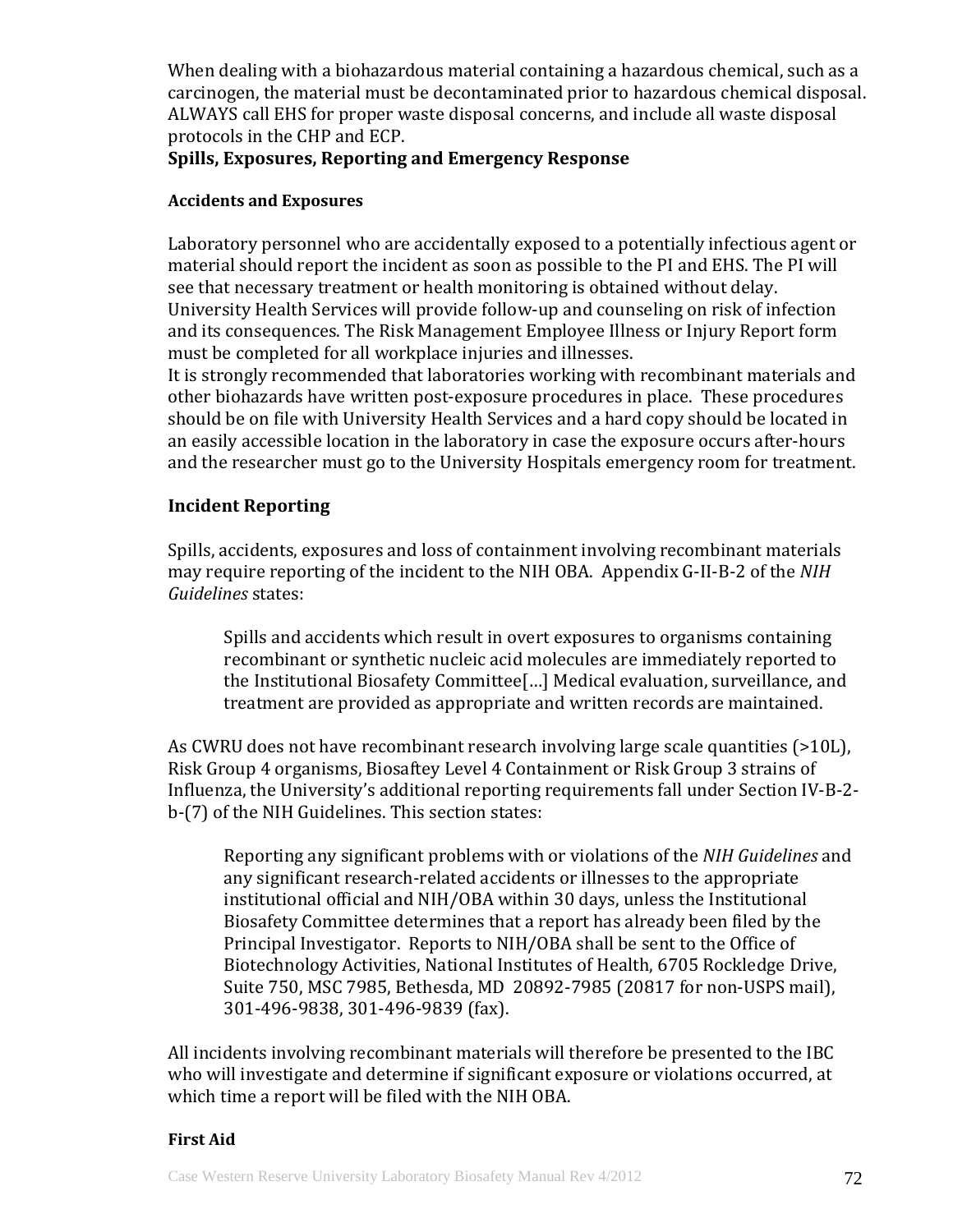In the event that a substance enters the mouth, eyes, lungs, or penetrates/comes in contact with the skin follow the instructions below and seek immediate medical attention. (**NOTE:** Always be aware of any special precautions and procedures required to mitigate toxic or infectious responses to materials in use, by reading and understanding the ECP BEFORE starting any work with them.

10. Remove all contaminated clothing and place it in the biological safety cabinet.

- 11. Warn others of the biohazard.
- 12. Take a shower or rinse the exposed area with disinfectant.
- 13. Report the spill to the PI or Laboratory Manager. If an individual is injured during work:
	- d. Go to the University Hospital Emergency Room to obtain emergency care.
	- e. On-site emergency assistance can be obtained by dialing Protective Services at 216-368-3333.
	- f. Persons requiring immediate emergency care should seek it. Preparation of paperwork will be secondary to obtaining prompt medical attention.
- 14. Post accident serum samples for diagnosis of possible laboratory acquired infection will be coordinated by the PI or Laboratory Manager.
- 15. The PI or Laboratory Manager should accompany injured personnel to receive a medical evaluation and complete an incident form.
- 16. The healthcare provider will make an initial assessment of risk.
- 17. University Health Services will provide follow-up and counseling on risk of infection and its consequences.
- 18. Personnel working in the laboratory, or who have performed duties in the past 6 months in an area containing infectious materials, must attempt to notify their supervisors before seeking medical attention if they:
	- c. Develop a fever greater than  $100^{\circ}$ F; or
	- d. Display initial onset symptoms consistent with contraction of the infectious agent used in the laboratory.

## **Spills inside biological safety cabinet**

The occurrence of a spill in a biological safety cabinet poses less of a problem than a spill in an open laboratory as long as the spilled material is contained in the biological safety cabinet. A Biosafety Cabinet is designed to contain spills and associated aerosols which are released during work within the cabinet. Provided that the Biosafety Cabinet is operating properly and has been inspected and certified, aerosols produced by a spill should be contained. A spill of a biohazardous material should be attended to immediately. Decontamination of the work zone can usually be accomplished by direct application of concentrated liquid disinfectants along with a thorough wipe down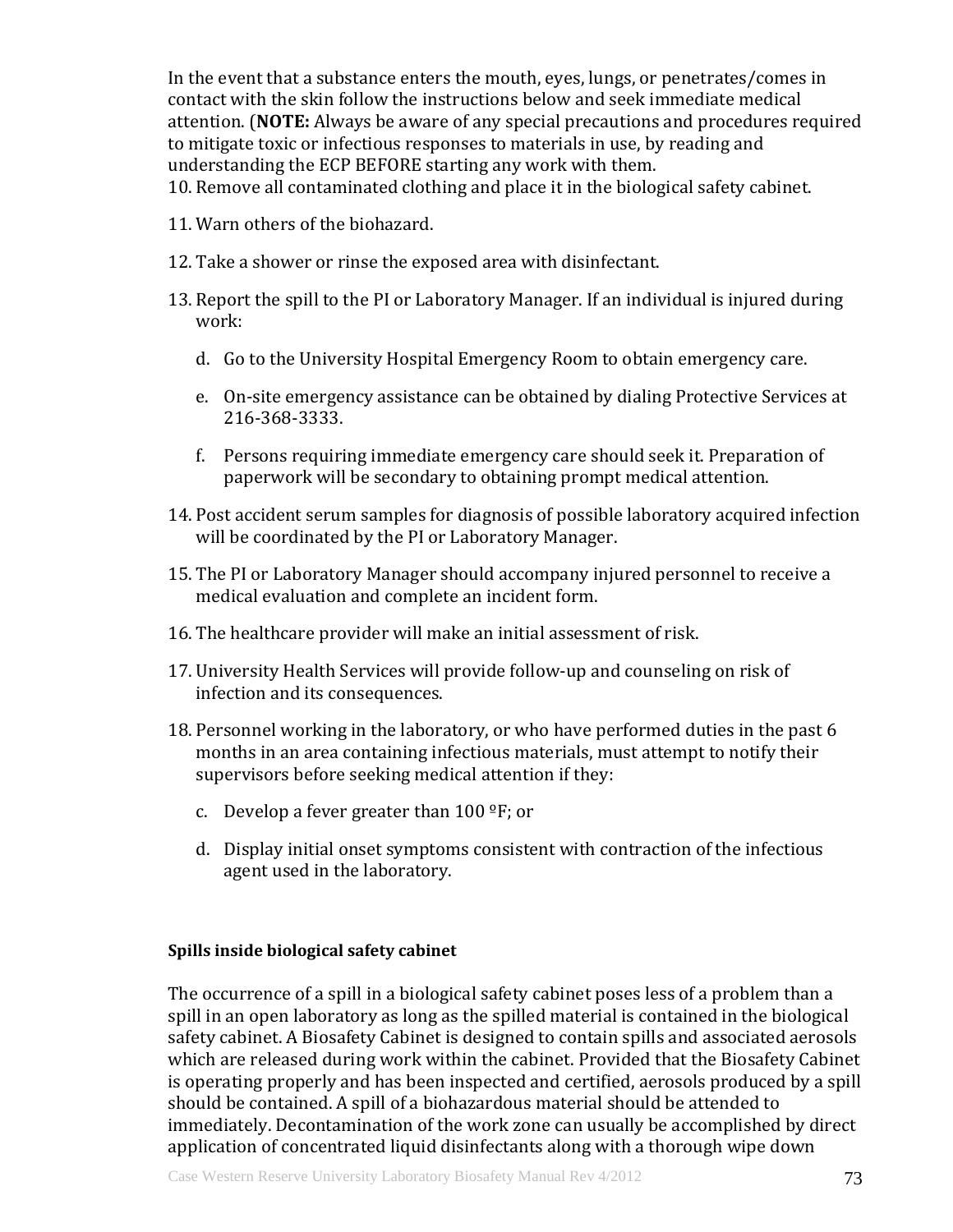procedure. Formaldehyde gas decontamination or vaporized hydrogen peroxide (a service provided by an approved contractor) may be required to treat inaccessible sections of the cabinet interior following a spill. Contact EHS after a major spill to determine the need for decontamination with formaldehyde or hydrogen peroxide. For spills within a BSC, the following steps should be conducted: 11. Alert people in immediate area of spill.

- 12. Chemical decontamination procedures should be initiated immediately while the biological safety cabinet continues to operate.
- 13. Contain the spill and decontaminate. All workers using the Biosafety Cabinets should have a supply of absorbent materials and decontaminating agent within the cabinet. This avoids the need to withdraw your arms from within the cabinet should a spill occur and allows you to decontaminate yourself prior to leaving the cabinet.
- 14. Wear appropriate personal protective equipment during decontamination procedure. The spill should be covered with paper towels or other absorbent materials soaked with a proven decontamination agent (e.g., 1:10 dilution of bleach containing sodium hypochloride) for 15 to 20 minutes.

**NOTE:** A 10% bleach solution will eradicate most infectious agents. One exception is prions including the select agent bovine spongiform e**ncephalopathy** (BSE), or Mad Cow Disease. Decontamination of this infectious substance requires a 40% household bleach solution or a 1N NaOH solution, which must remain in contact with this infectious material for at least one hour.

- 15. Use paper towels to wipe up the spill, working from the edges into the center.
- 16. Place paper towels in a red or orange biohazard bag containing the proper universal biohazard label.
- 17. Thoroughly rinse area with water using clean paper towels or other absorbent materials and dry.
- 18. Decontaminate equipment and utensils. Items that are not readily or easily surface decontaminated should be carefully placed into autoclave bags and removed for further treatment (e.g., decontamination by autoclaving or other approved methods).
- 19. Contaminated gloves and clothes must be decontaminated or properly disposed of after decontamination of area is complete.
- 20. Remove protective gear. Individuals involved in the spill and clean-up should remove protective clothing (either disposing as biohazardous waste or decontaminating), wash their hands and face with an appropriate decontamination soap, and report to the University's Health Services or the University Hospital Emergency Room for any required evaluation or follow-up.

#### **Spills outside biological safety cabinet**

Biological spills outside biological safety cabinets will generate aerosols that can be dispersed in the air throughout the laboratory. Appropriate protective equipment is particularly important in decontaminating spills involving microorganisms.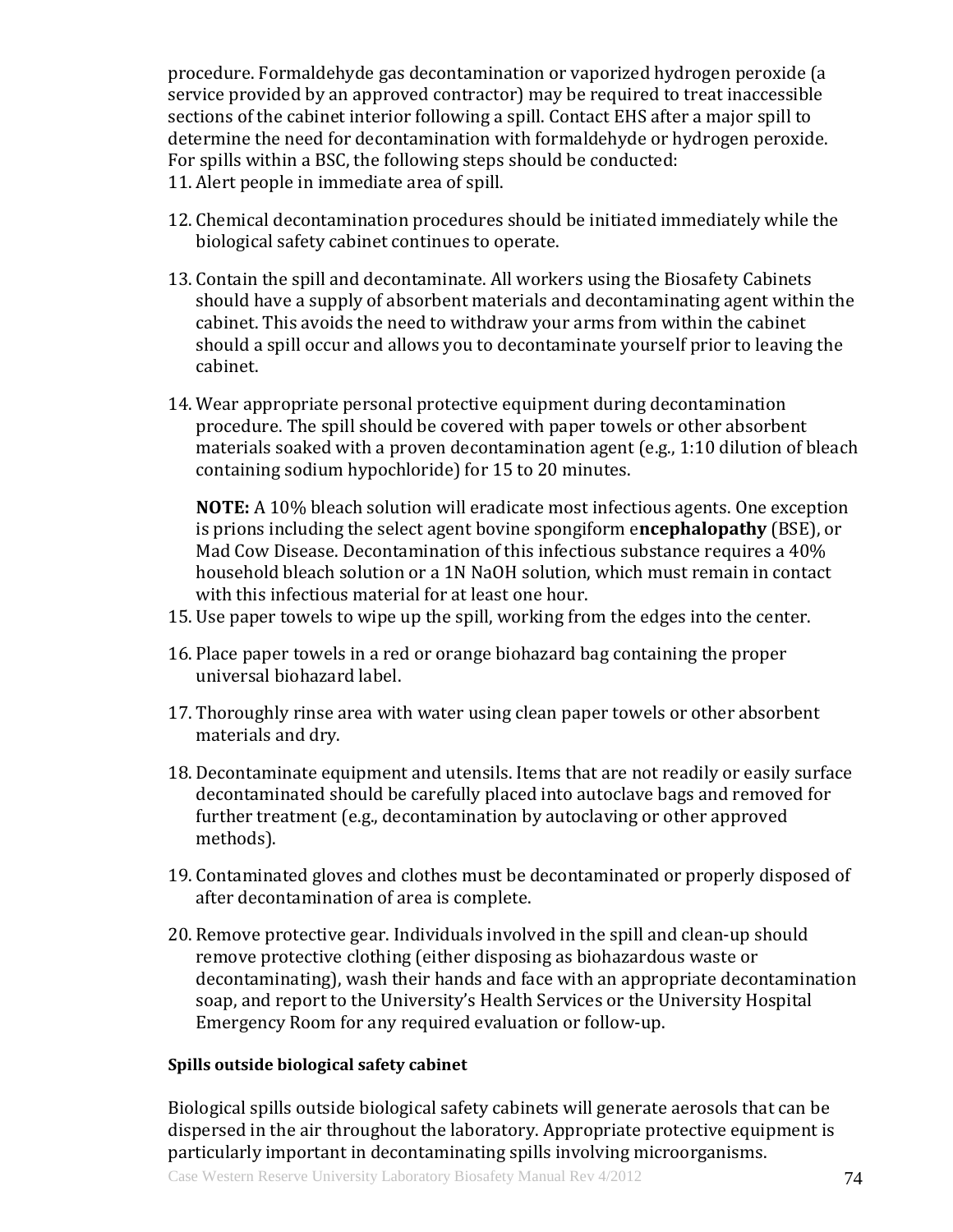This equipment includes lab coat with long sleeves, back-fastening gown or coveralls, disposable gloves, disposable shoe covers, and safety goggles and mask or full-face shield. Use of this equipment will prevent contact with contaminated surfaces and protect eyes and mucous membranes from exposure to splattered materials. For minor spills (less than 10 ml and generating little aerosol) on equipment, laboratory benches, walls, or floors**:**

- 11. Close laboratory doors and post warning signs to prevent others from entering the laboratory.
- 12. Thoroughly wash hands and other apparently contaminated areas with soap and water.
- 13. Put on appropriate personal protective equipment during decontamination procedure.
- 14. The spill should be covered with paper towels or other absorbent materials soaked with a proven decontamination agent (e.g., 1:10 dilution of bleach containing sodium hypochloride) for 15 to 20 minutes.

**NOTE:** A 10% bleach solution will eradicate most infectious agents. One exception is prions including the select agent bovine spongiform e**ncephalopathy** (BSE), or Mad Cow Disease. Decontamination of this infectious substance requires a 40% household bleach solution or a 1N NaOH solution, which must remain in contact with this infectious material for at least one hour.

- 15. Use paper towels to wipe up the spill, working from the edges into the center.
- 16. Place paper towels in a red or orange biohazard bag containing the proper universal biohazard label.
- 17. Thoroughly rinse area with water using clean paper towels or other absorbent materials and dry, and place paper towels in a red or orange biohazard bag containing the proper universal biohazard label.
- 18. If using an autoclave, BE CARFUL to avoid strong oxidizers from coming in contact with organic materials (See Point 10 of "Autoclaves" under "Equipment" in Chapter 5).
- 19. Wash hands and other apparently contaminated areas again with soap and water.
- 20. Remove all PPE immediately upon leaving the work area and as soon as possible if overtly contaminated. Contaminated PPE must either be DISPOSED of as biohazardous waste or properly decontaminated.

## **For major Spills (more than 10 ml or with considerable aerosol):**

- 13. Close laboratory doors and post warning signs to prevent others from entering the laboratory.
- 14. Leave the biological safety cabinet operating and cultures inside cabinet.
- 15. Wash hands and other apparently contaminated areas with soap and water.
- 16. Report the accident to the PI and to the University Biosafety Officer in EHS (216- 368-2907).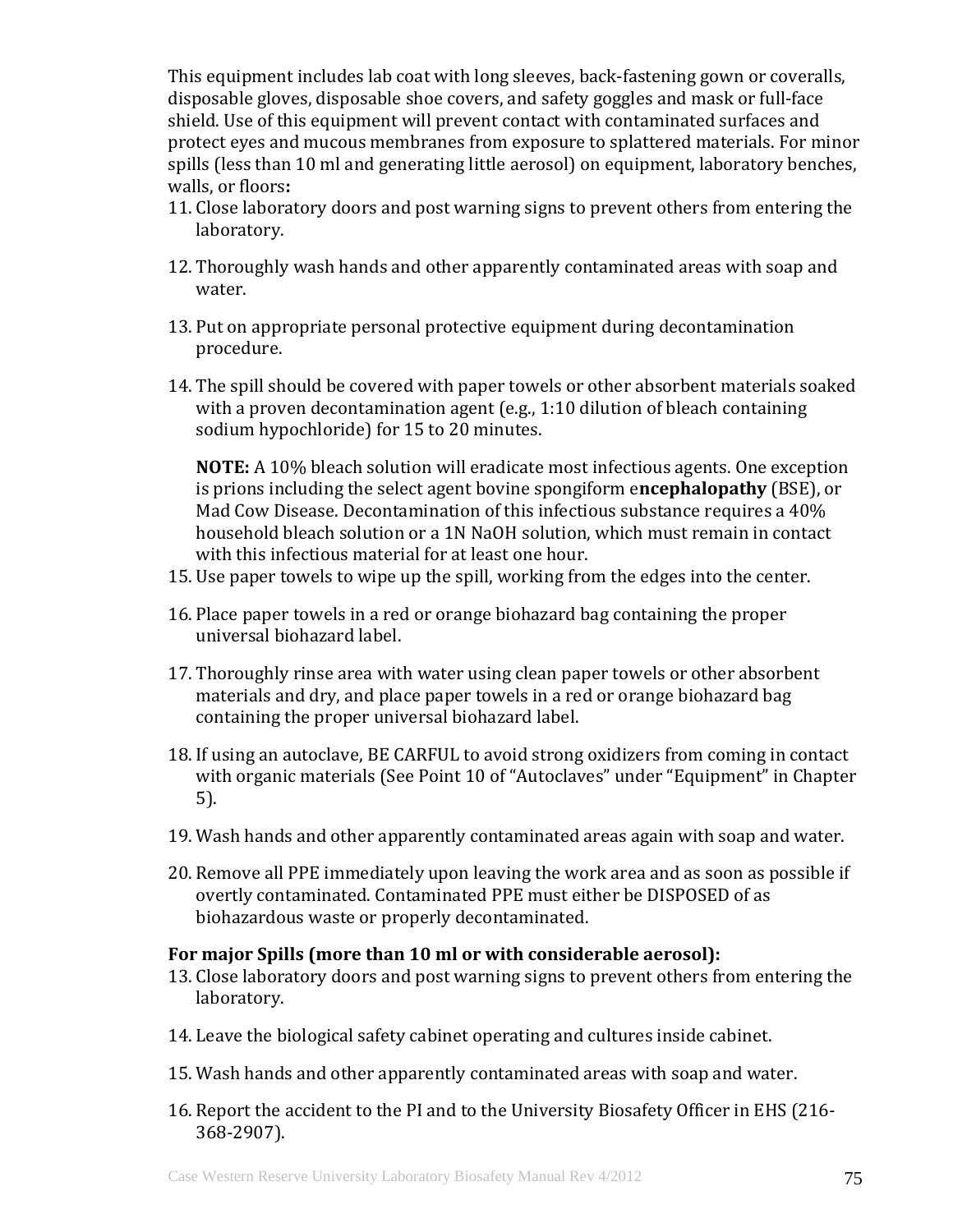- 17. If personal clothing is contaminated, remove all outer clothing and place it in the autoclave or container for autoclaving. Put on clean garments.
- 18. Leave the laboratory for 20 minutes to allow dissipation of aerosols created by the spill.
- 19. Upon returning to the laboratory to start decontamination, check to ensure that laboratory doors are closed and appropriate signs are displayed. Put on gloves and other protective equipment as previously mentioned above.
- 20. Place paper towels soaked with decontamination solution over the spill area. Do not pour decontamination solution directly onto the spill in order to avoid additional release of aerosols.
- 21. Let decontamination solution / microorganism mixture stand for 30 minutes or longer to allow adequate contact time.
- 22. Wipe up the spill with the soaked paper towels and properly dispose of towels.
- 23. Remove all PPE immediately upon leaving the work area and as soon as possible if overtly contaminated. Contaminated PPE must either be DISPOSED of as biohazardous waste or properly decontaminated.

If using an autoclave, BE CARFUL that strong oxidizers do not come in contact with organic materials (See Point 10 of "Autoclaves" under "Equipment" in Chapter 5).

24. Thoroughly wash hands, face, and other apparently contaminated areas. Special care in decontamination may be necessary. The PI and/or the University Biosafety Officer may require the collection of sample cultures to determine that the area has been effectively decontaminated.

**NOTE:** A 10% bleach solution will eradicate most infectious agents. One exception is prions including the select agent bovine spongiform e**ncephalopathy** (BSE), or Mad Cow Disease. Decontamination of this infectious substance requires a 40% household bleach solution or a 1N NaOH solution, which must remain in contact with this infectious material for at least one hour.

## **Fire Fighting Procedures**

Personal safety is each worker's primary concern in the event of fire.

- 3. Upon learning of the threat of fire within the building, laboratory personnel will, to the extent possible:
	- d. Turn of all gas burners, biological safety cabinets, electric motors, and other electrical equipment.
	- e. Place containers of infectious materials into autoclaves, incubators, refrigerators, freezers or other storage areas.
	- f. Leave the laboratory as quickly as possible using designated fire evacuation routes.
- 4. Personnel should be trained by the acting University Fire Marshall in the operation of fire extinguishers.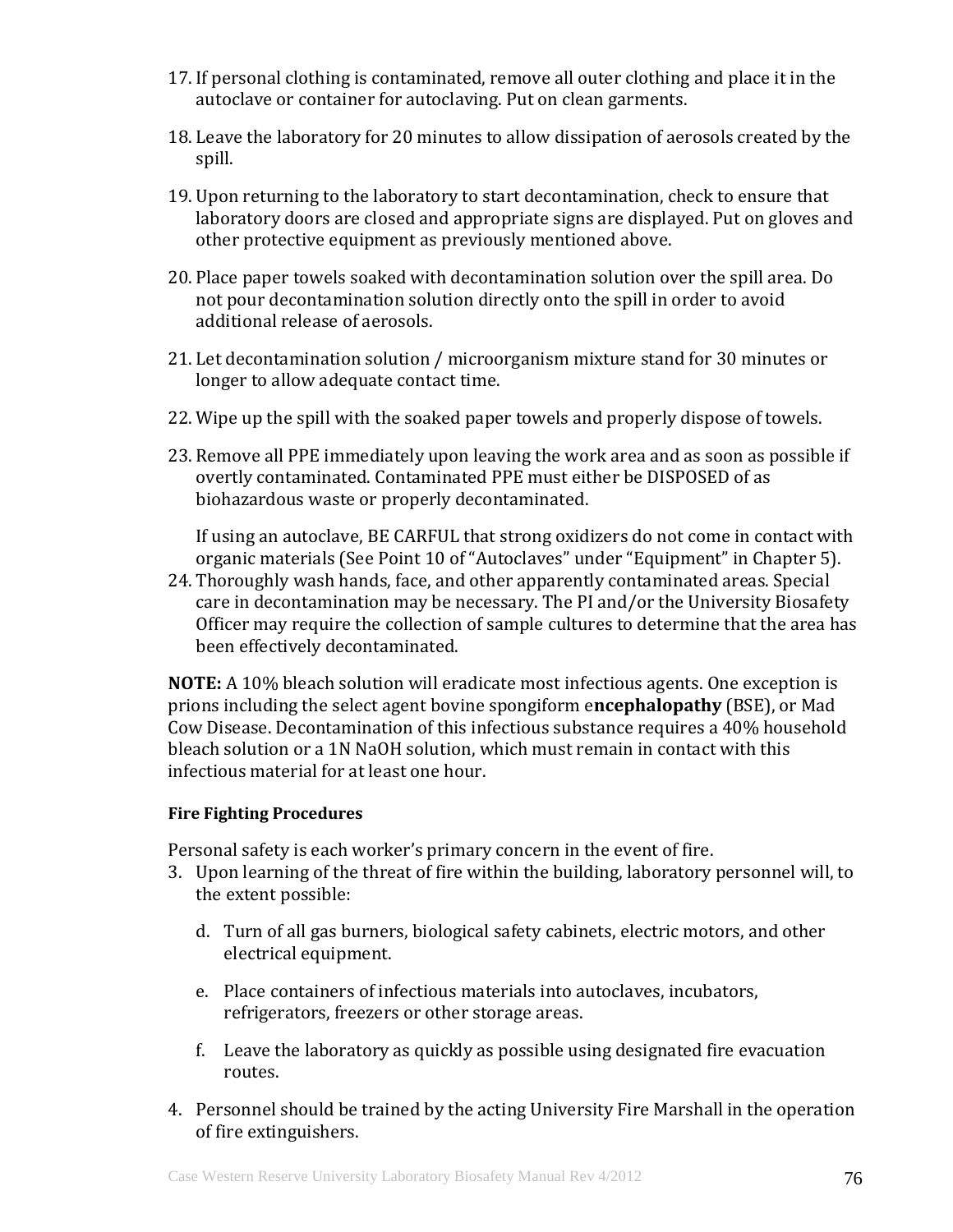# **Chapter 10 - Forms**

The most current version of the Chemical Hygiene and Exposure Control Plans can be found on the EHS website: https://case.edu/ehs/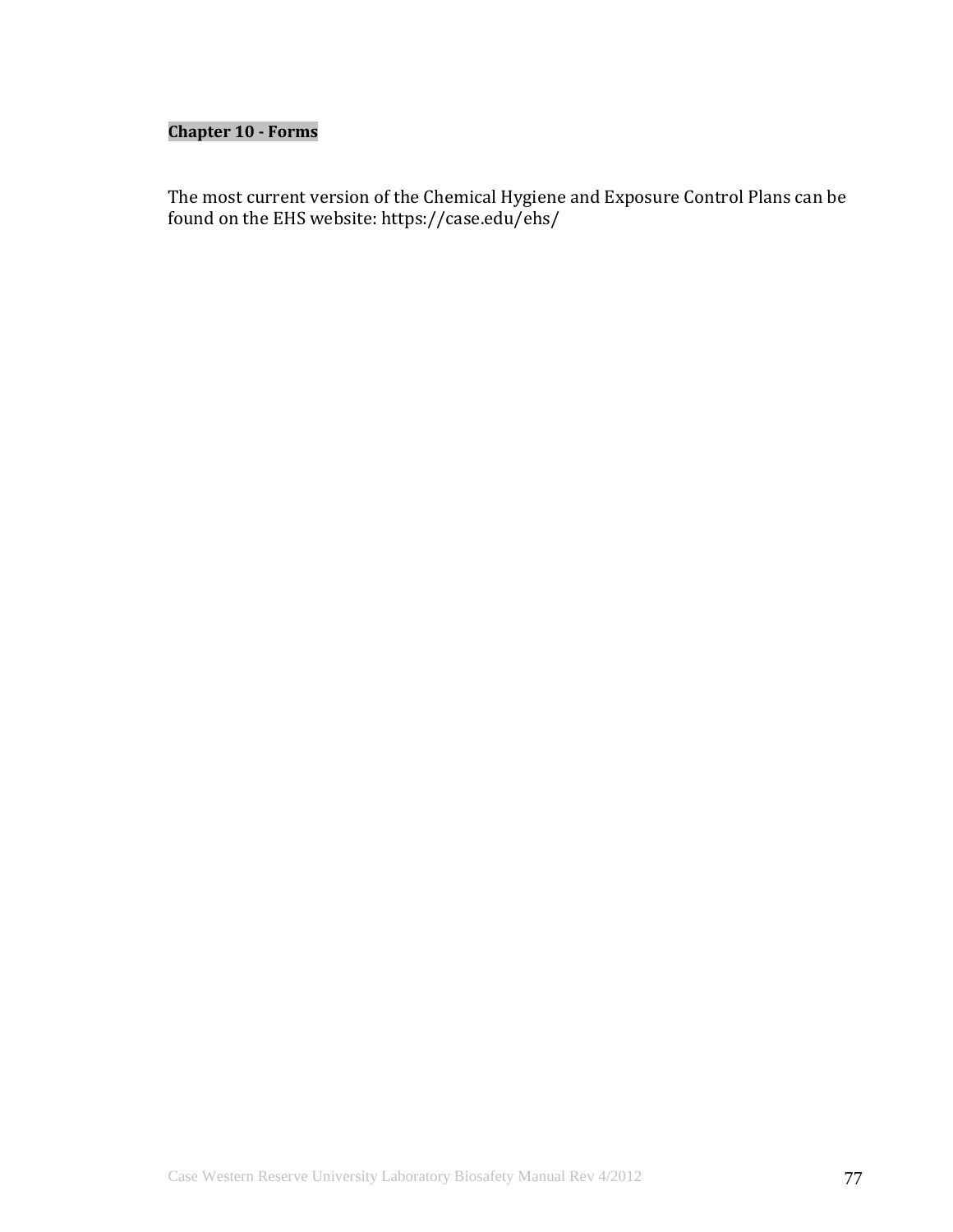#### **SECTION 1910.1030- Appendix A HEPATITIS-B DECLINATION (MANDATORY)**

I understand that due to my occupational exposure to blood or other potentially infectious materials I may be at risk of acquiring hepatitis B virus (HBV) infection. I have been given the opportunity to be vaccinated with hepatitis B vaccine, at no charge to myself. However, I decline hepatitis B vaccination at this time. I understand that by declining this vaccine, I continue to be at risk of acquiring hepatitis B, a serious disease. If in future I continue to have occupational exposure to blood or other potentially infectious materials and I want to be vaccinated with hepatitis B vaccine, I can receive the vaccination at no cost to me.

| Case ID (ex. xar123): ________<br>or<br>Employee Number:<br>Department: _<br>Phone Number:<br>Principal Investigator: |
|-----------------------------------------------------------------------------------------------------------------------|
| Date:                                                                                                                 |

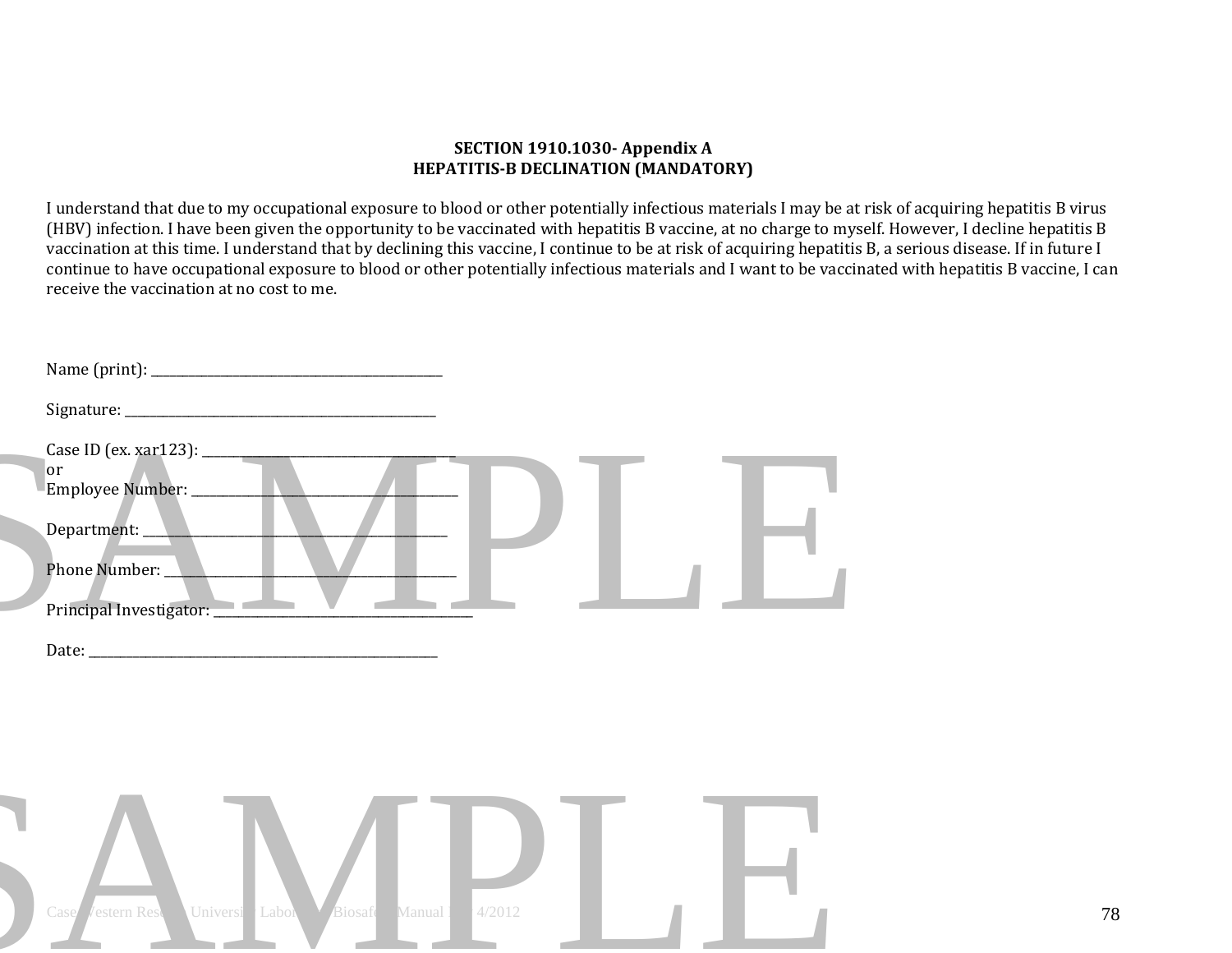### **BIOSAFETY LEVEL 2 INSPECTION CHECKLIST**

**These questions are based on the Biosafety Level 2 section of** *Biosafety in Microbiological and Biomedical Laboratories, 5th* **ed., 2007 pages 31-36**

**Please place an 'X' in the response box that best describes the laboratory in which work with select agents will be carried out.**

| IVA. – HUL applicable. If you mark IVA. , picase provide a brief explanation below that item of on a separate page. |     |            |         |                 |                                   |             |
|---------------------------------------------------------------------------------------------------------------------|-----|------------|---------|-----------------|-----------------------------------|-------------|
|                                                                                                                     |     |            |         |                 |                                   |             |
|                                                                                                                     |     |            |         | <b>Assigned</b> |                                   | Comple      |
| Ouestion                                                                                                            | Yes | $No$ $NA.$ | Comment | To:             | <b>Target Date for Completion</b> | <b>Date</b> |
|                                                                                                                     |     |            |         |                 |                                   |             |

|  |  | N.A. = not applicable. If you mark "N.A.", please provide a brief explanation below that item or on a separate page. |
|--|--|----------------------------------------------------------------------------------------------------------------------|
|  |  |                                                                                                                      |

|                | <b>Standard Microbiological Practices</b>                       |  |  |  |  |
|----------------|-----------------------------------------------------------------|--|--|--|--|
|                | The laboratory supervisor must enforce the institutional        |  |  |  |  |
|                | policies that control access to the laboratory.                 |  |  |  |  |
| $\overline{2}$ | Persons must wash their hands after working with potentially    |  |  |  |  |
|                | hazardous materials and before leaving the laboratory.          |  |  |  |  |
|                | Eating, drinking, smoking, handling contact lenses, applying    |  |  |  |  |
|                | cosmetics, and storing food for human consumption must not be   |  |  |  |  |
|                | permitted in laboratory areas. Food must be stored outside the  |  |  |  |  |
|                | laboratory area in cabinets or refrigerators designated and     |  |  |  |  |
|                | used for this purpose.                                          |  |  |  |  |
| 4              | Mouth pipetting is prohibited; mechanical pipetting devices     |  |  |  |  |
|                | must be used.                                                   |  |  |  |  |
|                | Policies for the safe handling of sharps, such as needles,      |  |  |  |  |
|                | scalpels, pipettes, and broken glassware must be developed and  |  |  |  |  |
|                | implemented. Whenever practical, laboratory supervisors         |  |  |  |  |
|                | should adopt improved engineering and work practice controls    |  |  |  |  |
|                | that reduce risk of sharps injuries.                            |  |  |  |  |
|                | Precautions, including those listed below, must always be taken |  |  |  |  |
|                | with sharp items. These include:                                |  |  |  |  |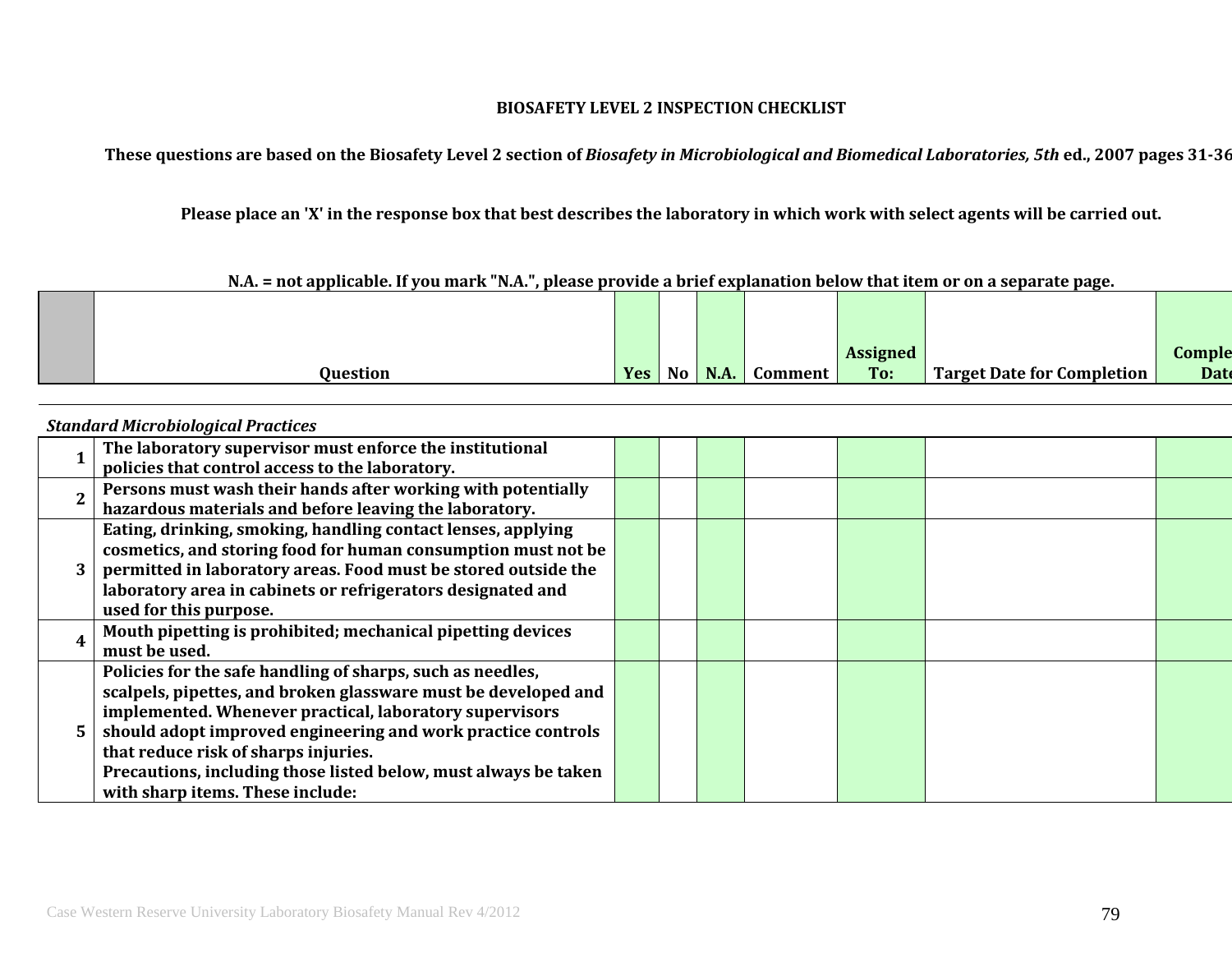|                | Careful management of needles and other sharps are of primary                                         |            |    |             |         |                 |                                   |          |
|----------------|-------------------------------------------------------------------------------------------------------|------------|----|-------------|---------|-----------------|-----------------------------------|----------|
| 5a             | importance. Needles must not be bent, sheared, broken,                                                |            |    |             |         |                 |                                   |          |
|                | recapped, removed from disposable syringes, or otherwise                                              |            |    |             |         |                 |                                   |          |
|                | manipulated by hand before disposal.<br>Used disposable needles and syringes must be carefully placed |            |    |             |         |                 |                                   |          |
| 5 <sub>b</sub> | in conveniently located puncture-resistant containers used for                                        |            |    |             |         |                 |                                   |          |
|                | sharps disposal.                                                                                      |            |    |             |         |                 |                                   |          |
|                |                                                                                                       |            |    |             |         |                 |                                   |          |
|                |                                                                                                       |            |    |             |         | <b>Assigned</b> |                                   |          |
|                | <b>Ouestion</b>                                                                                       | <b>Yes</b> | No | <b>N.A.</b> | Comment | To:             | <b>Target Date for Completion</b> | Completi |
|                | Non-disposable sharps must be placed in a hard walled                                                 |            |    |             |         |                 |                                   |          |
| 5c             | container for transport to a processing area for                                                      |            |    |             |         |                 |                                   |          |
|                | decontamination, preferably by autoclaving.                                                           |            |    |             |         |                 |                                   |          |
|                | Broken glassware must not be handled directly. Instead, it must                                       |            |    |             |         |                 |                                   |          |
| <b>5d</b>      | be removed using a brush and dustpan, tongs, or forceps.                                              |            |    |             |         |                 |                                   |          |
|                | Plasticware should be substituted for glassware whenever                                              |            |    |             |         |                 |                                   |          |
|                | possible.                                                                                             |            |    |             |         |                 |                                   |          |
| 6              | Perform all procedures to minimize the creation of splashes                                           |            |    |             |         |                 |                                   |          |
|                | and/or aerosols.                                                                                      |            |    |             |         |                 |                                   |          |
|                | Decontaminate work surfaces after completion of work and                                              |            |    |             |         |                 |                                   |          |
| $\overline{7}$ | after any spill or splash of potentially infectious material with                                     |            |    |             |         |                 |                                   |          |
|                | appropriate disinfectant.                                                                             |            |    |             |         |                 |                                   |          |
|                | Decontaminate all cultures, stocks, and other potentially                                             |            |    |             |         |                 |                                   |          |
| 8              | infectious materials before disposal using an effective method.                                       |            |    |             |         |                 |                                   |          |
|                | Depending on where the decontamination will be performed,                                             |            |    |             |         |                 |                                   |          |
|                | the following methods should be used prior to transport:                                              |            |    |             |         |                 |                                   |          |
|                | Materials to be decontaminated outside of the immediate                                               |            |    |             |         |                 |                                   |          |
| 8a             | laboratory must be placed in a durable, leak proof container                                          |            |    |             |         |                 |                                   |          |
|                | and secured for transport.                                                                            |            |    |             |         |                 |                                   |          |
|                | Materials to be removed from the facility for decontamination                                         |            |    |             |         |                 |                                   |          |
| 8b             | must be packed in accordance with applicable local, state, and                                        |            |    |             |         |                 |                                   |          |
|                | federal regulations.                                                                                  |            |    |             |         |                 |                                   |          |
|                | A sign incorporating the universal biohazard symbol must be                                           |            |    |             |         |                 |                                   |          |
|                | posted at the entrance to the laboratory when infectious agents                                       |            |    |             |         |                 |                                   |          |
|                | are present. Posted information must include: the laboratory's                                        |            |    |             |         |                 |                                   |          |
| 9              | biosafety level, the supervisor's name (or other responsible                                          |            |    |             |         |                 |                                   |          |
|                | personnel), telephone number, and required procedures for                                             |            |    |             |         |                 |                                   |          |
|                | entering and exiting the laboratory. Agent information should                                         |            |    |             |         |                 |                                   |          |
|                | be posted in accordance with the institutional policy.                                                |            |    |             |         |                 |                                   |          |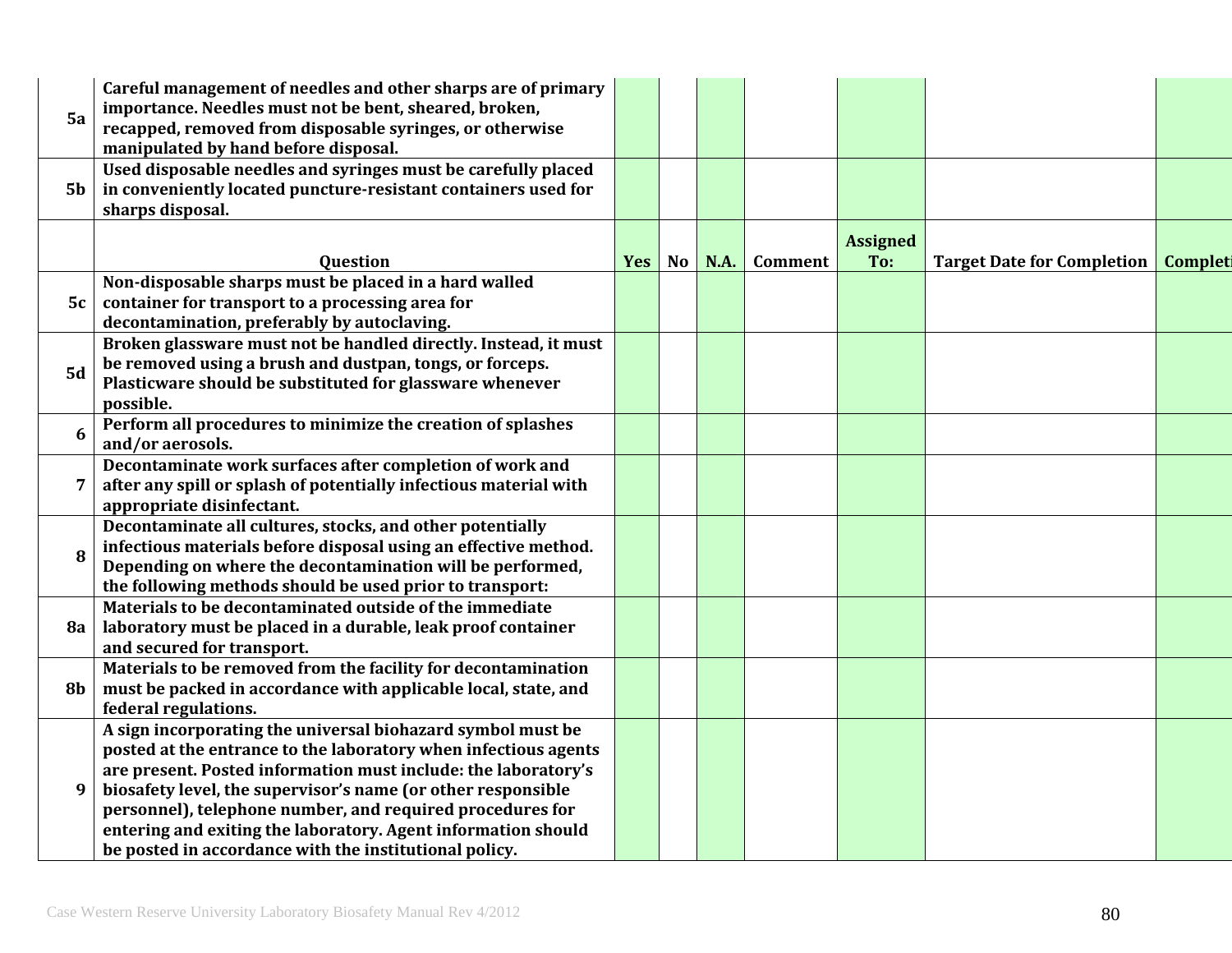| <b>10</b> | An effective integrated pest management program is required.<br>See Appendix G.                                                                                                                                                                                                                                                                                                                                                                                                                                                                                                                                                                                                                                                                                                                                                                                        |     |     |             |         |                 |                                   |          |
|-----------|------------------------------------------------------------------------------------------------------------------------------------------------------------------------------------------------------------------------------------------------------------------------------------------------------------------------------------------------------------------------------------------------------------------------------------------------------------------------------------------------------------------------------------------------------------------------------------------------------------------------------------------------------------------------------------------------------------------------------------------------------------------------------------------------------------------------------------------------------------------------|-----|-----|-------------|---------|-----------------|-----------------------------------|----------|
| 11        | The laboratory supervisor must ensure that laboratory<br>personnel receive appropriate training regarding their duties,<br>the necessary precautions to prevent exposures, and exposure<br>evaluation procedures. Personnel must receive annual updates<br>or additional training when procedural or policy changes occur.<br>Personal health status may impact an individual's susceptibility<br>to infection, ability to receive immunizations or prophylactic<br>interventions. Therefore, all laboratory personnel and<br>particularly women of child-bearing age should be provided<br>with information regarding immune competence and<br>conditions that may predispose them to infection. Individuals<br>having these conditions should be encouraged to self-identify to<br>the institution's healthcare provider for appropriate counseling<br>and guidance. |     |     |             |         |                 |                                   |          |
|           |                                                                                                                                                                                                                                                                                                                                                                                                                                                                                                                                                                                                                                                                                                                                                                                                                                                                        |     |     |             |         | <b>Assigned</b> |                                   |          |
|           | <b>Question</b>                                                                                                                                                                                                                                                                                                                                                                                                                                                                                                                                                                                                                                                                                                                                                                                                                                                        | Yes | No. | <b>N.A.</b> | Comment | To:             | <b>Target Date for Completion</b> | Completi |

### *Special Practices*

|   | All persons entering the laboratory must be advised of the<br>potential hazards and meet specific entry/exit requirements.                                                        |  |  |  |  |
|---|-----------------------------------------------------------------------------------------------------------------------------------------------------------------------------------|--|--|--|--|
|   | Laboratory personnel must be provided medical surveillance<br>and offered appropriate immunizations for agents handled or<br>potentially present in the laboratory.               |  |  |  |  |
|   | Each institution must establish policies and procedures<br>describing the collection and storage of serum samples from at-<br>risk personnel.                                     |  |  |  |  |
| 4 | A laboratory-specific biosafety manual must be prepared and<br>adopted as policy. The biosafety manual must be available and<br>accessible.                                       |  |  |  |  |
|   | The laboratory supervisor must ensure that laboratory<br>personnel demonstrate proficiency in standard and special<br>microbiological practices before working with BSL-2 agents. |  |  |  |  |
| 6 | Potentially infectious materials must be placed in a durable,<br>leak proof container during collection, handling, processing,<br>storage, or transport within a facility.        |  |  |  |  |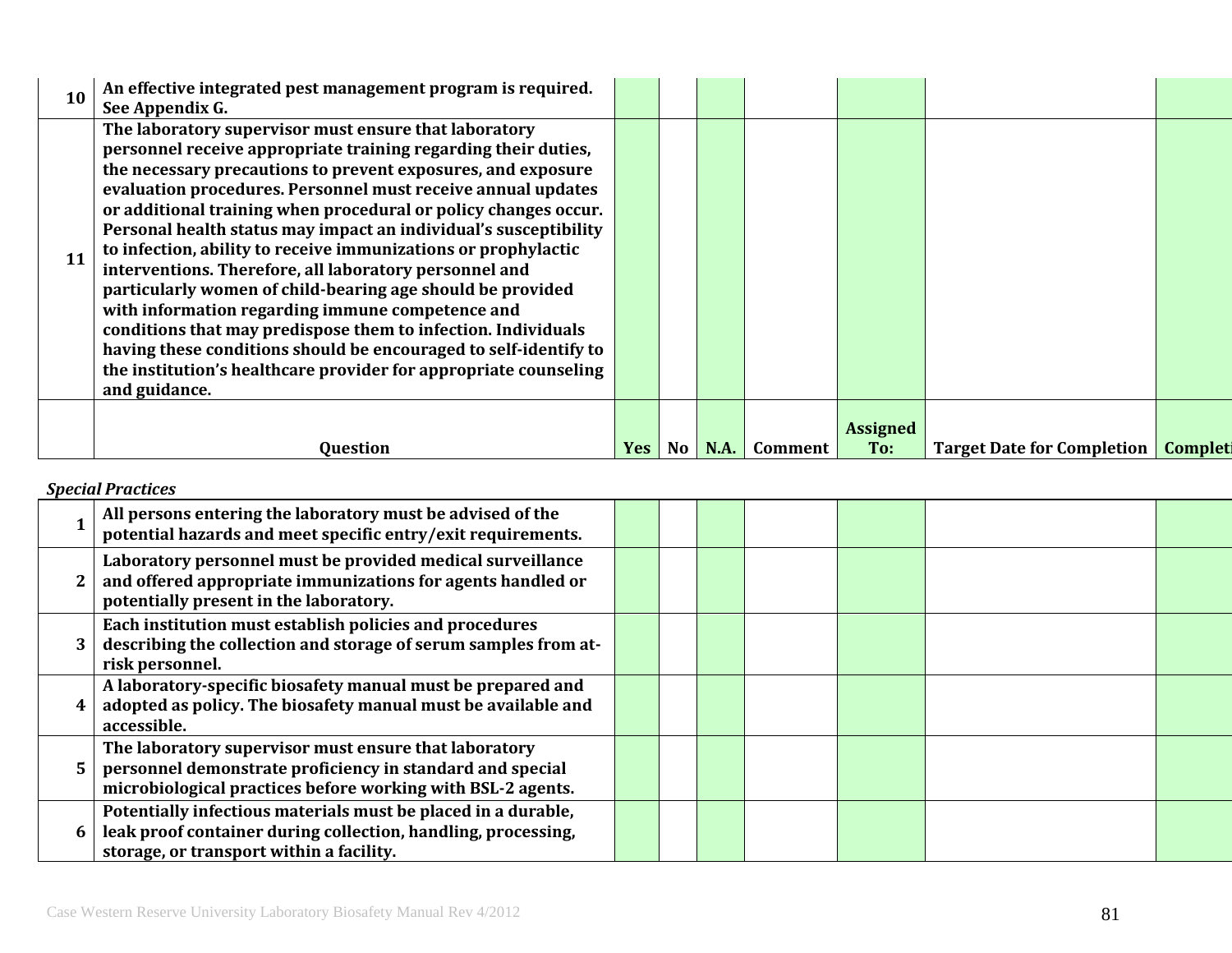| 7              | Laboratory equipment should be routinely decontaminated, as                  |            |    |      |         |                 |                                   |          |
|----------------|------------------------------------------------------------------------------|------------|----|------|---------|-----------------|-----------------------------------|----------|
|                | well as, after spills, splashes, or other potential contamination.           |            |    |      |         |                 |                                   |          |
|                | Spills involving infectious materials must be contained,                     |            |    |      |         |                 |                                   |          |
| 7a             | decontaminated, and cleaned up by staff properly trained and                 |            |    |      |         |                 |                                   |          |
|                | equipped to work with infectious material.                                   |            |    |      |         |                 |                                   |          |
| 7 <sub>b</sub> | Equipment must be decontaminated before repair,                              |            |    |      |         |                 |                                   |          |
|                | maintenance, or removal from the laboratory.                                 |            |    |      |         |                 |                                   |          |
|                | Incidents that may result in exposure to infectious materials                |            |    |      |         |                 |                                   |          |
|                | must be immediately evaluated and treated according to                       |            |    |      |         |                 |                                   |          |
| 8              | procedures described in the laboratory biosafety safety manual.              |            |    |      |         |                 |                                   |          |
|                | All such incidents must be reported to the laboratory                        |            |    |      |         |                 |                                   |          |
|                | supervisor. Medical evaluation, surveillance, and treatment                  |            |    |      |         |                 |                                   |          |
|                | should be provided and appropriate records maintained.                       |            |    |      |         |                 |                                   |          |
| $\mathbf q$    | Animals and plants not associated with the work being                        |            |    |      |         |                 |                                   |          |
|                | performed must not be permitted in the laboratory.                           |            |    |      |         |                 |                                   |          |
|                | All procedures involving the manipulation of infectious                      |            |    |      |         |                 |                                   |          |
| <b>10</b>      | materials that may generate an aerosol should be conducted                   |            |    |      |         |                 |                                   |          |
|                | within a BSC or other physical containment devices.                          |            |    |      |         |                 |                                   |          |
|                |                                                                              |            |    |      |         |                 |                                   |          |
|                |                                                                              |            |    |      |         | <b>Assigned</b> |                                   |          |
|                | Question                                                                     | <b>Yes</b> | No | N.A. | Comment | To:             | <b>Target Date for Completion</b> | Completi |
|                |                                                                              |            |    |      |         |                 |                                   |          |
|                | <b>Safety Equipment (Primary Barriers and Personal Protective Equipment)</b> |            |    |      |         |                 |                                   |          |
|                | Properly maintained BSCs (preferably Class II), other                        |            |    |      |         |                 |                                   |          |
| $\mathbf{1}$   | appropriate personal protective equipment, or other physical                 |            |    |      |         |                 |                                   |          |
|                | containment devices must be used whenever:                                   |            |    |      |         |                 |                                   |          |
|                | Procedures with a potential for creating infectious aerosols or              |            |    |      |         |                 |                                   |          |
|                | splashes are conducted. These may include pipetting,                         |            |    |      |         |                 |                                   |          |
|                | centrifuging, grinding, blending, shaking, mixing, sonicating,               |            |    |      |         |                 |                                   |          |
| 1a             | opening containers of infectious materials, inoculating animals              |            |    |      |         |                 |                                   |          |
|                | intranasally, and harvesting infected tissues from animals or                |            |    |      |         |                 |                                   |          |
|                | eggs.                                                                        |            |    |      |         |                 |                                   |          |
|                | High concentrations or large volumes of infectious agents are                |            |    |      |         |                 |                                   |          |
| 1 <sub>b</sub> | used. Such materials may be centrifuged in the open laboratory               |            |    |      |         |                 |                                   |          |

**1b used. Such materials may be centrifuged in the open laboratory using sealed rotor heads or centrifuge safety cups.**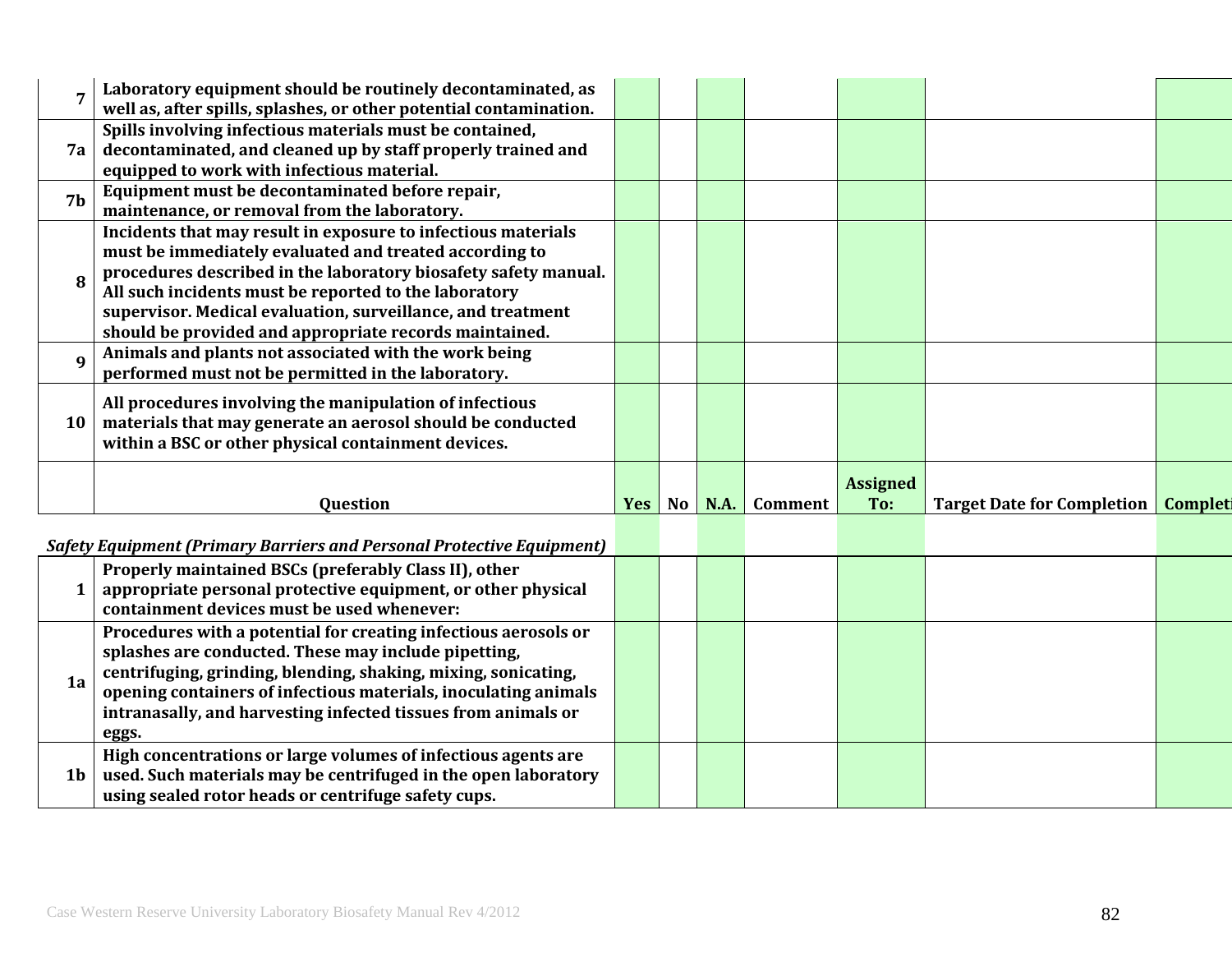| $\mathbf{2}$   | Protective laboratory coats, gowns, smocks, or uniforms<br>designated for laboratory use must be worn while working with<br>hazardous materials. Remove protective clothing before leaving<br>for non-laboratory areas (e.g., cafeteria, library, administrative<br>offices). Dispose of protective clothing appropriately, or deposit<br>it for laundering by the institution. It is recommended that<br>laboratory clothing not be taken home.                             |     |    |             |                |                        |                                   |          |
|----------------|------------------------------------------------------------------------------------------------------------------------------------------------------------------------------------------------------------------------------------------------------------------------------------------------------------------------------------------------------------------------------------------------------------------------------------------------------------------------------|-----|----|-------------|----------------|------------------------|-----------------------------------|----------|
| 3              | Eye and face protection (goggles, mask, face shield or other<br>splatter guard) is used for anticipated splashes or sprays of<br>infectious or other hazardous materials when the<br>microorganisms must be handled outside the BSC or<br>containment device. Eye and face protection must be disposed<br>of with other contaminated laboratory waste or<br>decontaminated before reuse. Persons who wear contact lenses<br>in laboratories should also wear eye protection. |     |    |             |                |                        |                                   |          |
| 4              | Gloves must be worn to protect hands from exposure to<br>hazardous materials. Glove selection should be based on an<br>appropriate risk assessment. Alternatives to latex gloves should<br>be available. Gloves must not be worn outside the laboratory. In<br>addition, BSL-2 laboratory workers should:                                                                                                                                                                    |     |    |             |                |                        |                                   |          |
| 4a             | Change gloves when contaminated, integrity has been<br>compromised, or when otherwise necessary. Wear two pairs of<br>gloves when appropriate.                                                                                                                                                                                                                                                                                                                               |     |    |             |                |                        |                                   |          |
|                | Question                                                                                                                                                                                                                                                                                                                                                                                                                                                                     | Yes | No | <b>N.A.</b> | <b>Comment</b> | <b>Assigned</b><br>To: | <b>Target Date for Completion</b> | Completi |
| 4 <sub>b</sub> | Remove gloves and wash hands when work with hazardous<br>materials has been completed and before leaving the<br>laboratory.                                                                                                                                                                                                                                                                                                                                                  |     |    |             |                |                        |                                   |          |
| 5              | Eye, face and respiratory protection should be used in rooms<br>containing infected animals as determined by the risk<br>assessment.                                                                                                                                                                                                                                                                                                                                         |     |    |             |                |                        |                                   |          |
|                | <b>Laboratory Facilities (Secondary Barriers)</b>                                                                                                                                                                                                                                                                                                                                                                                                                            |     |    |             |                |                        |                                   |          |
| $\mathbf{1}$   | Laboratory doors should be self-closing and have locks in<br>accordance with the institutional policies.                                                                                                                                                                                                                                                                                                                                                                     |     |    |             |                |                        |                                   |          |
| 2              | Laboratories must have a sink for hand washing. The sink may<br>be manually, hands-free, or automatically operated. It should be<br>located near the exit door.                                                                                                                                                                                                                                                                                                              |     |    |             |                |                        |                                   |          |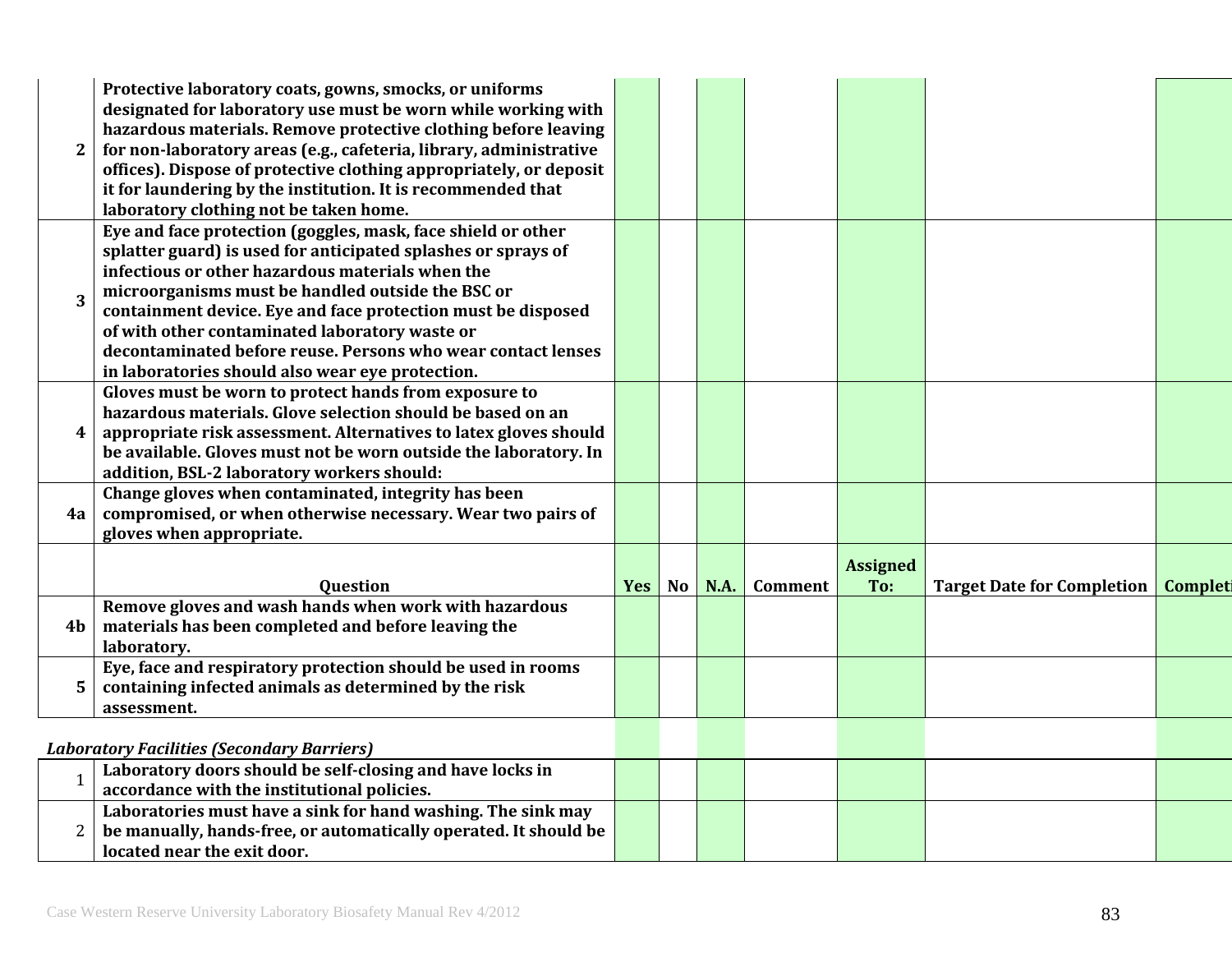| 3              | The laboratory should be designed so that it can be easily<br>cleaned and decontaminated. Carpets and rugs in laboratories |            |    |             |         |                 |                                   |          |
|----------------|----------------------------------------------------------------------------------------------------------------------------|------------|----|-------------|---------|-----------------|-----------------------------------|----------|
|                | are not permitted.                                                                                                         |            |    |             |         |                 |                                   |          |
|                | Laboratory furniture must be capable of supporting anticipated                                                             |            |    |             |         |                 |                                   |          |
| $\overline{4}$ | loads and uses. Spaces between benches, cabinets, and                                                                      |            |    |             |         |                 |                                   |          |
|                | equipment should be accessible for cleaning.                                                                               |            |    |             |         |                 |                                   |          |
| 4a             | Bench tops must be impervious to water and resistant to heat,                                                              |            |    |             |         |                 |                                   |          |
|                | organic solvents, acids, alkalis, and other chemicals.                                                                     |            |    |             |         |                 |                                   |          |
|                | Chairs used in laboratory work must be covered with a non-                                                                 |            |    |             |         |                 |                                   |          |
| 4 <sub>b</sub> | porous material that can be easily cleaned and decontaminated                                                              |            |    |             |         |                 |                                   |          |
|                | with appropriate disinfectant.                                                                                             |            |    |             |         |                 |                                   |          |
|                | Laboratory windows that open to the exterior are not                                                                       |            |    |             |         |                 |                                   |          |
| 5              | recommended. However, if a laboratory does have windows                                                                    |            |    |             |         |                 |                                   |          |
|                | that open to the exterior, they must be fitted with screens.                                                               |            |    |             |         |                 |                                   |          |
|                | BSCs must be installed so that fluctuations of the room air                                                                |            |    |             |         |                 |                                   |          |
|                | supply and exhaust do not interfere with proper operations.                                                                |            |    |             |         |                 |                                   |          |
|                | BSCs should be located away from doors, windows that can be                                                                |            |    |             |         |                 |                                   |          |
|                | opened, heavily traveled laboratory areas, and other possible                                                              |            |    |             |         |                 |                                   |          |
|                | airflow disruptions.                                                                                                       |            |    |             |         |                 |                                   |          |
|                | Vacuum lines should be protected with High Efficiency                                                                      |            |    |             |         |                 |                                   |          |
|                | Particulate Air (HEPA) filters, or their equivalent. Filters must                                                          |            |    |             |         |                 |                                   |          |
|                | be replaced as needed. Liquid disinfectant traps may be                                                                    |            |    |             |         |                 |                                   |          |
|                | required.                                                                                                                  |            |    |             |         |                 |                                   |          |
| 8              | An eyewash station must be readily available.                                                                              |            |    |             |         |                 |                                   |          |
|                |                                                                                                                            |            |    |             |         |                 |                                   |          |
|                |                                                                                                                            |            |    |             |         |                 |                                   |          |
|                |                                                                                                                            |            |    |             |         | <b>Assigned</b> |                                   |          |
|                | <b>Ouestion</b>                                                                                                            | <b>Yes</b> | No | <b>N.A.</b> | Comment | To:             | <b>Target Date for Completion</b> | Completi |
|                | There are no specific requirements on ventilation systems.                                                                 |            |    |             |         |                 |                                   |          |
| $\mathbf{q}$   | However, planning of new facilities should consider mechanical                                                             |            |    |             |         |                 |                                   |          |
|                | ventilation systems that provide an inward flow of air without                                                             |            |    |             |         |                 |                                   |          |
|                | recirculation to spaces outside of the laboratory.                                                                         |            |    |             |         |                 |                                   |          |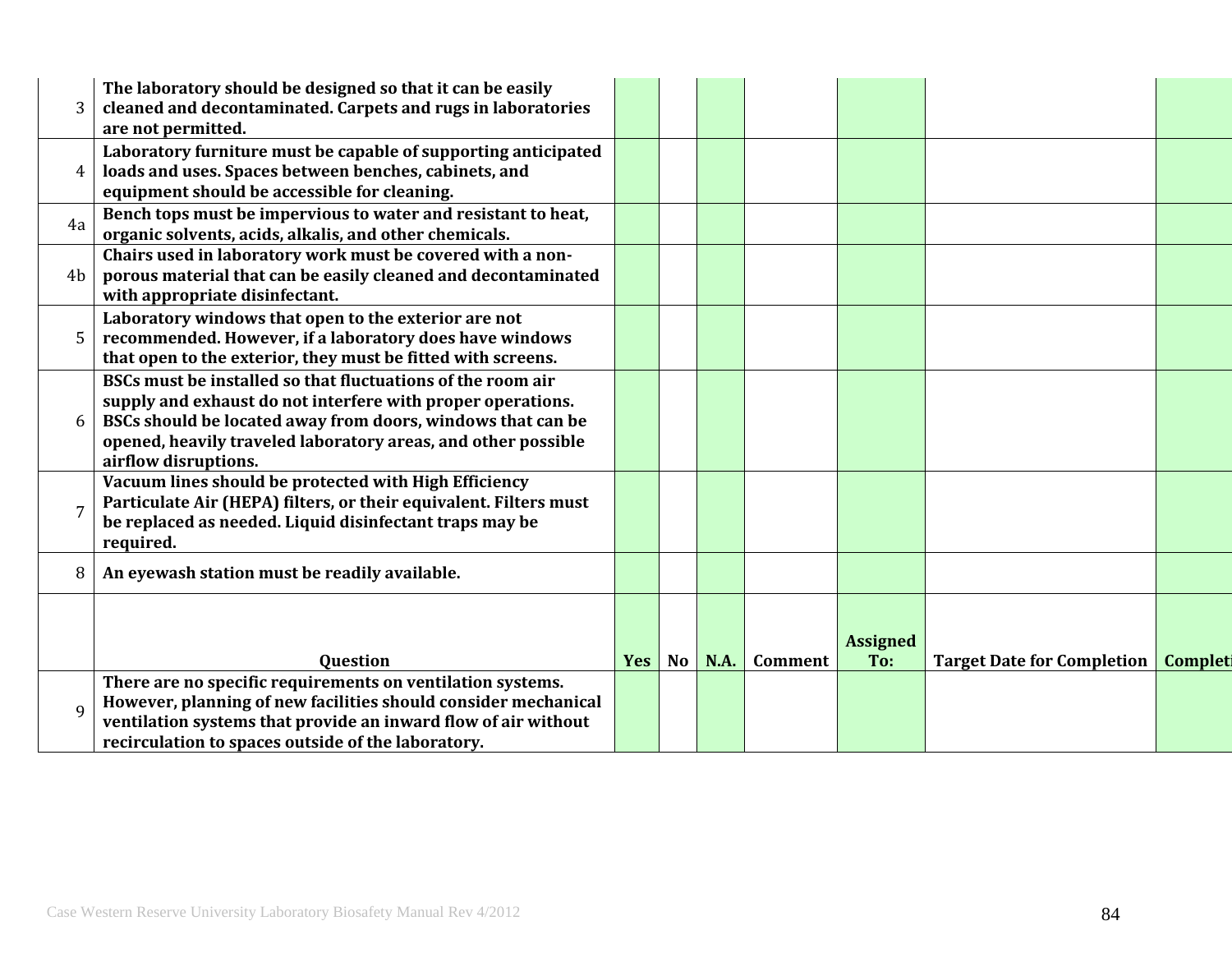| 10 | HEPA filtered exhaust air from a Class II BSC can be safely re-<br>circulated back into the laboratory environment if the cabinet is<br>tested and certified at least annually and operated according to<br>manufacturer's recommendations. BSCs can also be connected<br>to the laboratory exhaust system by either a thimble (canopy)<br>connection or a direct (hard) connection. Provisions to assure<br>proper safety cabinet performance and air system operation<br>must be verified. |  |  |  |  |
|----|----------------------------------------------------------------------------------------------------------------------------------------------------------------------------------------------------------------------------------------------------------------------------------------------------------------------------------------------------------------------------------------------------------------------------------------------------------------------------------------------|--|--|--|--|
|    | A method for decontaminating all laboratory wastes should be<br>available in the facility (e.g., autoclave, chemical disinfection,<br>incineration, or other validated decontamination method).                                                                                                                                                                                                                                                                                              |  |  |  |  |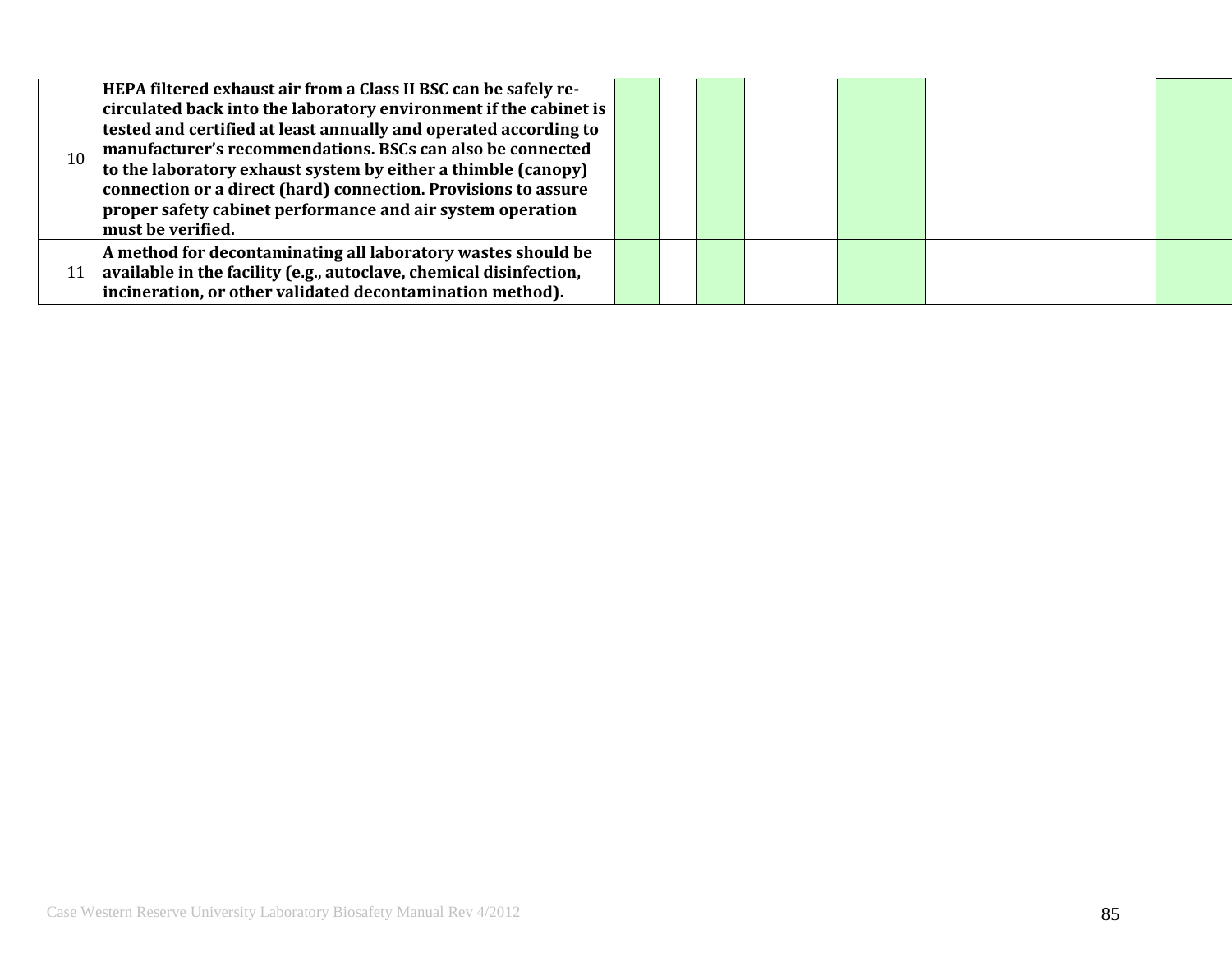#### **BIOSAFETY LEVEL 3 INSPECTION CHECKLIST**

**These questions are based on the Biosafety Level 3 section of** *Biosafety in Microbiological and Biomedical Laboratories, 5th* **ed., 2007 pages 36-43**

**Please place an 'X' in the response box that best describes the laboratory in which work with select agents will be carried out.**

| N.A. = not applicable. If you mark "N.A.", please provide a brief explanation below that item or on a separate page. |          |             |         |                        |                                      |                               |
|----------------------------------------------------------------------------------------------------------------------|----------|-------------|---------|------------------------|--------------------------------------|-------------------------------|
|                                                                                                                      |          |             |         |                        |                                      |                               |
| Ouestion                                                                                                             | Yes   No | <b>N.A.</b> | Comment | <b>Assigned</b><br>To: | <b>Target Date for</b><br>Completion | <b>Complet</b><br><b>Date</b> |

|                | <b>Standard Microbiological Practices</b>                                                                                                                                                                                                                                                                                                                                                              |  |  |  |  |
|----------------|--------------------------------------------------------------------------------------------------------------------------------------------------------------------------------------------------------------------------------------------------------------------------------------------------------------------------------------------------------------------------------------------------------|--|--|--|--|
|                | The laboratory supervisor must enforce the institutional<br>policies that control access to the laboratory.                                                                                                                                                                                                                                                                                            |  |  |  |  |
| $\overline{2}$ | Persons must wash their hands after working with potentially<br>hazardous materials and before leaving the laboratory.                                                                                                                                                                                                                                                                                 |  |  |  |  |
|                | Eating, drinking, smoking, handling contact lenses, applying<br>cosmetics, and storing food for human consumption must not be<br>permitted in laboratory areas. Food must be stored outside the<br>laboratory area in cabinets or refrigerators designated and used<br>for this purpose.                                                                                                               |  |  |  |  |
|                | Mouth pipetting is prohibited; mechanical pipetting devices<br>must be used.                                                                                                                                                                                                                                                                                                                           |  |  |  |  |
|                | Policies for the safe handling of sharps, such as needles, scalpels,<br>pipettes, and broken glassware must be developed and<br>implemented. Whenever practical, laboratory supervisors<br>should adopt improved engineering and work practice controls<br>that reduce risk of sharps injuries.<br>Precautions, including those listed below, must always be taken<br>with sharp items. These include: |  |  |  |  |
| 5а             | Careful management of needles and other sharps are of primary<br>importance. Needles must not be bent, sheared, broken,<br>recapped, removed from disposable syringes, or otherwise                                                                                                                                                                                                                    |  |  |  |  |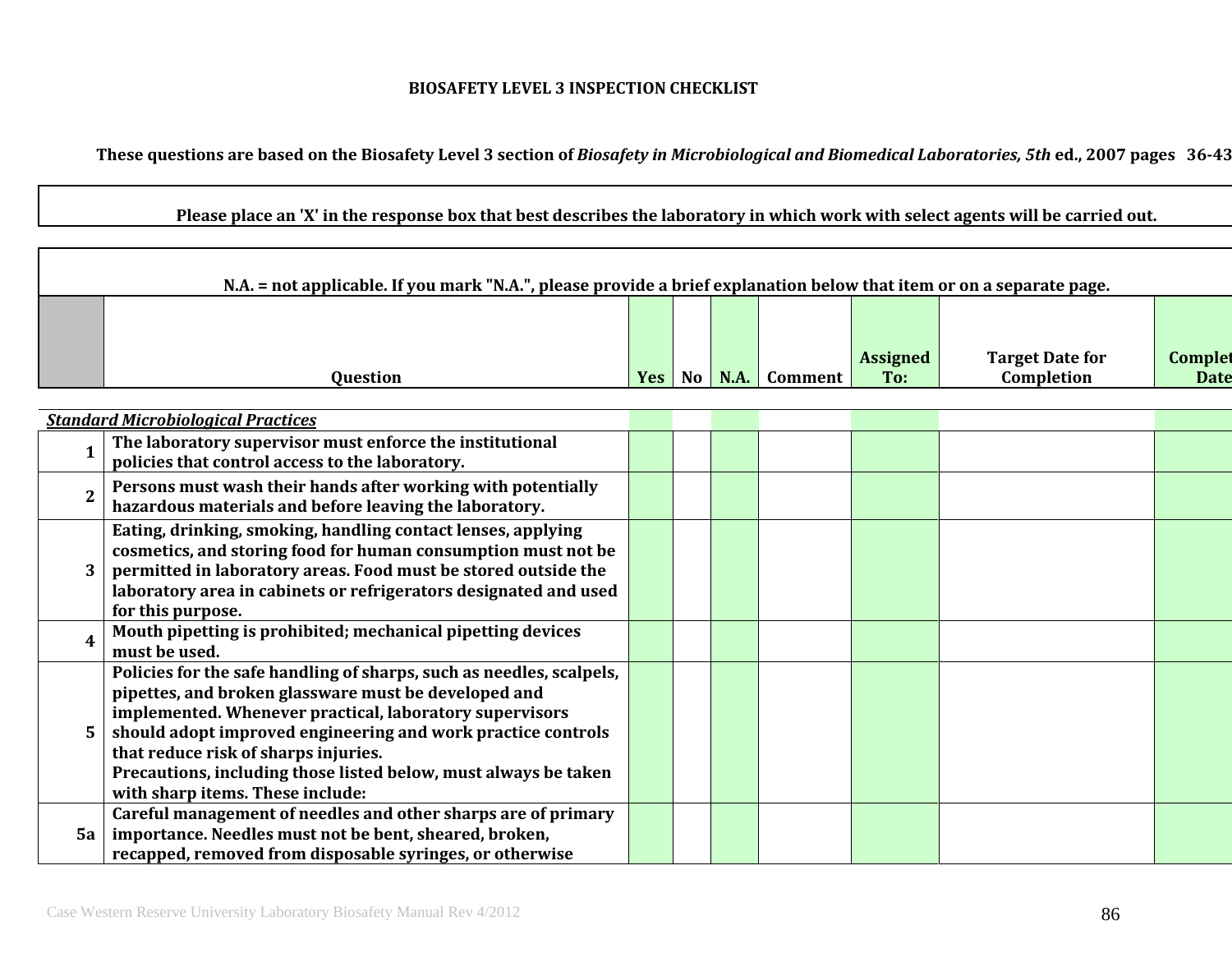|                | manipulated by hand before disposal.                                                                                                                                                                                                                                                                                                                                                                                                                                                          |     |    |      |         |          |                                   |           |
|----------------|-----------------------------------------------------------------------------------------------------------------------------------------------------------------------------------------------------------------------------------------------------------------------------------------------------------------------------------------------------------------------------------------------------------------------------------------------------------------------------------------------|-----|----|------|---------|----------|-----------------------------------|-----------|
| 5 <sub>b</sub> | Used disposable needles and syringes must be carefully placed<br>in conveniently located puncture-resistant containers used for<br>sharps disposal.                                                                                                                                                                                                                                                                                                                                           |     |    |      |         |          |                                   |           |
| 5c             | Non-disposable sharps must be placed in a hard walled<br>container for transport to a processing area for<br>decontamination, preferably by autoclaving.                                                                                                                                                                                                                                                                                                                                      |     |    |      |         |          |                                   |           |
|                |                                                                                                                                                                                                                                                                                                                                                                                                                                                                                               |     |    |      |         | Assigned |                                   |           |
|                | Question                                                                                                                                                                                                                                                                                                                                                                                                                                                                                      | Yes | No | N.A. | Comment | To:      | <b>Target Date for Completion</b> | Completio |
| <b>5d</b>      | Broken glassware must not be handled directly. Instead, it must<br>be removed using a brush and dustpan, tongs, or forceps.<br>Plasticware should be substituted for glassware whenever<br>possible.                                                                                                                                                                                                                                                                                          |     |    |      |         |          |                                   |           |
| 6              | Perform all procedures to minimize the creation of splashes<br>and/or aerosols.                                                                                                                                                                                                                                                                                                                                                                                                               |     |    |      |         |          |                                   |           |
| 7              | Decontaminate work surfaces after completion of work and<br>after any spill or splash of potentially infectious material with<br>appropriate disinfectant.                                                                                                                                                                                                                                                                                                                                    |     |    |      |         |          |                                   |           |
| 8              | Decontaminate all cultures, stocks, and other potentially<br>infectious materials before disposal using an effective method. A<br>method for decontaminating all laboratory wastes should be<br>available in the facility, preferably within the laboratory (e.g.,<br>autoclave, chemical disinfection, incineration, or other validated<br>decontamination method). Depending on where the<br>decontamination will be performed, the following methods<br>should be used prior to transport: |     |    |      |         |          |                                   |           |
| <b>8a</b>      | Materials to be decontaminated outside of the immediate<br>laboratory must be placed in a durable, leak proof container and<br>secured for transport.                                                                                                                                                                                                                                                                                                                                         |     |    |      |         |          |                                   |           |
| 8b             | Materials to be removed from the facility for decontamination<br>must be packed in accordance with applicable local, state, and<br>federal regulations.                                                                                                                                                                                                                                                                                                                                       |     |    |      |         |          |                                   |           |
| 9              | A sign incorporating the universal biohazard symbol must be<br>posted at the entrance to the laboratory when infectious agents<br>are present. Posted information must include the laboratory's<br>biosafety level, the supervisor's name (or other responsible<br>personnel), telephone number, and required procedures for                                                                                                                                                                  |     |    |      |         |          |                                   |           |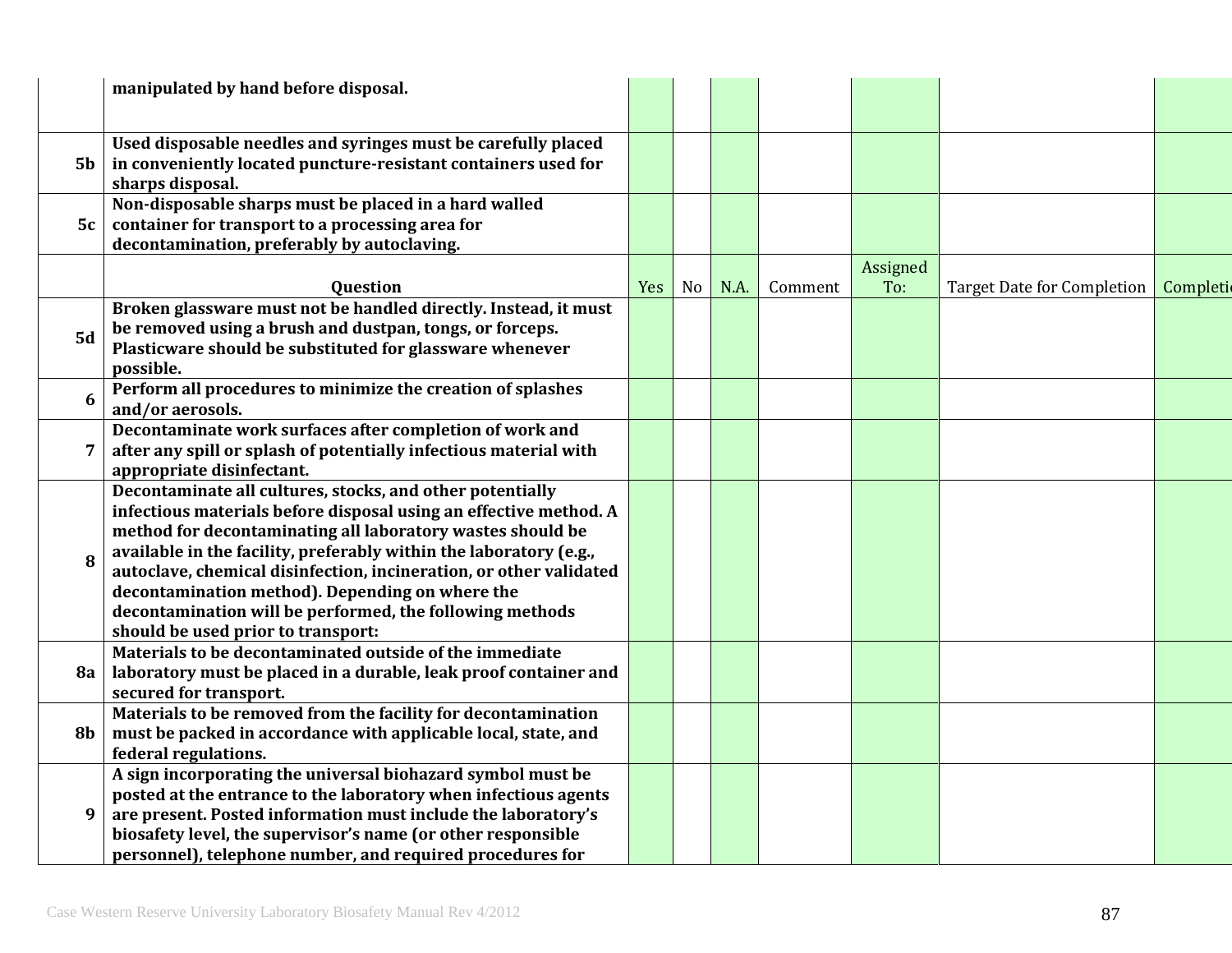|                | entering and exiting the laboratory. Agent information should<br>be posted in accordance with the institutional policy.                                                                                                                                                                                                                                                                                                                                                                                                                                                                                                                                                                                                                                                                                                                                                |  |  |          |  |
|----------------|------------------------------------------------------------------------------------------------------------------------------------------------------------------------------------------------------------------------------------------------------------------------------------------------------------------------------------------------------------------------------------------------------------------------------------------------------------------------------------------------------------------------------------------------------------------------------------------------------------------------------------------------------------------------------------------------------------------------------------------------------------------------------------------------------------------------------------------------------------------------|--|--|----------|--|
| 10             | An effective integrated pest management program is required.<br>See Appendix G.                                                                                                                                                                                                                                                                                                                                                                                                                                                                                                                                                                                                                                                                                                                                                                                        |  |  |          |  |
| 11             | The laboratory supervisor must ensure that laboratory<br>personnel receive appropriate training regarding their duties,<br>the necessary precautions to prevent exposures, and exposure<br>evaluation procedures. Personnel must receive annual updates<br>or additional training when procedural or policy changes occur.<br>Personal health status may impact an individual's susceptibility<br>to infection, ability to receive immunizations or prophylactic<br>interventions. Therefore, all laboratory personnel and<br>particularly women of child-bearing age should be provided<br>with information regarding immune competence and conditions<br>that may predispose them to infection. Individuals having these<br>conditions should be encouraged to self-identify to the<br>institution's healthcare provider for appropriate counseling and<br>guidance. |  |  |          |  |
|                | <b>Special Practices</b>                                                                                                                                                                                                                                                                                                                                                                                                                                                                                                                                                                                                                                                                                                                                                                                                                                               |  |  |          |  |
| $\mathbf{1}$   | All persons entering the laboratory must be advised of the<br>potential hazards and meet specific entry/exit requirements.                                                                                                                                                                                                                                                                                                                                                                                                                                                                                                                                                                                                                                                                                                                                             |  |  |          |  |
| $\overline{2}$ | Laboratory personnel must be provided medical surveillance<br>and offered appropriate immunizations for agents handled or<br>potentially present in the laboratory.                                                                                                                                                                                                                                                                                                                                                                                                                                                                                                                                                                                                                                                                                                    |  |  |          |  |
| 3              | Each institution must establish policies and procedures<br>describing the collection and storage of serum samples from at-<br>risk personnel.                                                                                                                                                                                                                                                                                                                                                                                                                                                                                                                                                                                                                                                                                                                          |  |  |          |  |
|                |                                                                                                                                                                                                                                                                                                                                                                                                                                                                                                                                                                                                                                                                                                                                                                                                                                                                        |  |  | Assigned |  |

| Ouestion                                                                                                                     | <b>Yes</b> | No | N.A. | Comment | Assigned<br>To: | Target Date for Completion | Completio |
|------------------------------------------------------------------------------------------------------------------------------|------------|----|------|---------|-----------------|----------------------------|-----------|
| A laboratory-specific biosafety manual must be prepared and<br>adopted as policy. The biosafety manual must be available and |            |    |      |         |                 |                            |           |
| accessible.                                                                                                                  |            |    |      |         |                 |                            |           |
| The laboratory supervisor must ensure that laboratory                                                                        |            |    |      |         |                 |                            |           |
| personnel demonstrate proficiency in standard and special                                                                    |            |    |      |         |                 |                            |           |
| microbiological practices before working with BSL-3 agents.                                                                  |            |    |      |         |                 |                            |           |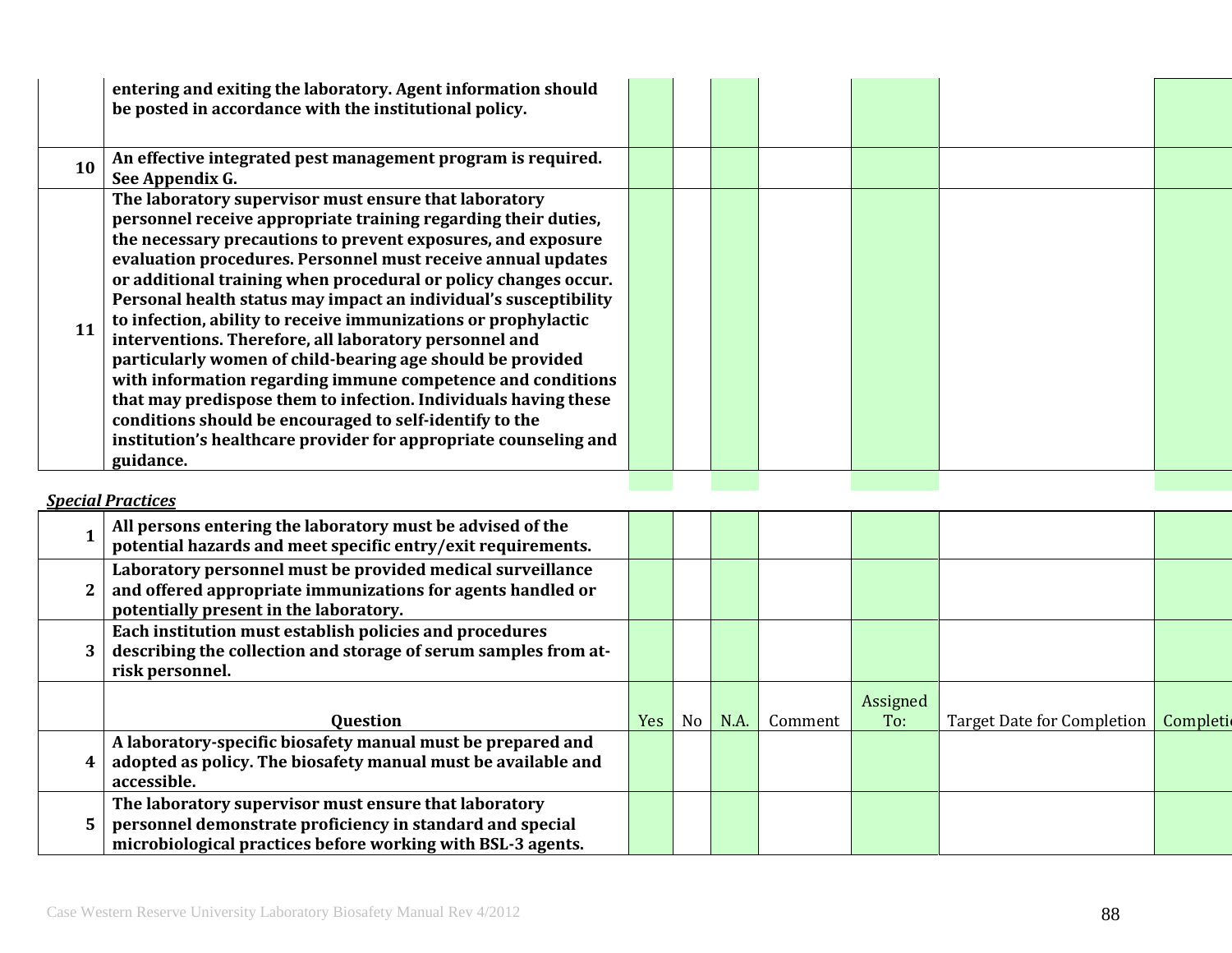| 6              | Potentially infectious materials must be placed in a durable,<br>leak proof container during collection, handling, processing,<br>storage, or transport within a facility.                                                                                                                                                                                                                                      |  |  |  |  |
|----------------|-----------------------------------------------------------------------------------------------------------------------------------------------------------------------------------------------------------------------------------------------------------------------------------------------------------------------------------------------------------------------------------------------------------------|--|--|--|--|
| 7              | Laboratory equipment should be routinely decontaminated, as<br>well as, after spills, splashes, or other potential contamination.                                                                                                                                                                                                                                                                               |  |  |  |  |
| 7a             | Spills involving infectious materials must be contained,<br>decontaminated, and cleaned up by staff properly trained and<br>equipped to work with infectious material.                                                                                                                                                                                                                                          |  |  |  |  |
| 7 <sub>b</sub> | Equipment must be decontaminated before repair, maintenance,<br>or removal from the laboratory.                                                                                                                                                                                                                                                                                                                 |  |  |  |  |
| 8              | Incidents that may result in exposure to infectious materials<br>must be immediately evaluated and treated according to<br>procedures described in the laboratory biosafety safety manual.<br>All such incidents must be reported to the laboratory<br>supervisor. Medical evaluation, surveillance, and treatment<br>should be provided and appropriate records maintained.                                    |  |  |  |  |
| $\mathbf{q}$   | Animals and plants not associated with the work being<br>performed must not be permitted in the laboratory.                                                                                                                                                                                                                                                                                                     |  |  |  |  |
| <b>10</b>      | All procedures involving the manipulation of infectious<br>materials must be conducted within a BSC, or other physical<br>containment devices. No work with open vessels is conducted on<br>the bench. When a procedure cannot be performed within a BSC,<br>a combination of personal protective equipment and other<br>containment devices, such as a centrifuge safety cup or sealed<br>rotor, must be used. |  |  |  |  |
|                | Safety Equipment (Primary Barriers and Personal Protective Equipment)                                                                                                                                                                                                                                                                                                                                           |  |  |  |  |
| $\mathbf{1}$   | All procedures involving the manipulation of infectious<br>materials must be conducted within a BSC (preferably Class II or<br>Class III), or other physical containment devices.                                                                                                                                                                                                                               |  |  |  |  |
| $\overline{2}$ | Protective laboratory clothing with a solid-front such as tie-back<br>or wrap-around gowns, scrub suits, or coveralls are worn by<br>workers when in the laboratory. Protective clothing is not worn<br>outside of the laboratory. Reusable clothing is decontaminated<br>with appropriate disinfectant before being laundered. Clothing<br>is changed when contaminated.                                       |  |  |  |  |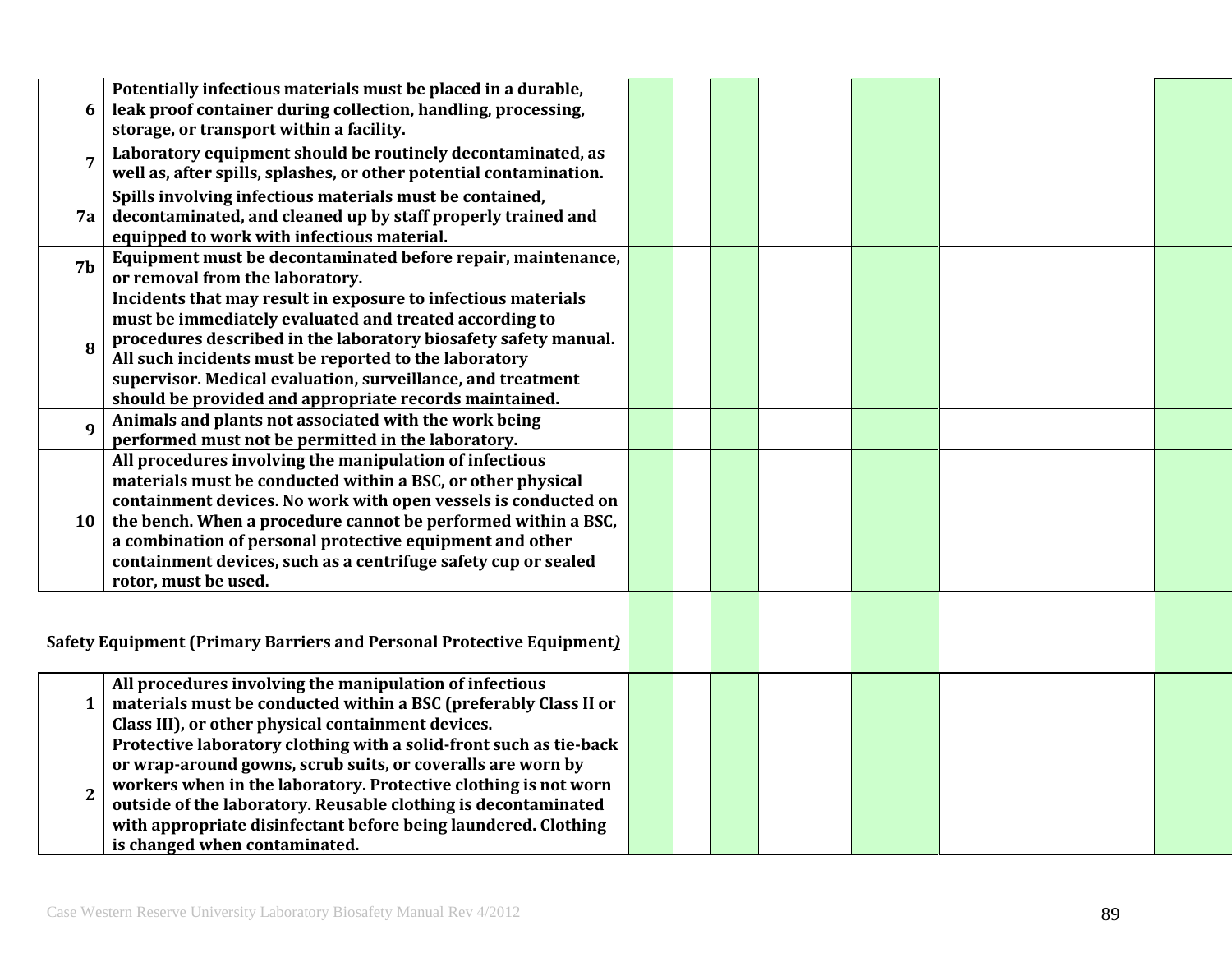|                |                                                                                                                                                                                                                                                                                                                                                                                                                                     |            |    |      |         | Assigned |                                   |           |
|----------------|-------------------------------------------------------------------------------------------------------------------------------------------------------------------------------------------------------------------------------------------------------------------------------------------------------------------------------------------------------------------------------------------------------------------------------------|------------|----|------|---------|----------|-----------------------------------|-----------|
|                | <b>Question</b>                                                                                                                                                                                                                                                                                                                                                                                                                     | <b>Yes</b> | No | N.A. | Comment | To:      | <b>Target Date for Completion</b> | Completio |
| 3              | Eye and face protection (goggles, mask, face shield or other<br>splatter guard) is used for anticipated splashes or sprays of<br>infectious or other hazardous materials. Eye and face protection                                                                                                                                                                                                                                   |            |    |      |         |          |                                   |           |
|                | must be disposed of with other contaminated laboratory waste<br>or decontaminated before reuse. Persons who wear contact<br>lenses in laboratories must also wear eye protection.                                                                                                                                                                                                                                                   |            |    |      |         |          |                                   |           |
| 4              | Gloves must be worn to protect hands from exposure to<br>hazardous materials. Glove selection should be based on an<br>appropriate risk assessment. Alternatives to latex gloves should<br>be available. Gloves must not be worn outside the laboratory. In<br>addition, BSL-3 laboratory workers should:                                                                                                                           |            |    |      |         |          |                                   |           |
| 4a             | Change gloves when contaminated, integrity has been<br>compromised, or when otherwise necessary. Wear two pairs of<br>gloves when appropriate.                                                                                                                                                                                                                                                                                      |            |    |      |         |          |                                   |           |
| 4 <sub>b</sub> | Remove gloves and wash hands when work with hazardous<br>materials has been completed and before leaving the laboratory.                                                                                                                                                                                                                                                                                                            |            |    |      |         |          |                                   |           |
| 4c             | Do not wash or reuse disposable gloves. Dispose of used gloves<br>with other contaminated laboratory waste. Hand washing<br>protocols must be rigorously followed.                                                                                                                                                                                                                                                                  |            |    |      |         |          |                                   |           |
| 5              | Eye, face, and respiratory protection must be used in rooms<br>containing infected animals.                                                                                                                                                                                                                                                                                                                                         |            |    |      |         |          |                                   |           |
|                | <b>Laboratory Facilities (Secondary Barriers)</b>                                                                                                                                                                                                                                                                                                                                                                                   |            |    |      |         |          |                                   |           |
| 1              | Laboratory doors must be self closing and have locks in<br>accordance with the institutional policies.<br>The laboratory must be separated from areas that are open to<br>unrestricted traffic flow within the building.<br>Access to the laboratory is restricted to entry by a series of two<br>self-closing doors.<br>A clothing change room (anteroom) may be included in the<br>passageway between the two self-closing doors. |            |    |      |         |          |                                   |           |
| $\overline{2}$ | Laboratories must have a sink for hand washing. The sink must<br>be hands-free or automatically operated. It should be located<br>near the exit door.<br>If the laboratory is                                                                                                                                                                                                                                                       |            |    |      |         |          |                                   |           |

**segregated into different laboratories, a sink must also be**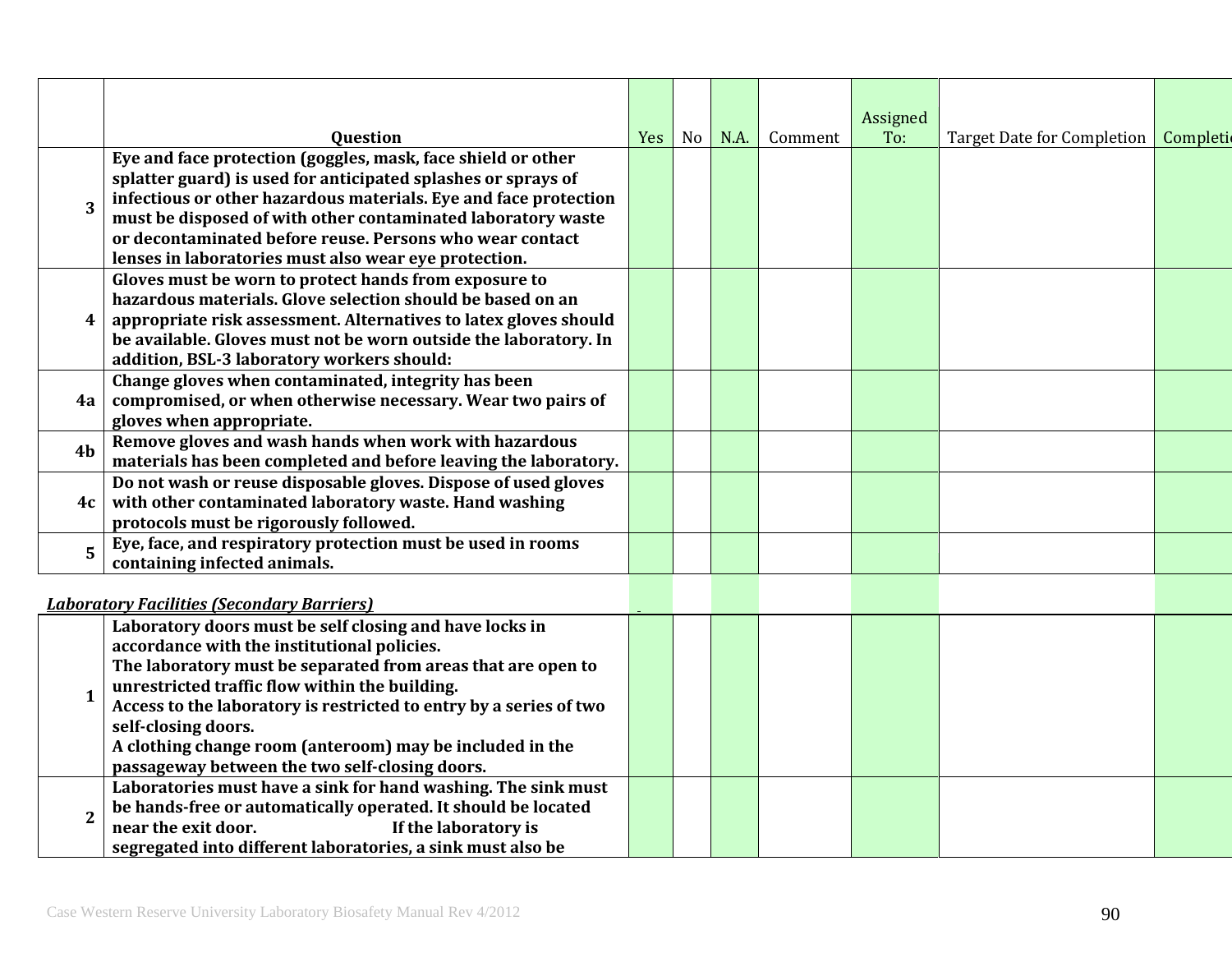|                | available for hand washing in each zone.<br>Additional sinks may be required as determined by the risk<br>assessment.                                                                                                                                                                                                                                                                          |            |    |      |         |                 |                                   |          |
|----------------|------------------------------------------------------------------------------------------------------------------------------------------------------------------------------------------------------------------------------------------------------------------------------------------------------------------------------------------------------------------------------------------------|------------|----|------|---------|-----------------|-----------------------------------|----------|
| 3              | The laboratory must be designed so that it can be easily cleaned<br>and decontaminated. Carpets and rugs are not permitted. Seams,<br>floors, walls, and ceiling surfaces should be sealed. Spaces<br>around doors and ventilation openings should be capable of<br>being sealed to facilitate space decontamination.                                                                          |            |    |      |         |                 |                                   |          |
| 3a             | Floors must be slip resistant, impervious to liquids, and<br>resistant to chemicals. Consideration should be given to the<br>installation of seamless, sealed, resilient or poured floors, with<br>integral cove bases.                                                                                                                                                                        |            |    |      |         |                 |                                   |          |
|                | <b>Question</b>                                                                                                                                                                                                                                                                                                                                                                                | <b>Yes</b> | No | N.A. | Comment | Assigned<br>To: | <b>Target Date for Completion</b> | Completi |
| 3 <sub>b</sub> | Walls should be constructed to produce a sealed smooth finish<br>that can be easily cleaned and decontaminated.                                                                                                                                                                                                                                                                                |            |    |      |         |                 |                                   |          |
| 3c             | Ceilings should be constructed, sealed, and finished in the same<br>general manner as walls.                                                                                                                                                                                                                                                                                                   |            |    |      |         |                 |                                   |          |
|                | Question                                                                                                                                                                                                                                                                                                                                                                                       | Yes        | No | N.A. | Comment | Assigned<br>To: | <b>Target Date for Completion</b> | Completi |
| 3d             | Decontamination of the entire laboratory should be considered<br>when there has been gross contamination of the space,<br>significant changes in laboratory usage, for major renovations,<br>or maintenance shut downs. Selection of the appropriate<br>materials and methods used to decontaminate the laboratory<br>must be based on the risk assessment of the biological agents in<br>use. |            |    |      |         |                 |                                   |          |
| 4              | Laboratory furniture must be capable of supporting anticipated<br>loads and uses. Spaces between benches, cabinets, and<br>equipment must be accessible for cleaning.                                                                                                                                                                                                                          |            |    |      |         |                 |                                   |          |
| 4a             | Bench tops must be impervious to water and resistant to heat,<br>organic solvents, acids, alkalis, and other chemicals.                                                                                                                                                                                                                                                                        |            |    |      |         |                 |                                   |          |
| 4 <sub>b</sub> | Chairs used in laboratory work must be covered with a non-<br>porous material that can be easily cleaned and decontaminated<br>with appropriate disinfectant.                                                                                                                                                                                                                                  |            |    |      |         |                 |                                   |          |
| 5              | All windows in the laboratory must be sealed.                                                                                                                                                                                                                                                                                                                                                  |            |    |      |         |                 |                                   |          |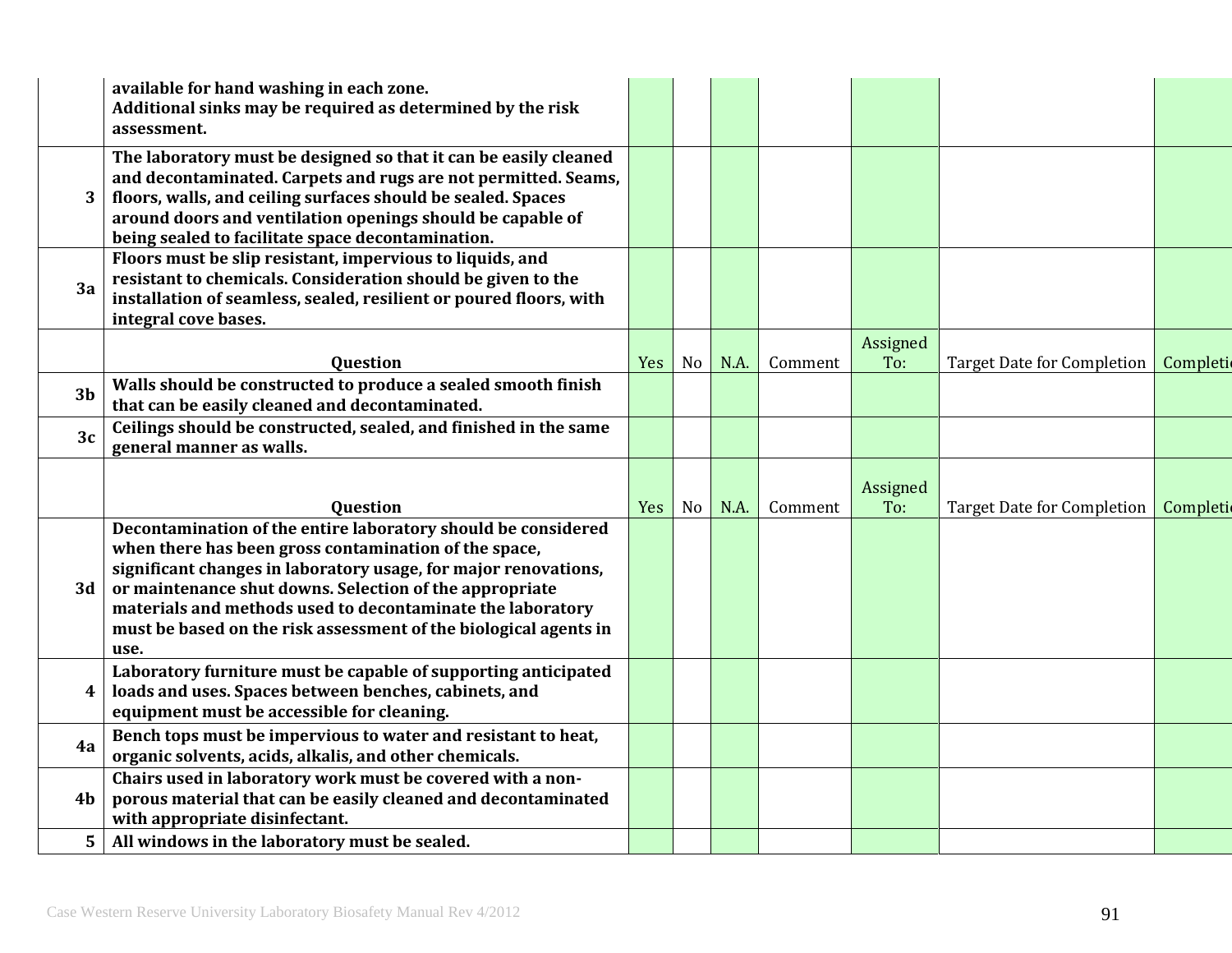|           | BSCs must be installed so that fluctuations of the room air       |     |    |      |         |          |                                   |          |
|-----------|-------------------------------------------------------------------|-----|----|------|---------|----------|-----------------------------------|----------|
| 6         | supply and exhaust do not interfere with proper operations.       |     |    |      |         |          |                                   |          |
|           | BSCs should be located away from doors, heavily traveled          |     |    |      |         |          |                                   |          |
|           | laboratory areas, and other possible airflow disruptions.         |     |    |      |         |          |                                   |          |
|           | Vacuum lines must be protected with HEPA filters, or their        |     |    |      |         |          |                                   |          |
| 7         | equivalent. Filters must be replaced as needed. Liquid            |     |    |      |         |          |                                   |          |
|           | disinfectant traps may be required.                               |     |    |      |         |          |                                   |          |
| 8         | An eyewash station must be readily available in the laboratory.   |     |    |      |         |          |                                   |          |
|           | A ducted air ventilation system is required. This system must     |     |    |      |         |          |                                   |          |
|           | provide sustained directional airflow by drawing air into the     |     |    |      |         |          |                                   |          |
| 9         | laboratory from "clean" areas toward "potentially                 |     |    |      |         |          |                                   |          |
|           | contaminated" areas. The laboratory shall be designed such that   |     |    |      |         |          |                                   |          |
|           | under failure conditions the airflow will not be reversed.        |     |    |      |         |          |                                   |          |
|           | Laboratory personnel must be able to verify directional air flow. |     |    |      |         |          |                                   |          |
| 9a        | A visual monitoring device which confirms directional air flow    |     |    |      |         |          |                                   |          |
|           | must be provided at the laboratory entry. Audible alarms should   |     |    |      |         |          |                                   |          |
|           | be considered to notify personnel of air flow disruption.         |     |    |      |         |          |                                   |          |
| <b>9b</b> | The laboratory exhaust air must not re-circulate to any other     |     |    |      |         |          |                                   |          |
|           | area of the building.                                             |     |    |      |         |          |                                   |          |
|           | The laboratory building exhaust air should be dispersed away      |     |    |      |         |          |                                   |          |
| 9c        | from occupied areas and from building air intake locations or     |     |    |      |         |          |                                   |          |
|           | the exhaust air must be HEPA filtered.                            |     |    |      |         |          |                                   |          |
|           |                                                                   |     |    |      |         |          |                                   |          |
|           |                                                                   |     |    |      |         | Assigned |                                   |          |
|           | Question                                                          | Yes | No | N.A. | Comment | To:      | <b>Target Date for Completion</b> | Completi |
|           | HEPA filtered exhaust air from a Class II BSC can be safely re-   |     |    |      |         |          |                                   |          |
|           | circulated into the laboratory environment if the cabinet is      |     |    |      |         |          |                                   |          |
|           | tested and certified at least annually and operated according to  |     |    |      |         |          |                                   |          |
|           | manufacturer's recommendations. BSCs can also be connected to     |     |    |      |         |          |                                   |          |
|           | the laboratory exhaust system by either a thimble (canopy)        |     |    |      |         |          |                                   |          |
|           | connection or a direct (hard) connection. Provisions to assure    |     |    |      |         |          |                                   |          |
| 10        | proper safety cabinet performance and air system operation        |     |    |      |         |          |                                   |          |
|           | must be verified. BSCs should be certified at least annually to   |     |    |      |         |          |                                   |          |
|           | assure correct performance. Class III BSCs must be directly       |     |    |      |         |          |                                   |          |
|           | (hard) connected up through the second exhaust HEPA filter of     |     |    |      |         |          |                                   |          |
|           | the cabinet. Supply air must be provided in such a manner that    |     |    |      |         |          |                                   |          |
|           | prevents positive pressurization of the cabinet.                  |     |    |      |         |          |                                   |          |